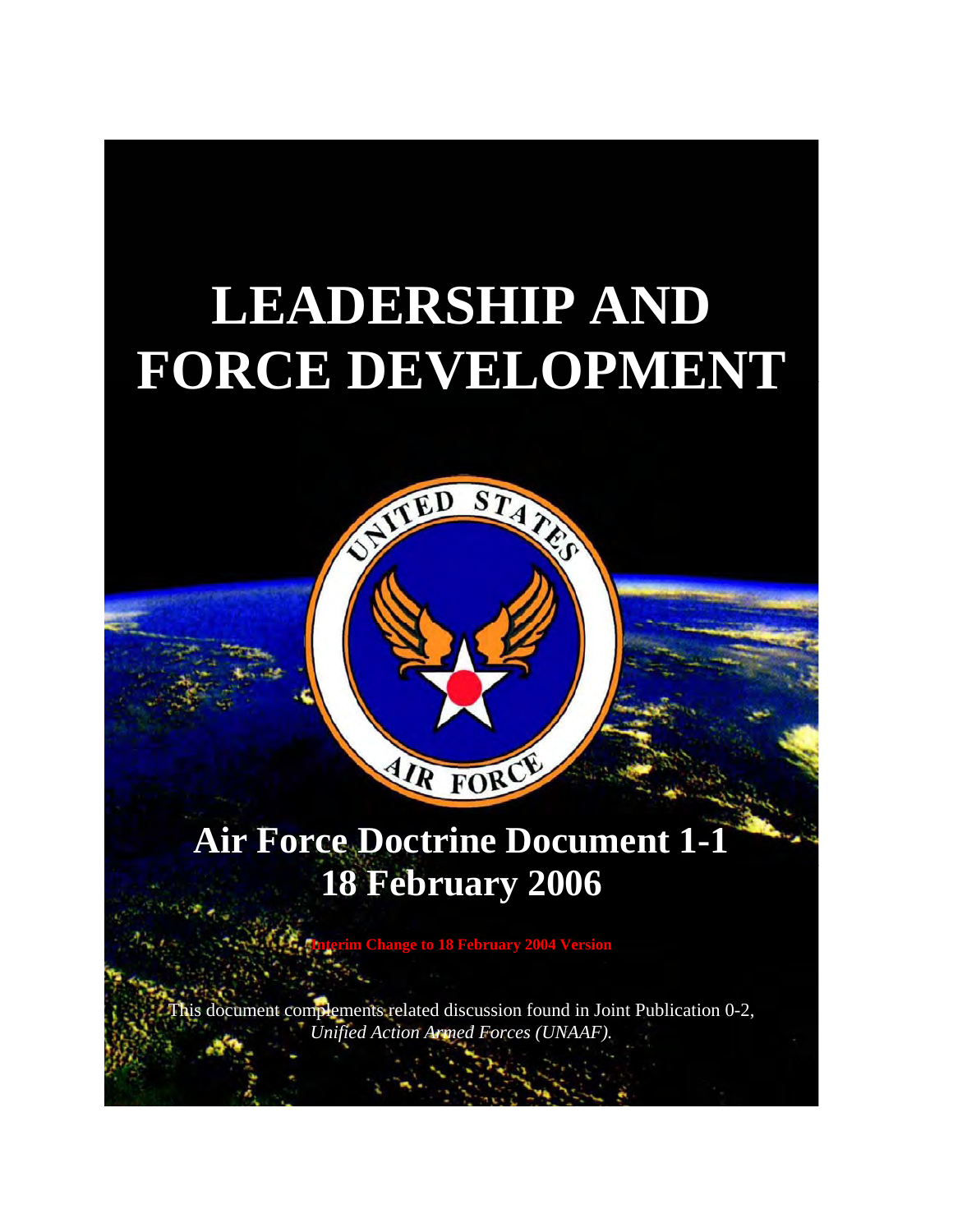## **BY ORDER OF THE AIR FORCE DOCTRINE DOCUMENT 1-1 SECRETARY OF THE AIR FORCE** 18 FEBRUARY 2006

#### **SUMMARY OF REVISIONS**

This document was revised on 6 January 2006 to incorporate discussions on operational risk management as a responsibility of leadership (page 3) and language addressing longer term force sustainment efforts within force development (page 24). Paragraphs revised are annotated with a solid line in the right border.

Supersedes: AFDD 1-1, 18 Feb 04 OPR: HQ AFDC/DR (Mr Bob Christensen) Certified by: AFDC/CC (Maj Gen Bentley B. Rayburn) Pages: 88 Distribution: F Approved by: JOHN P. JUMPER, General, USAF Chief of Staff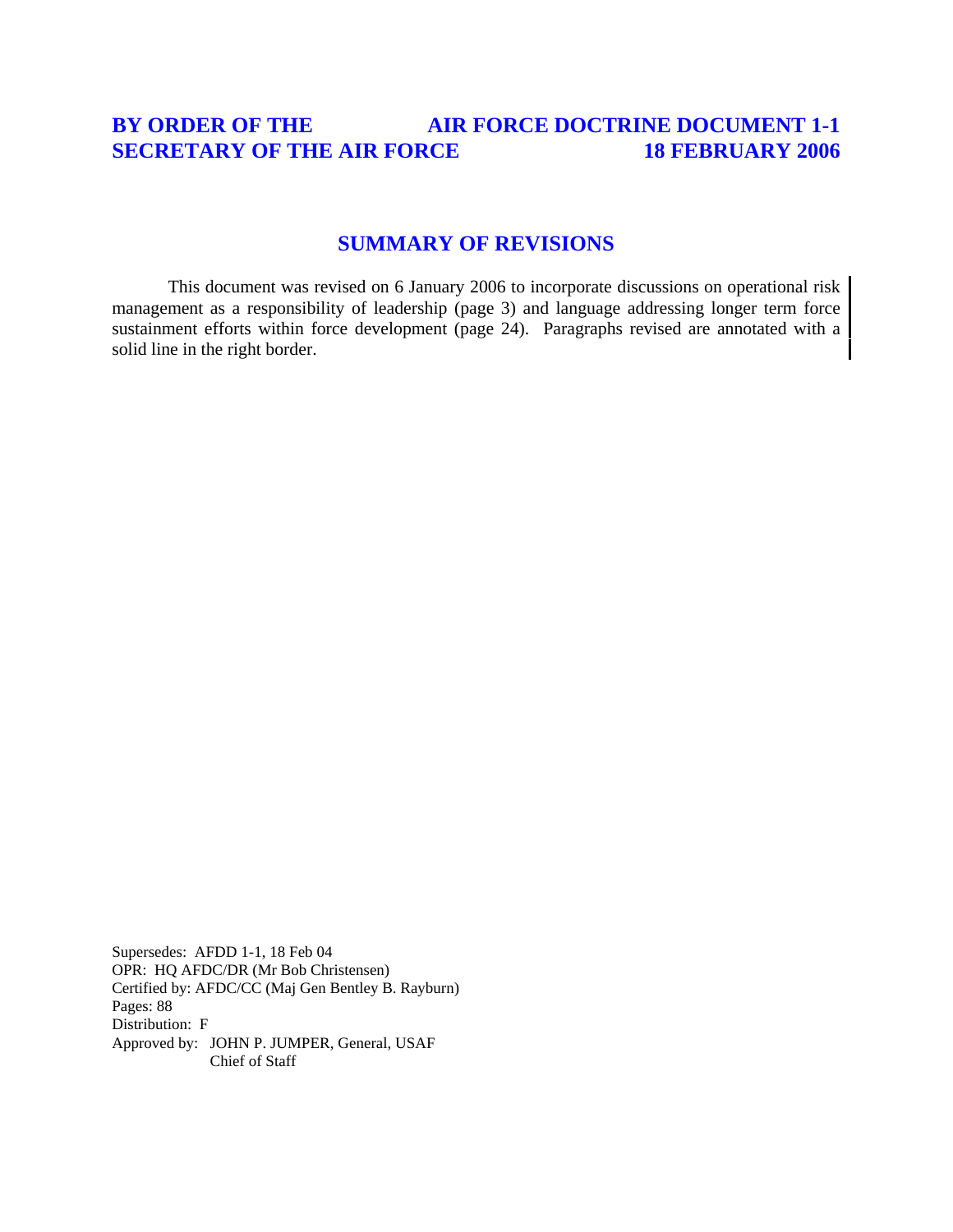#### **FOREWORD**

This document discusses leadership and force development principles and tenets that are experience-based and rooted in all levels of the Air Force. It emphasizes the leader's personal engagement; these are the leaders who make things better. Airmen should use it as guidance for fulfilling their assigned duties and leadership responsibilities.

The Air Force's core values are the foundation of leadership. *Integrity* is the basis of trust, and trust is the unbreakable bond that unifies leaders with their followers and commanders with their units. Trust makes leaders effective, and integrity underpins trust. *Service Before Self*  is the essence of our commitment to the nation. Leaders who serve selflessly inspire support from everyone in their command and promote a spirit that binds organizations into an effective warfighting team. *Excellence in All We Do* is our commitment to the highest standards of service to our country. Leaders set the standard for excellence in their organizations.

Leaders do not appear fully developed out of whole cloth. A maturation must occur to allow the young leaders to grow into the responsibilities required of senior institutional leaders and commanders. This force development process provides leadership focus at all levels in an Airman's career. The expeditionary Air Force requires leaders who can take warfighting to the highest possible level of success in support of our national security objectives. Those leaders can only be created through an iterative process of development involving education, training, and expeditionary operations seasoned with experience and ongoing mentoring by more experienced leaders. The end result is an individual capable of successfully operating as a leader at all levels anywhere, anytime.

Force development takes individual capabilities and, through education, training, and experience, produces skilled, knowledgeable, and competent Airmen who can apply the best tools, techniques, and procedures to produce a required operational capability. We prepare Airmen for leadership by optimizing experiences and skills and by developing capabilities to meet any challenges.

This document is *the* Air Force statement of leadership principles and force development, enabled by education and training, providing a framework for action ensuring our Airmen can become effective leaders. Your personal leadership is the key to our Service's success in fulfilling its role in our system of national security.

JOHN P JUMPER

General. USAF Chief of Staff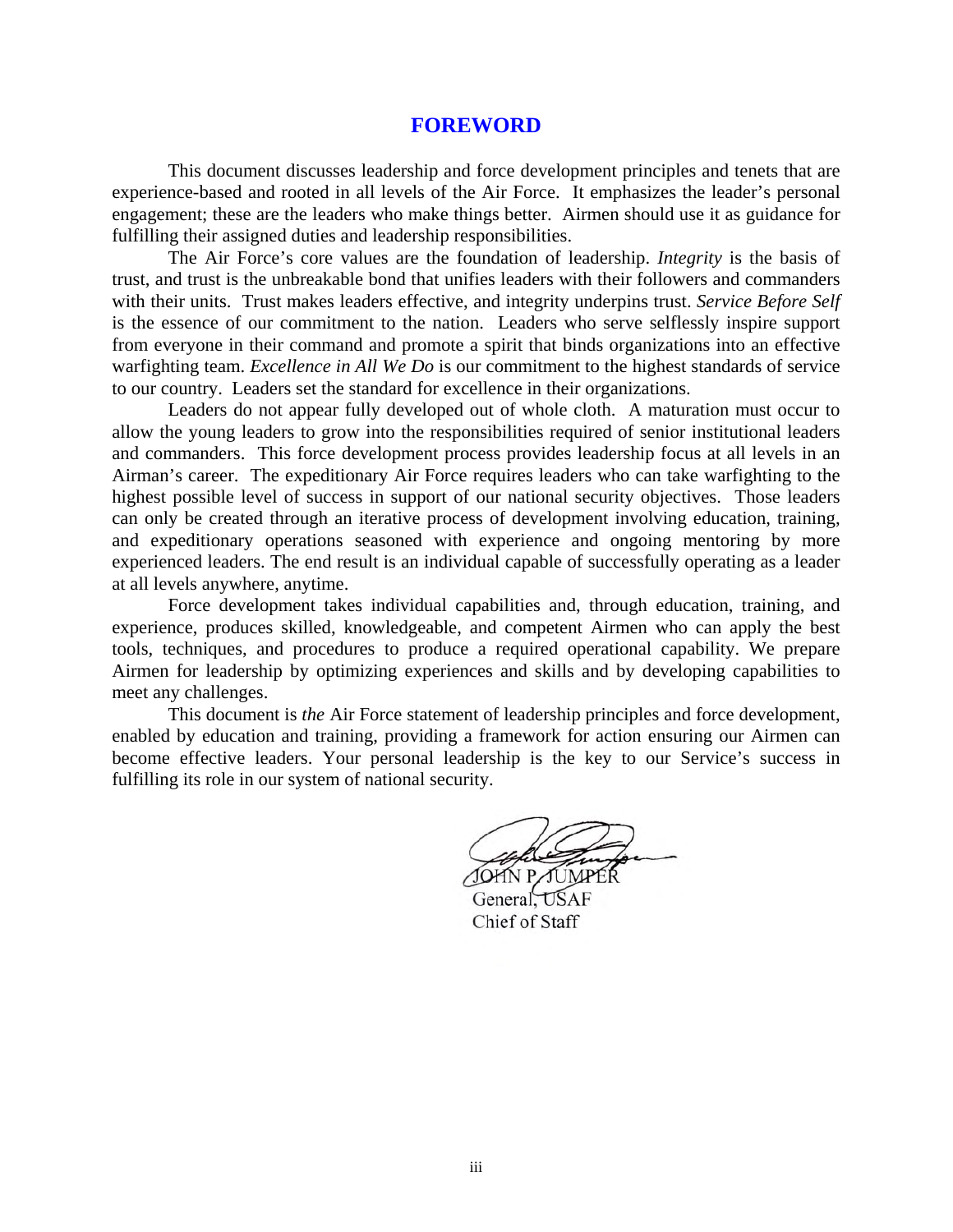## **TABLE OF CONTENTS**

| CHAPTER FOUR-FORCE DEVELOPMENT THROUGH EDUCATION AND TRAINING26 |  |
|-----------------------------------------------------------------|--|
|                                                                 |  |
|                                                                 |  |
|                                                                 |  |
|                                                                 |  |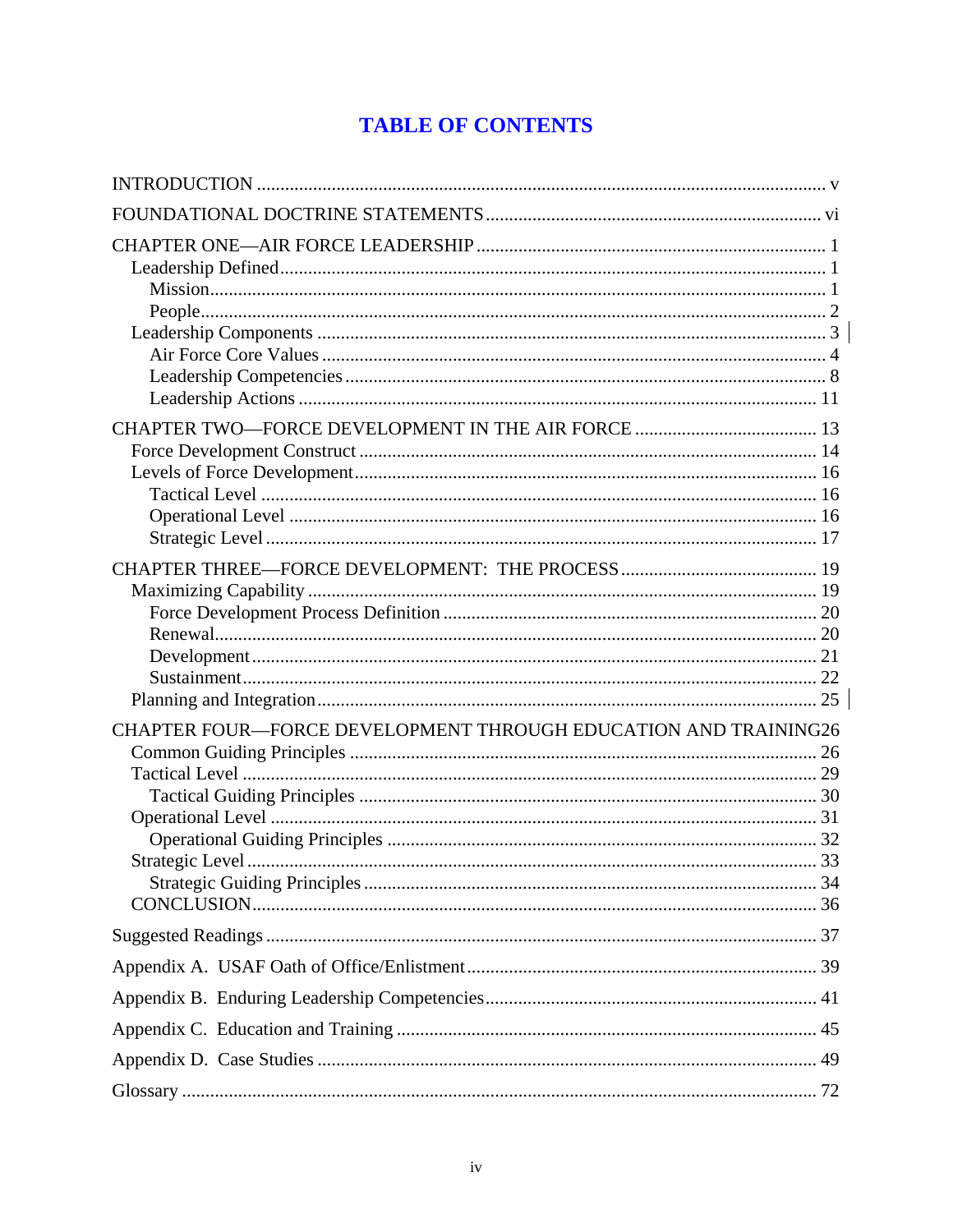#### **INTRODUCTION**

#### <span id="page-4-0"></span>**PURPOSE**

 This Air Force Doctrine Document (AFDD) establishes doctrinal guidance for leadership and force development in the United States Air Force.

#### **APPLICATION**

 This AFDD applies to all active duty, Air Force Reserve, Air National Guard, and civilian Air Force personnel.

 The doctrine in this document is authoritative. Therefore, commanders need to consider the contents of this AFDD and the particular situation when accomplishing their missions. Airmen should read it, discuss it, and practice it.

#### **SCOPE**

 This document provides guidance for Air Force leaders in fulfilling assigned missions. It ensures leaders at every echelon throughout the Air Force have a baseline for preparing themselves and their forces to conduct operations. This is essential for the success of the highly flexible and rapidly responsive operations in which the Air Force routinely engages either independently or as a component of a joint/multinational task force. Doctrine describes the proper use of air and space forces in military operations and serves as a guide for the exercise of professional judgment rather than a set of inflexible rules. It describes the Air Force's understanding of the best way to do the job to accomplish national objectives.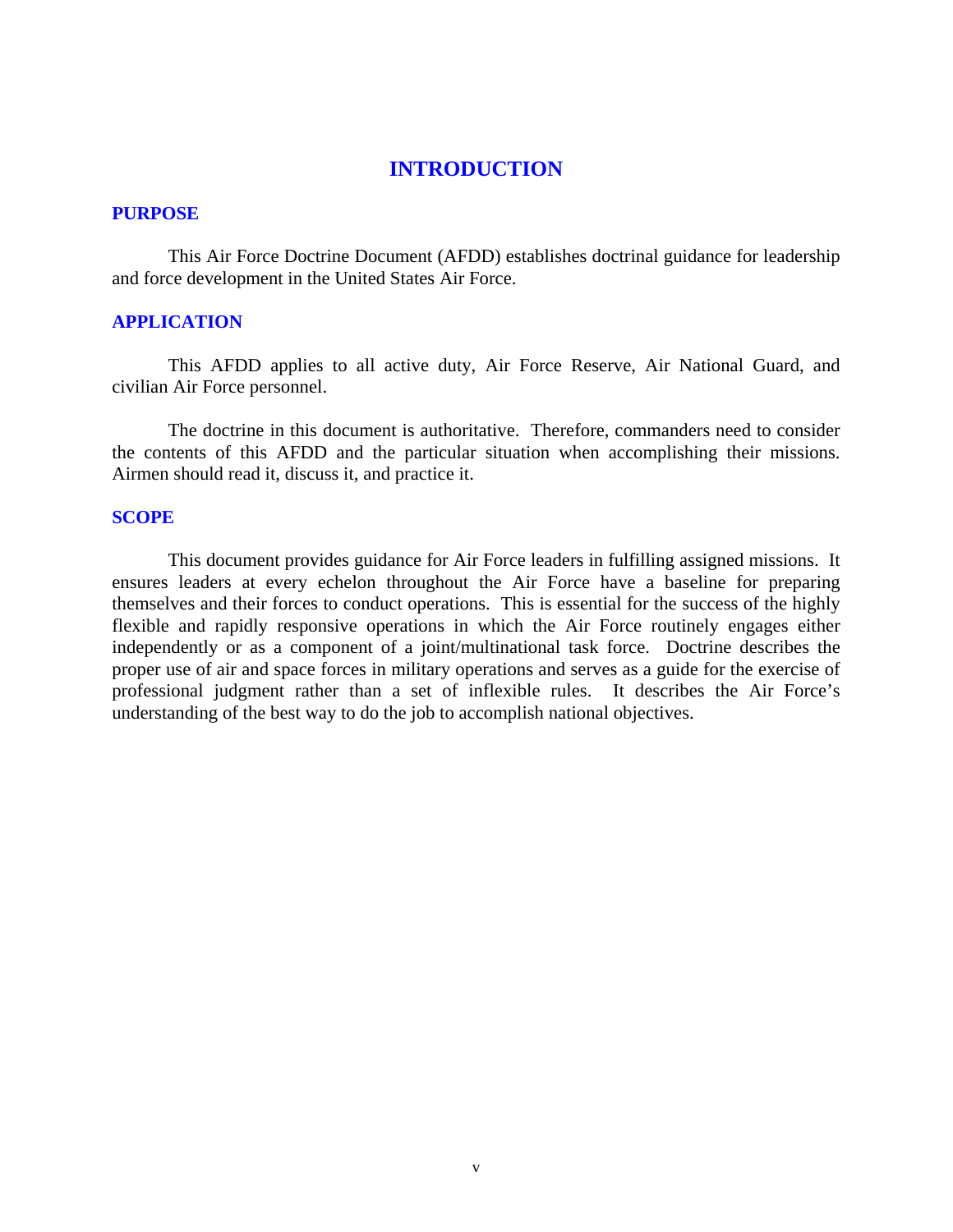## **FOUNDATIONAL DOCTRINE STATEMENTS**

<span id="page-5-0"></span> Foundational doctrine statements are the basic principles and beliefs upon which AFDDs are built. Other information in the AFDDs expands on or supports these statements.

- **C** Leadership is the art and science of influencing and directing people to accomplish the assigned mission.
- Leadership does not equal command, but all commanders should be leaders.
- The abilities of a leader, which are derived from innate capabilities and built from experience, education, and training, can be improved upon through deliberate development.
- **C** The core values are a statement of those institutional values and principles of conduct that provide the moral framework within which military activities take place.
- The professional Air Force ethic consists of three fundamental and enduring values of integrity, service, and excellence.
- As leaders move into the most complex and highest levels of the Air Force, or become involved in the strategic arena, the ability to conceptualize and integrate becomes increasingly important.
- Leadership skills needed at successively higher echelons in the Air Force build on those learned at previous levels.
- Developing Airmen best happens through a deliberate process, one that aims to produce the right capabilities to meet the Air Force's operational needs.
- Force development is a series of experiences and challenges, combined with education and training opportunities that are directed at producing Airmen who possess the requisite skills, knowledge, experience, and motivation to lead and execute the full spectrum of Air Force missions.
- Development processes and systems take individual capabilities and, through education, training, and experience, produce skilled, knowledgeable, and competent Airmen who can apply the best tools, techniques, and procedures to produce a required operational capability.
- The Air Force prepares Airmen for leadership by optimizing experiences and skills to provide an effective understanding of the appropriate levels of the organization and by developing capabilities to meet those challenges.
- Education and training are critical components of the force development construct. Education and training represent a large investment of resources and are the primary tools in developing Airmen.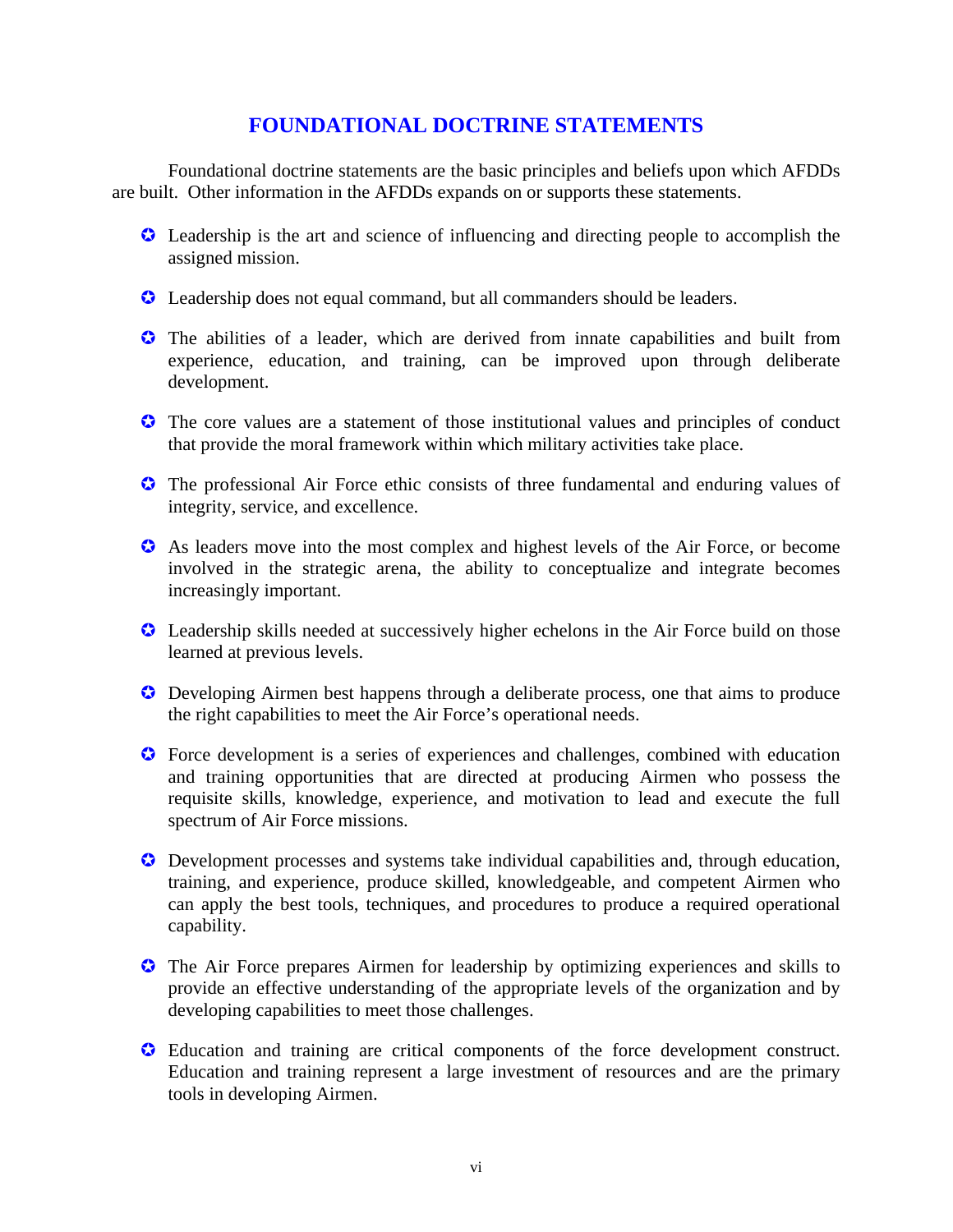#### **CHAPTER ONE**

#### **AIR FORCE LEADERSHIP**

<span id="page-6-0"></span>

*Our warriors are no longer limited to the people who fly the airplanes…. Our entire force is a warrior force. Being a warrior is not an AFSC (Air Force specialty code),…it's a condition of the heart.* 

> **—General John Jumper, Chief of Staff, United States Air Force (CSAF), 2003**

#### **LEADERSHIP DEFINED**

**Leadership is the art and science of influencing and directing people to accomplish the assigned mission.** This highlights two fundamental elements of leadership: (1) the mission, objective, or task to be accomplished, and (2) the people who accomplish it. All facets of Air Force leadership should support these two basic elements. Effective leadership transforms human potential into effective performance in the present and prepares capable leaders for the future. The Air Force needs these leaders to accomplish the national objectives set for national security to defend the safety of our people and nation when those objectives require the use of armed force.

**Leadership does not equal command, but all commanders should be leaders.** Any Air Force member can be a leader and can positively influence those around him or her to accomplish the mission. This is the Air Force concept of leadership, and all aspects of Air Force leadership should support it. The vast majority of Air Force leaders are not commanders. These individuals, who have stepped forward to lead others in accomplishing the mission, **simultaneously serve as both leaders and followers at every level of the Air Force**, from young Airmen working in the life support shop, to captains at wing staffs, to civilians in supply agencies, to generals at the Pentagon. Desirable behavioral patterns of these leaders and followers are identified in this doctrine and should be emulated in ways that improve the performance of individuals and units. Leaders positively influence their entire organization, without necessarily being the commander.

#### **Mission**

 The primary task of a military organization is to perform its mission. The leader's primary responsibility is to motivate and direct people to carry out the unit's mission successfully. A leader must never forget the importance of the personnel themselves to that mission.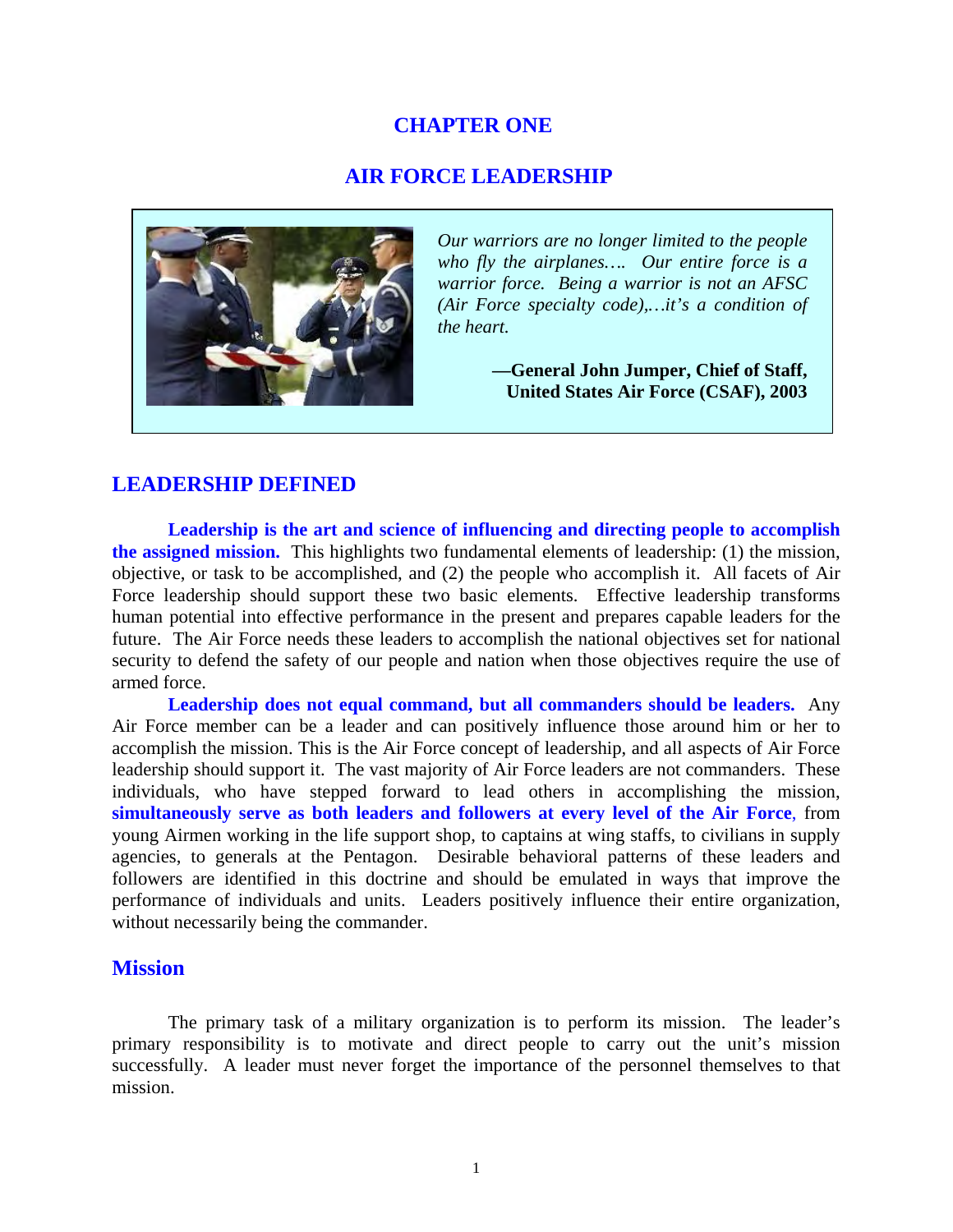<span id="page-7-0"></span>*Good leaders are people who have a passion to succeed…. To become successful leaders, we must first learn that no matter how good the technology or how shiny the equipment, people-to-people relations get things done in our organizations. People are the assets that determine our success or failure. If you are to be a good leader, you have to cultivate your skills in the arena of personal relations.* 

**—General Ronald R. Fogleman, Former Chief of Staff, United States Air Force (CSAF), 1994-1997** 



#### **People**

 People perform the mission. They are the heart of the organization and without their actions a unit will fail to achieve its objectives. A leader's responsibilities include the care, support, and development of the unit's personnel. Successful leaders have continually ensured that the needs of the people in their unit are met promptly and properly.

An **Airman** is any US Air Force member (officer or enlisted; active, reserve, or guard; and Department of the Air Force civilians) who supports and defends the US Constitution and serves our country. An Airman understands the potential of air and space power.

 All Air Force leaders share the same goal, to accomplish their organization's mission. Upon entering the Air Force, members take an oath, signifying their personal commitment to support and defend the Constitution of the United States and a commitment and willingness to serve their country for the duration of their Air Force career. The oath is a solemn promise to do one's duty and meet one's responsibilities. The oath espouses the responsibility to lead others in the exercise of one's duty. (The oaths of office and enlistment for officers, civilians, and enlisted personnel are at Appendix A.)

 Regardless of duty location, occupational specialty, or job position, all Airmen must embody the **warrior ethos**, tough-mindedness, tireless motivation, an unceasing vigilance, and a willingness by the military members to sacrifice their own lives for their country if necessary. Air Force Airmen, military and civilian, are committed to being the world's premier air and space force. This is the warrior ethos.

 **The abilities of a leader, which are derived from innate capabilities and built from experience, education, and training, can be improved upon through deliberate development.** Using the Air Force leadership components as described below is the means by which Airmen can achieve excellence—by living the Air Force core values, developing enduring leadership competencies, acquiring professional and technical competence, and then acting on such abilities to accomplish the unit's mission, while taking care of the unit's personnel. Core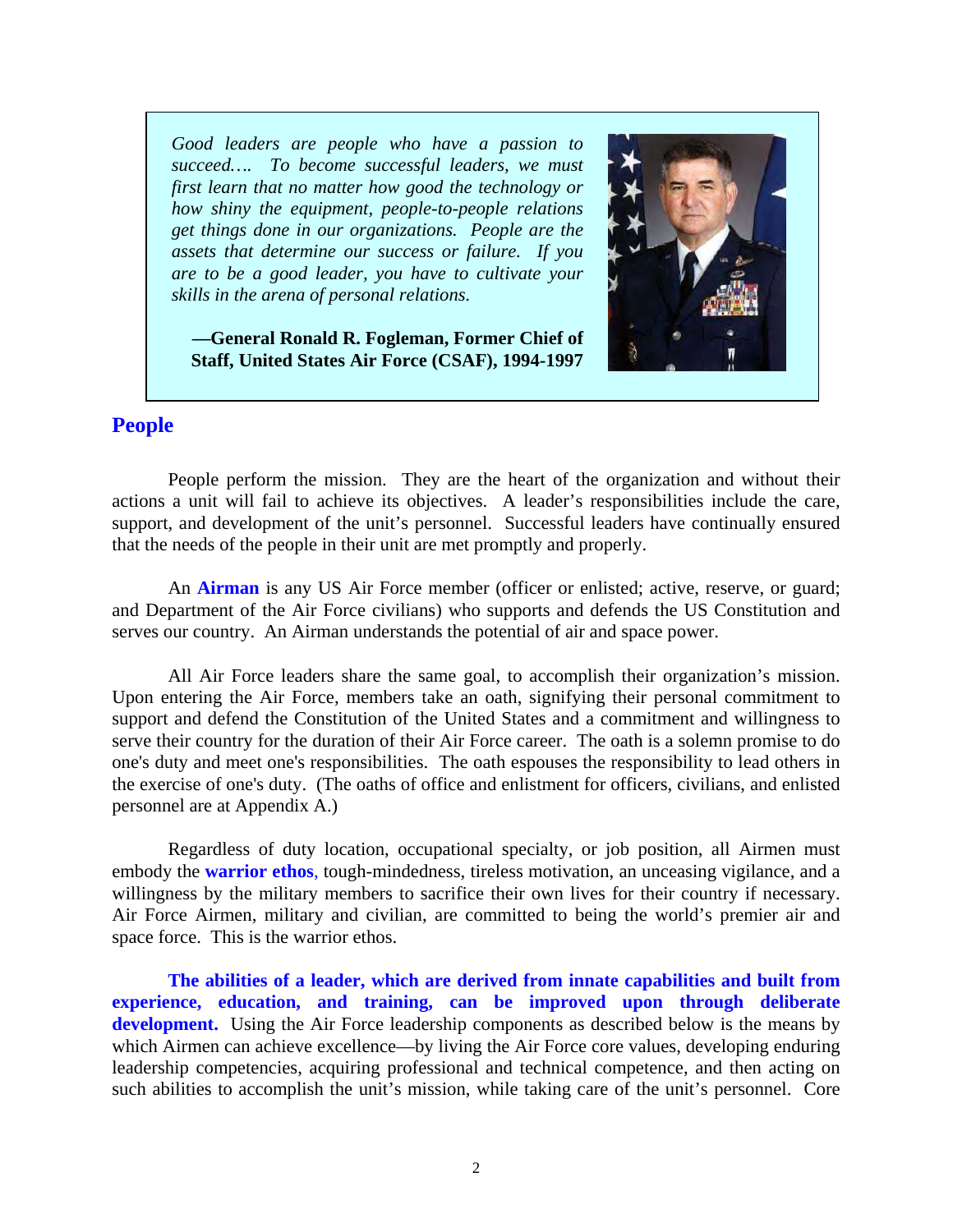<span id="page-8-0"></span>values permeate leadership at all levels, at all times. Leaders at the more junior levels must demonstrate the personal leadership competencies needed to create a cohesive unit fully supportive of its mission. Mid-level leaders will use the people/team leadership competencies to advance the organization's responsibilities within the framework of the operational mission. The more senior the leader, the more crucial becomes the influence on the institutional excellence of the organization. The ability to influence people, improve performance, and accomplish a mission-- the leadership actions--is part of all levels of leadership.



Safety and risk management are crucial to effective operations through the preservation of Air Force people, resources and capabilities. As leaders, commanders at all levels should implement effective hazard identification, risk management and mitigation processes. Safety is a key leadership responsibility that cannot be relinquished or delegated. As it is people who are responsible for mission accomplishment, their safety is vital to that mission.

Risk is inherent in military operations. It is incumbent on commanders to avoid unnecessary risk to conserve lives and resources. The most efficient means to accomplish this is through effective risk management. This does not inhibit a commander's flexibility and initiative to perform assigned missions. While risk management does not remove risk entirely, it does allow a commander to control and minimize risk to an acceptable level.

Commanders are ultimately responsible for the management of risk and for safety processes, yet it is incumbent on all Airmen to make safety an intrinsic element of their activities, both on and off duty. In so doing, they play their role in supporting the leader's role in keeping the dual parts of 'people' and 'mission' functioning in the best manner possible.

#### **LEADERSHIP COMPONENTS**

In the Air Force, leadership contains three main components: core values, competencies, and actions. Leaders apply these components at three leadership echelons: the tactical level, the operational level, and the strategic level.

**Air Force Core Values.** These are the values the Air Force demands of all its members at all levels. They are the guiding characteristics for all Air Force leaders.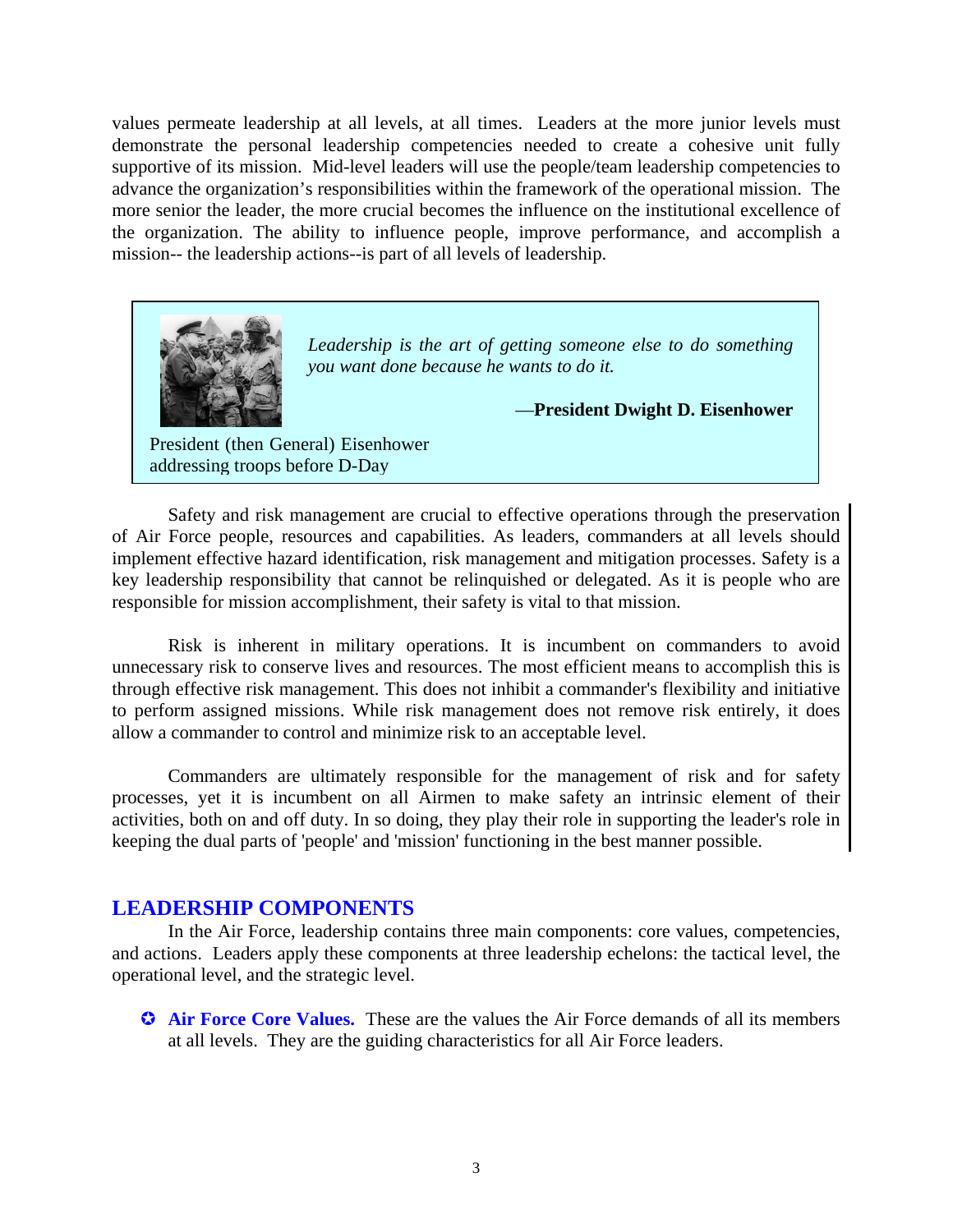<span id="page-9-0"></span> **Leadership Competencies.** These are the occupational skill sets and enduring leadership competencies that Air Force leaders develop as they progress along levels of increased responsibility.

*We have fulfilled the dreams of the visionary leaders who founded the Air Force, creating decisive and compelling effects from high above. We have renewed our focus on joint operations and the importance of integration with ground forces. Generals Arnold and Quesada would be proud. And we have demonstrated to the world the professionalism, competence, and incredible skill of Airmen -- men and women steeped in the warrior ethos and prepared to sacrifice their lives in the service of a cause greater than themselves.* 

> **—James G. Roche Secretary of the Air Force, 2003**



 **Leadership Actions.** These are the actions leaders use to get things done. Air Force leaders influence and improve their units in order to accomplish their military **mission.** 

#### **Air Force Core Values**

The Air Force core values are the bedrock of leadership in the Air Force. **The core values are a statement of those institutional values and principles of conduct that provide the moral framework within which military activities take place. The professional Air Force ethic consists of three fundamental and enduring values of integrity, service, and excellence.** This ethic is the set of values that guide the way Air Force members live and perform. Success hinges on the incorporation of these values. In today's time-compressed, dynamic, and dangerous modern battlespace an Airman does not have the luxury of examining each issue at leisure. He or she must fully internalize these values so as to know how to automatically act in all situations—to maintain integrity, to serve others before self, and to perform with excellence and encourage it in others.

#### **Integrity First**



*Integrity is the fundamental premise for military service in a free society. Without integrity, the moral pillars of our military strength, public trust, and self-respect are lost.* 

> **—General Charles A. Gabriel CSAF, 1982-1986**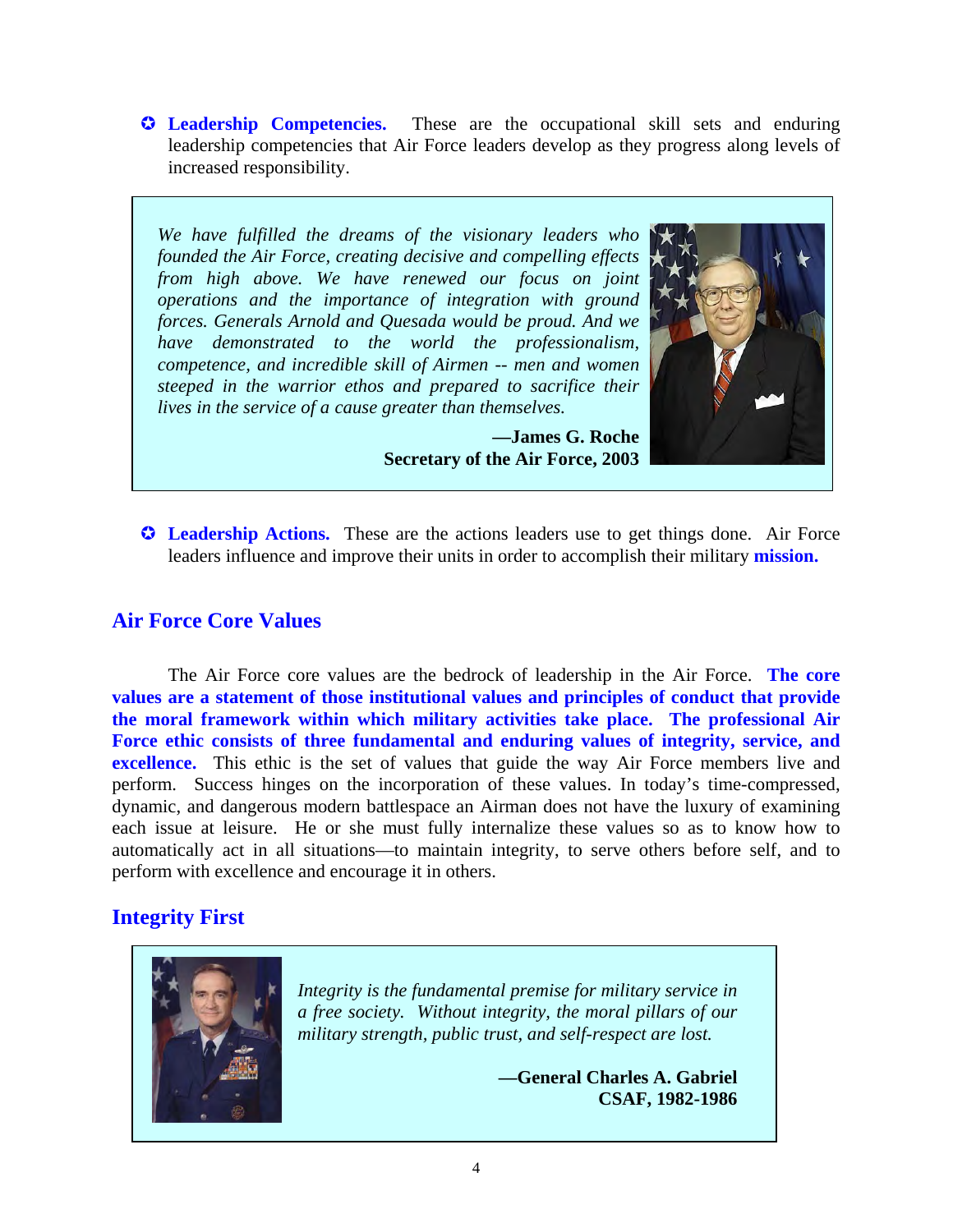Integrity is the willingness to do what is right even when no one is looking. It is the "moral compass"—the inner voice, the voice of self-control, the basis for the trust imperative in today's Air Force.

**Integrity is the single most important part of character.** It makes Airmen who they are and what they stand for as much a part of their professional reputation as their ability to fly or fix jets, run the computer network, repair the runway, or defend the airbase. Airmen must be professional, both in and out of uniform. Integrity is not a suit that can be taken off at night or on the weekend or worn only when it is important to look good. Instead, it is the time that we least expect to be tested when possessing integrity is critical. People are watching us, not to see us fail, but to see us live up to their expectations of us. Anything less risks putting the heritage and reputation of the Air Force in peril.

Integrity is the ability to hold together and properly regulate all the elements of one's personality. A person of integrity acts on conviction, demonstrating impeccable self-control without acting rashly.

Integrity encompasses many characteristics indispensable to Airmen:

- **Courage.** A person of integrity possesses moral courage and does what is right even if the personal cost is high.
- **Honesty.** In the Service, one's word is binding. Honesty is the foundation of trust and the hallmark of the profession of arms.
- **Responsibility.** Airmen acknowledge their duties and take responsibility for their own successes or failures. A person with integrity accepts the consequences of actions taken, never accepting or seeking undue credit for the accomplishments of others.
- **Accountability.** No Airman with integrity tries to shift the blame to others; "the buck stops" here" says it best.
- **Justice.** Airmen treat all people fairly with equal respect, regardless of gender, race, ethnicity, or religion. They always act with the certain knowledge that all people possess fundamental worth as human beings.
- **Openness.** As professionals, Airmen encourage a free flow of information within the organization and seek feedback from superiors, peers, and subordinates. They never shy from criticism, but actively seek constructive feedback. They value candor in their dealings with superiors as a mark of loyalty, even when offering dissenting opinions or bearing bad news.
- **Self-respect.** Airmen respect themselves as professionals and as human beings. Airmen with integrity always behave in a manner that brings credit upon themselves, their organization, and the profession of arms.
- **Humility.** Airmen comprehend and are sobered by the awesome task of defending the Constitution of the United States of America.
- **Honor.** All Airmen function in their Service with the highest traditions of honoring the Air Force's responsibilities to the nation and the sacrifices of its predecessors. It is incumbent on Airmen to uphold these traditions, adhering to what is right, noble, and magnanimous.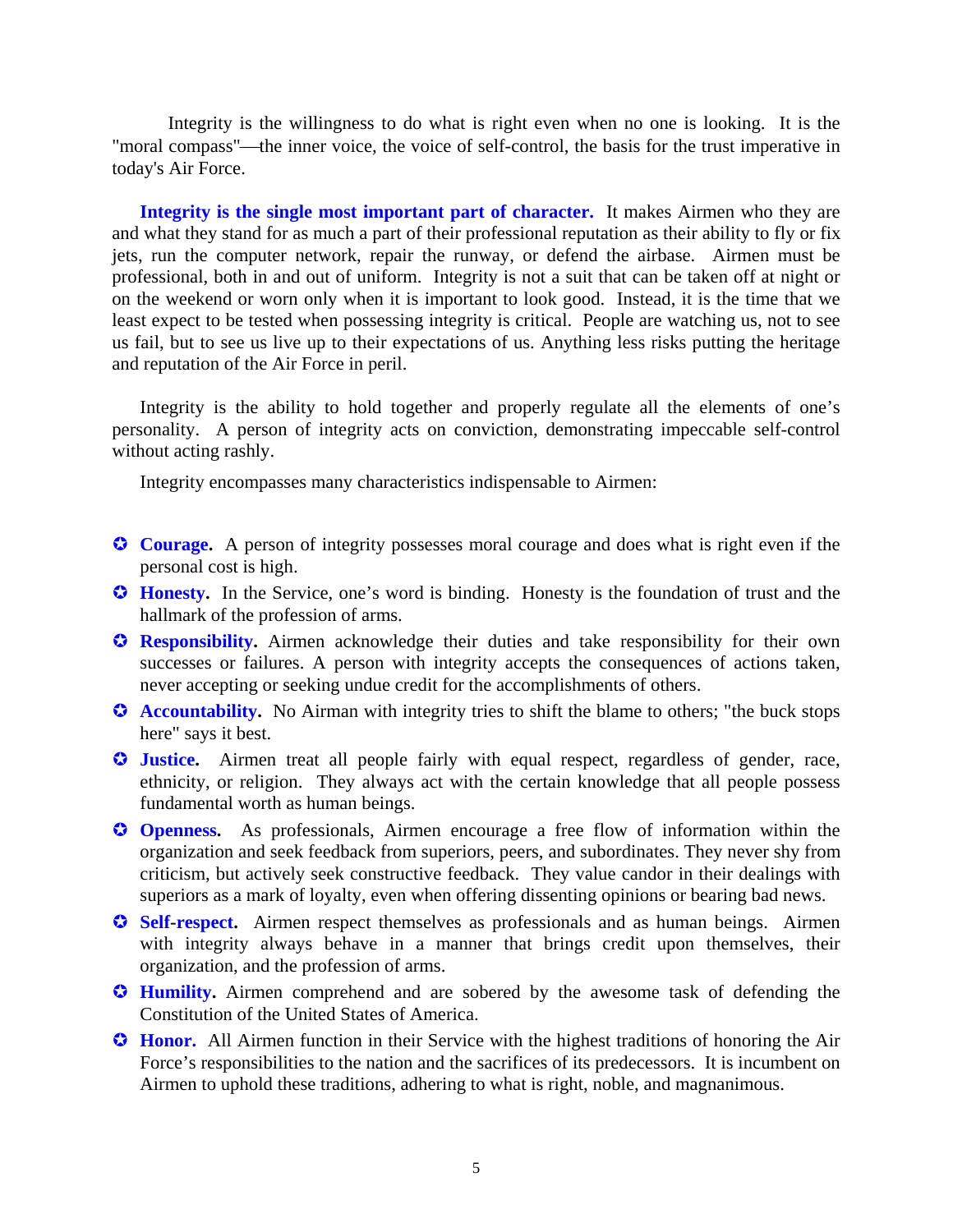#### **Service Before Self**

As an Air Force core value, service before self represents an abiding dedication to the ageold military virtue of selfless dedication to duty at all times and in all circumstances—including putting one's life at risk if called to do so. The service-before-self value deals with accepting expeditionary deployments and assignments, accomplishing a job without scheming to accept jobs that get "face time" while others have to do the mission. Further, service before self does not mean service before family. Airmen have a duty to their family as strong as that to the Service. The difference is, there are times the Service and nation will require them to be away from home. Their responsibilities to their family include preparing and providing for them when deployed or when duty away requires it. The moral attributes stemming from this core value include:



*In August 1950, while working at the base bakery at what is now Travis Air Force Base, CA, Sergeant Paul Ramoneda witnessed a B-29 crash in front of his duty station. Sergeant Ramoneda and three fellow Airmen ran toward the aircraft and rescued eight crewmembers. Sergeant Ramoneda returned to the plane determined to rescue more of the crew. The subsequent explosion killed Sergeant Ramoneda and the remainder of the crew, leaving a 60-foot crater. His selfless act was in the finest tradition of the Air Force core value of Service Before Self.* 

- **C** Duty. Airmen have a duty to fulfill the unit's mission. Service before self includes performing to the best of one's abilities the assigned responsibilities and tasks without worrying how a career will be affected. Professionals exercise judgment while performing their duties; they understand rules exist for good reason. They follow rules unless there is a clear operational or legal reason to refuse or deviate.
- **Respect for Others.** Good leaders place the welfare of their peers and subordinates ahead of personal needs or comfort. Service professionals always act in the certain knowledge that all people possess a fundamental worth as human beings. Tact is an element of this respect.
- **Self-discipline.** Air Force leaders are expected to act with confidence, determination, and self-control in all they do in order to improve themselves and their contribution to the Air Force mission. Professionals refrain from openly displaying self-pity, discouragement, anger, frustration, or defeatism.
- **Self-control.** Service professionals—and especially commanders at all echelons—are expected to refrain from displays of anger that would bring discredit upon themselves and the Air Force. Leaders are expected to exercise control in the areas of anger, inappropriate actions or desires, and intolerance.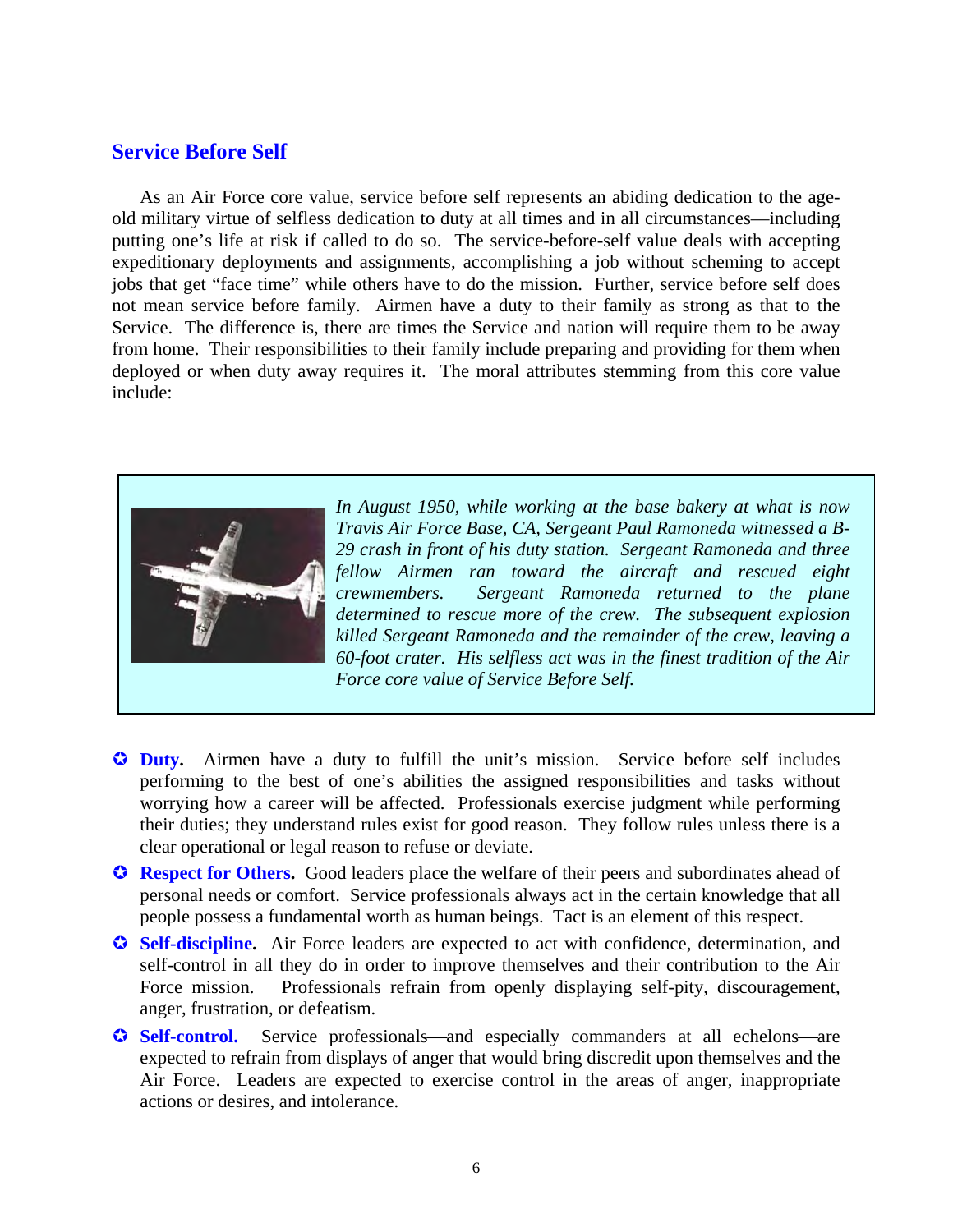

*Anyone can become angry—that is easy. But to be angry with the right person, to the right degree, at the right time, for the right purpose, and in the right way—that is not easy.* 

**—Aristotle** 

- **Appropriate Actions or Desires.** Leaders are guided by a deeply held sense of honor, not one of personal comfort or uncontrolled selfish appetites. Abuse of alcohol or drugs, sexual impropriety, or other undisciplined behavior is incompatible with military service. It discredits the profession of arms and undermines the trust of the American people. All Airmen maintain proper professional relationships with subordinates, superiors, and peers.
- **C** Tolerance. Leaders understand an organization can achieve excellence when all members are encouraged to excel in a cooperative atmosphere free from fear, unlawful discrimination, sexual harassment, intimidation, or unfair treatment.
- **Loyalty.** Airmen should be loyal to their leaders, fellow Airmen and the institution they serve. American military professionals demonstrate allegiance to the Constitution and loyalty to the military chain of command and to the President and Secretary of Defense, regardless of political affiliation.

## **Excellence in All We Do**



*The power of excellence is overwhelming. It is always in demand and nobody cares about its color.* 

**—General Daniel S. "Chappie" James Commander in Chief, North American Aerospace Defense Command, 1975-1977** 

 This core value demands Airmen constantly strive to perform at their best. They should always strive to exceed standards objectively based on mission needs. This demands a continuous search for new and innovative ways of accomplishing the mission. There are several aspects of excellence: personal, organizational, resource, and operational.

- **Personal Excellence.** Airmen seek out and complete developmental education, stay in top physical, mental, and moral shape, and continue to refresh their professional competencies. Airmen must ensure their job skills, knowledge, and personal readiness are always at their peak.
- **Organizational Excellence.** Organizational excellence is achieved when its members work together to successfully reach a common goal in an atmosphere that preserves individual self-worth. No Airman wins the fight alone—even the single-seat fighter pilot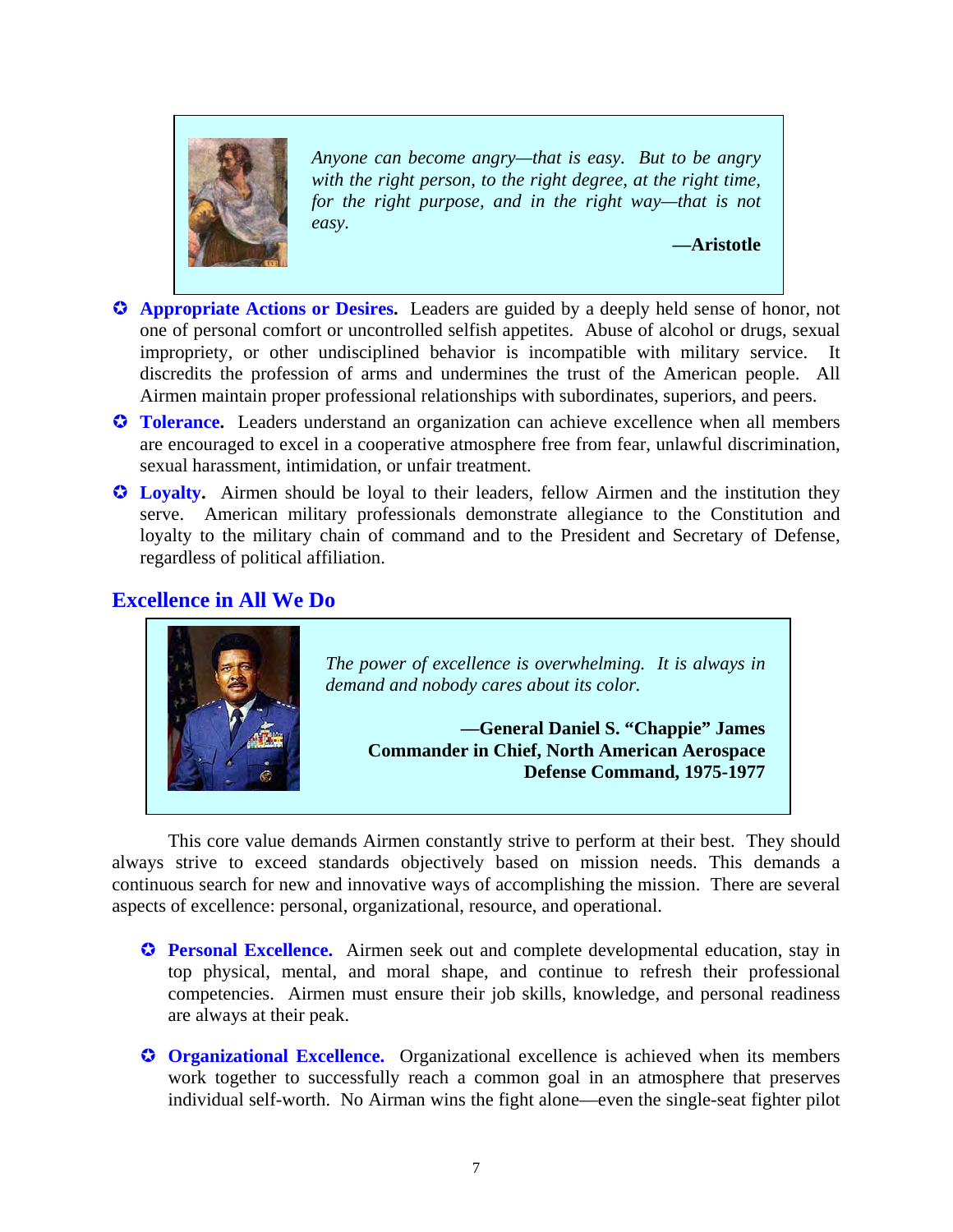<span id="page-13-0"></span>relies upon scores of maintenance and support personnel to accomplish every sortie. Leaders foster a culture that emphasizes a team mentality while maintaining high standards and accomplishing the mission.

- **C** Resource Excellence. Understanding that budgets are not limitless, Air Force leaders aggressively protect and manage both human and material resources. The most precious resource is people, and an effective leader does everything to ensure all personnel are trained, fit, focused, and ready to accomplish their missions. Leaders effectively use their resources to perform assigned tasks and understand they should only obtain resources necessary to accomplish their missions.
- **Operational Excellence.** The Air Force leader understands that all efforts in developing and employing air and space forces are directed at providing unmatched air and space power to secure the national interests of the United States. Airmen should prepare for joint and multinational operations by learning the doctrine, capabilities, and procedures of other US Services and allied forces.

The Air Force recognizes these **core values as universal and unchanging** in the profession of arms. They provide the standards with which to evaluate the ethical climate of all Air Force organizations. Finally, when needed in the cauldron of war, they are the beacons vectoring the individual along the path of professional conduct and the highest ideals of integrity, service, and excellence.

#### **Leadership Competencies**

 Each of the three leadership levels within the Air Force is distinct from but related to the levels of warfare and requires a different mix of competencies and experience. Leadership at the tactical level is predominantly direct and face-to-face. As leaders ascend the organizational ladder to the operational level, leadership tasks become more complex and sophisticated. Strategic leaders have responsibility for large organizations or systems. The construct model for leadership, shown in figure 1.1, portrays how the leadership competencies will vary in their degree of use based on which leadership level is in use. While all aspects of the competencies are necessary to varying degrees at all levels, there is a change in focus based on the level at which a leader is operating.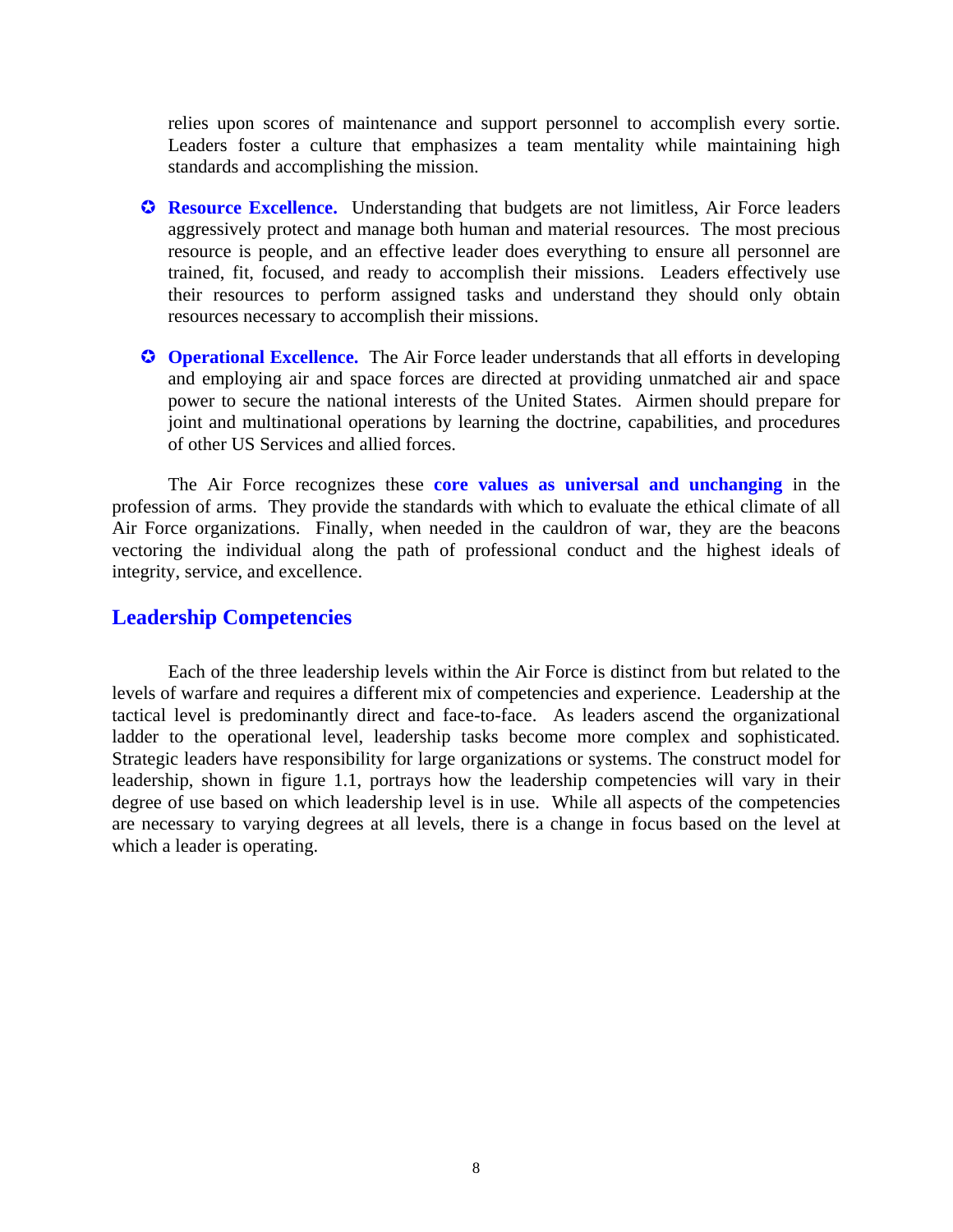

Figure 1.1. Relationship of Leadership Levels with Enduring Leadership Competencies

**As leaders move into the most complex and highest levels of the Air Force, or become involved in the strategic arena, the ability to conceptualize and integrate becomes increasingly important.** Leaders at this level focus on establishing the fundamental conditions for operations to deter wars, fight wars, or conduct operations other than war. They also create organizational structures needed to deal with future requirements. Figure 1.1 provides a graphic representation of the flow of leadership competencies through the levels of leadership; the accompanying text below then elaborates on the specifics of these relationships.

**Personal Leadership:** This competency focuses on face-to-face, interpersonal relations that directly influence human behavior and values. Personal leadership is exercised at all levels—tactical, operational, and strategic. It is required to build cohesive units and to empower immediate subordinates. Skill sets required at the tactical level include knowing the technical and tactical competence of individual Airmen and having interpersonal skills, in addition to performing leader tasks, problem solving, performance counseling, and followership that implements policies and accomplishes missions. Personal leadership at the tactical level focuses on short range planning and mission accomplishment. At the tactical level of leadership, a Security Forces fire team leader should focus on the needs and abilities of the personnel he or she is tasked to supervise; this should be his or her main focus. At the operational level a master sergeant at the major command (MAJCOM) or numbered air force (NAF) level should have superior interpersonal skills to lead the enlisted force. At the strategic level. MAJCOM or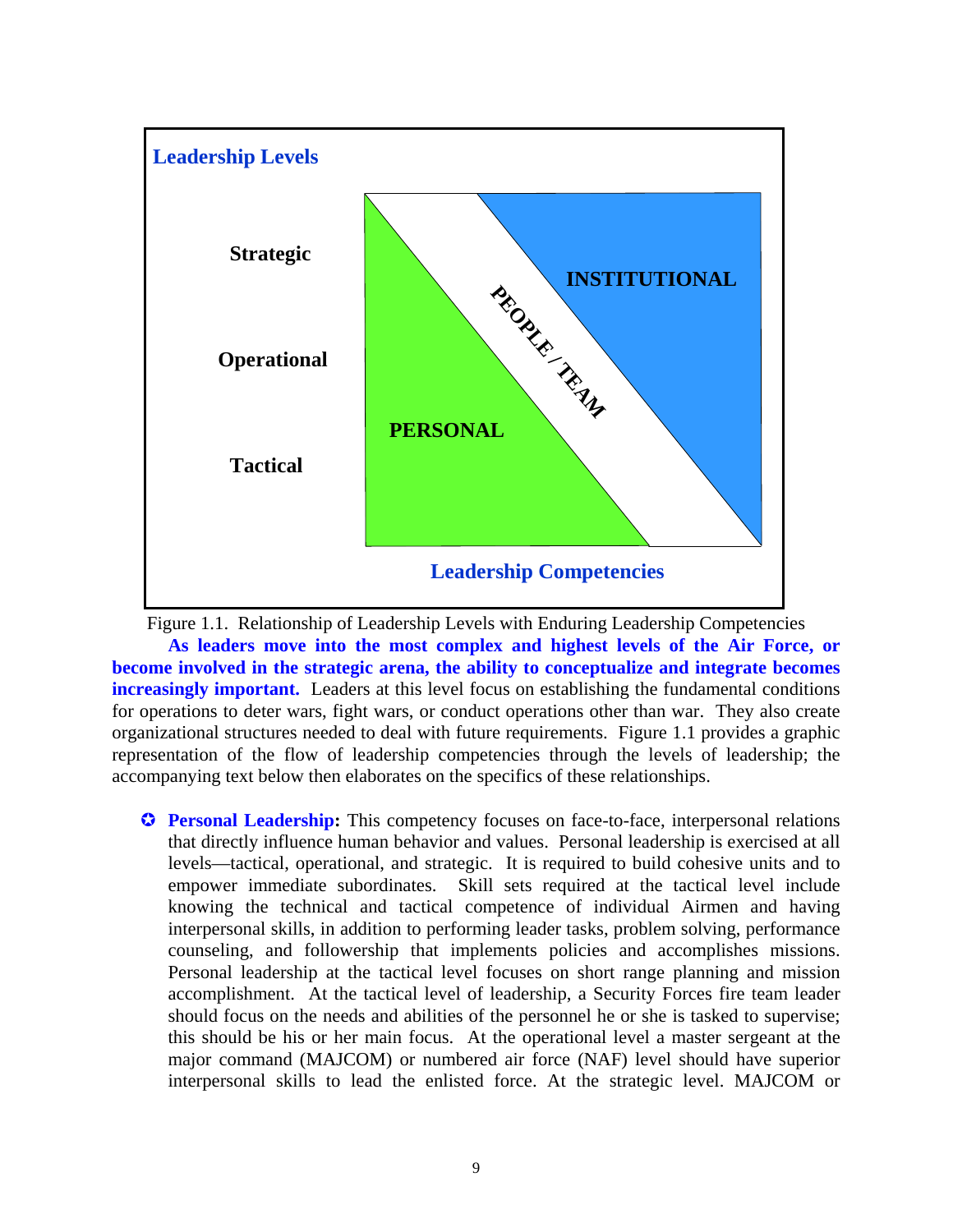Headquarters USAF, senior officials apply their expertise in developing plans and programs to guide the Air Force toward achieving the Air Force mission.

- **People/Team Leadership:** This competency involves more interpersonal relations and team relationships. Leaders using this competency tailor resources to organizations and programs and, when in command, set command climate. Skill sets required for effective people/team leadership include technical and tactical competence on synchronizing systems and organizations, sophisticated problem solving, interpersonal skills (emphasizing listening, reading, and influencing others indirectly through writing and speaking), shaping organizational structure and directing operations of complex systems, tailoring resources to organizations or programs, and establishing policies that foster a healthy command climate. These leaders focus on mid-range planning and mission accomplishment. A squadron commander should be able to focus simultaneously on teambuilding, creating a more effective squadron, yet still be ready to handle individual personnel issues that arise. An air and space operations center director has the challenge of leading personnel in intense operations, while monitoring the conditions of the personnel themselves to ensure their continued effectiveness.
- **Institutional Leadership:** This competency exists at all levels throughout the Air Force, predominantly at the strategic level. Strategic leaders apply institutional leadership to establish structure, allocate resources, and articulate strategic vision. Effective institutional leadership skill sets include technical competence on force structure and integration; on unified, joint, multinational, and interagency operations; on resource allocation; and on management of complex systems; in addition to conceptual competence in creating policy and vision and interpersonal skills emphasizing consensus building and influencing peers and other policy makers—both internal and external to the organization. This level is the nexus of warfighting leadership skills for the Air Force. It is achieved through having learned the lessons from the earlier leadership competencies. For example, commanders, chief master sergeants, and civilian directors use institutional leadership to integrate people and teams, performing diverse tasks, to achieve mission accomplishment. A Commander, Air Force Forces (COMAFFOR) must be able to operate at this level in the rapidly changing environments of combat and other operations where the Air Force functions.

**Leadership skills needed at successively higher echelons in the Air Force build on those learned at previous levels.** As military and civilian leaders progress within the Air Force, they serve in more complex and interdependent organizations, have increased personal responsibility and authority, and have significantly different occupational competencies and enduring leadership competencies than their subordinates.

#### **Enduring Leadership Competencies**

**Enduring leadership competencies are the personal and leadership qualities that**  should be common to all Air Force members. These enduring competencies are listed in figure 1.2, and they are defined at Appendix B. Occupational skill sets are derived from the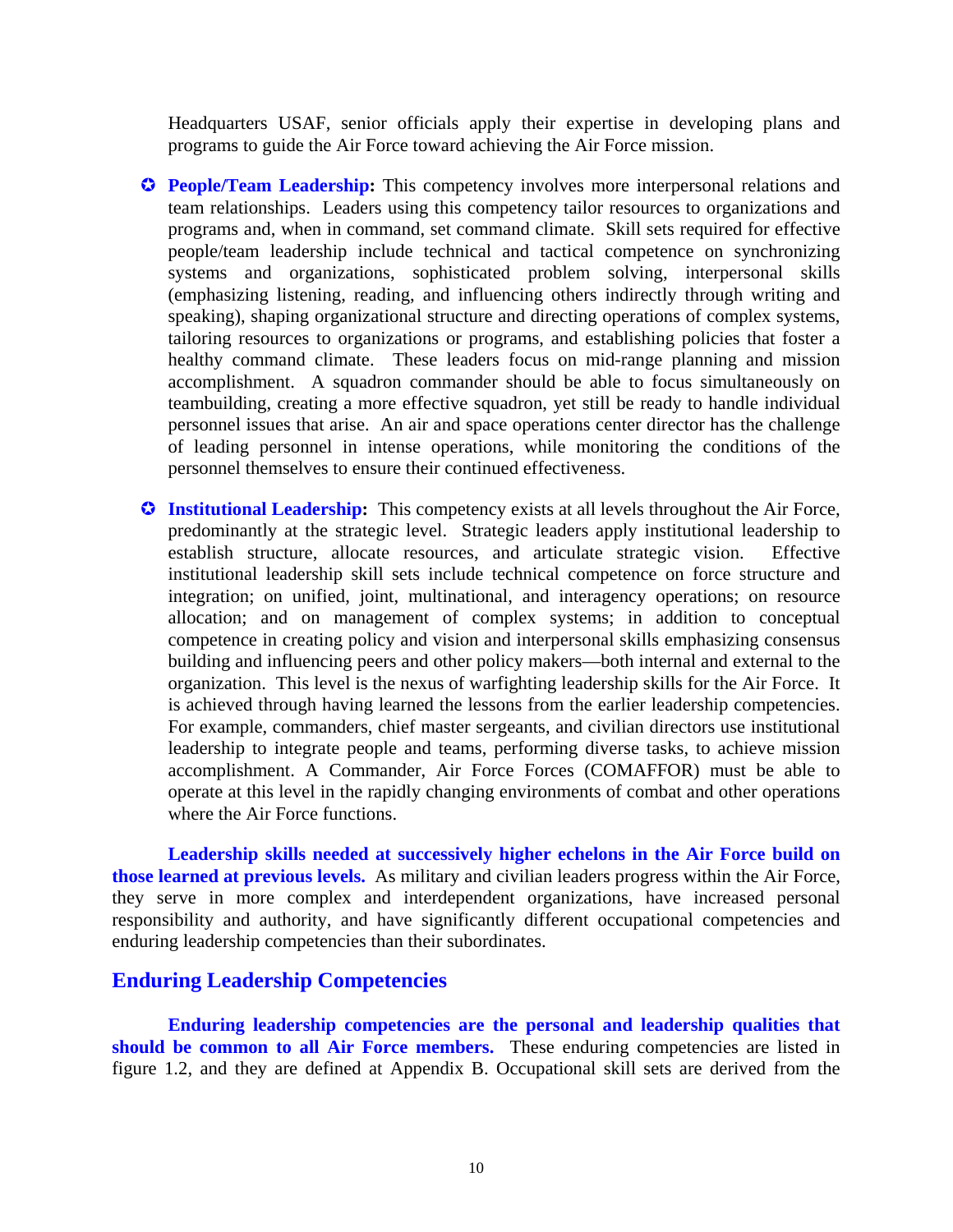<span id="page-16-0"></span>enduring leadership competencies and inculcated by Airmen in their activities. (See Chapter Two.)

By deliberately exposing people to a broader range of experiences, by ensuring each Airman's developmental experience is both valuable and meaningful, and by cultivating the enduring leadership competencies, the Air Force creates leaders who are more flexible and adaptable in a force that has an even greater sense of belonging and importance.

## **Leadership Actions**

Air Force leaders **influence** their subordinates through tools that include communication, motivation, standards, and decisiveness. The result is a unit moved to effectively perform a mission. Air Force leaders also **improve** their unit's abilities through development and learning. The result is an enhanced ability to **accomplish** the unit's assigned missions. Leaders influence and improve their units in order to accomplish their military mission.

**Influence.** Leaders motivate and inspire people by creating a vision in their mind of a desirable end-state and keeping them moving in the right direction to achieve that vision. To do this, leaders tailor their behavior toward their fellow Airmen's need for motivation, achievement, sense of

#### **PERSONAL LEADERSHIP**

- Exercise Sound Judgment
- Adapt and Perform Under Pressure
- Inspire Trust
- Lead Courageously
- Assess Self
- Foster Effective Communication

#### **LEADING PEOPLE/TEAMS**

- Drive Performance through Shared

Vision, Values, and Accountability

- Influence through Win/Win Solutions

- Mentor and Coach for Growth and **Success** 

- Promote Collaboration and Teamwork

- Partner to Maximize Results

#### **LEADING THE INSTITUTION**

- Shape Air Force Strategy and Direction

- Command Organizational and Mission Success through Enterprise Integration and Resource Stewardship

- Embrace Change and Transformation
- Drive Execution

- Attract, Retain, and Develop Talent

Figure 1.2. Enduring Leadership **Competencies** 

belonging, recognition, self-esteem, and control over their lives.



*They (your troops) want to know how much you care, long before they care how much you know.* 

> —**Lieutenant General Robert Springer, USAF**

President George W. Bush at **USAF Inspector General, 1985–1988**  Thanksgiving 2003 dinner in Iraq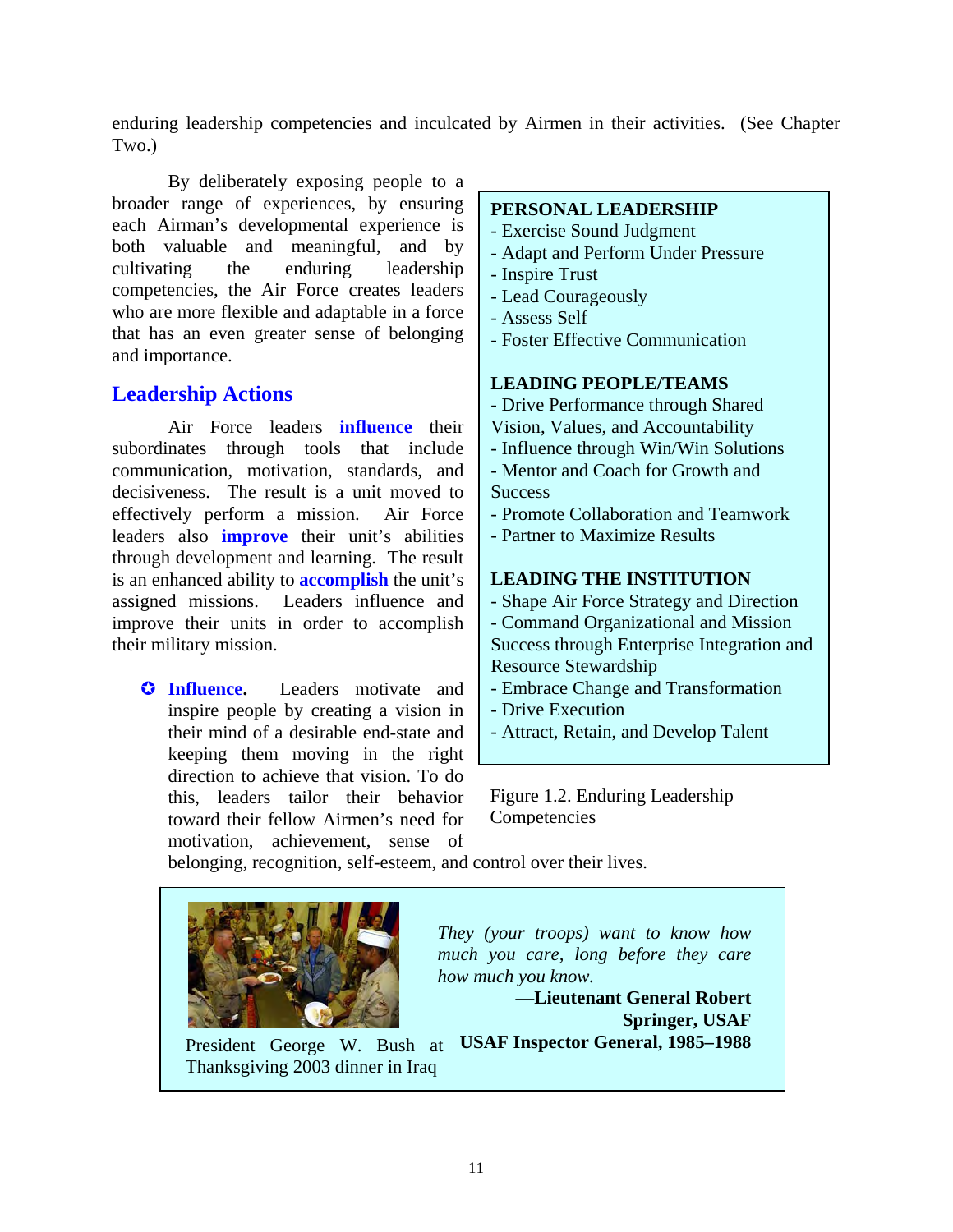- **C** Improve. Leaders foster growth by insisting that their people focus attention on the aspects of a situation, mission, or project they control. Challenge should be an integral part of every job; for people to learn and excel, they must be intrinsically motivated. Leaders should provide challenging and enlightening experiences. It is important to identify and analyze success in order to make the causes and behaviors permanent and pervasive, not temporary and specific. Leaders encourage the learning process by formally recognizing individual and unit success, no matter how large or small. Leaders create more leaders.
- **Accomplish.** Air Force leaders influence people, improve their abilities, and direct their activities to accomplish their military mission. Leaders produce the effects that successfully achieve desired objectives.



*I think it's important that leadership opportunities be forced to as low a commissioned level as possible. That's a good time to start looking at a guy. For heaven's sake! What can you put in his ER besides the fact that the guy is a great stick, he does well on instruments, is a good gunner, and he talked to the Kiwanis club once a quarter downtown. What else can you put in there? How do you separate the wheat from the chaff? Get him in a leadership role!* 

> **—General Hoyt S. Vandenberg CSAF, 1948-1953**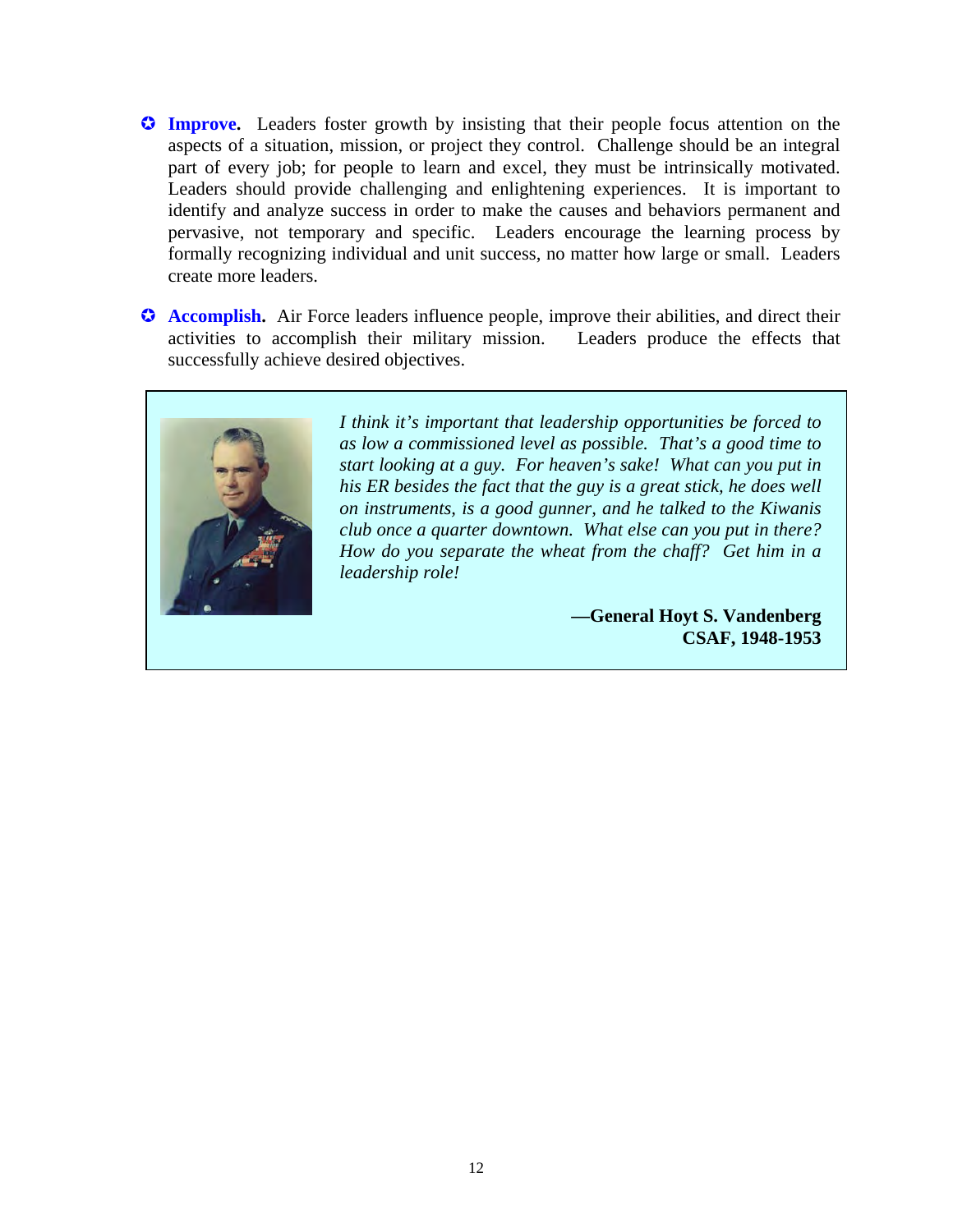#### **CHAPTER TWO**

#### **FORCE DEVELOPMENT IN THE AIR FORCE**

<span id="page-18-0"></span>*Force Development will enable us to focus on each individual by emphasizing our common Airman culture…. Every aspect of Force Development has one common goal: To continue developing professional Airmen who instinctively leverage their respective strengths together. We intend to develop leaders who motivate teams, mentor subordinates, and train successors.* 

**—General John P. Jumper, CSAF, 2002** 



**People are the Air Force's most critical asset:** The Air Force's Airmen—its active duty, guard, and reserve component officers, enlisted, and government civilian workforce—turn tools, tactics, techniques and procedures into power projection, battlespace effects, and global mobility. For this reason, the art of employing Airmen with the requisite skills, knowledge, experience, and motivation is a foundational endeavor, with effects on current operations and future capabilities.

The key roles Airmen play in planning, preparing, organizing, and executing all the elements necessary to conduct Air Force operations are critical to mission success. Even with the most sophisticated aircraft and technology available, the ability of people to apply those tools determines the effectiveness of the force. Accordingly, the Air Force invests time and resources in its Airmen to develop their abilities and train them in the desired skills. The importance of Airmen to Air Force capabilities and the effects they achieve in pursuit of US objectives demands that the Air Force maximize the competencies possessed by those Airmen and effectively integrate them with technology, strategy, and tactics to produce the right operational capabilities and effects.

**Developing Airmen best happens through a deliberate process, one that aims to produce the right capabilities to meet the Air Force's operational needs.** It focuses on developing leaders who thoroughly understand the mission, the organization, and the tenets of air and space power. Deliberate force development is a systematic process that gives present and future leaders a broad perspective of Air Force capabilities, while simultaneously developing individual occupational skills and enduring competencies. These two complementary tracks of force development are essential components of tailoring the right development to the right person at the right time. By increasing and developing enduring leadership competencies as people assume greater responsibility in the organization, the Air Force fosters leaders who understand the full spectrum of operations to accomplish missions across the entire organization.

The Air Force has been successful in producing many capable leaders. However, the evolution of technology and world political events demands a leadership development approach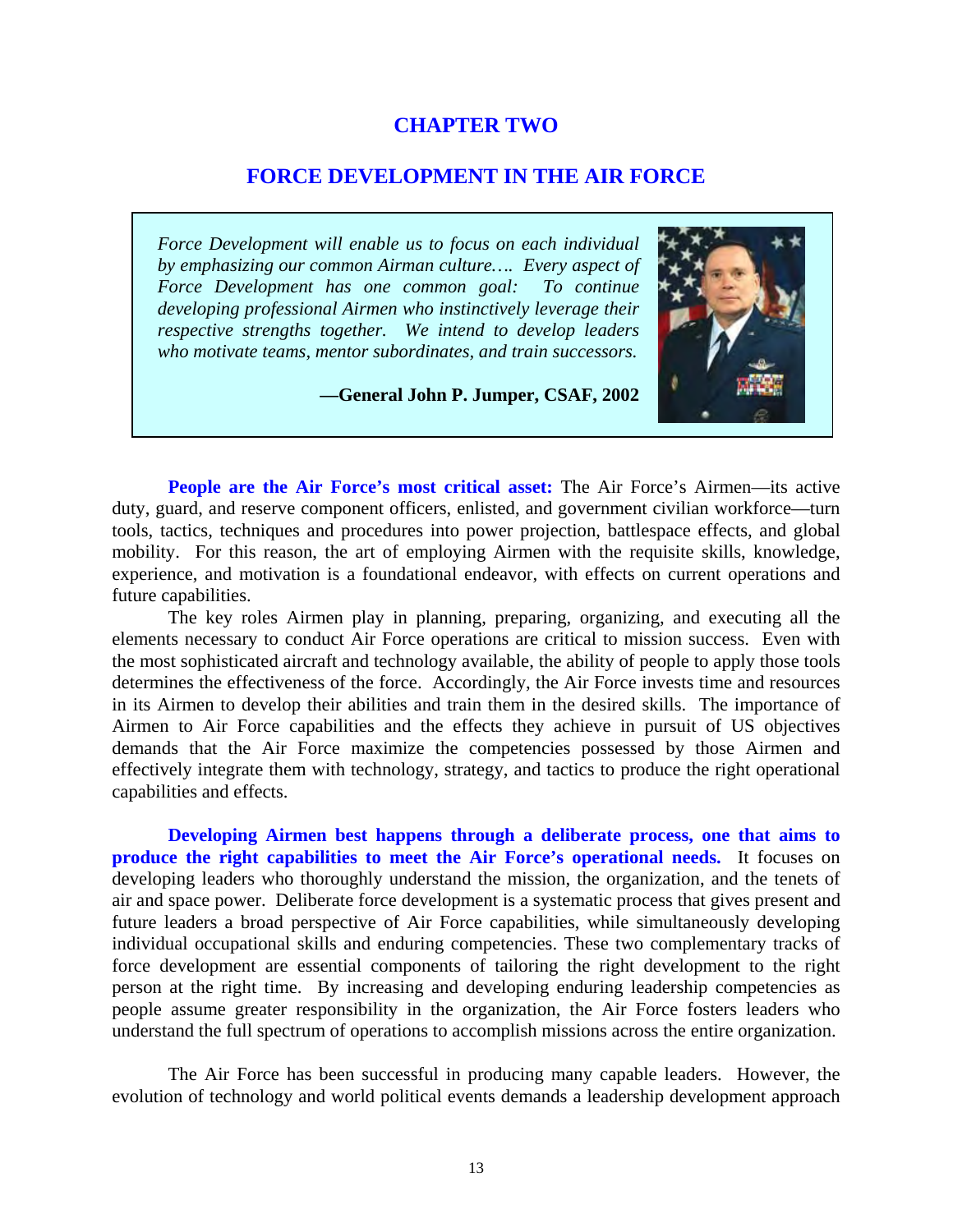<span id="page-19-0"></span>that keeps pace. The Air Force requires a simple, understandable, deliberate development system for the warfighter that:

- Satisfies necessary skill and enduring leadership competency needs,
- **C** Is institutionalized by doctrine,
- Is driven by policies and connected resources that concentrate on the right level and focus on experience, education, and training, at the right time, and
- Optimizes the amount of time available for force development.

A phased approach at tactical, operational, and strategic levels provides the framework for focusing development of occupational skill sets and enduring leadership competencies. **Force development is a series of experiences and challenges, combined with education and training opportunities that are directed at producing Airmen who possess the requisite skills, knowledge, experience, and motivation to lead and execute the full spectrum of Air**  Force missions. It is the method the Air Force uses to grow experienced, inspirational leaders who have the necessary technical competencies and professional values, framed by a common culture, regardless of career specialty. Force development is the essence of capability to accomplish the Air Force mission.

Early in an Airman's career, development is aimed primarily at personal competencies at the tactical level with an introduction to people/team leadership. At the operational stage, personal leadership continues, but much greater emphasis falls into people/team leadership development, and institutional leadership competencies are introduced. At the strategic level, the greatest emphasis is on developing institutional leadership competencies in preparing Airmen to be senior leaders and commanders.

#### **FORCE DEVELOPMENT CONSTRUCT**

The need for Airmen, military and civilian, who possess the right occupational skill sets and enduring leadership competencies forms the core of force development and is the basis for all force development efforts. The goal of force development is to prepare Airmen to successfully lead and act in the midst of rapidly evolving environments, while meeting their personal and professional expectations. The construct, as depicted in figure 2.1, starts with understanding mission requirements and translating them into capabilities. Doctrine takes those requirements and translates them into best practices for the Service. It establishes the bedrock capabilities of the Air Force that it brings to all joint operations, within which force development is then used to create leaders and commanders. Doctrine guides the presentation and employment of Air Force capabilities.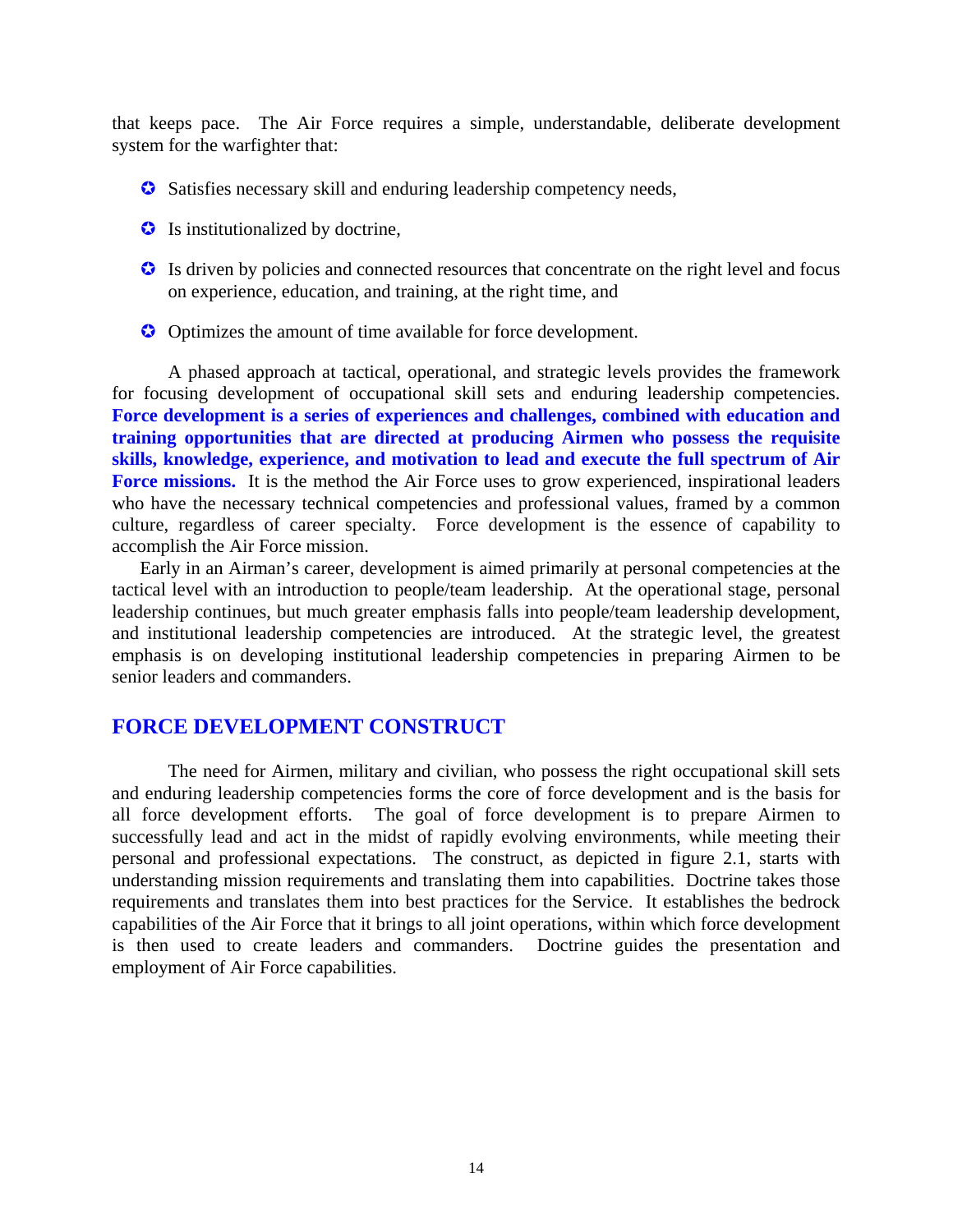

Figure 2.1. Force Development Construct

 These capabilities are then refined to determine which competencies are required to accomplish the associated tasks, as well as the workload involved. In this process, occupational skill sets needed to do the job are taught in technical training or learned on the job. Force development recognizes the need for a deep perspective in a functional area or occupational skill, but at the same time offers the means to achieve the wider perspective needed for leadership. Occupational skill sets are driven by position requirements and promoted by systematic, deliberate development. Force development programs specify how the Air Force leverages its investment in its people. The Air Force has determined there are clearly identifiable skill requirements for Airmen who have experiences in more than one connected career area. Force development defines the occupational skill combinations and then facilitates the education, training, and assignment processes to produce a sufficient capability within the personnel inventory. Some possible occupational skill combinations for Air Force officers are illustrated in figure 2.2 below:

| <b>Notional Officer Occupational Skill Combinations:</b>                                  |                                                                                                                    |  |
|-------------------------------------------------------------------------------------------|--------------------------------------------------------------------------------------------------------------------|--|
| Core Skill → Enhanced With → Development Skill                                            |                                                                                                                    |  |
| Airlift Pilot/Navigator<br><b>Acquisition Management</b><br>Space<br><b>Fighter Pilot</b> | <b>Acquisition Management</b><br><b>Plans and Programs</b><br><b>Plans and Programs</b><br><b>Space Operations</b> |  |

Figure 2.2. Notional Officer Occupational Skill Combinations

Force development is executed through policies, force management strategies, and prioritization of resources. Finally, these programmatic decisions are executed through deliberate management of Air Force programs and operations in the field to achieve the desired objectives.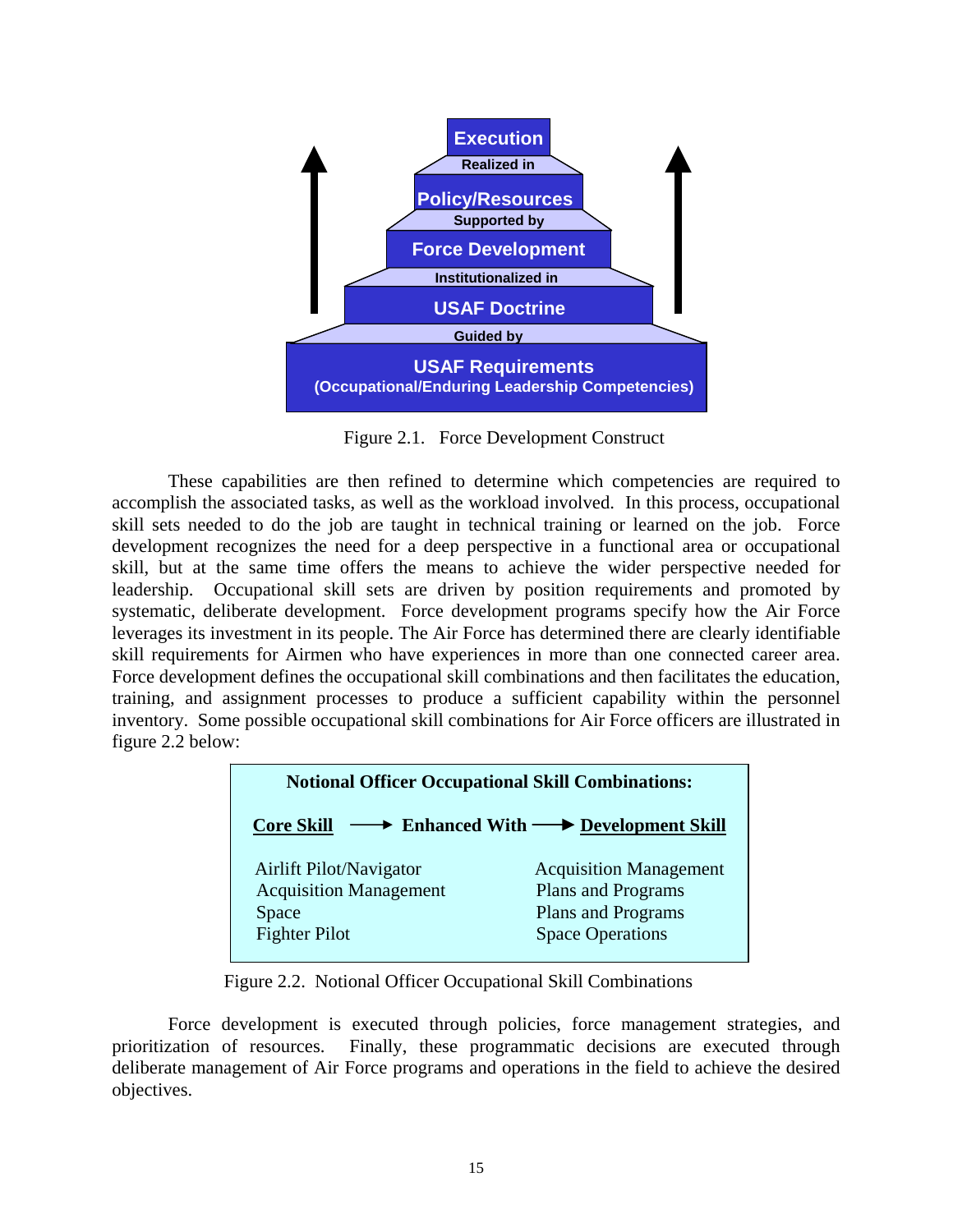<span id="page-21-0"></span>*A smaller force structure combined with an accelerating pace of change requires some proactive thinking about leadership development.* 

> **—General Michael E. Ryan CSAF, 1997-2001**



#### **LEVELS OF FORCE DEVELOPMENT**

 Force development is based on producing desired effects through Airmen's professional and technical development. The key to this result is understanding what is "right" in each element of this broad objective and having the ability to achieve synergy through the complex system of interactions that contribute to the desired capabilities. These interactions also exist at the tactical, operational, and strategic levels.

#### **Tactical Level**

At the tactical or the personal/direct level, Airmen master their primary duty skills. They also develop experiences in applying those skills and begin to acquire the knowledge and experience that will produce the competencies essential to effective leadership. Tactical leaders are the Air Force's technicians and specialists. **At this level, Airmen learn about themselves as leaders and about how their leadership acumen can affect others.** They are focused on honing followership abilities, influencing peers and motivating subordinates. They are learning about themselves and their impact on others in roles as both follower and leader. They are being assimilated into the Air Fore culture and are adopting the core values of their profession. They are gaining a general understanding of team leadership and an appreciation for institutional leadership. The tactical level of the Air Force encompasses the unit and sub-unit levels where individuals perform specific tasks that, in the aggregate, contribute to the execution of operations at the operational level. Tactical level performance embraces flying an aircraft, guarding a perimeter, loading a pallet, setting up a firewall for a base, identifying a potentially hostile radar return, treating a broken arm, and many other forms of activity, accomplished by both military and civilian personnel.

#### **Operational Level**

At the operational or organizational level, Airmen are able to understand the broader Air Force perspective and the integration of diverse people and their capabilities to execute operations. This level is where an Air Force member transitions from being a specialist to understanding Air Force integration. Based on a thorough understanding of themselves as leaders and followers and how they influence others, they apply an understanding of organizational and team dynamics. They continue to develop personal leadership skills, while developing familiarity in institutional leadership competencies. The operational level includes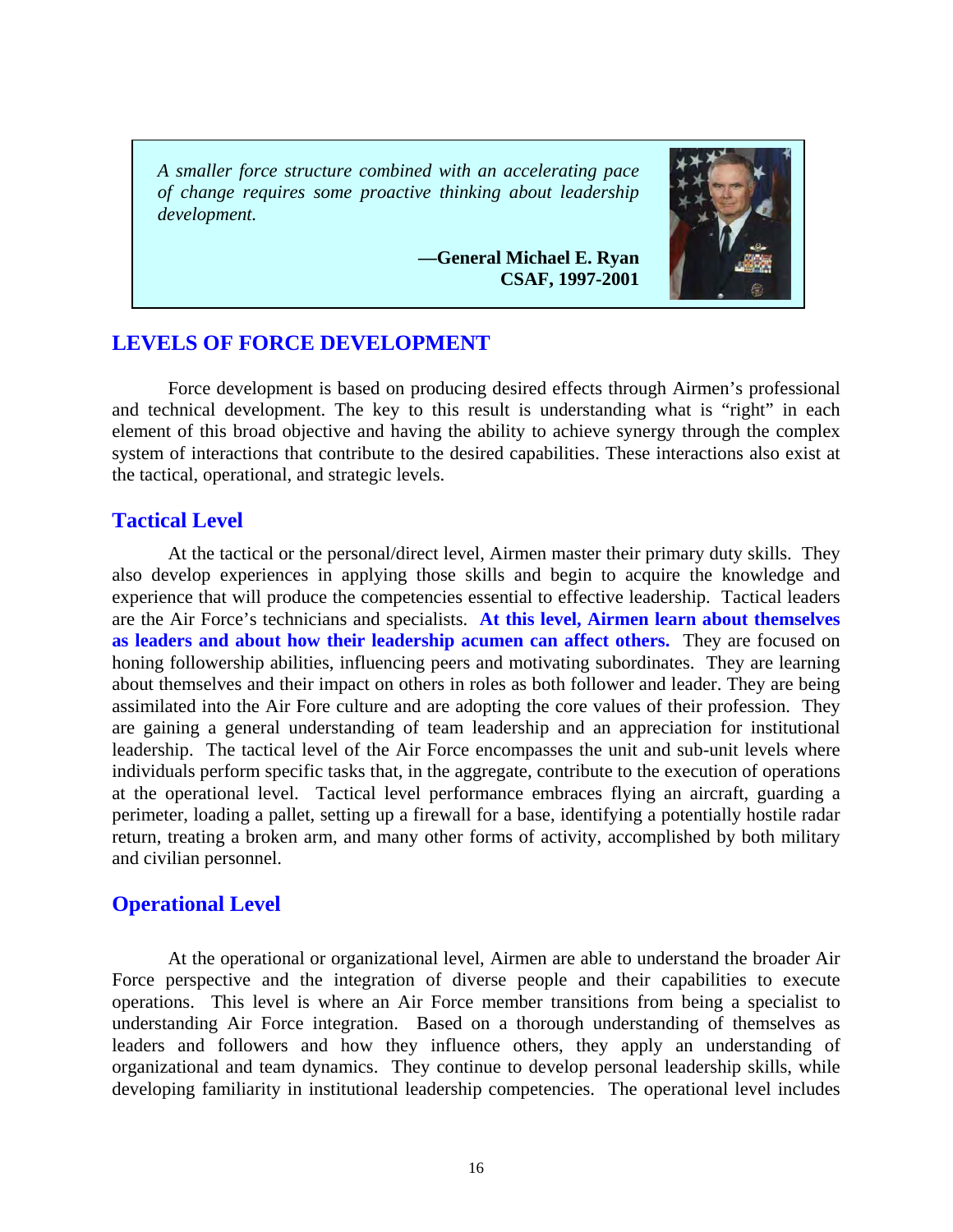<span id="page-22-0"></span>continued broadening of experience and increased responsibility within a family of complementary skills. This will normally follow intermediate developmental education and extends beyond simple career broadening; it deliberately focuses developmental activity to produce the right skills mix at the appropriate level to meet Air Force requirements. Assignment to squadron command and similar positions of authority, such as division/branch chief, occur during this phase of development. **The focus of Air Force organization and employment is at the operational level. It is here where warfighting is executed and the day-to-day command and control of Air Force operations are carried out.** At this level the tactical skills and expertise Airmen developed earlier are employed alongside new leadership opportunities to affect an entire theater or joint operations area. By now the Airman, military and civilian, has developed a family of related skills, grounded in the Air Force expeditionary culture and enduring leadership competencies, guided by ingrained core values.

At a warfighting numbered air force (NAF), major command (MAJCOM) staff, or theater air and space operations center, the operational competence of the Airman is tested and grown. Those Airmen with experience in more than one career area have an advantage over others in preparing them for future leadership roles requiring even broader perspectives. This perspective broadening should follow a logical and deliberate path to link experience in related areas and to fulfill the operational needs of the Air Force. This linkage should parallel the relationship that exists among various air and space capabilities within a specialty (for example, an Airman involved in acquisition should be experienced not only in acquisitions management but also in contracting, air and space power employment, plans and programs, and similar specialties). This method represents a "packaged" approach to competency development. By deliberately exposing Airmen to a broader range of experiences for which they are prepared, the experience becomes more meaningful.

## **Strategic Level**

 At the strategic level, Airmen combine highly developed occupational and enduring competencies to apply broad professional leadership capabilities. They develop a deep understanding of Air Force missions and how operational capabilities and Airmen are integrated to achieve synergistic results and desired effects. They also understand how the Air Force operates within joint, multinational, and interagency relationships. At this level, an Airman's required competencies transition from the integration of people with missions, to leading and

directing exceptionally complex and multi-tiered organizations. Based on a thorough understanding of themselves as leaders and followers, and how to use organizational and team dynamics, they apply an in-depth understanding of leadership at the institutional and interagency levels. They achieve a highly developed, insightful understanding of personal and team leadership, while mastering their institutional leadership competencies. The strategic level includes challenges to gain breadth of experience and leadership



As Defense Logistics Agency Vice Director, Major General Mary L. Saunders operates at the strategic level of force development.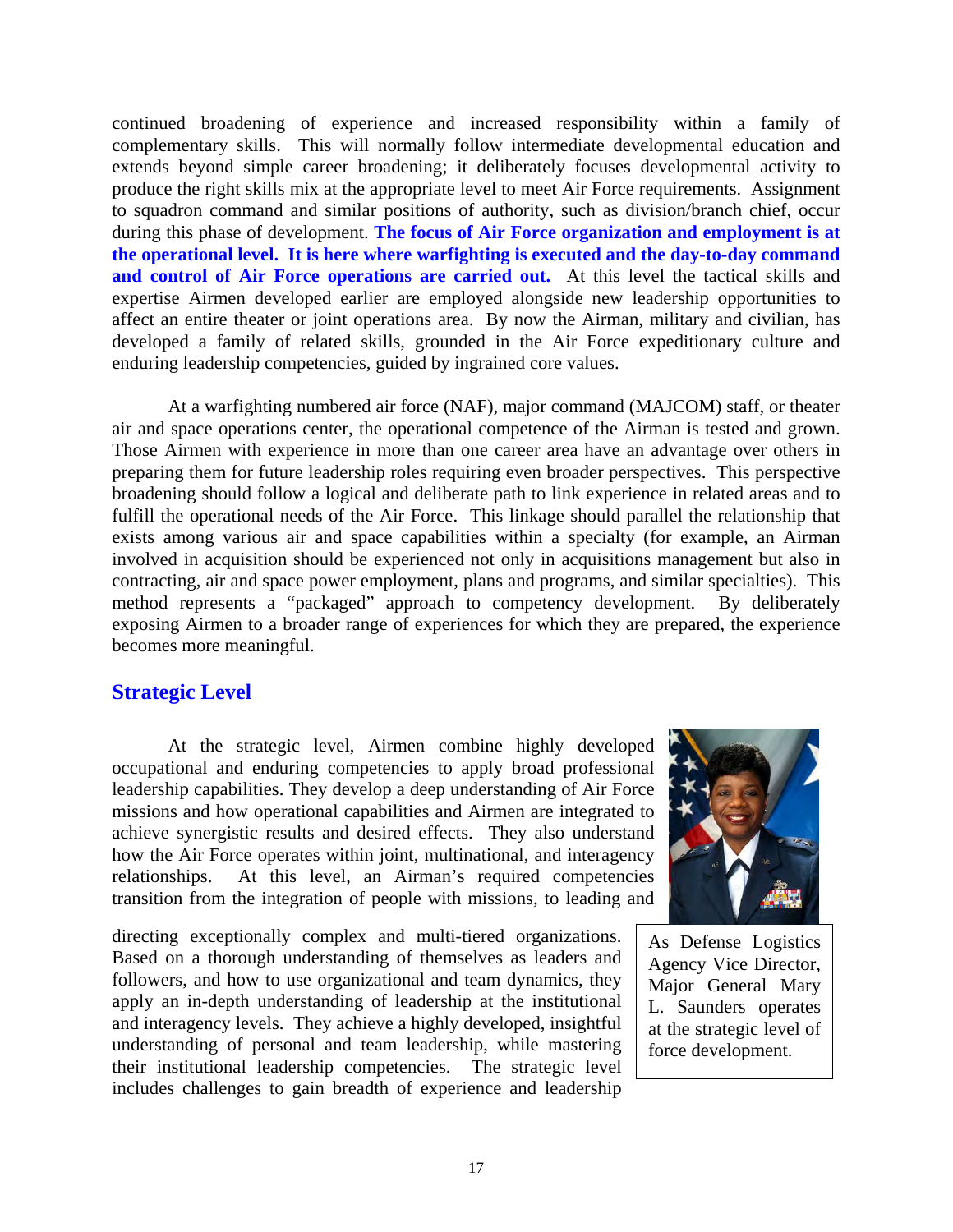perspective (e.g., logical pairings of skills; educational opportunities, and training focused on the institutional Air Force; joint, intergovernment, business and international views). The strategic level of development focuses on the effects an Airman, military and civilian, can have across a MAJCOM, a theater, the Air Force, or even other Services or the Department of Defense. The seeds of leadership that were planted during tactical skills development and matured into operational-level capabilities should bear fruit at the strategic level. **Senior leaders need tactical comprehension and competence, as well as broader perspectives and the ability to effectively lead Airmen and joint forces in an expeditionary environment.** They should embody Air Force cultural and core values that were nourished throughout the individual's career. At the strategic level of development Airmen receive further opportunities to expand their breadth of experience and have the greatest ability to influence the Air Force's role in military operations.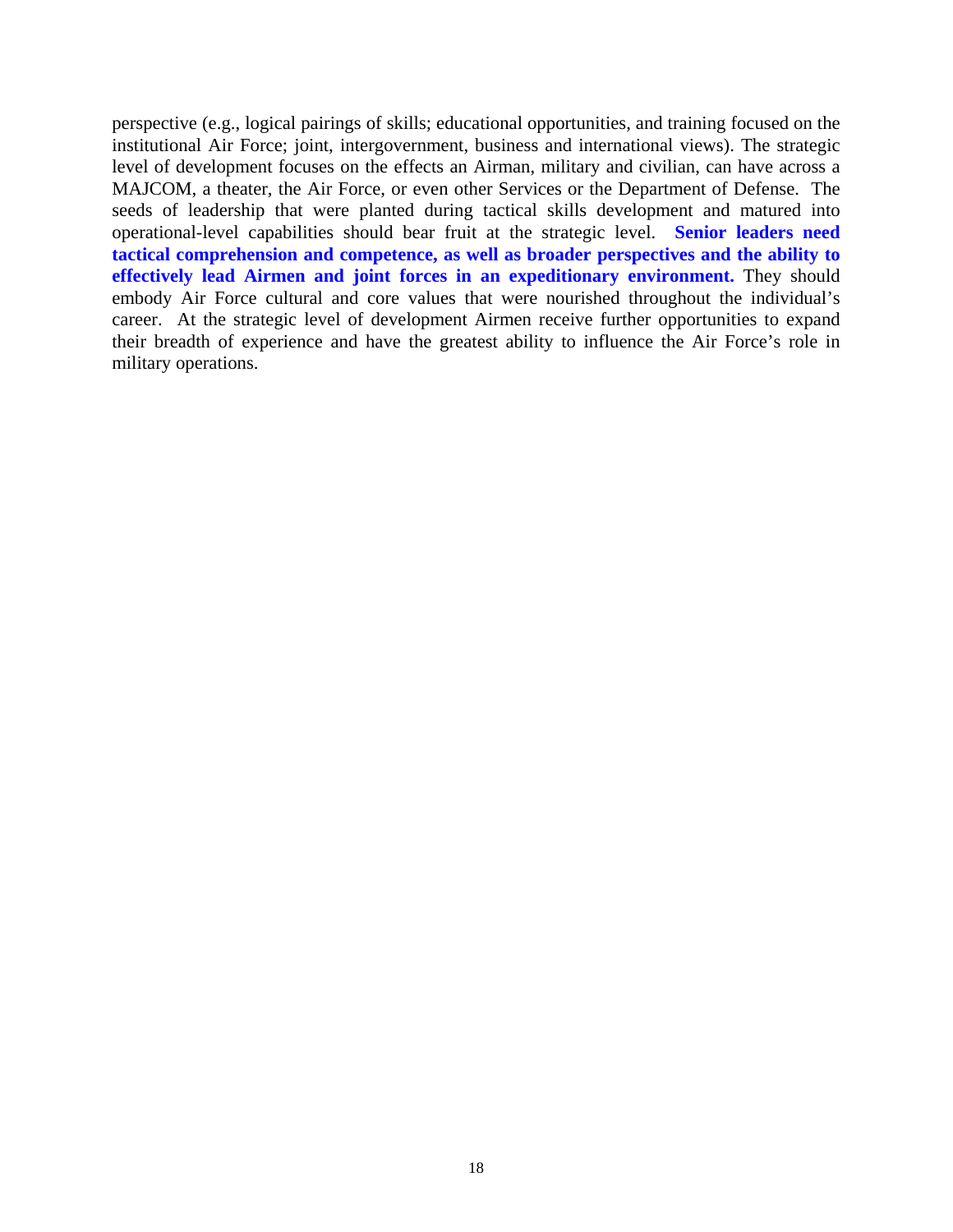#### **CHAPTER THREE**

#### **FORCE DEVELOPMENT: THE PROCESS**

#### <span id="page-24-0"></span>**MAXIMIZING CAPABILITY**

**Force development processes are focused to produce and maximize the capabilities of Airmen.** Meeting the need for trained, knowledgeable, experienced, and motivated Airmen starts long before a person enters the Air Force, and transcends a single commander's need for a specified capability. The elements of force development are deliberately managed to provide a full spectrum of human competencies where and when needed. The continuous expansion of capabilities possessed by each Airman and the overall force is achieved through deliberate developmental activity. The needs of each Airman remain an important element in developing and sustaining a ready and willing force. Force development aims to optimize the capabilities of the individual, the unit, and the Air Force, while balancing personal needs with mission mandates. When force development shifts its primary focus to tactical processes or individual aims, Airmen can be erroneously viewed as commodities, and the whole force suffers.

A focus on the four elements of the force development process—**force development definition**, **renewal, development, and sustainment**—supported by proper planning, will produce the balanced, diverse, and capable workforce the nation requires. These four elements combine to produce effects greater than the sum of their parts. This process is depicted in figure 3.1.



Figure 3.1. Force Development Process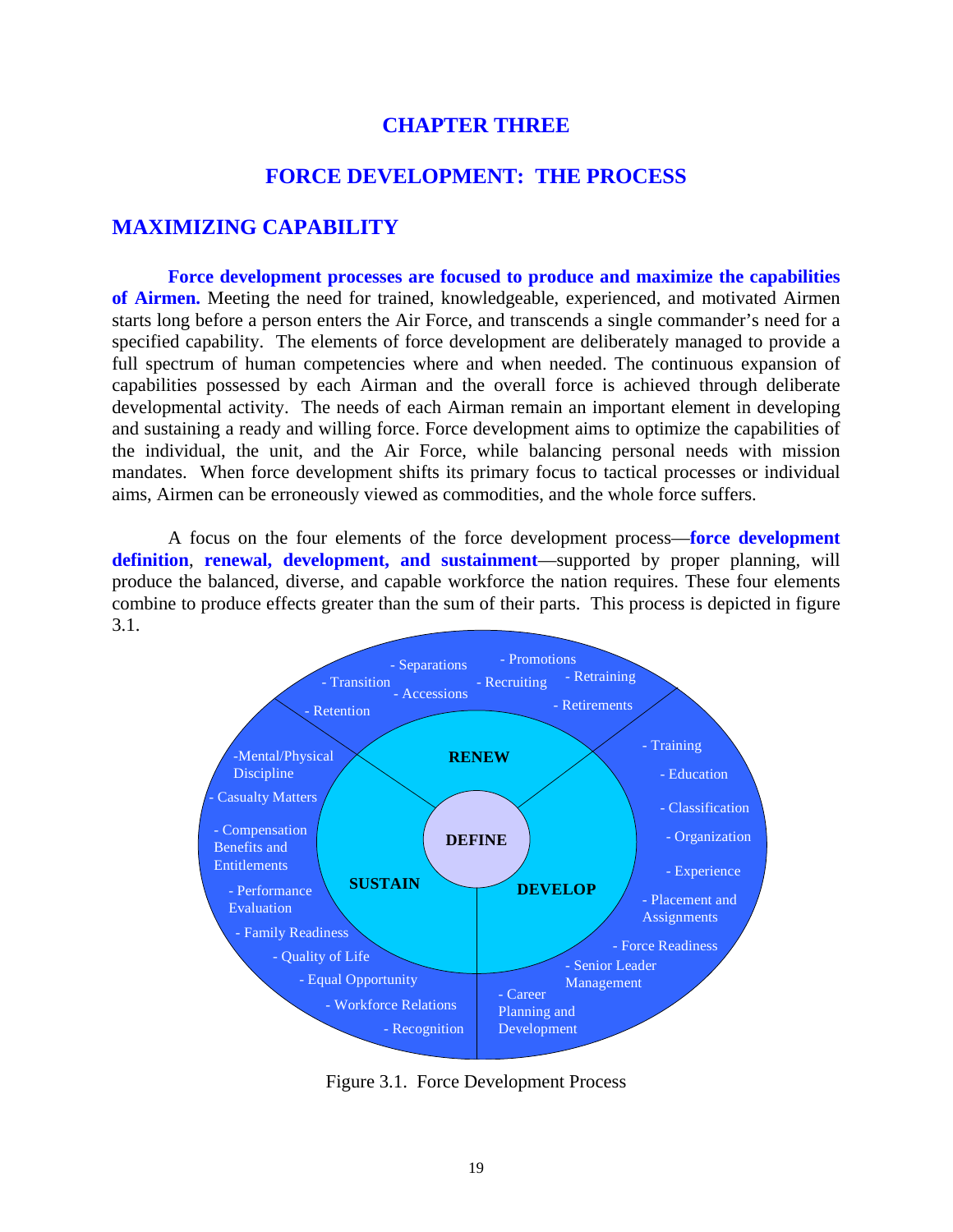#### <span id="page-25-0"></span>**Force Development Process Definition**

**Effective integration of force development is based on capability-based requirements.** Success of Air Force operations depends on the effective integration of human capabilities with the tools, tactics, techniques, and procedures that combine to produce the full spectrum of air and space power. The first steps in integrating people into Air Force operations are defining the required capabilities, then organizing the skill sets required to produce those capabilities. The expeditionary Air Force has transformed from a forward deployed, in-garrison force trained for one primary mission and adversary into a flexible expeditionary force, capable of responding to a number of mission scenarios. Therefore, our leadership and force capabilities must be developed to meet Air Force expeditionary requirements.

#### **Renewal**

Force renewal ensures the Air Force continues, over time, to maintain the capability of its workforce to execute its mission. As human requirements and capabilities of the workforce change over time, the processes associated with renewal are essential to the continued readiness of the force. Renewal seeks to maintain the right balance across the force. As many dynamics of military service demand vigor, the renewal process seeks to balance those attributes with the wisdom of age and experience required for leadership and technical mastery. The renewal of force capabilities is also a key dynamic in determining the right mix of active duty, reserve, and civilian elements. An effective mix and balance of individual characteristics are essential to developing occupational skills and leadership competencies that satisfy Air Force mission requirements.

**The Air Force renews its force to preserve and increase the capabilities of Airmen.** Because workforce capabilities are highly sensitive to political, economic, and environmental factors, both internal and external, they can be perishable. Due to the effects of combat operations and other circumstances, such as economic shifts and force structure changes, the Air Force has a continuing requirement to renew and refresh the essential characteristics possessed by the force. This renewal is based on operational doctrine and is achieved by pursuing deliberate policies that drive accession, retention, and competency redistribution, in the form of retraining, based on Air Force needs. These elements are synchronized to acquire and retain necessary competencies, and divest capabilities no longer required. Advertising and recruiting strategies, Air Force precommissioning, basic military training objectives, and pipeline training capabilities are crucial elements in the force renewal process, driving the Air Force's ability to attract, procure, and produce the right skills and competencies to meet operational requirements.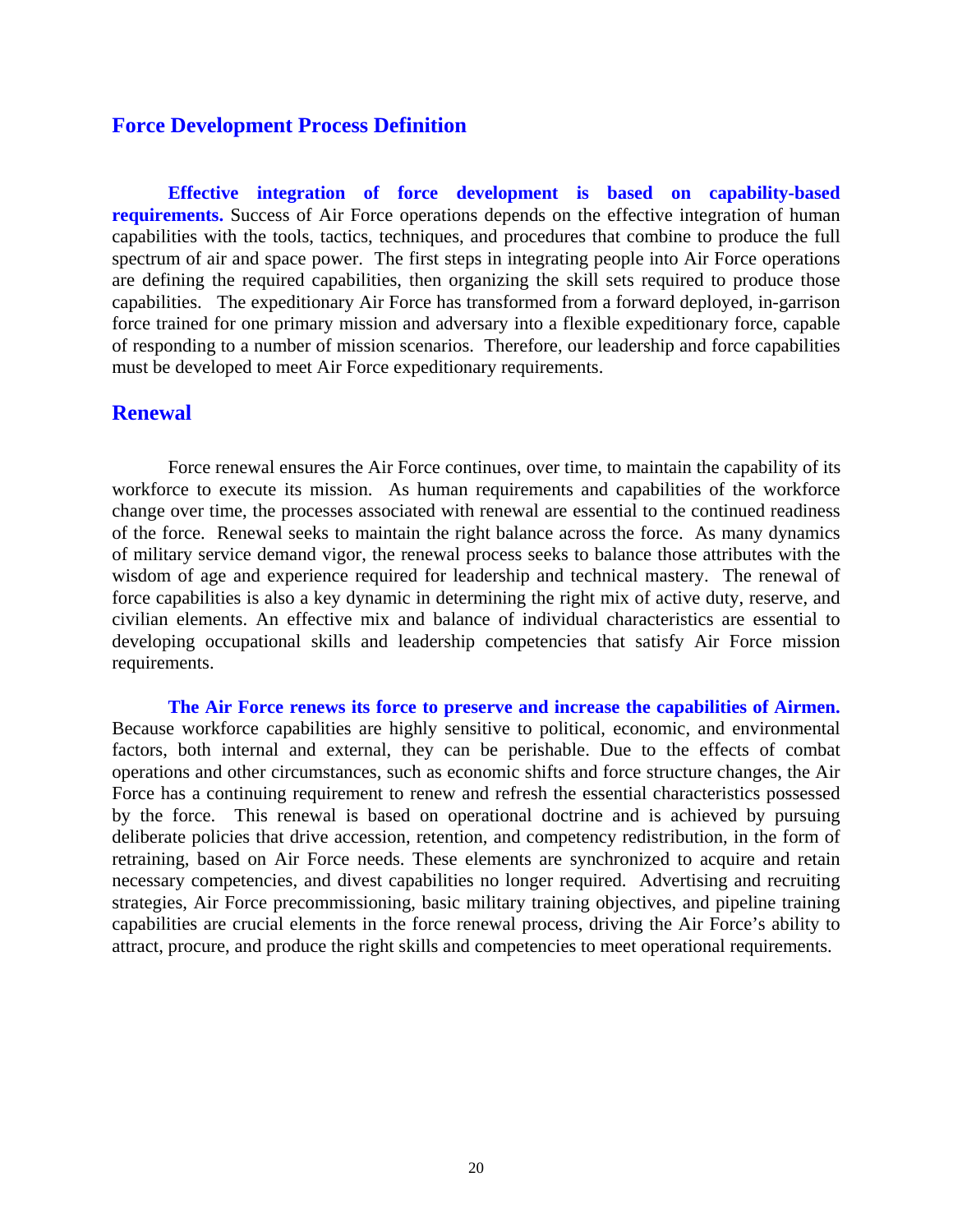<span id="page-26-0"></span>

Simultaneous promotions for a mother and daughter provide a leadership heritage for the Air Force.

**Promotion of Airmen recognizes potential and provides a leadership cadre.** Air Force promotion systems are intended to recognize and identify Airmen who have demonstrated potential for increased responsibility and assumption of more difficult, broadly based duties. This creates a two-part effect. For the Airman, both military and civilian, pride in accomplishment, improved quality of life, and enhanced personal motivation flow from this recognition. They are provided the means to achieve increased opportunities. For the Air Force, promotion represents a keystone to succession planning and execution. Linkage of rank/grade requirements to organizational placement and advancement to higher ranks clearly separate those who are candidates to enter the next level of institutional leadership from those who remain at a lower level of professional or technical development. In certain career areas, under constrained selection policies, a newly

promoted individual may not always have the requisite technical expertise or professional experience to immediately succeed to a higher ranked/graded position. Therefore, it is vital the Air Force leverage its force development tools and selection processes to ensure sufficient numbers of Airmen possessing the skills, knowledge, and experience to effectively lead in those higher ranked/graded positions are identified for advancement. As promotion recognizes leadership potential, it also serves to motivate Airmen to aspire to lead by providing them with the opportunity for greater responsibility, compensation, and prestige. Developing a leadership succession process that serves organizational needs and meets the expectations of motivated individuals drives the Air Force to pursue promotion strategies that encourage development of leadership aspiration and competencies, yet balance them with reasonable promotion expectations and equitable advancement opportunities. This is an investment in the Air Force future.

#### **Development**

**Development processes and systems take individual capabilities and, through education, training, and experience, produce skilled, knowledgeable, and competent Airmen who can apply the best tools, techniques, and procedures to produce a required operational capability.** 

**The Air Force educates and trains Airmen to improve the capabilities of the force.**  The Air Force seeks to access potential Airmen from every segment of American society. These new entrants seldom possess the skills and knowledge they need to effectively perform their duties. Military operations function in a unique environment that requires highly specialized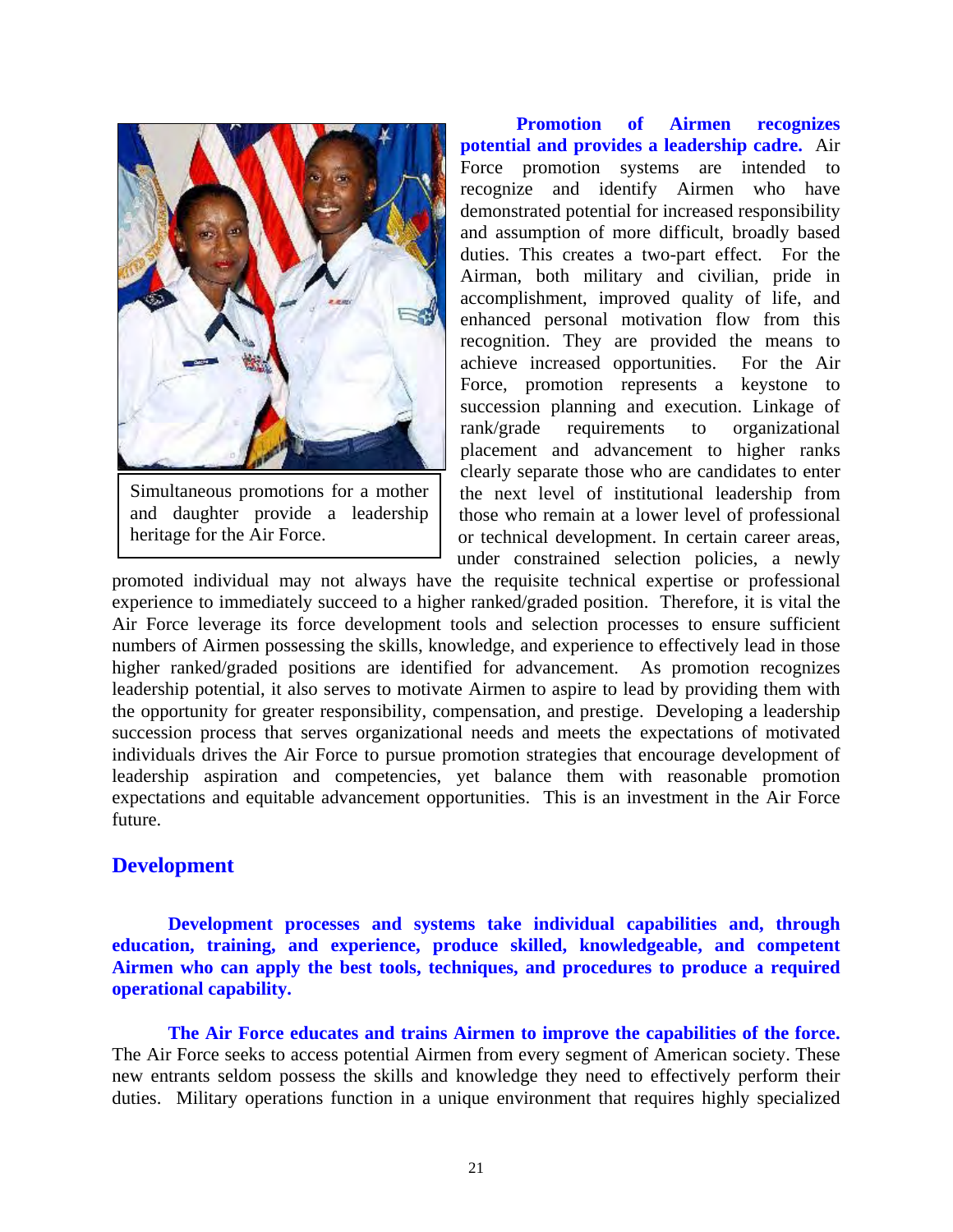<span id="page-27-0"></span>skills, knowledge, and experience. Development is the process where raw aptitudes, attitudes, and abilities are supplemented and transformed through a combination of specialized training, education, and hands-on experience, to craft the individual competencies which encompass the human capability the Air Force must possess to execute its air and space missions. A progressive program of professional, technical, and academic development from the earliest stages of education and training prepares Airmen to comprehend and accomplish their assigned missions.

**Force development is multidimensional**. Experience, blended with skills, knowledge, and motivation, refines occupational skills and enduring leadership competencies possessed by each Airman, military and civilian. Through deliberate career planning and development, Airmen are assigned and employed to meet mission requirements in ways that also capitalize on the Air Force's investment in training and education. The Air Force leverages these competencies to expand the capabilities of the entire workforce. As Airmen, both military and civilian, rise in levels of responsibility, they are exposed to and challenged by broader aspects of the organization. **The Air Force prepares Airmen for leadership by optimizing experiences and skills to provide an effective understanding of the appropriate levels of the organization and by developing capabilities to meet those challenges.** 

**The Air Force employs Airmen to achieve military objectives.** The objective of all force development efforts is synergy of diverse competencies—the point at which motivation, leadership, training, education, experience, and the full range of human and technological capabilities are brought to bear. Although development continues through employment, operational objectives become the focus for the integration of people and technology to produce air and space power. It is in employing Airmen where requirements and developmental efforts merge to achieve results.



Civilians directly contribute to Air Force operations.

#### **Sustainment**

**Sustainment processes and programs aim to balance retention and invested capability with cost effectiveness and evolve to respond to changing operational requirements.** These processes are structured to capitalize on investments in force development. At some point, all Airmen will depart military service. The investment in time, effort, and resources should focus on deliberate outcomes that foster effective mission accomplishment. "Quality of life" programs clearly reflect the high value the Air Force places on its people. More significantly, they highlight the Service's need to retain the right mix of people with occupational skills and enduring leadership competencies and associated capabilities. The highly specialized and technical nature of Air Force operations drives a longterm need for diversity in skills, knowledge, and experience.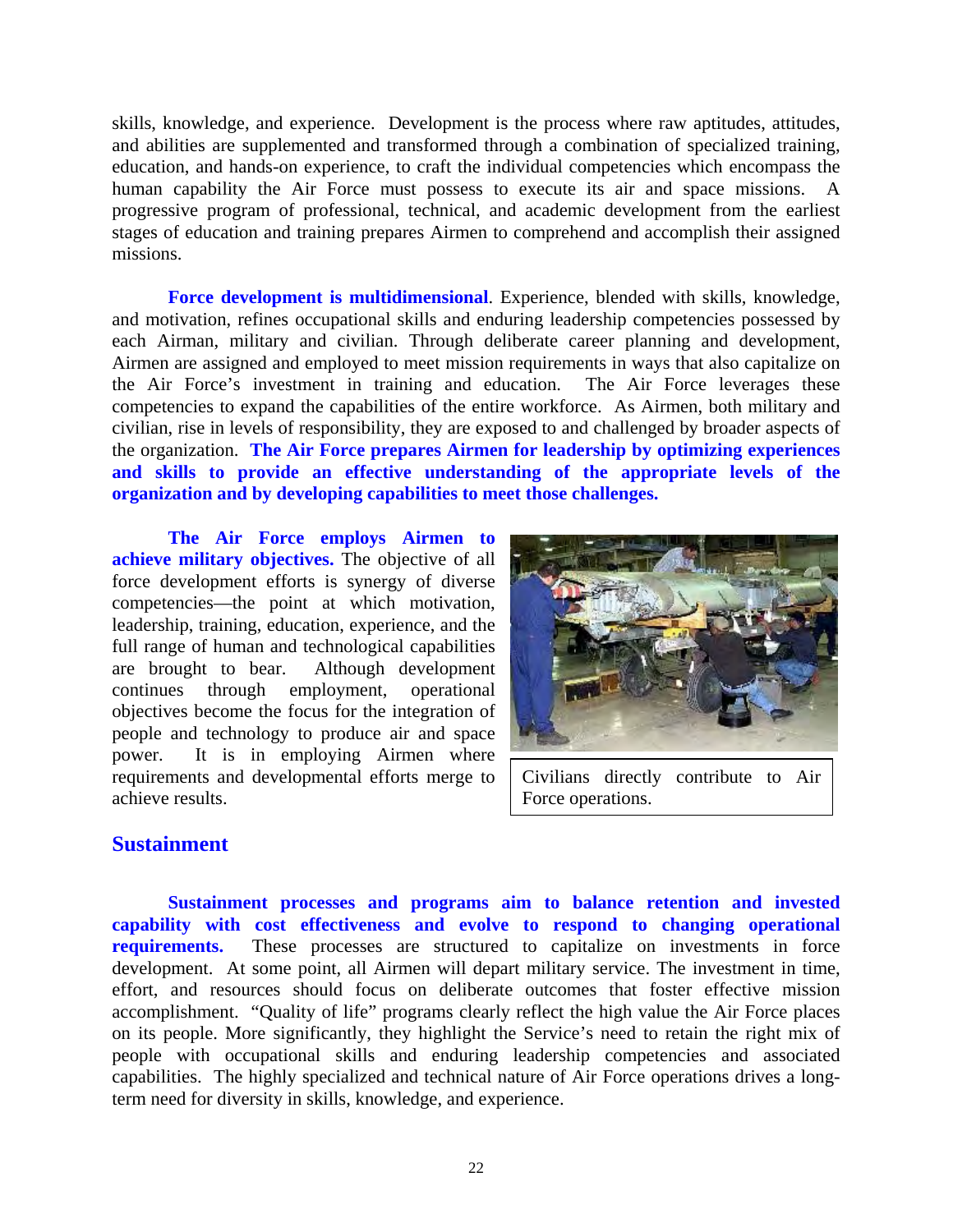**The Air Force sustains its force to maintain a high state of readiness.** Sustaining the force ensures that sufficient numbers of appropriately skilled, knowledgeable, and experienced Airmen are properly motivated and ready to execute the full spectrum of Air Force missions. As readiness is a perishable state, the Air Force continuously assesses and addresses individual and unit readiness issues.

**The Air Force provides competitive pay and benefits to attract, motivate, and sustain the force.** An effective compensation system will motivate quality, experienced Airmen to remain with the Air Force, as well as attract sufficient highly qualified and diverse new recruits and employees.

**The Air Force supports families, recognizing their value in motivating and**  sustaining the capabilities of Airmen. Career decisions and associated effects on retention and force readiness increasingly involve the opinions and affairs of families. While the Air Force recruits individuals, it retains members with families where spouses and children play a large role in retention related decisions. By supporting families and ensuring they are able to enjoy a quality of life and opportunities comparable to those enjoyed by the citizens of the nation they protect, the Air Force makes a tangible commitment to Airmen that demonstrates recognition and value of their service. These family initiatives not only increase the commitment of Airmen to the Air Force, but also enlist the support of valuable and influential allies. The impact of family influence on morale and retention is distinct and significant.

**High standards for military members reinforce the discipline required by combatants and in application of deadly force.** Part of basic military training involves indoctrination to a level of rigor and discipline not commonly present in civilian life. These realities of military service involve experiences that include facing life and death combat

decision making and leadership challenges in extremely harsh operational and environmental conditions. Instilling rigor and discipline extends well beyond basic training to daily life in uniform. It is reinforced at every level of command and becomes an inherent characteristic of each Airman's self and image, and a common bond across all members of the Air Force. Dress and appearance standards, physical fitness standards, and customs and courtesies are a few examples of how the Air Force instills discipline in Airmen and keeps them mentally and physically prepared to respond to the challenges and demands of warfighting.



Physical fitness and discipline work together to improve an Airman's abilities for the Air Force.

**Recognition of Airmen honors their achievements and motivates others to aspire to excellence.** With the high risks associated with preparing for and engaging in military operations, it is appropriate to honor those who have valiantly fought and voluntarily sacrificed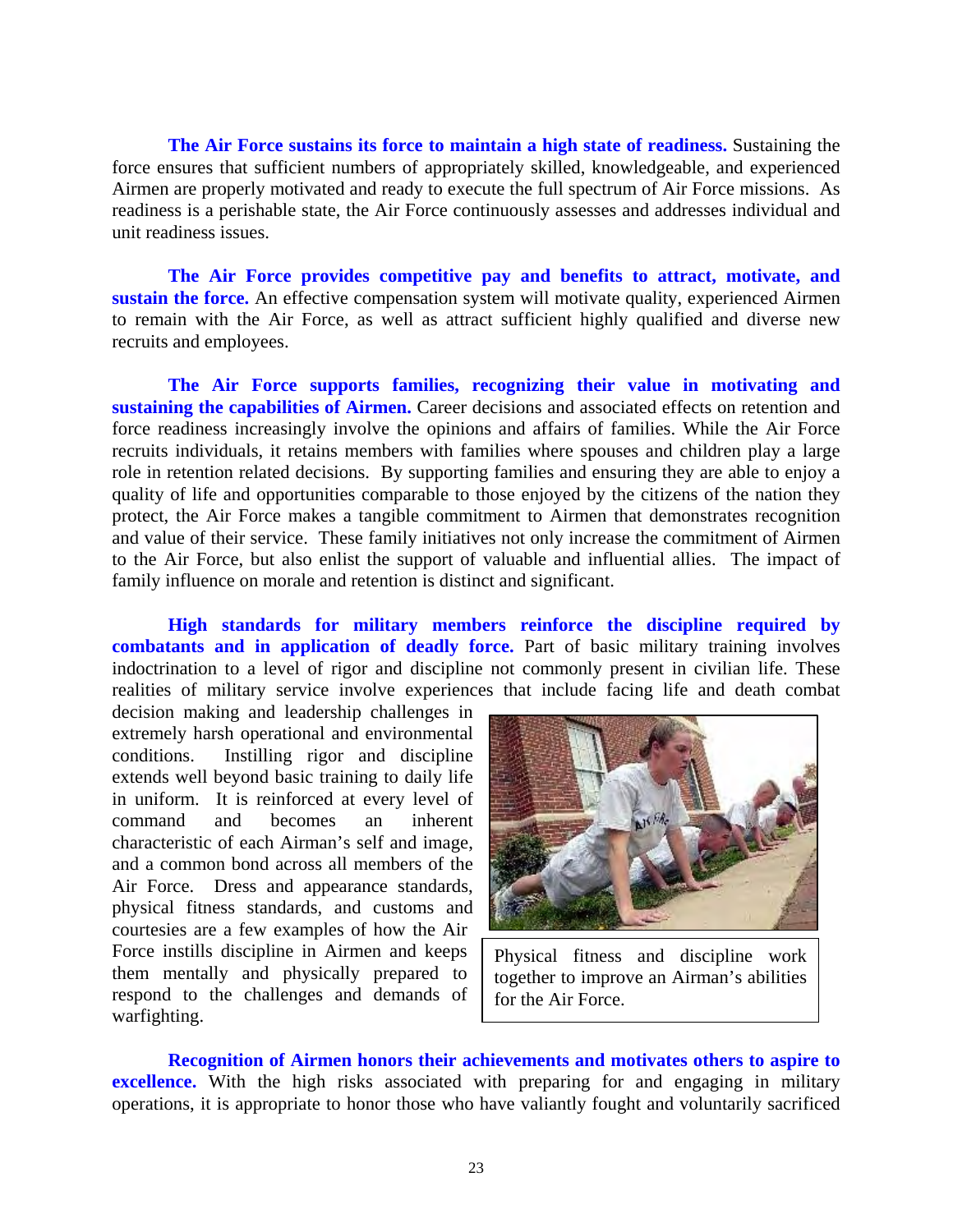their personal safety to assist their comrades or to triumph over an adversary. Similarly, exceptional performance cannot be recognized through financial remuneration, but should be formally acknowledged and reinforced. Air Force recognition programs are designed to highlight excellence in leadership and technical skill, as well as extraordinary dedication in performance of assigned duties or service to the nation.

**Sustaining capability is done over time.** Sustaining force capability is a long-term endeavor. The Air Force uses various means such as retention initiatives and stop loss, to mitigate the loss of competencies and experience, ensuring the force has requisite capabilities to perform assigned missions. Changing operational requirements, age, career choices, physical ailments, failure to maintain standards, and similar factors create the need to continually sustain the capability of the force. Keys to this sustainment effort are motivational tools such as recognition, compensation, and benefits that require a focused investment of limited resources to achieve specific force shaping outcomes.

In addition to sustaining force capability through retention in the regular force, there are other elements of sustainment that reap benefits for the Air Force in the long term. For those personnel separating or retiring after service in the regular Air Force, follow-on opportunities allow them to provide continued vital support to the Air Force and its responsibilities:

- If Airmen have not yet served in either the Air National Guard or the Air Force Reserve (the air reserve components or ARC), they may obtain benefits by transferring into one of these. In this manner, Airmen can continue pursuing the goals they have set for individual service to the Air Force, and the Air Force retains vital trained, educated, and motivated Airmen in a status that benefits the Service and the individual simultaneously.
- For those Airmen who have a desire to remain connected to the Air Force and avail the Service of their knowledge and experience, the option of civil service provides a means to do so. Continuing to serve the Air Force in the status of a civilian, similar to an Airman's involvement with the ARC, benefits both the Air Force and the individual. The oath of office for an Air Force civil servant is identical to that taken by an officer, bringing with it a comparable responsibility of service to the nation. Airmen transitioning from the uniform to civilian clothing bring with them extensive experience that is valuable to the Air Force and the nation.
- The Air Force places great reliance on its partnership with the civilian business sector of our nation's economy. Many Airmen, upon completion of service, enter the civilian workforce as contractors, able to offer their experience and knowledge in continued support to the Air Force.

In all cases above, Airmen who elect to sustain a relationship with the Air Force after transitioning from active duty provide a wealth of benefits in the form of knowledge and experience. Keeping this experience base active in the ARC or various civilian sectors is a vital part of the nation's overall defense capability.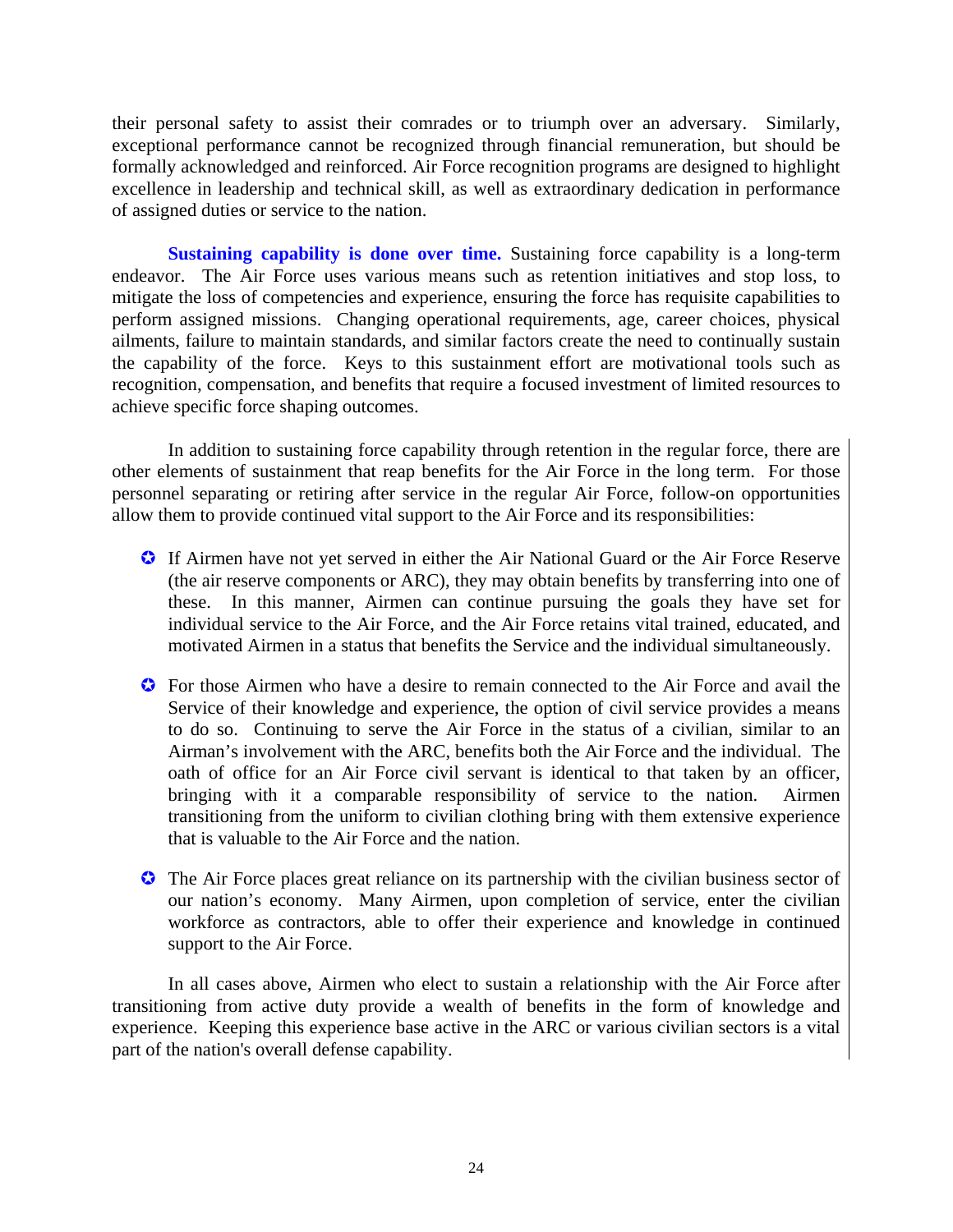#### <span id="page-30-0"></span>**PLANNING AND INTEGRATION**

**Coordinated strategic planning guides force development activity to produce competencies defined by operational capabilities.** Planning, programming, policy, and process management activities must be coordinated to produce trained, knowledgeable, experienced, and motivated Airmen. This function underpins all the activity involved in developing and integrating Airmen into Air Force operations. It does so by ensuring all of the elements are effectively synchronized to deliver the right people at the right place at the right time, as required by operational needs. It complies with the strategic vision, guidance, associated goals, and direction of the President and Secretary of Defense, the Department of Defense, and the Department of the Air Force. With a coordinated strategic plan, each element of force development has a synergistic effect. The end product is the capability to perform the mission and achieve desired effects in both the near and long term.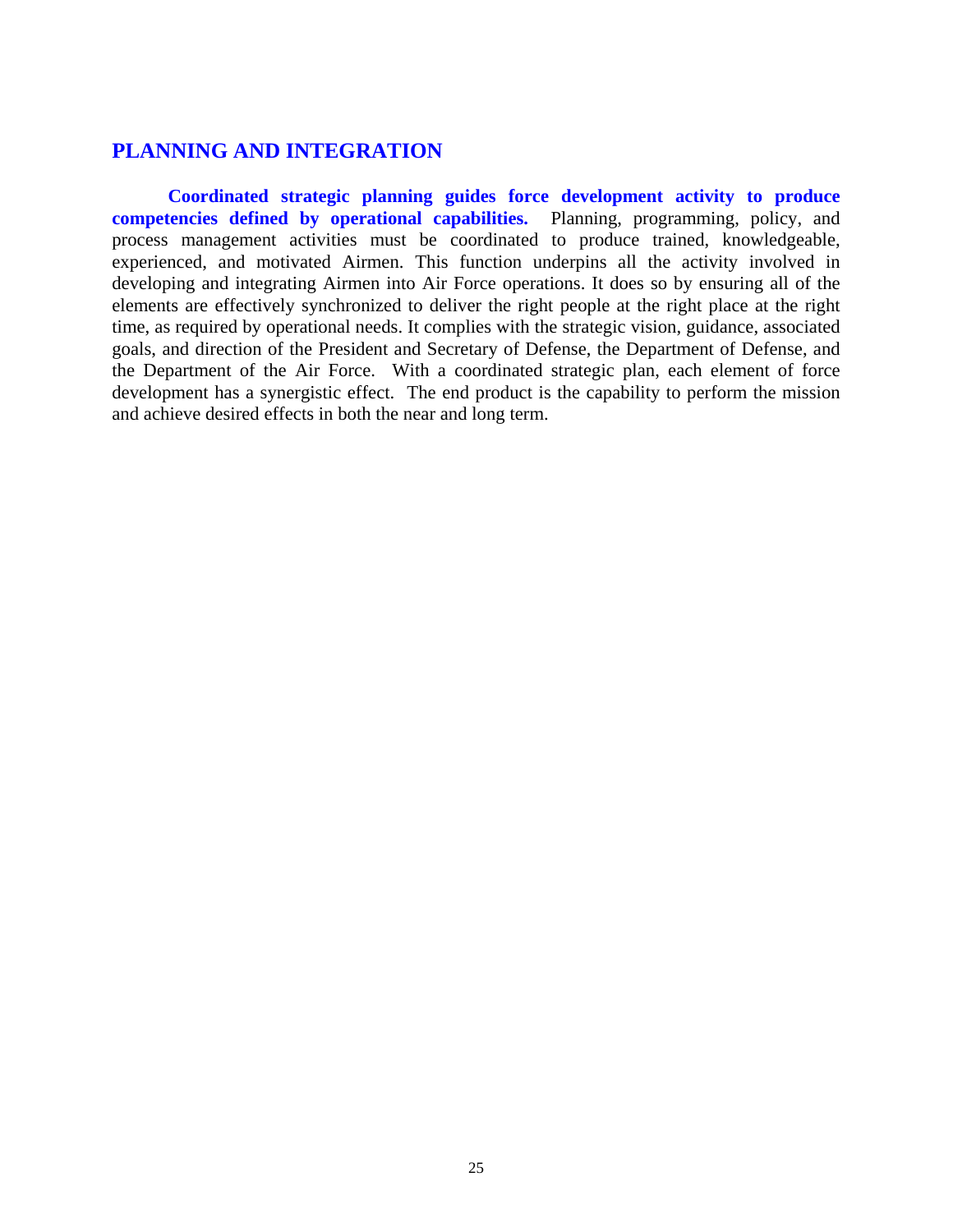#### **CHAPTER FOUR**

#### <span id="page-31-0"></span>**FORCE DEVELOPMENT THROUGH EDUCATION AND TRAINING**

*I'm firmly convinced that leaders are not born; they're educated, trained, and made, as in every other profession. To ensure a strong, ready Air Force, we must always remain dedicated to this process.* 

> **—General Curtis E. LeMay CSAF, 1961-1965**



**Education and training are critical components of the force development construct. Education and training represent a large investment of resources and are the primary tools in developing Airmen.** They are the key mechanisms, or forcing functions, in the development phase of the force development process. They apply to the development of Airmen, military and civilian, at all levels—tactical, operational, and strategic. Education and training are distinct but related force development activities. Education provides critical thinking skills, encouraging exploration into unknown areas and creative problem solving. Its greatest benefit comes in unknown situations or new challenges. Thus, education prepares the individual for unpredictable scenarios. Conversely, training is focused on a structured skill set, and the results of training performance should be consistent. Thus, training provides the individual with skill expertise. Education and training together provide the tools for developing Airmen. For a further discussion on the differences between education and training, see Appendix C.

The force development process provides a deliberate approach to help commanders, supervisors, and individuals select the right education and training programs. This focus occurs across the tactical, operational, and strategic levels in an Airman's development. Training is typically the emphasis at the tactical level, education assumes greater importance as Airmen progress from the operational level to the strategic level, but each level is relevant to developing Airmen throughout their careers.

#### **COMMON GUIDING PRINCIPLES**

Certain common principles guide education and training at all levels of tactical, operational, and strategic development:

**Build skill set expertise.** Design training programs with the experience and current skill levels of the participants in mind. Tactical-level training should take into account the relative inexperience and low knowledge level of young Airmen. Operational-level programs should leverage the skills already developed to broaden the Airmen's perspectives and capabilities, and offer them formal and informal leadership opportunities to enhance their growth. Strategic training should continue in this vein, shifting away from functional expertise and looking more at leadership and assessment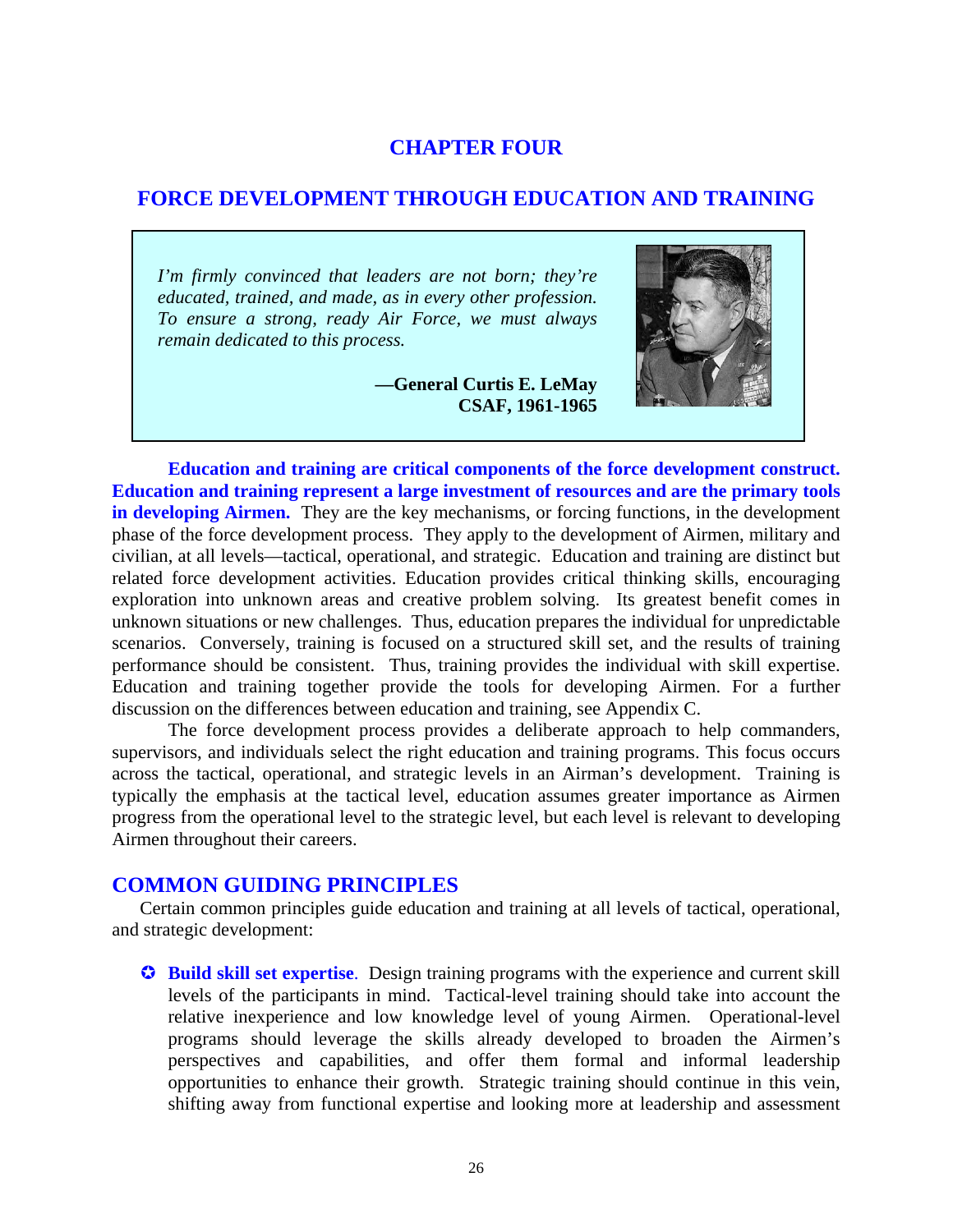skills, joint and coalition integration, and policy formulation. Training objectives should seek to identify and maximize individual abilities and mission required skills. Although initial training programs are uniform and standardized, continuation training should be adaptable and flexible to increase effectiveness for individuals. Every training program should have established performance or competency requirements to measure success in building the required skill sets. It is necessary to maintain a balance between academic concepts, operational reality, and lessons of the past.



*Sure, everyone wants to be an effective leader, whether it be in the Air Force or in the community. You can and will be if you identify your strengths, capitalize on them, and consciously strive to reduce and minimize the times you apply your style inappropriately.* 

**—Chief Master Sergeant of the Air Force Robert D. Gaylor 1977-1979** 

- **Prepare for change.** Skills development must keep pace with the changing operational environments and resulting changing requirements. Skills training at all levels concentrates on the known and therefore is normally stable in nature. Specialty and continuing training programs, however, should be proactive to changes in mission demands. Ultimately, the practice of preparing for change will prepare Airmen for leadership roles in a dynamic world. Technological and process change is inevitable, leading to evolutions in the Air Force operational art which Airmen must understand early so they can be prepared to be the Air Force leaders of tomorrow. Educators should survey training methods outside of organizational bounds (other Services, government, and industry) to stay abreast of new training and education insights and best practices and adapt these methods to the programs for training and educating the force. They should ensure educational programs are relevant using operational feedback mechanisms such as lessons learned, hot-wash sessions, after action reports, intelligence summaries, and similar current operations tools. Without active feedback programs, educational programs can become stagnant and less effective in preparing individuals to meet challenges in the field.
- **Create depth of expertise.** Competence and credibility require depth of experience that provides a foundation for effective leadership. Depth is not gained overnight, but is an expertise honed over time. Skills and leadership development programs should provide the fundamentals that will be reinforced by on-the-job training and expeditionary field experience. Commanders and supervisors should know that demanding duty assignments normally prove more effective in developing depth of expertise than do assignments that lack sufficient challenge. Tactical-level education and training should concentrate on building depth of knowledge and experience in the primary skill and skill-related areas, including an understanding of Air Force culture and values. Operational-level education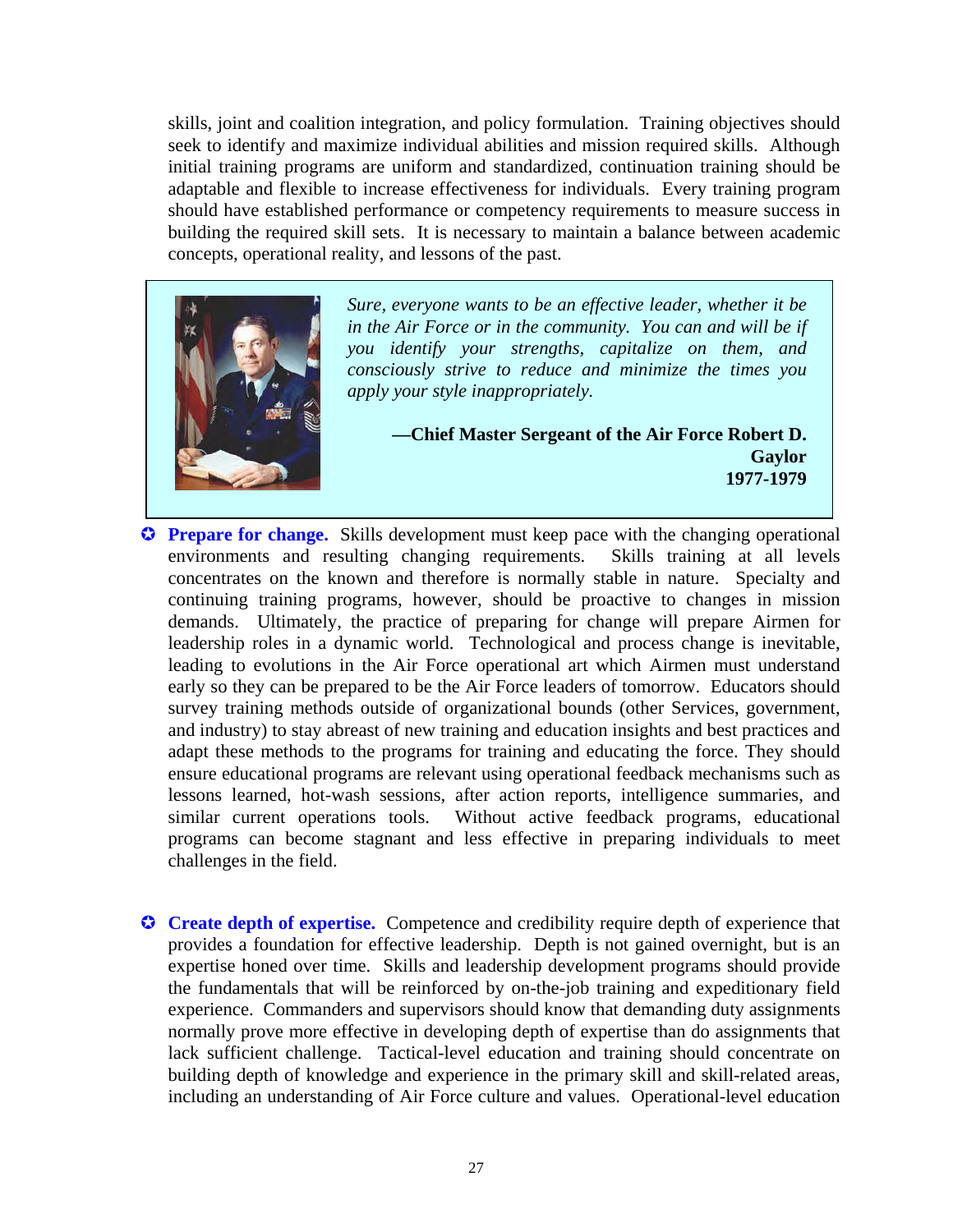and training should build on early skills and deepen their understanding of the complete Air Force employment capability and its interface with joint and coalition partners. At the strategic-level, education and training polish the leadership and command skills of Airmen and deepen their joint and coalition warfare and policy-making skills.

- **C** Train to mission demands. Educators and trainers must assiduously seek the current requirements of the operational and warfighting community and craft programs to meet those requirements. Training that meets mission needs leverages both training resources and duty experience to maximum effect. Mission needs may require functional specialists to train in other areas (for example, the personnel specialist may be tasked to work in mobility processing or the communications-computer specialist may augment security force entry control;). Skill expertise should prepare individuals for all tasks they are expected to perform to meet mission demands, and these needs may change rapidly with policy or international events. Airmen should have general expertise in mission areas and specific expertise within their career field as demanded by the mission.
- **Train like we fight.** The US military believes that success hinges upon practicing the profession of arms in the same manner it will be executed on the battlefield or during a contingency. If training or exercises do not reflect realism, the stress and challenges of actual conditions, then our Airmen will not be prepared when they are called upon to execute their mission. Training programs must be aligned with expected outcomes and provide realistic experience to greatly improve skill competency. Stress, unpredictability, fatigue, night operations, adverse weather, simulated equipment breakdowns, and chemical and biological contamination are examples of the challenges our men and women will face in the field and should be trained to overcome.
- **Make training and education available.** In today's expeditionary Air Force and high tempo world, the opportunities to train or receive education have become more limited. Education and training must be responsive to this shift. Commanders and supervisors should ensure they take every opportunity to get their people the training or education they need for advancement and meeting unit mission requirements. Educators and trainers should continue to expand the opportunities for deployed training through online or other reachback capabilities. Furthermore, education and training programs may have to become shorter or more flexible and adaptive to the expeditionary environment to ensure coverage of the material in a study environment lacking continuity. Education and training are more challenging to get while deployed, but should not be neglected for that reason. Similarly, during redeployment and reconstitution, strong emphasis on getting Airmen into training and education programs will bring long-term rewards.
- **Validate education and training through wargames and exercises.** Simulation through exercises and wargames can be very effective in terms of time, cost, and experience gained toward preparing Airmen for their wartime and contingency roles. Exercises and wargames are effective methods of building individual experience under controlled conditions. In addition to providing instruction, these also aid in evaluating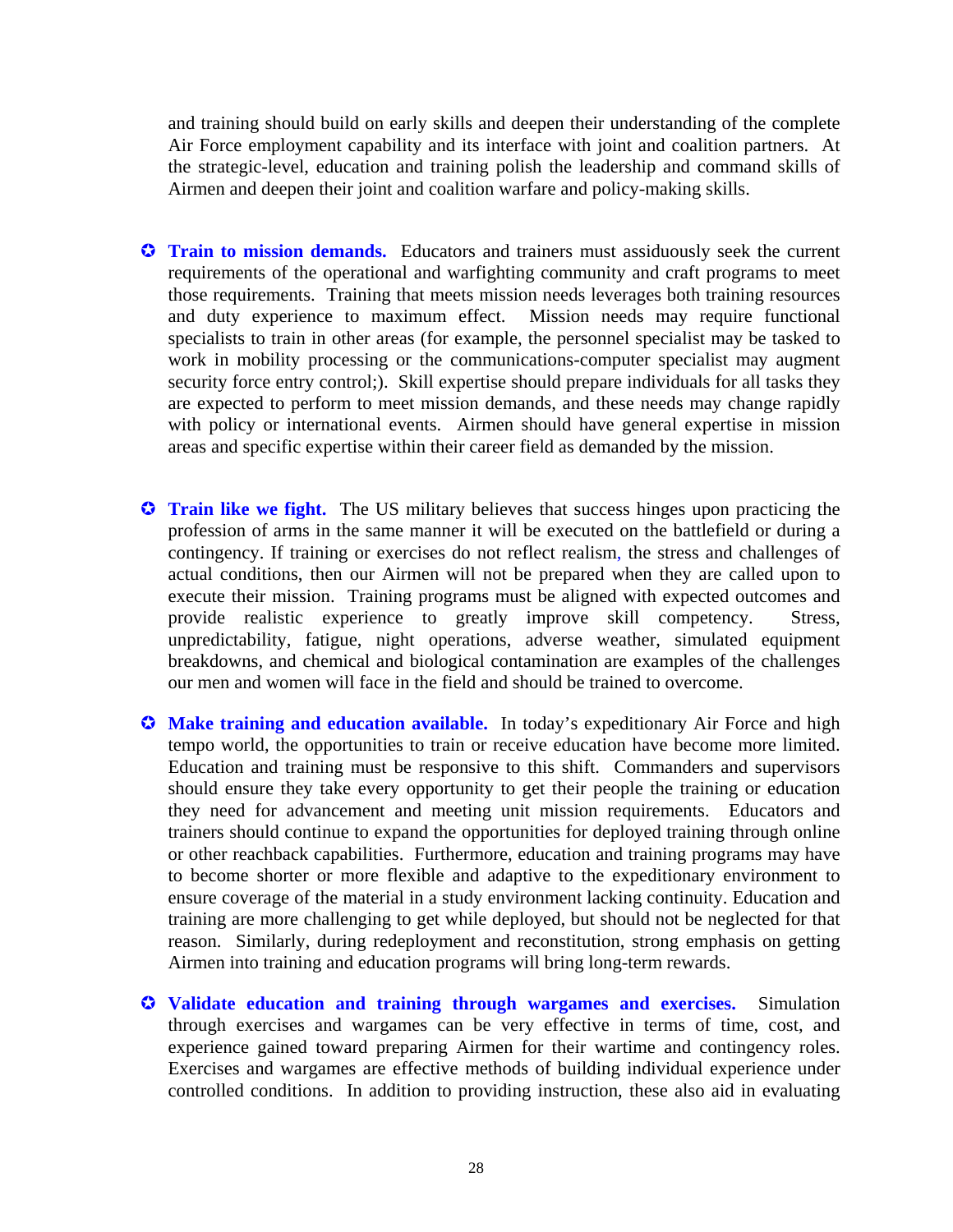<span id="page-34-0"></span>performance and the effectiveness of other training and education programs. Exercises can significantly contribute to training objectives, while wargaming is typically more appropriate for education in which critical thinking objectives are important. Exercises are also important tools in developing individual skill sets along with organizational capabilities. For example, the ULCHI FOCUS LENS exercise provides an opportunity for commanders and staffs to focus on operational and strategic issues associated with general military operations on the Korean peninsula. Wargames offer additional tools for developing and evaluating competencies of individuals and organizations. In August 2002, the GLOBAL MOBILITY Wargame analyzed and experimented with how the Air Force and Defense Department global mobility and logistics systems must come into play before and during the fight to make sure all the necessary people and equipment are deployed to the right place at the right time to meet mission requirements.

*By embracing the training of future generations as a key principle of leadership, we ensure our successors are trained by professionals who pass on their knowledge and experience.* 

**—General John Jumper, CSAF, 2003** 



Basic Military Training graduates represent the future of the Air Force

## **EDUCATION AND TRAINING AT THE TACTICAL LEVEL**

 **Education and training at the tactical level includes training in a primary skill and education in the fundamentals of leadership.** A new Airman must be educated in the common Airman culture and must understand the enduring values that bond Airmen together. In addition, they should receive an understanding of, and gain expertise in, their unique specialty. This is accomplished by the following tactical education and training activities:

- **C** Fundamental education
- Specialty training
- **C** Continuation training
- **C** Leadership education

The following example illustrates use of the above activities: Junior enlisted Airmen, will complete basic training for indoctrination into Air Force culture, attend the relevant technical schools to obtain the occupational skills needed for their duties, and then receive orientation into their new organization at the local First Term Airman Center. As they gain experience and advance within their units, they will attend Airman Leadership School to enhance their ability to function as leaders within their organizations. Similarly, recently commissioned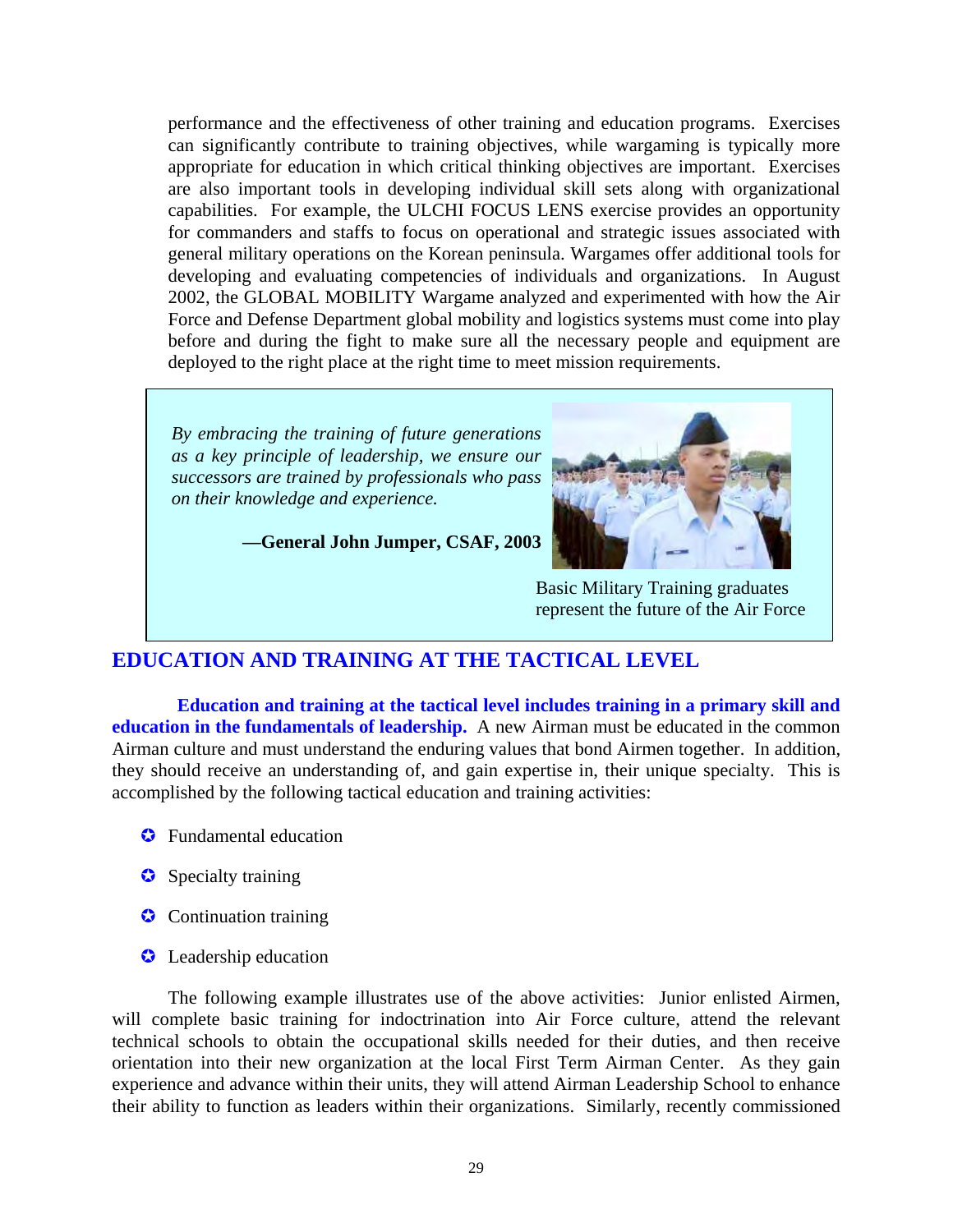<span id="page-35-0"></span>officers will obtain indoctrination to the Air Force through their commissioning sources, then receive the appropriate technical training, followed by attendance at the Air and Space Basic Course. After several years of practical experience in their initial assignments, they will receive further leadership education through the Squadron Officers School. Select Air Force civilian members may similarly attend these education courses.

Effective commanders and supervisors find the proper balance of training, education, and leadership opportunities to develop the tactical competence of their Airmen. They should work closely with educators and trainers and follow the guiding principles below when developing their tactical-level Airmen.

## **Tactical Guiding Principles**

- **Build Air Force cultural awareness.** Airmen should understand how they function as part of the air and space power team. The credibility gained through experience is of greater relevance if it includes an understanding of how the Air Force operates and what principles of war and tenets of air and space power underpin Air Force effectiveness. Education programs should provide a consistent and systematic promotion of Air Force culture.
- **Bond Airmen to core values.** Integrity first, service before self, and excellence in all we do—every Airman must understand and internalize these values. They are the core of Air Force leadership and must be taught to Airmen from the start and reinforced at each step of their career through formal and informal education, mentoring, and by the example of Air Force commanders and supervisors as role models.
- **Build skill competence.** Success on the battlefield requires Airmen to be competent in their skills. This competence directly contributes to "excellence in all we do." No profession is as unforgiving of failure as the profession of arms, especially in the lethal, dynamic, high tech world of today. This is a core training objective.
- **Build expeditionary expertise.** Once individuals are trained to competence in their career fields, they need to deploy and practice their skills in the dynamic environment in which they will be expected to fight. Training and field exercises develop necessary skill sets for deployed operations. This will enhance their progression from technical competence to specialty expertise within the expeditionary culture. Training programs should be based upon proven principles and lessons learned. Training and education must emphasize an expeditionary approach to tasks and problem solving so Airmen will acquire skills and tactics across the spectrum of conflict.
- **Build joint and coalition knowledge.** Contemporary military operations involve Airmen in joint operations and very often coalition operations. As they develop their expertise, the skills development process is enhanced by participation in joint and coalition exercises and contingency deployments. Such exercises or real-world events provide awareness of the integration of air and space power with the capabilities of other Services, components, and allies.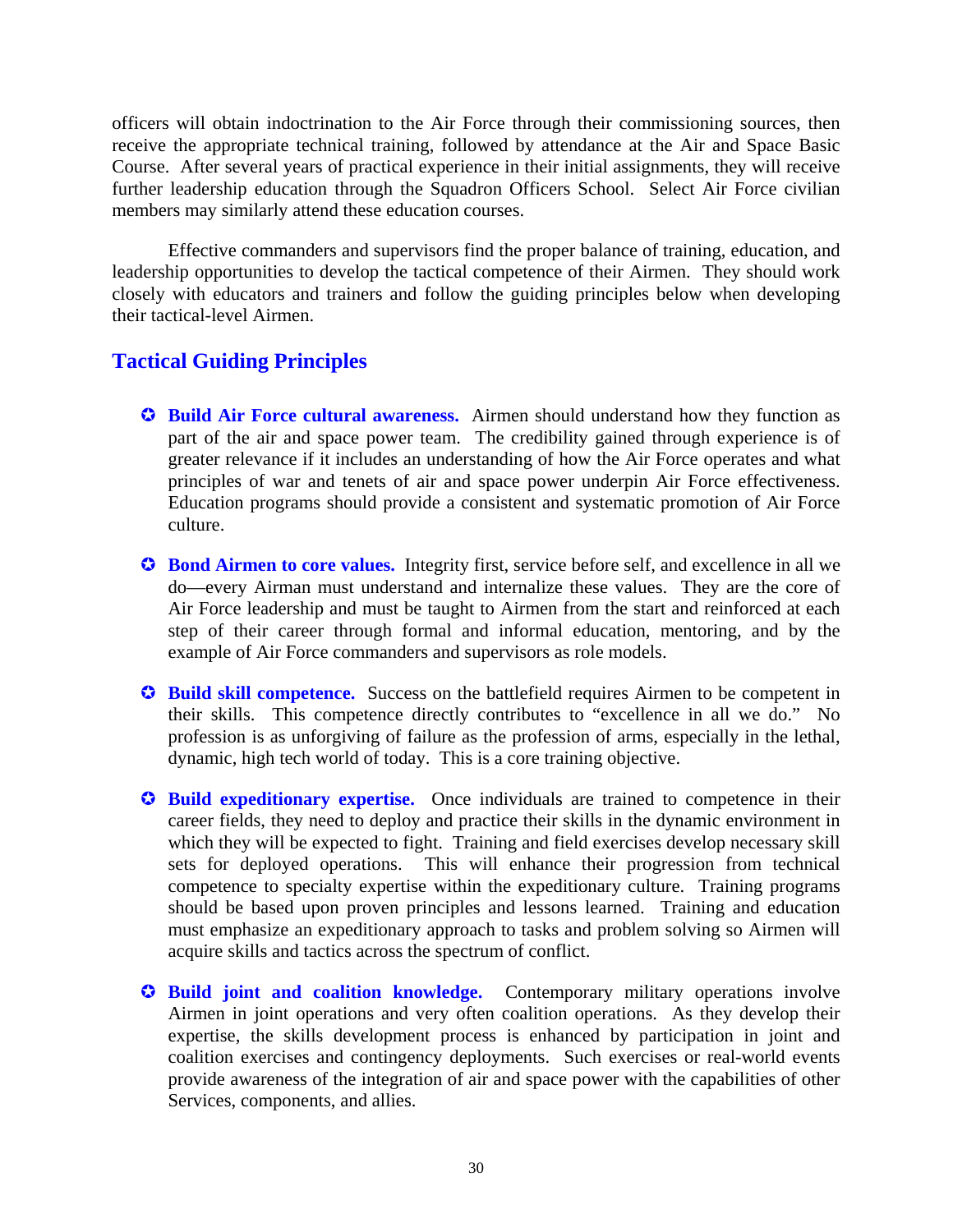**Build expertise through mentoring.** Mentoring offers a skills development multiplier of tremendous value. Through mentoring, senior Airmen can convey experiences and expertise to the more junior. Mentoring offers a means of increasing skill expertise in addition to reinforcing Air Force culture and values. This mentoring can take many forms, from a guest speaker at a formal school or unit gathering, to the "old head" taking the "new kid" under his or her wing. Mentoring establishes trust and loyalty between Airmen and the Air Force, providing developmental opportunities for the individual while displaying concern on the part of the mentor. Role modeling may be considered mentoring, and senior individuals should be aware that their conduct and bearing have an influence on more junior individuals. Mentoring also develops the "Air Force Team" by providing opportunities to talk freely and learn in a more relaxed atmosphere than a formal school can provide.

## **EDUCATION AND TRAINING AT THE OPERATIONAL LEVEL**



*During an operation, decisions have usually to be made at once; there may be no time to review the situation or even to think it through…. If the mind is to emerge unscathed from this relentless struggle with the unforeseen, two qualities are indispensable: First, an intellect that, even in the darkest hour, retains some glimmerings of the inner light [commander's vision] which leads to truth; and second, the courage to follow this faint light wherever it may lead.* 

**—Karl von Clausewitz**

**Education and training at the operational level broaden understanding of integrating expertise to produce operational effects for Air Force missions and continue to build skills.**  At this level, education assumes a larger role in an Airman's development. It is intended to enhance professional competence through intermediate developmental education. Operationallevel education is focused on furthering expertise across related specialties and increasing leadership responsibilities. Operational-level training continues to build tactical skills and develops professional competence.

Operational education and training consist of:

- **C** Developmental education
- **C** Professional continuing education programs
- Advanced academic degree programs
- **C** Education with industry
- **G** Fellowships
- Specialty schools/advanced training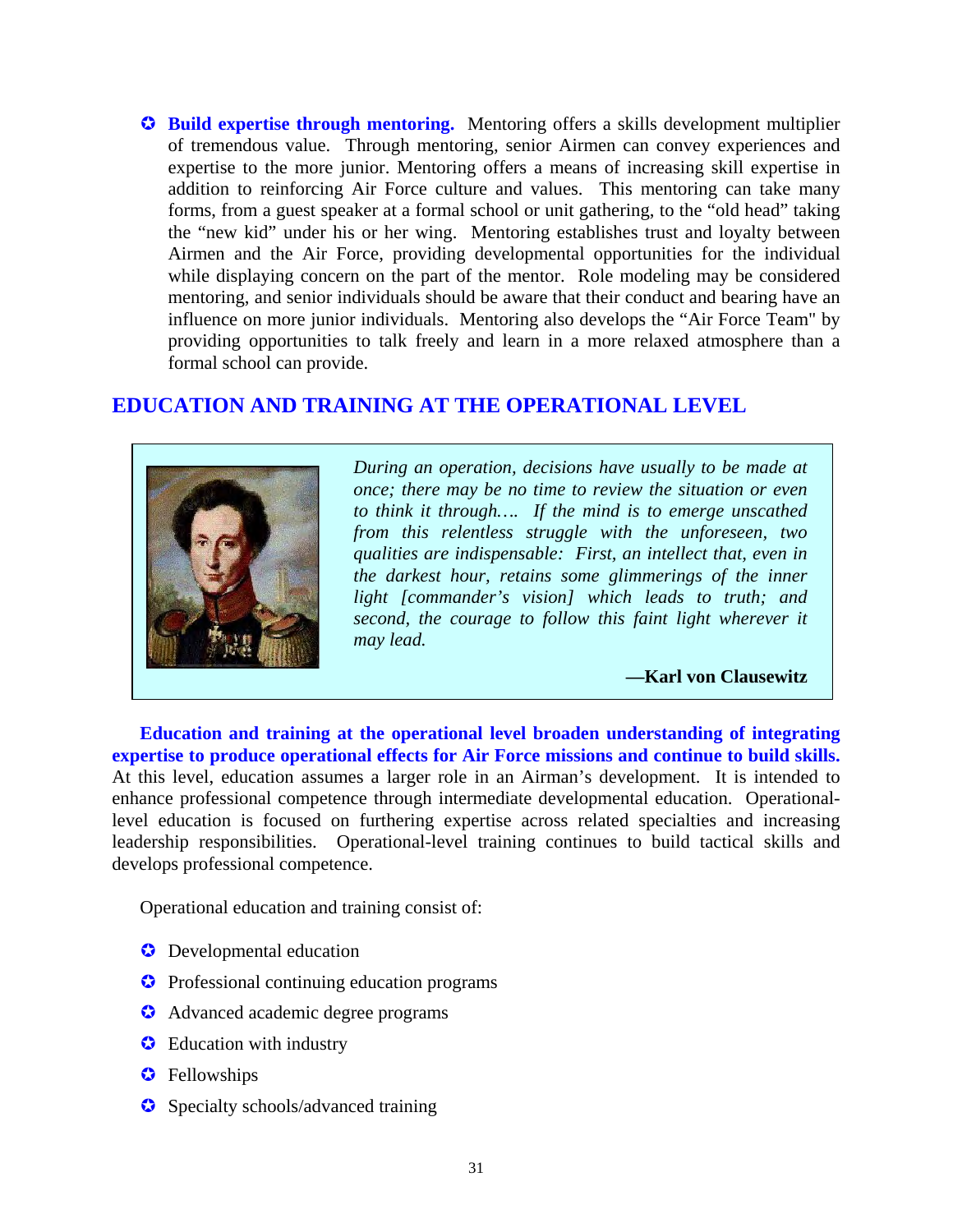For example, majors will be expected to perform duties as flight commanders or operations officers to gain skills at a higher level in the squadron and complete intermediate service school or a selected graduate-level degree program to further their educational needs as maturing professionals. Noncommissioned officers attend relevant specialty schools and pursue professional continuing education programs. Civilian personnel at this level fill positions with greater organizational, technical, and supervisory responsibilities. As with their military counterparts, they may be selected to attend an advanced academic degree program or education with industry.

*(General Carl) Spaatz possessed a good measure of (a) necessary ingredient of a successful general—the ability to inspire trust in both superiors and subordinates. His chief lieutenant, Jimmy Doolittle, in an oral-history interview with Ronald R. Fogleman, then a major, stated, "I idolize General Spaatz. He is perhaps the only man that I have ever been closely associated with whom I have never known to make a bad decision." This praise, coming from a man of enormous physical and moral courage and high intellect, speaks for itself.* 

—**Dr Richard Davis, published in Aerospace Power Journal, Winter 1997** 



General Carl Spaatz, First CSAF, 1947-1948

# **Operational Guiding Principles**

Commanders, supervisors, educators, and trainers must assist Airmen in growing the skills and competencies they need to perform roles at the operational level. They should follow the guiding principles below.

- **Hone and enhance Air Force cultural awareness.** As Airmen transition to the operational level they participate in the direction of Air Force operations and deepen their understanding of Air Force culture and the capabilities of air and space power. Education programs should provide a consistent and systematic continuation of that growth. At this point the Airmen should be transitioning from student to teacher of Air Force culture and should seek opportunities to mentor less experienced Airmen.
- **C** Reinforce core values through exemplification. As Air Force operational leaders Airmen must now consistently and more visibly exercise core values. The Air Force must do its part by reminding, encouraging, and reinforcing this process so that at the next level (strategic) Air Force leaders are the embodiment of Air Force core values.
- **Integrate competency and expertise into air and space operations.** At the operational level Airmen integrate numerous Air Force capabilities to accomplish objectives. To effectively integrate those elements and achieve excellence, Airmen must attain a broader competence founded on the tactical skills developed earlier and expanded to include a full understanding of related capabilities. Operational competence mandates a perspective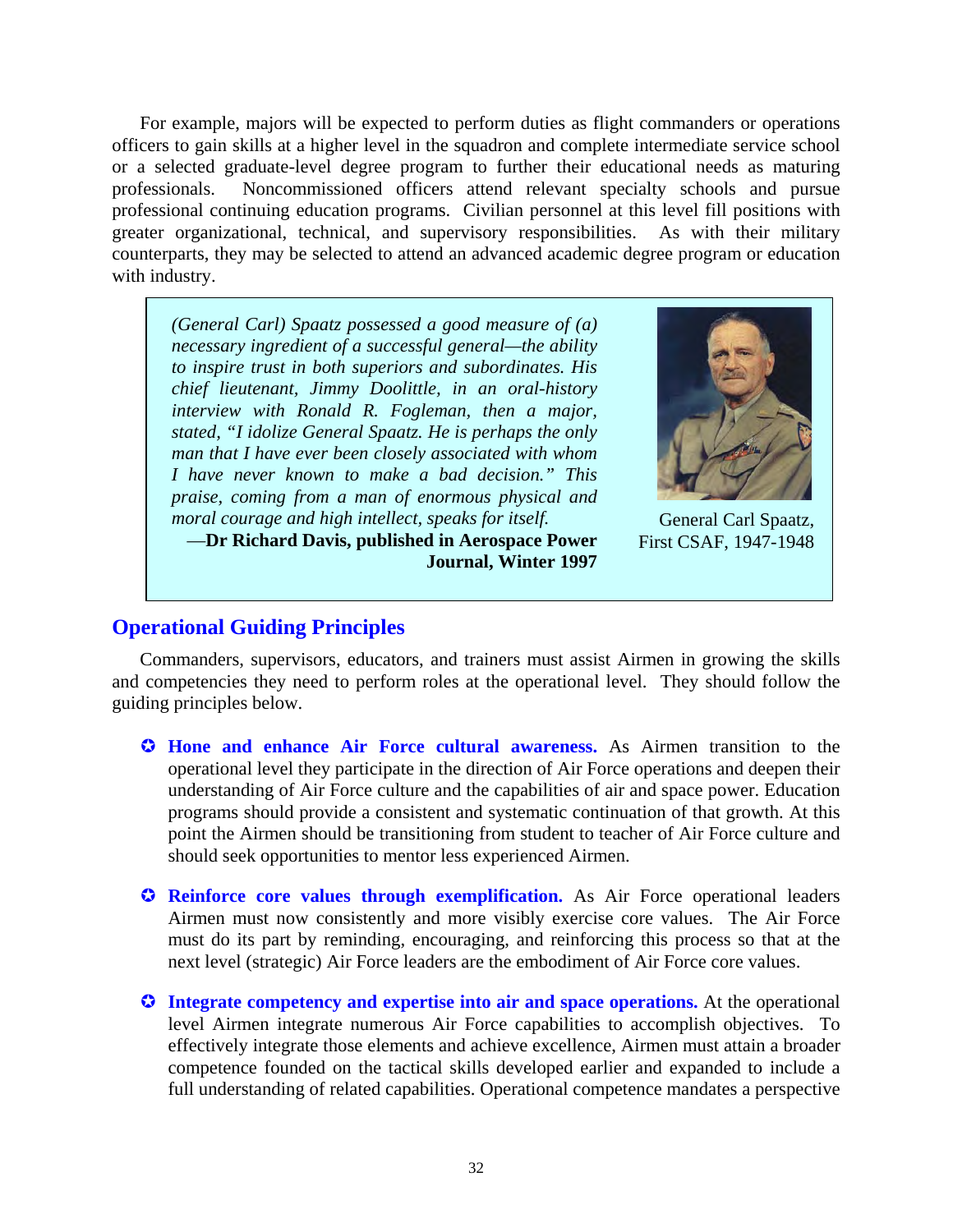that integrates air and space forces to produce air and space power. Airmen and their commanders should seek opportunities to reinforce, train, and expand these operational skills in the field during exercises or contingencies. Airmen should attend advanced education such as war planning or applications courses. Education and training that emphasizes flexibility of operations and the dynamics of modern warfare prepare Airmen for success across the spectrum of conflict. An example of this integration occurs in the activities of an air and space operations center (AOC), where an Airman must use the competency and expertise gleaned from education, training, and experience in efforts to support air and space operations for a commander, Air Force forces.

- **Hone joint and coalition understanding.** At the tactical level Airmen are introduced to the capabilities of other Services and nations, but at the operational level they must put what they have learned into practice in an integrated manner to bring success. The Airman's development in this area continues through formal education and training programs, joint and coalition wargames and exercises, and mentoring. Airmen apply this understanding, for example, when operating on the staff of a combatant command.
- **Expand expertise through mentoring.** At this level, Airmen are positioned to both give critical mentoring and receive significant benefit from it. Airmen should actively seek the wisdom available from more senior Airmen. They should also pass their own wisdom and experience on to their subordinates and less experienced coworkers. Airmen should realize they are seen as role models by lower grades and should act accordingly.



General T. Michael Moseley talking with troops in Iraq

*If officers and men believe a general knows what he is talking about and that what he orders is the right thing to do in the circumstances, they will do it, because most people are relieved to find a superior on whose judgment they can rest. That indeed is the difference between most people and generals.* 

—**Barbara Tuchman, historian and author** 

## **EDUCATION AND TRAINING AT THE STRATEGIC LEVEL**

**Education and training at the strategic level assists in developing the skills to form accurate frames of reference, make sound decisions, uncover underlying connections to deal with more general issues, and engage in creative, innovative thinking that recognizes new solutions and new options.** At this level, education assumes a predominant role in an Airman's development. Education emphasizes understanding of broad concepts and offers insights into complex issues not commonly available in operational environments. It focuses on the institutional Air Force and joint, interagency, business, and international views. Exercises and wargames provide for strategic level training. Strategic development is commonly presented through: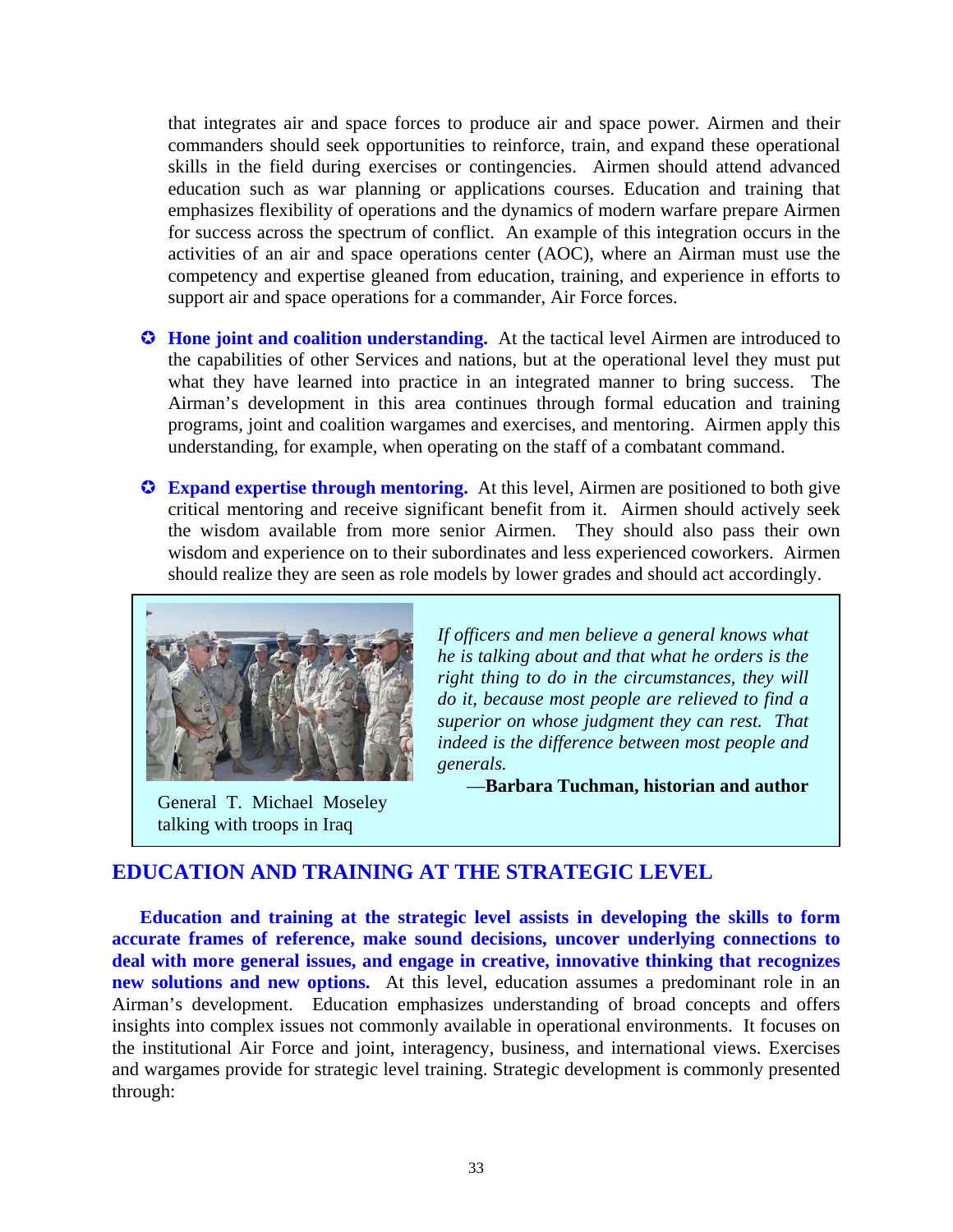- **O** Operational assignments
- **C** Institutional education
- Self-development
- **Mentoring**
- **C** Exercises and wargames

 At this level, assignment to senior command or staff duties at the directorate/division level will round out the skills of the Airman. Attendance at senior developmental education programs, such as Air War College or the Senior Noncommissioned Officer Academy, improves breadth of professional development.

## **Strategic Guiding Principles**

In educating and training senior Airmen in strategic skills and capabilities, the following principles apply:

- **Leverage experience to further education.** Senior leader education should recognize and be adapted to the experience and competence of the individual. Individuals who achieve senior rank or position within the Air Force bring with them a career-long wealth of experience that should be considered in devising an education plan. Mission needs, especially those of the senior leader's current or immediate future assignment, should drive the programs' selection. For example, a general officer anticipating a NAF commander's job should consider attending a formal course to learn the detailed responsibilities and intricacies of the COMAFFOR and joint force air and space component commander (JFACC). Senior leaders must continue to model the qualities of lifelong learning and personal growth. The concept of the leader as teacher is most critical at senior levels of leadership. Strategic leaders devote a significant amount of time developing the next generation of leaders.
- **Leverage the senior leader's time.** Time is precious, especially to senior leaders who often must prioritize the many competing demands on their time, choosing to focus on issues that most contribute to meeting their mission requirements or objectives and delaying, delegating, or dismissing the rest. Education programs that incorporate mentorship and self-directed programs along with convenient and complementary participatory and structured education methods will bring the most success due the flexibility brought to bear. At the same time, mentorship is extremely valuable at the strategic level, especially when the senior leader can access the wisdom of another senior leader in a timely fashion when confronting a difficult issue. Senior leaders should remain receptive to providing such mentoring to others, at the strategic and lower levels as all Airmen can also benefit from this guidance.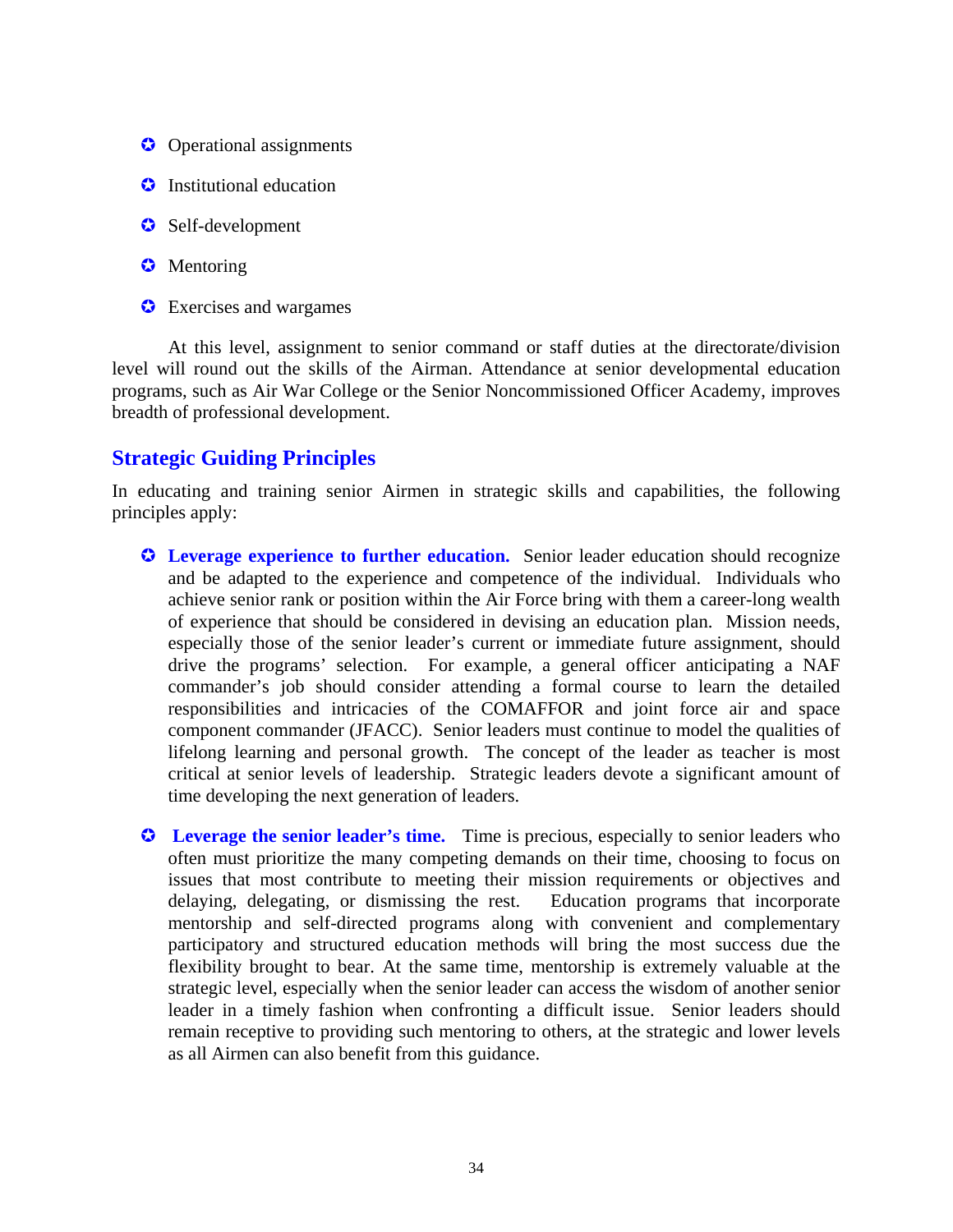

 **Focus on senior leader skills.** Strategic-level development should focus on the key areas that senior leaders will use. Education and training should hone their ability to express Air Force views within joint, interagency, and international fora. They should be taught to assess the international environment in which they will operate. This assessment should include the strengths, weaknesses, and cultural considerations of the enemy as well as the US and/or coalition forces, and the steps needed to parlay the current situation into a success. Education and training improve their use of processes to meet mission demands and new challenges, and integrates the variety of air and space systems to produce more effective capabilities. Senior leaders are taught how to make informed decisions and how to drive transformation and execution to meet the demands of dynamic environments. A successful program will enable them to align their organization to serve the personnel, the Air Force, and the nation, and shape the way air and space forces are employed. Education and training programs should incorporate Air Force culture and core values.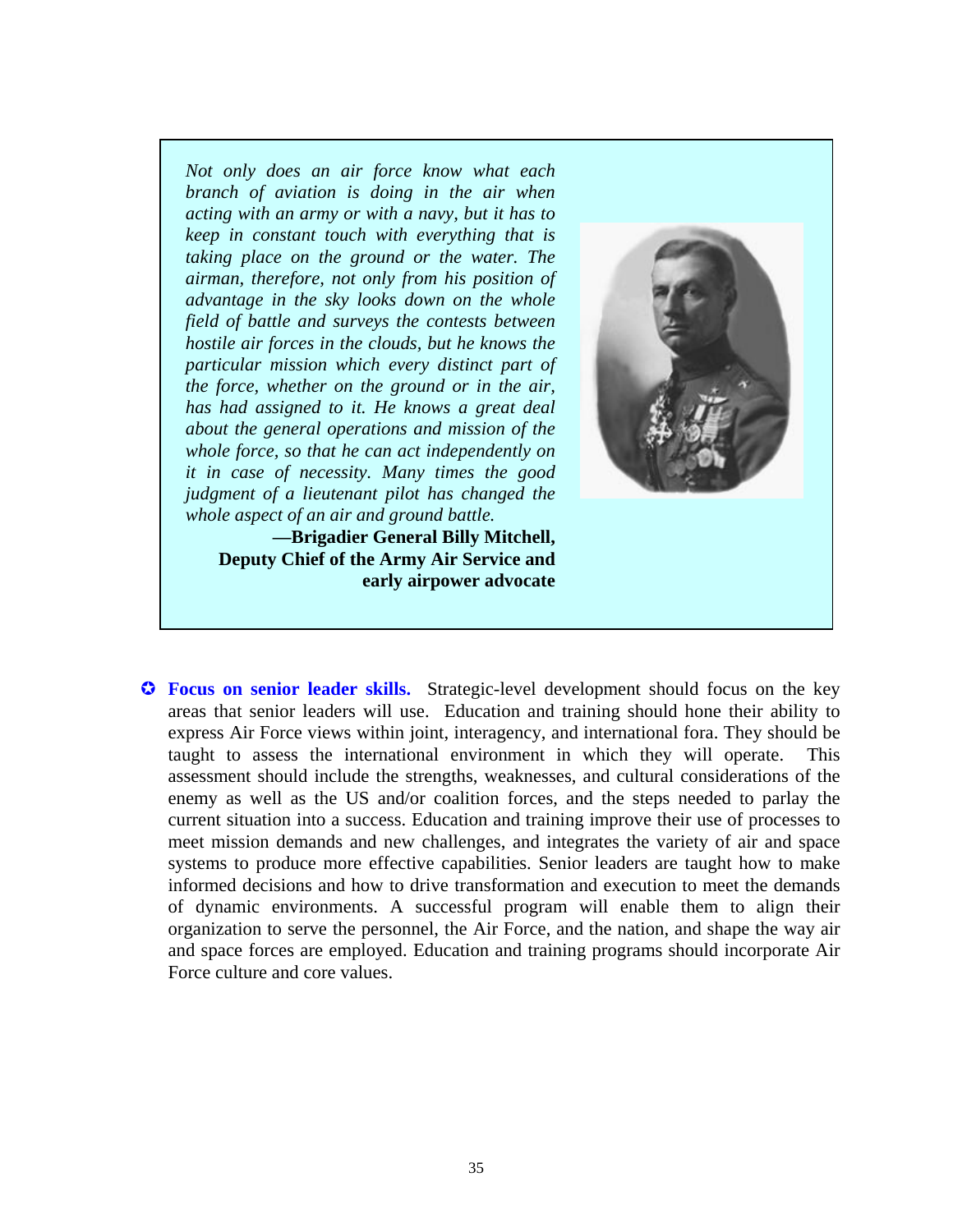# **CONCLUSION**

*If we should have to fight, we should be prepared to do so from the neck up instead of from the neck down.* 

—**General James H. Doolittle** 



General Doolittle leading the 18 April 1942 raid on Tokyo.

**Leadership is fundamental to the United States Air Force.** Creating future Air Force leaders is the responsibility of the current leaders, and force development is their tool to do so. The more effort that is placed in using this tool, the better the leaders it will produce. By using the organized approach of developing leaders from the tactical level, through the operational, leading to the most senior strategic levels in the Air Force, the Service will ensure its continued preeminent position in the world. Leaders are inextricably linked to mission effectiveness; developing those leaders in a deliberate process that guarantees the Air Force will produce the requisite leadership. **Leadership and force development must continue to provide the Air**  Force with its most valuable resource: its people, its motivated and superbly qualified **Airmen.** 

*At the very heart of warfare lies doctrine….*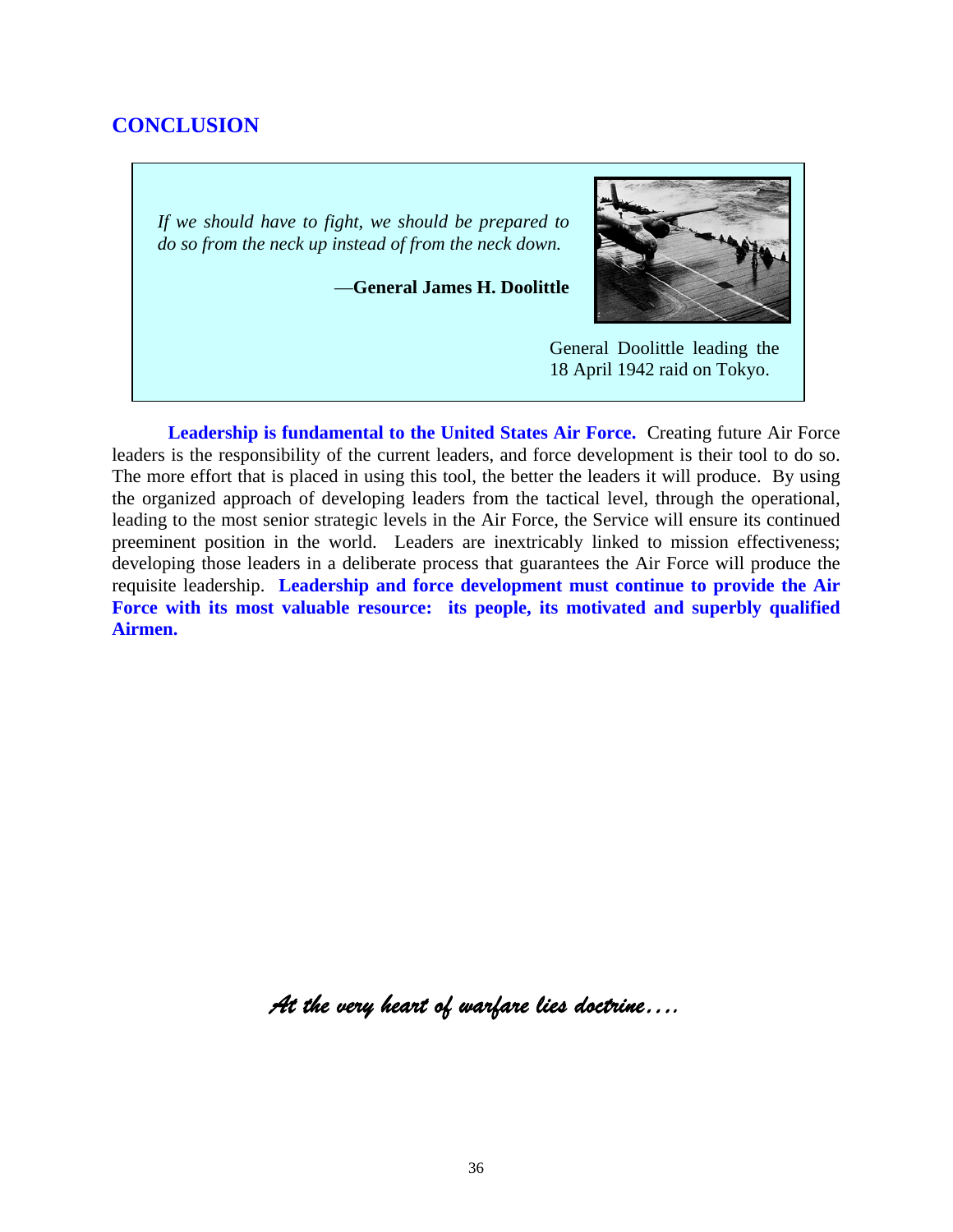## **SUGGESTED READINGS**

## **AIR FORCE DOCTRINE DOCUMENTS**

All Air Force personnel should be familiar with the full breadth of Air Force operations. As a beginning, they should read the entire series of the basic, capstone, and keystone operational doctrine documents.

- AFDD 1, *Air Force Basic Doctrine*
- AFDD 2, *Organization and Employment of Aerospace Power*
- AFDD 2-1, *Air Warfare*
- AFDD 2-2, *Space Operations*
- AFDD 2-3, *Military Operations Other Than War*
- AFDD 2-4, *Combat Support*
- AFDD 2-5, *Information Operations*
- AFDD 2-6, *Air Mobility*
- AFDD 2-7, *Special Operations*
- AFDD 2-8, *Command and Control*

## **JOINT PUBLICATIONS**

- JP 0-2, *Unified Action Armed Forces (UNAAF)*
- JP 1, Joint Warfare of the Armed Forces of the United States

### **CHIEF OF STAFF OF THE AIR FORCE READING LIST (2003)**

The Chief of Staff of the Air Force Reading List is available for review at: http://www.af.mil/lib/csafbook/readinglist.shtml.

**CATEGORY I:** History of the Air Force from its beginning through its major transformations as an institution.

Boyne, Walter J., *Beyond the Wild Blue: A History of the United States Air Force 1947-1997* (St. Martin's Press). 1997.

Copp, DeWitt S., *Frank M. Andrews, Marshall's Airman*, (Air Force History and Museums Program). 2003.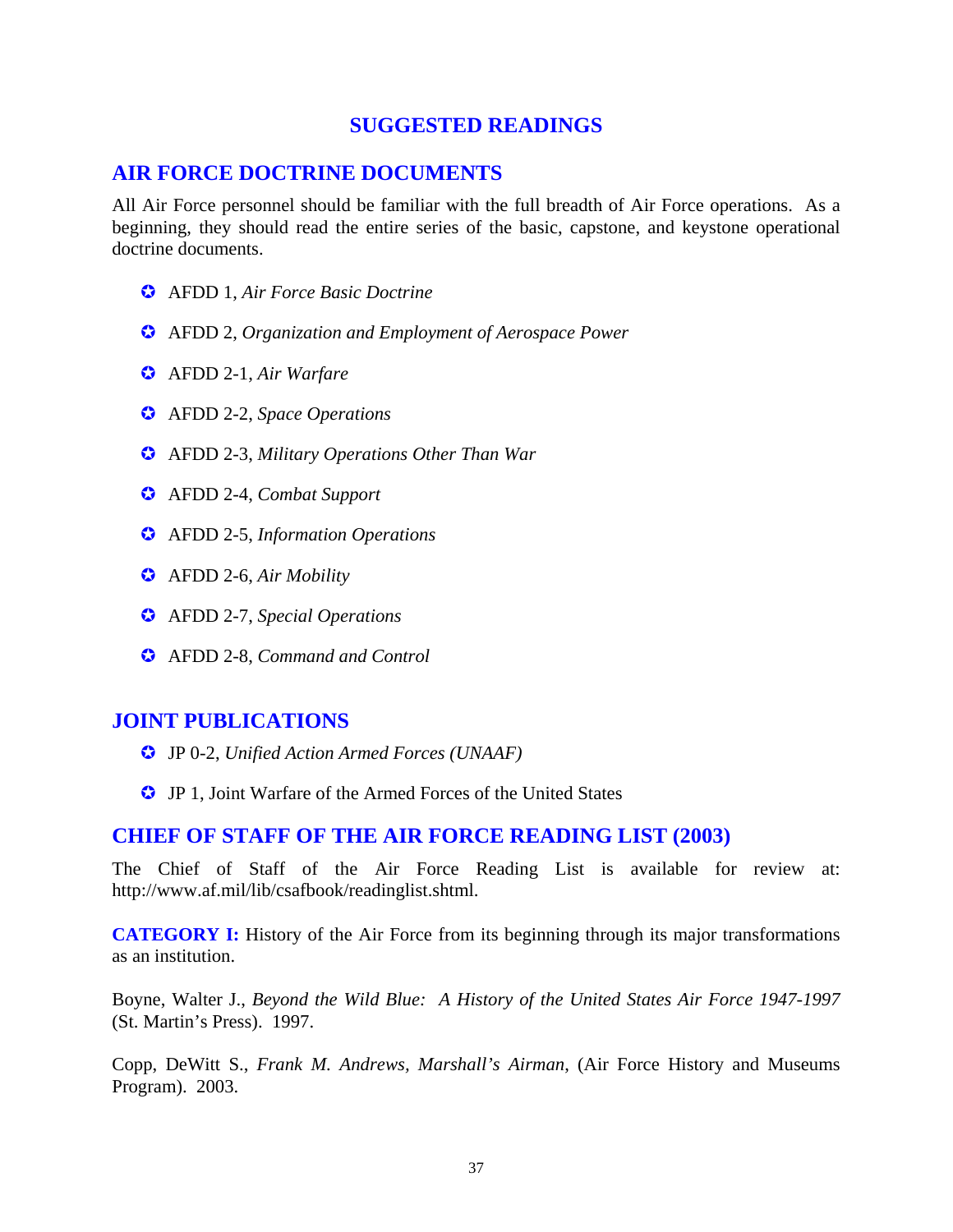Lambeth, Benjamin S., *The Transformation of American Air Power*, (Cornell University Press). 2000.

Perret, Geoffrey, *Winged Victory: The Army Air Forces in World War II*, (Random House). 1993.

**CATEGORY II:** Insight into ongoing conflicts and the frictions that can produce conflicts in the future.

Huntington, Samuel P., *The Clash of Civilizations and the Remaking of World Order*, (Simon and Schuster). 1997.

Lewis, Bernard, *The Crisis of Islam: Holy War and Unholy Terror*, (The Modern Library). 2003.

Margolis, Eric S., *War at the Top of the World: The Struggle for Afghanistan, Kashmir, and Tibet*, (Routledge). 2001.

Meyer, Karl E., and Shareen Blair Brysac, *Tournament of Shadows, The Great Game and the Race for Empire in Central Asia*, (Counterpoint). 1999.

Yergin, Daniel, *The Prize: The Epic Quest for Oil, Money, and Power*, (Simon and Schuster). 1990.

**CATEGORY III:** Organization, leadership, and success stories holding lessons for the present and future.

Creech, Wilbur L., *The Five Pillars of TQM: How to Make Total Quality Management Work for You*, (Truman Talley Books/Dutton). 1994.

Puryear, Edgar F., *American Generalship Character is Everything: The Art of Command*, (Presidio Press). 2000.

**CATEGORY IV:** Lessons emerging from recent conflicts and the preparation for them.

Clancy, Tom, with General Chuck Horner (USAF Ret.), *Every Man a Tiger*, (G.B. Putnam's Sons). 1999.

Cohen, Eliot A., *Supreme Command: Soldiers, Statesmen, and Leadership in Wartime*, (The Free Press). 2002.

Kitfield, James, *Prodigal Soldiers*, (Simon and Schuster). 1995.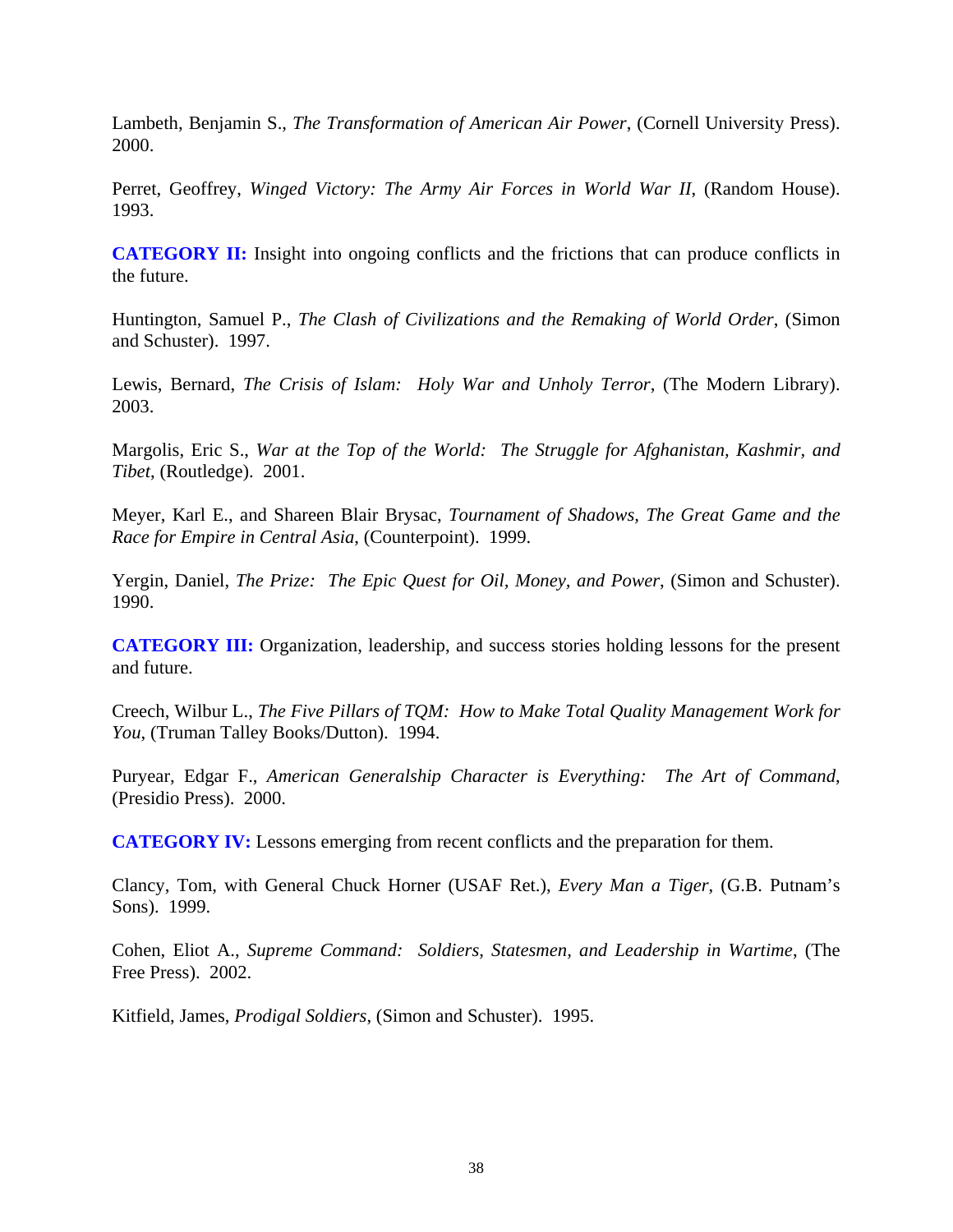# **APPENDIX A**

## **USAF OATH OF OFFICE/ENLISTMENT**

## **USAF Oath of Office/Enlistment**

**Why we administer an Oath of Office and Enlistment:** 

1. **Legal Requirements.** Federal law requires persons enlisting in the Armed Forces, or persons elected or appointed to a position of honor or profit in the government of the United States, to subscribe to an oath before beginning in the position.

2. **Taking the Oath.** People being appointed or commissioned in the Regular Air Force, Reserve of the Air Force, or US Air Force (Temporary), or being appointed as a civilian employee, must execute the oath of office/enlistment when they accept the appointment or commission. Very simply, an oath is a promise—an ethical agreement or bond of a person's word.

3. It is with these oaths that we, as Airmen, first commit ourselves to our basic core values, placing service to our Constitution, our President, and our compatriots before ourselves. It is where we place integrity on the line by giving our word as our bond. And it is where we swear (or affirm) to "well and faithfully" discharge our duties, or obey orders to do so, thus committing ourselves to excellence.

4. An individual, except the President, enlisting in, or elected or appointed to an office of honor or profit in the civil service or uniformed services, shall take the appropriate oath:

| <b>OFFICER AND CIVILIAN</b>           | <b>ENLISTED</b>                    |
|---------------------------------------|------------------------------------|
|                                       |                                    |
| I (FULL NAME),                        | I (FULL NAME),                     |
|                                       |                                    |
| <b>HAVING BEEN APPOINTED A (Grade</b> |                                    |
| in which appointed) IN THE UNITED     |                                    |
| <b>STATES AIR FORCE,</b>              |                                    |
|                                       |                                    |
| DO SOLEMNLY SWEAR (OR                 | DO SOLEMNLY SWEAR (OR              |
| <b>AFFIRM</b> )                       | <b>AFFIRM</b> )                    |
| <b>THAT I WILL</b>                    | <b>THAT I WILL</b>                 |
| <b>SUPPORT AND DEFEND</b>             | <b>SUPPORT AND DEFEND</b>          |
| <b>THE CONSTITUTION</b>               | <b>THE CONSTITUTION</b>            |
| OF THE UNITED STATES                  | OF THE UNITED STATES               |
| <b>AGAINST ALL ENEMIES,</b>           | <b>AGAINST ALL ENEMIES,</b>        |
| <b>FOREIGN AND DOMESTIC;</b>          | <b>FOREIGN AND DOMESTIC;</b>       |
| <b>THAT I WILL BEAR TRUE FAITH</b>    | <b>THAT I WILL BEAR TRUE FAITH</b> |
| AND ALLEGIANCE TO THE SAME;           | AND ALLEGIANCE TO THE SAME;        |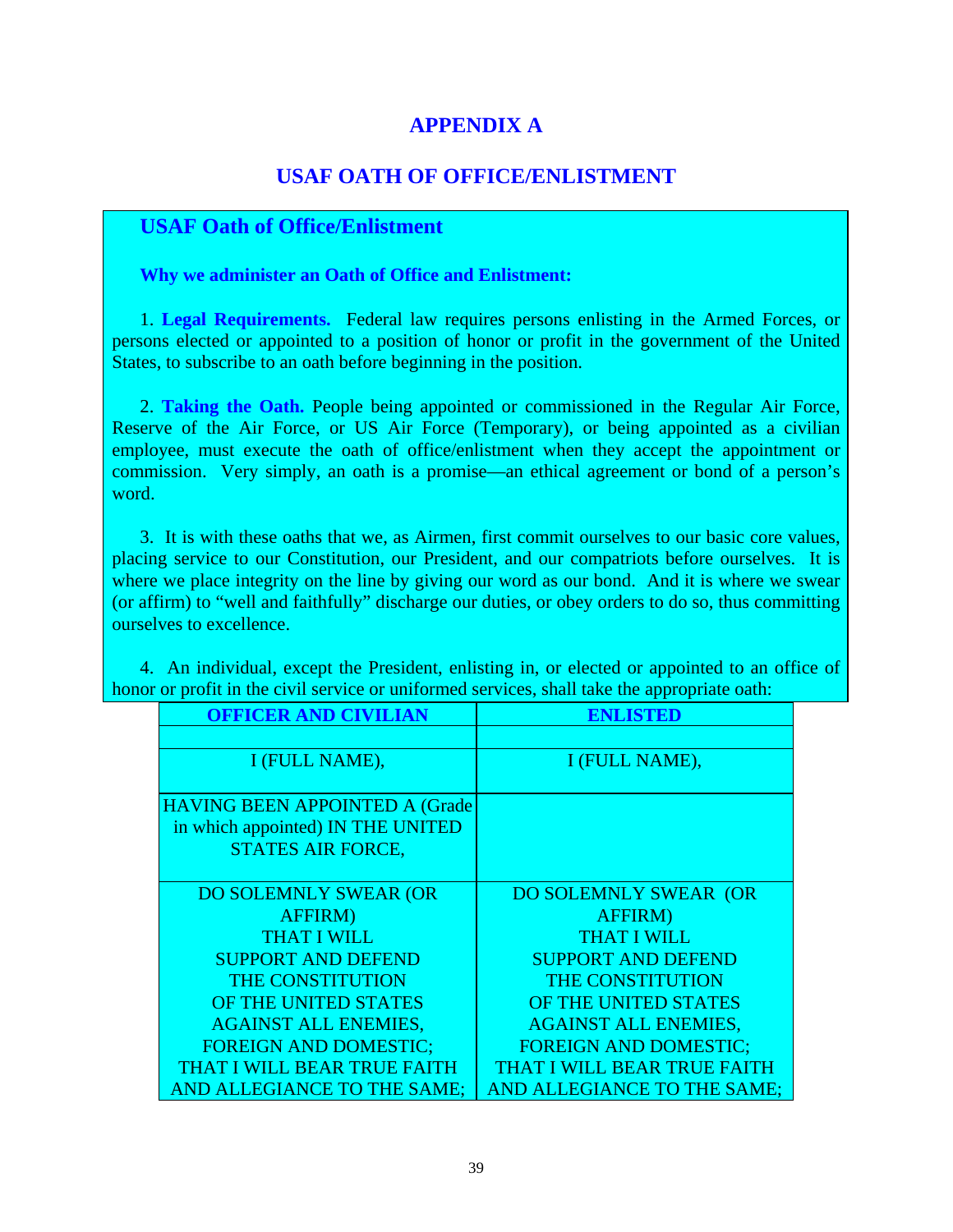| AND THAT I TAKE THIS             |                                   |
|----------------------------------|-----------------------------------|
| <b>OBLIGATION FREELY,</b>        |                                   |
| <b>WITHOUT ANY MENTAL</b>        |                                   |
| <b>RESERVATION OR PURPOSE OF</b> |                                   |
| <b>EVASION:</b>                  |                                   |
|                                  |                                   |
| AND THAT I WILL WELL AND         | AND THAT I WILL OBEY THE          |
| <b>FAITHFULLY DISCHARGE</b>      | <b>ORDERS OF THE PRESIDENT OF</b> |
| THE DUTIES OF THE OFFICE UPON    | THE UNITED STATES AND THE         |
| WHICH I AM ABOUT TO ENTER,       | <b>ORDERS OF THE OFFICERS</b>     |
|                                  | APPOINTED OVER ME,                |
|                                  | <b>ACCORDING TO REGULATIONS</b>   |
|                                  | AND THE UNIFORM CODE OF           |
|                                  | MILITARY JUSTICE,                 |
|                                  |                                   |
| SO HELP ME GOD.                  | SO HELP ME GOD.                   |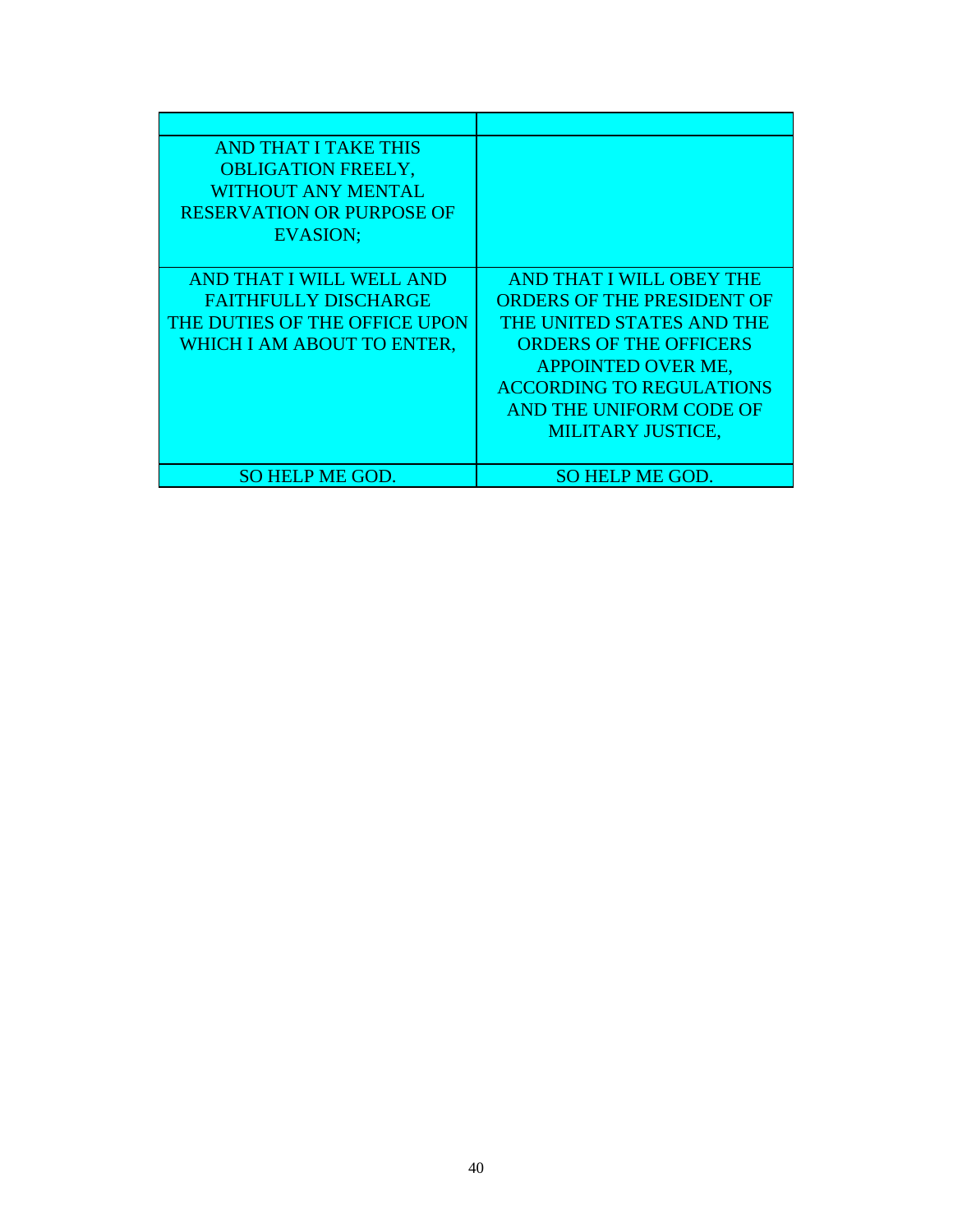## **APPENDIX B**

## **ENDURING LEADERSHIP COMPETENCIES**

## **Personal Leadership**

### **Exercise Sound Judgment:**

**• OC** Develop and apply broad knowledge and expertise in a disciplined manner when making decisions

**OO** Taking all critical information into account, considering interrelationships between issues and the implications for other Air Force stakeholders

### **Adapt and Perform Under Pressure:**

**• Personally manage change and maintain continuity for self and others when mission** requirements, work tasks, or processes change

**OO** Maintain composure and continue to work constructively and resourcefully under pressure

### **Inspire Trust:**

**OO** Maintain high standards of integrity

 Establish open, candid, and trusting relationships, and treat all individuals fairly and with respect

 Subordinate personal gain to the mission's success and demonstrate loyalty to the unit and the chain of command

### **Lead Courageously:**

**OO** Display both moral and physical courage by showing a willingness to take risks, act independently, and take personal responsibility for actions

**OO** Persist with focus and intensity even when faced with adversity

**OO** When challenged, project confidence, credibility, and poise

### **Assess Self:**

**33** Understand how personal leadership style and skill impact decisions and relationships with others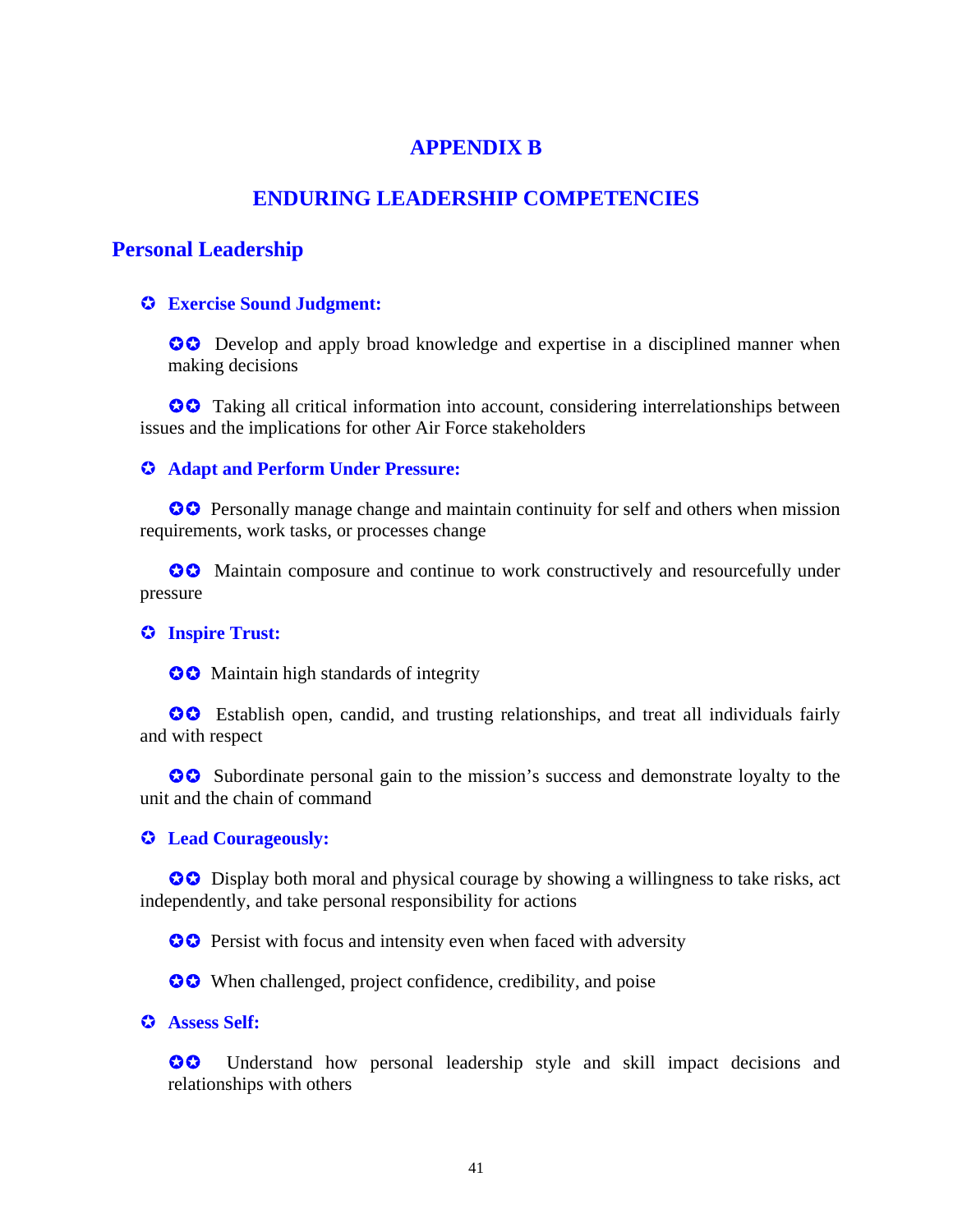**• Create a personal leadership development plan using insight gained from assessing** values, personal strengths and weaknesses along with performance preferences and learning style

Apply insight and learning to improve leadership performance

#### **Foster Effective Communication:**

 Ensure a free flow of information and communication up, down, across, and within an organization by actively listening and encouraging the open expression of ideas and opinions

**CO** Express ideas clearly, concisely, and with impact

## **Leading People/Teams**

### **Drive Performance through Shared Vision, Values, and Accountability:**

**OO** Instill commitment to a common vision and shared values

**Create a climate that fosters personal and organizational excellence** 

**Set high expectations for performance and convey confidence in others' ability to** achieve challenging goals and overcome obstacles

#### **Influence through Win/Win Solutions:**

**OO** Promote ideas, proposals, and positions persuasively through compelling rationale and arguments

**Consider underlying consequences for key stakeholders while seeking and** negotiating win/win solutions

#### **Mentor and Coach for Growth and Success:**

**GC** Guide the development of junior members toward development of talents, skills, and aspirations to achieve a successful Air Force career

 Appraise individual strengths and weaknesses, provide constructive feedback, reinforce efforts and progress, identify career opportunities, and champion individual success

#### **Promote Collaboration and Teamwork:**

**OO** Facilitate and encourage cooperation among team members

**QQ** Recognize and share credit for success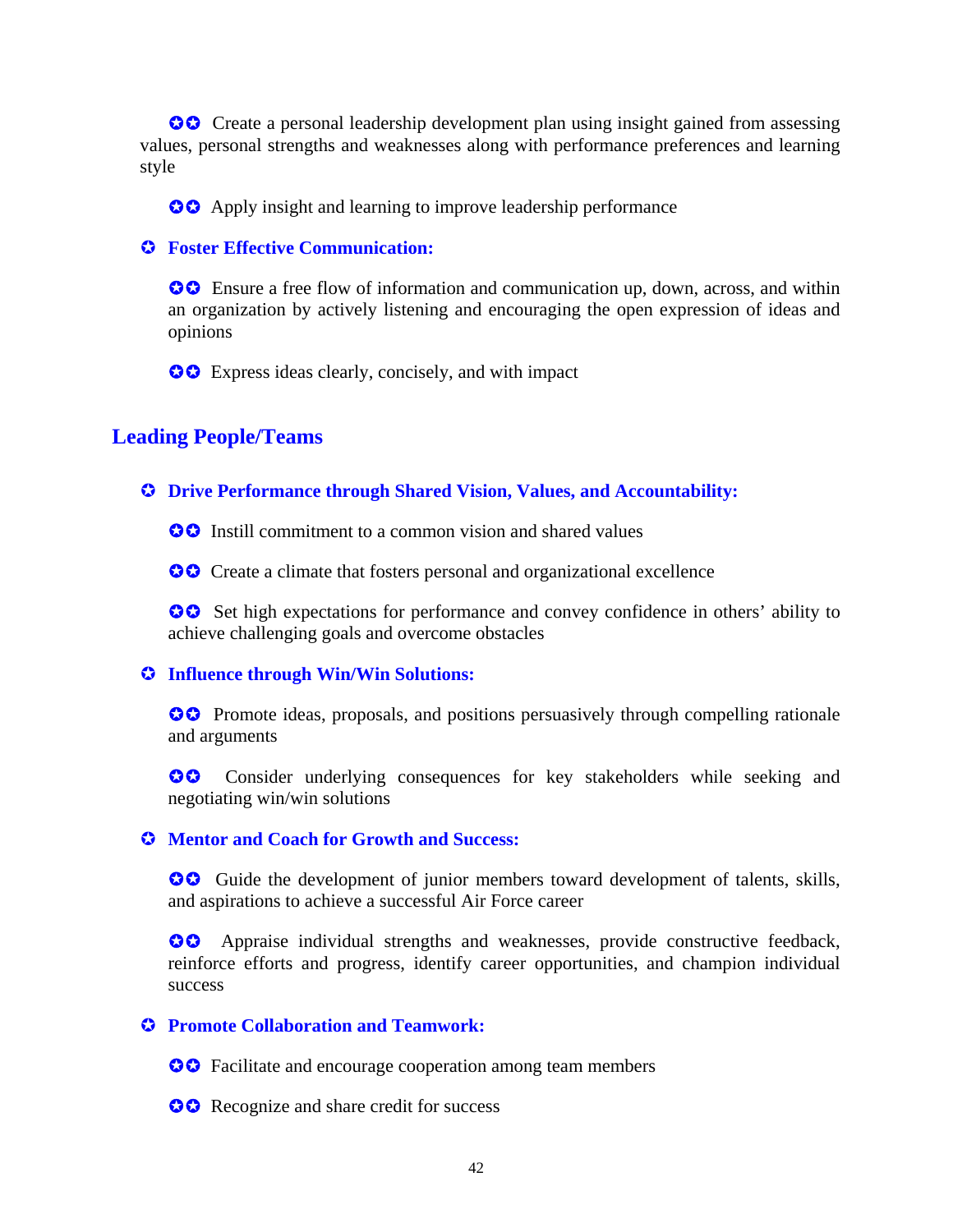Work as needed with peers and subordinates to establish a group identity through mutual goals, common team practices, and structure

### **Partner to Maximize Results:**

**OO** Proactively cultivate an active network of relationships inside and outside the Air Force

 Accommodate a variety of interpersonal styles and perspectives to achieve objectives and remove barriers

**OO** Leverage cross-disciplinary knowledge to provide integrated solutions

## **Leading the Institution**

### **Shape Air Force Strategy and Direction:**

 Establish critical long-range success factors and goals designed to achieve mission and organizational advantage

 Use an understanding of key economic, social, and political trends both domestically and globally to assess strengths, weaknesses, opportunities and threats to develop strategy

 Energize the organization through a compelling picture of the future opportunities the Air Force has to offer

## **Command Organizational and Mission Success through Enterprise Integration and Resource Stewardship:**

 Effectively prioritize, manage, and integrate diverse mission elements across varying environments to address the situational requirements associated with the required response, access to resources, and deployment of people, equipment, supplies, technology, and funding essential to organizational and mission success

 Develop, implement, and refine a thorough operational risk management strategy to enhance warfighting capability by effectively preserving personnel and resources

NOTE: Command is a legal authority, not exclusively a moral or ethical one

### **Embrace Change and Transformation:**

**OO** Lead efforts to streamline processes and adopt best practices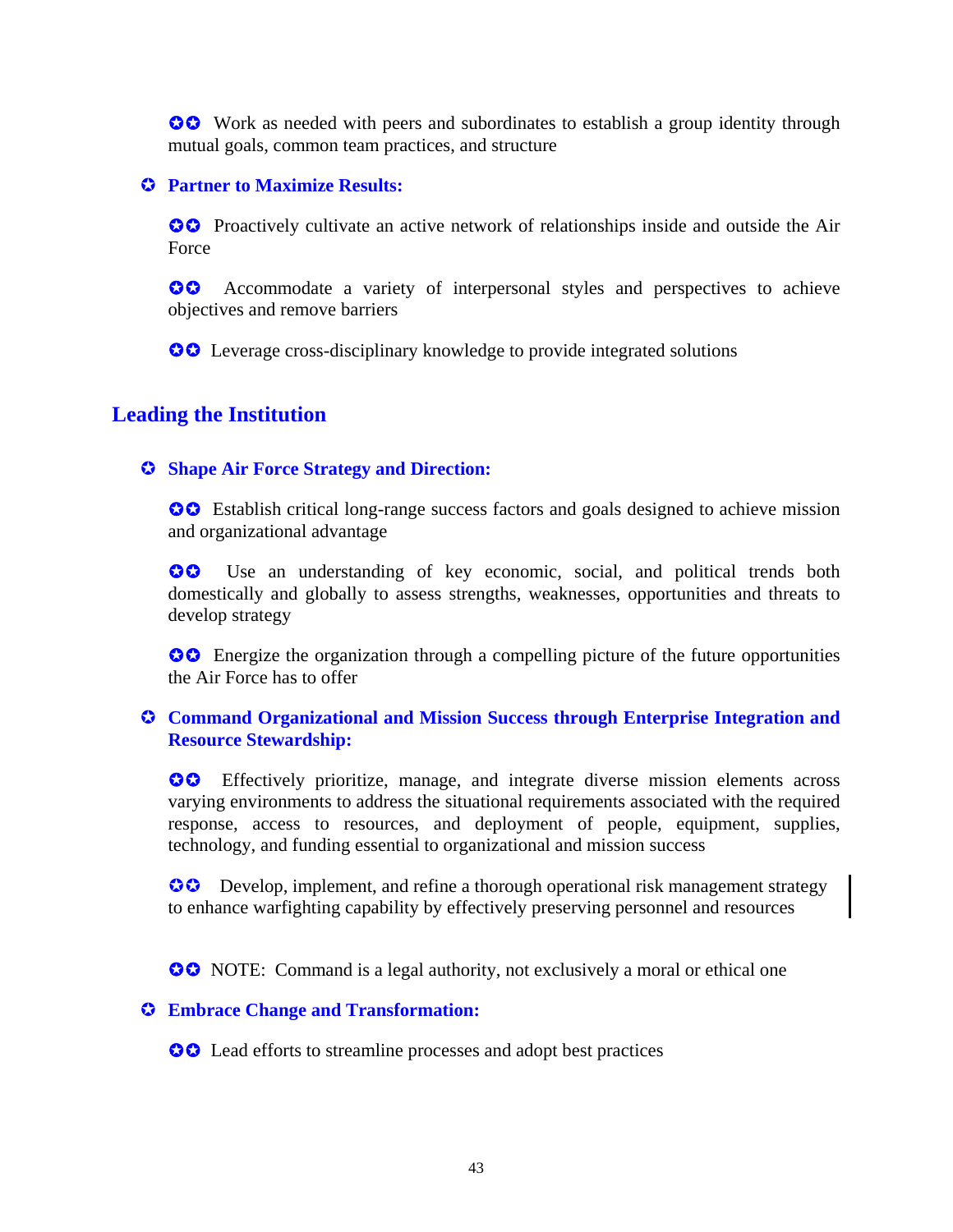**Create an environment that supports innovation, continuous improvement, and risk** taking

## **Drive Execution:**

 Translate strategies into operational results by identifying supporting goals and tasks along with individual accountabilities

Align communication, people, processes, and resources to drive success

 Ensure that measurement systems are in place to track effective implementation and results

## **Attract, Retain, and Develop Talent:**

 Assess capability and talent needed to propel organizational and individual performance

**Build leadership bench-strength by ensuring that systems are in place to attract a** high caliber, diverse work force

**80** Retain top talent over time by creating an environment that encourages personal achievement, continuous learning, creativity, and promotional opportunities

 Address career and work-environment issues that affect retention, including physical and mental health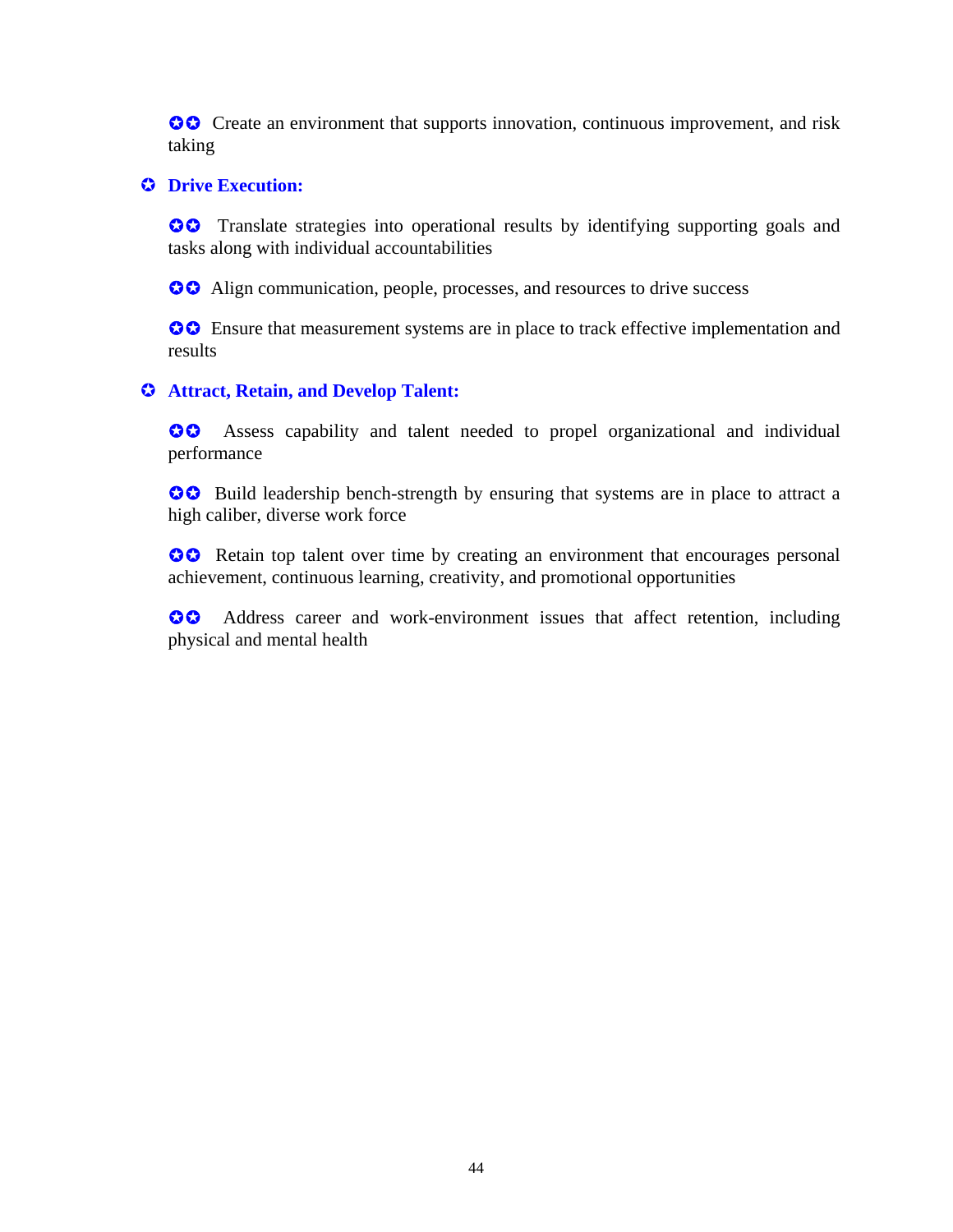## **APPENDIX C**

### **EDUCATION AND TRAINING**

The event that facilitates the transition from one level of experience to the next is developmental education in preparation for a developmental assignment. Education and training are critical components of the force development construct in preparing individuals to gain productive experiences. **The success of the force development construct depends on relevant and appropriate education and training.** Although both education and training are essential to operational capability, they are fundamentally different. Education prepares individuals for dynamic operational environments, while training is essential in developing skill sets for complex systems. Education and training are complementary and will commonly overlap, and while the distinction between them is unimportant within this 'gray area,' the distinction between their essential natures remains critical to the success of each. The following items distinguish education from training:

**Training** is appropriate when standardized outcomes are required. Training is focused on building specific skill sets to produce reliable, consistent results. Although skill application involves judgment, it is the purpose of training to teach skills that are associated with desired outcomes. (When repairing jet engines, for example, it is desirable to have the engine meet standardized performance measures upon completion of the repair tasks—proper training ensures a standardized, predictable outcome.)

**Education** is appropriate when adaptive outcomes are desired. Education is focused on developing critical thought that enables creative solutions. Although creative thought may involve skill application, it is the purpose of critical thought to form successful solutions to new problems. (An engineer, for example, is able to design a new jet engine that exceeds all known performance measures through application of creative design concepts and unusual materials applications.)

**Training** is task dependent. Training is generally focused on a specific skill. Although specialties may be quite complex, each is composed of elements having distinct tasks that when correctly performed lead to successful, predictable outcomes. (When operating a radar system, for example, power-up is distinct from data recall operations and each task is required, but each task is distinct in the steps taken—proper training ensures the proper steps are followed in the proper sequence to successfully operate the system.)

**Education** is process dependent. Education is generally focused on combining familiar and unfamiliar information to produce a suggested course of action. The intellectual demands of consolidating past experiences and ideas with new experiences and unfamiliar information to produce new ideas depend on the process of critical thought. (Radar data, for example, only becomes useful when analyzed and screened to produce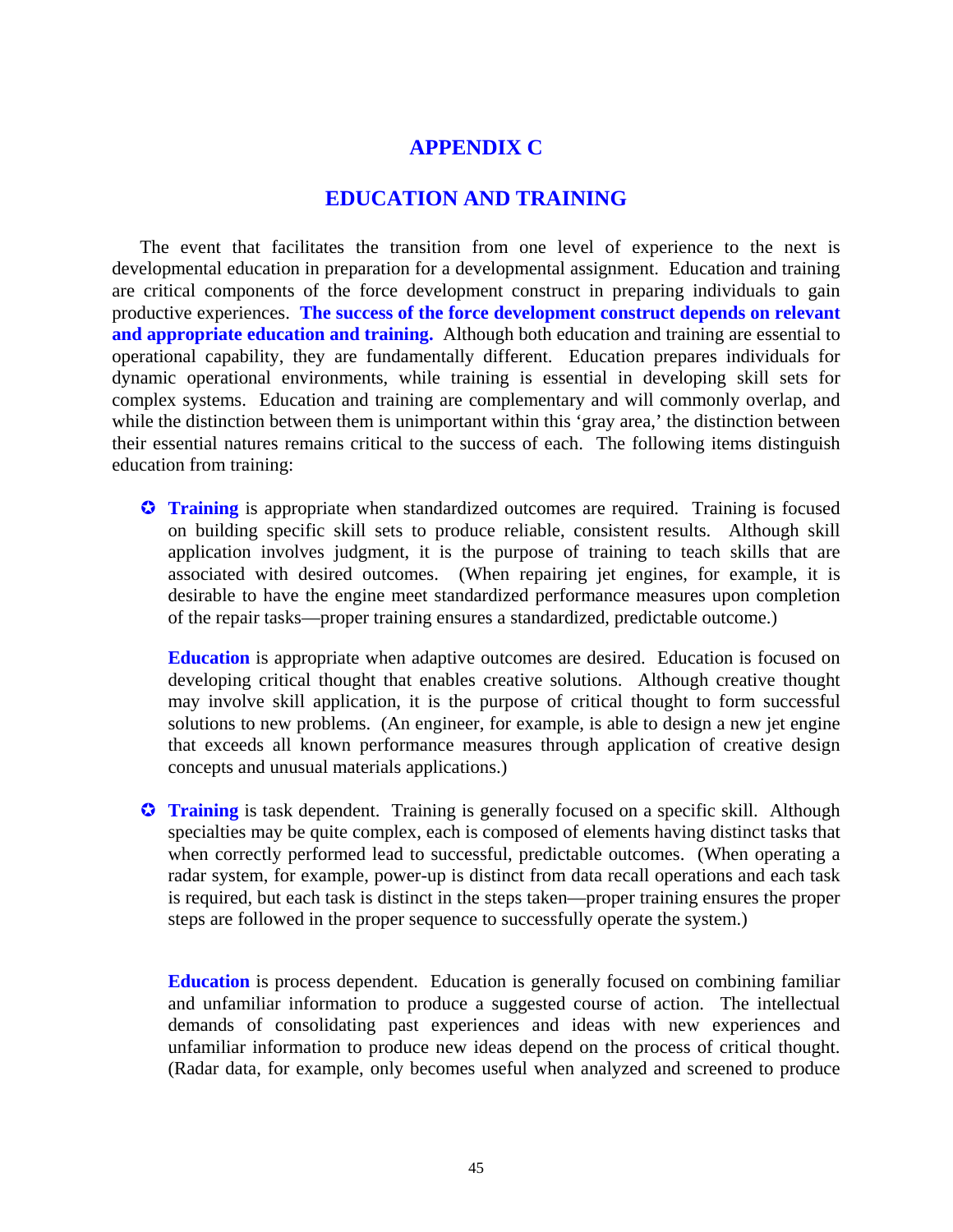relevant information—the intellect required to make sense of multiple items forms the process of critical thought.)

**Training** is technically specific. Training is intended to develop skill sets that are associated with particular duties. While some skill sets are generally universal (such as computer skills), specialty training is specific to a particular skill set. Skill sets are generally associated with specific duty requirements and the tools of that specialty. Training is focused on specific situations and the tools of that specialty. (A tanker boom operator, for example, would not be prepared to take on the duty requirements of a para rescue Airman or vice versa -- each has received training that is specific to the technical tools of his or her duties.)

**Education** is not dependent on situation. Because education seeks to develop critical thinking skills, it attempts to prepare individuals for new experiences and new challenges. While education can readily prepare individuals for known situations, the fundamental aim is to develop individual talents to create successful outcomes in unfamiliar situations. The goals of education do not depend on a specific situation to produce success. (Using a comprehensive understanding of atmospherics, a weatherman for example, is able to accurately predict weather patterns across global regions.)

**C** Training requires restrictive application. Since training is generally focused on a specific skill set, the skills learned are usually limited to the specialty related to that skill set. Training aims to instill certain specific skills that when applied in a systematic and predictable way produce predictable outcomes. Training is, therefore, generally restricted in application to the known circumstances related to the skill set. (A jet engine mechanic, for example, would not be well equipped to repair a piece of complex communications equipment any more than a electronics technician could be expected to repair a jet engine.)

**Education** requires transformative application. Since a goal of education is to instill critical thinking skills, it is in unfamiliar circumstances that education can have the greatest benefit. Education provides the individual with logic skills that encourage creative thought and allows individuals to create new solutions to unfamiliar problems. In application, education is most beneficial when transitioning from the known to the unknown, thus is best suited to transformative application. (An engineering team, for example, confronted with the task of repairing an unfamiliar foreign communications network devises a successful solution using equipment that is both familiar and foreign.)

**C Training** functions best within defined parameters. Training develops skill sets and the talent to successfully cope with deviations from normal, within the bounds of the specialty. Training is skill specific and variations from those normally expected circumstances are also limited to that skill set. (An aircraft hydraulics specialist, for example, is trained to deal with hydraulic systems and expected problems, but would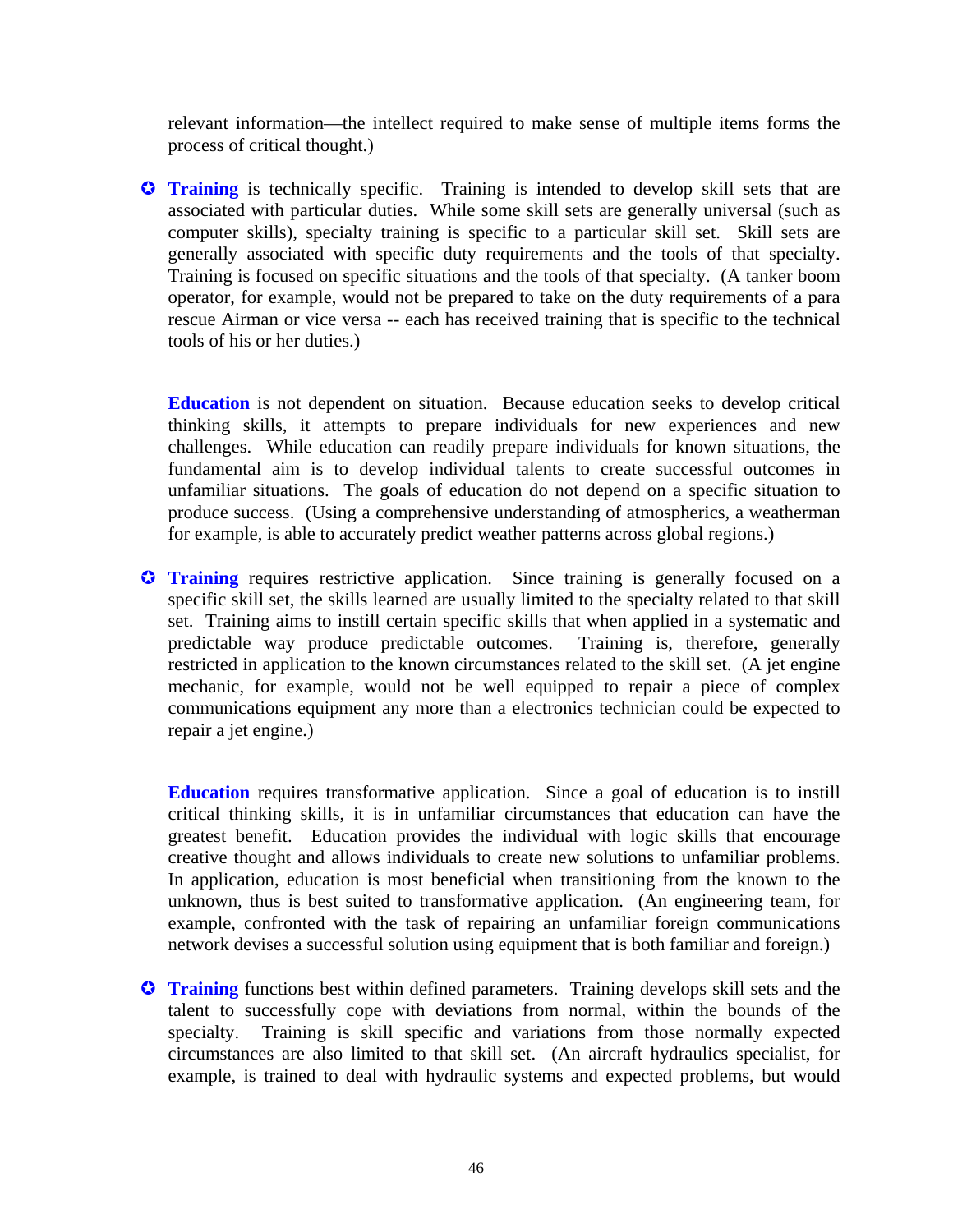likely not be as successful in coping with an unfamiliar hydraulic system that experiences an unfamiliar failure.)

**Education** functions best outside defined parameters. The essential strength of education is to prepare individuals to create successful outcomes in unfamiliar situations. The value of education is most apparent when the individual is confronted with creating solutions beyond the set of parameters in which they may normally operate. (A hydraulic specialist, for example, relying on an understanding of hydraulic principles and system functions is able to create a solution to an unfamiliar failure.)

**Training** functions best within expected environments. Training generally serves to impart skills within known and likely operating environments. Circumstances that are known as normal operating environments and situations that can be anticipated may be considered as occurring within an expected environment. Training provides the skills necessary for success in stable environments. (Emergency drills and realistic exercises, for example, help develop skills to cope with anticipated scenarios under stress or in critical situations.)

**Education** functions best within unexpected environments. In unexpected or unanticipated situations there are no procedures or checklists to provide guidance. Skill sets generally become less applicable in scenarios that have not been seen or practiced. Education provides the tools necessary to cope with new challenges. It is in rapidly changing environments that produce unexpected problems that education can provide the mental talents to succeed. (A fire fighter, for example, when being confronted with unmanageable flames understands the mechanics of fires to successfully egress the situation.)

**Training** value diminishes with uncertainty. The further the situation progresses from the talents of the individual, the less effective the individual becomes in implementing a successful solution. Because training is focused on a specialized skill set, those circumstances that fall outside of the skill set produce a greater amount of uncertainty. Thus the value of skill set training is reduced in the face of uncertainty. This could be likened to a 'fish out of water.'

**Education** value increases with uncertainty. Education provides the tools for innovation and creative thought. In circumstances of new challenges and unfamiliar situations, education can allow individuals to create solutions to reduce uncertainty and implement successful solutions. (Combat presents leaders with many opportunities to experience unfamiliar situations, but relying on historical precedents, lessons learned in wargames and exercises, and past personal experience leaders can develop successful strategies and tactics to prevail.)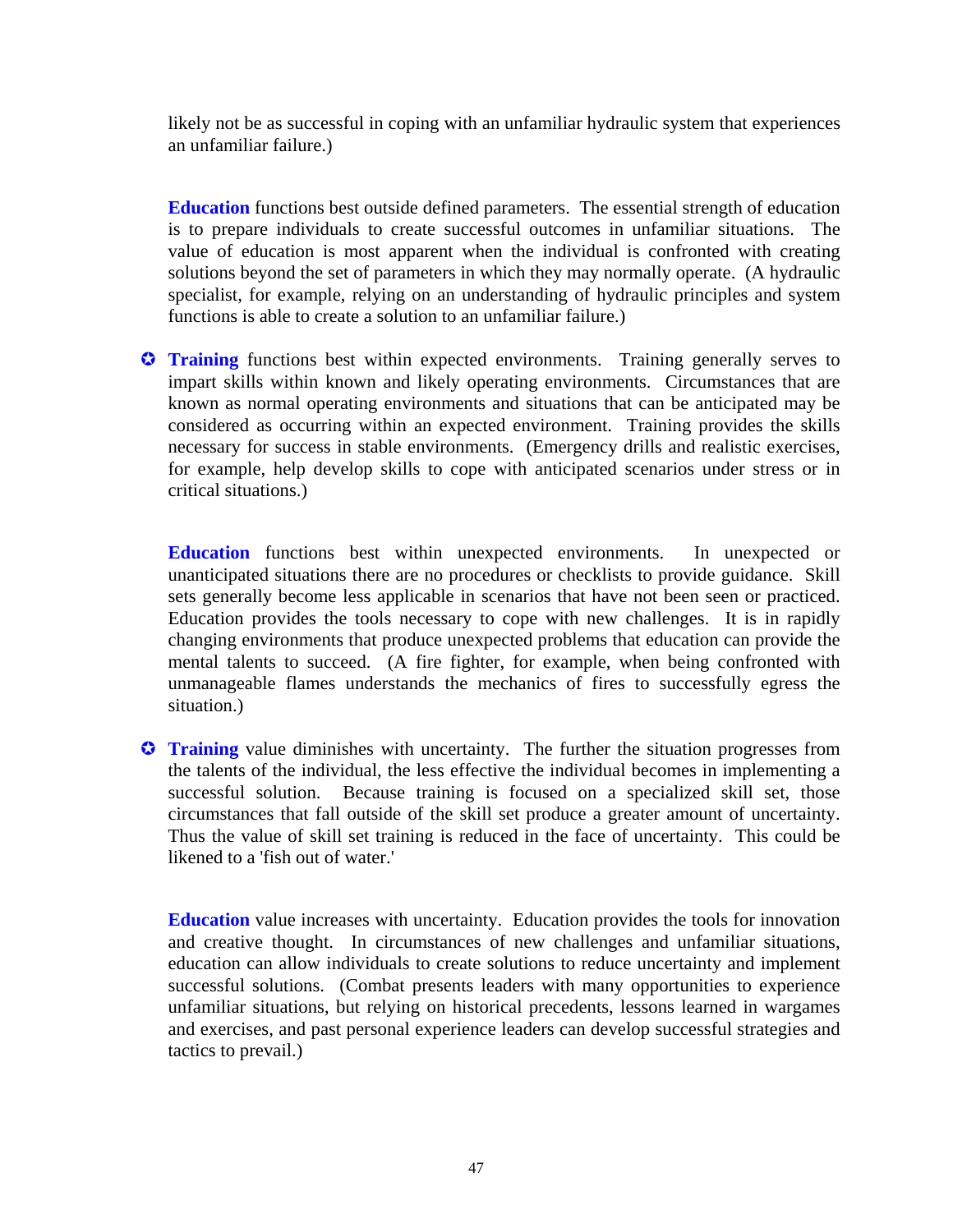**Training** is not inherent in education. Learning can take place in individuals having few specialized skills. Even in unstructured environments, learning can proceed successfully. Education involves the process of teaching individuals new concepts and/or developing logic talents to create new thought. There are many examples of successful artists creating great works without a formal training in the medium. It is creative talent that is among the most beneficial results of education.

**Education** is inherent in training. Basic talents are critical to learning. Individuals, for example, must be able to read proficiently to access training materials. Individuals must also have a good grasp of vocabulary to understand training terms and concepts. Subjects such as reading, vocabulary, mathematics, and similar topics are the product of education. Training cannot take place without first having individuals who meet the qualifications to receive training. Training that exceeds the qualifications required of the participants is less effective.

 **Training** shows immediate benefits. Learned skills can be demonstrated almost immediately. It is often part of the training process that individuals demonstrate the skills acquired. Repetition of skills serves to reinforce those skills and provides a measure of training success. A 'three-level' technician can be placed in positions of responsibility and produce successful outcomes as a result of training. Training usually produces immediate effects by imparting new skills or developing existing skills.

**Education** provides long-term benefits. Skills in critical thinking are usually not demonstrated until encountering unfamiliar circumstances. Logic skills are also developed over time through formal education and experience, thus are constantly evolving and maturing. Consequently, the benefits of education tend to grow over time closely linked to experience and appear more often as a benefit some time after the education process. Because logic skills are not as demonstrable as technical skills, these talents are usually not as apparent in the short-term.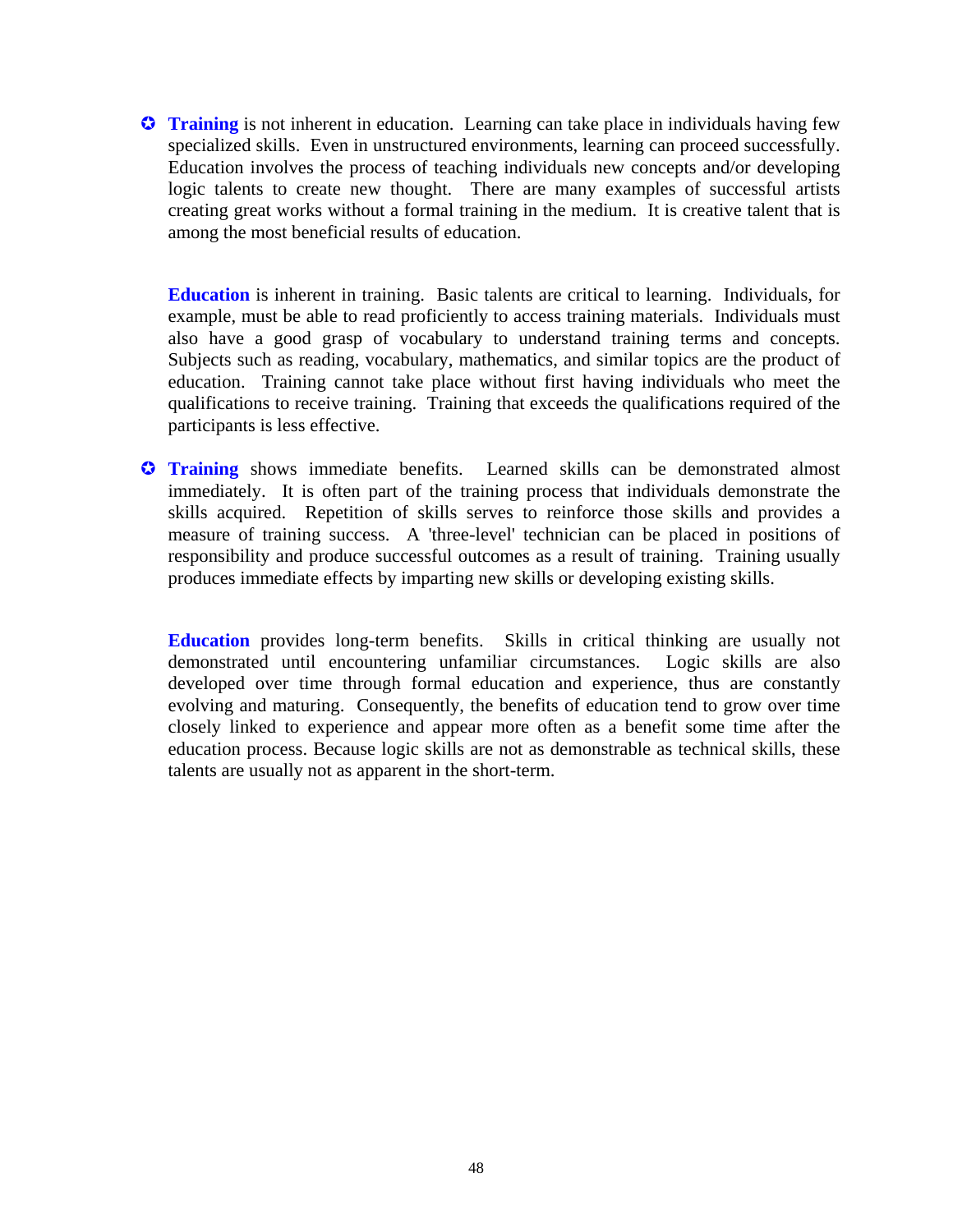## **APPENDIX D**

### **CASE STUDIES**

The following case studies illustrate the breadth of leadership the Air Force has been privileged to experience over the course of its existence. They portray leaders using the skills they learned as officers and enlisted personnel to enhance the development of the Air Force. The first study, the First Chief Master Sergeants of the Air Force, details, in their own words, how that office was created by the men who lived its earliest formative era. The second study, General Creech and the Transformation of Tactical Air Command (TAC), examines a senior officer's efforts to create the most efficient major command he could for the Air Force. The third study, General Ryan and the Creation of the AEF, details the efforts by the Chief of Staff of the Air Force to produce an expeditionary mindset throughout the entire Service.

The case studies are intended as examples of leadership and force development. They are presented in chronological order. Many additional studies can and, no doubt, will be done. Military educational organizations and students should take advantage of the opportunity to expand their knowledge on leadership and force development by researching and writing additional case studies.

### **Case Study: The First Chief Master Sergeants of the Air Force**

Creation of the office of the Chief Master Sergeant of the Air Force was a dramatic step forward in leadership and force development for the Air Force. The first individuals to hold that position provide unique insight into that process. Their own words most effectively communicate the challenges and successes the creation of that position offered the Air Force. It demonstrates the necessity of developing a force with an active officer/enlisted relationship.

The following interview was conducted 24 June 1987 by Dr. Richard H. Kohn, Chief of the Office of Air Force History. It is excerpted from *The Enlisted Experience: A Conversation*  with the Chief Master Sergeants of the Air Force (Air Force History and Museums Program, 1995).

Dr. Kohn interviewed four of the first five Chief Master Sergeants of the Air Force (CMSAF) for this work: Paul W. Airey, Donald L. Harlow, Thomas N. Barnes, and Robert D. Gaylor. (Note: CMSAF Richard D. Kisling, 1 October 1971-30 September 1973, the third CMSAF, passed away on 3 November 1985.)

#### **ESTABLISHING THE CHIEF MASTER SERGEANT OF THE AIR FORCE**

**Kohn**: You've brought up the Chief Master Sergeant of the Air force position. It was established in 1967, at the beginning of these years of turmoil. Why was it created? How was it created? What was the need for it? Why was there opposition to it?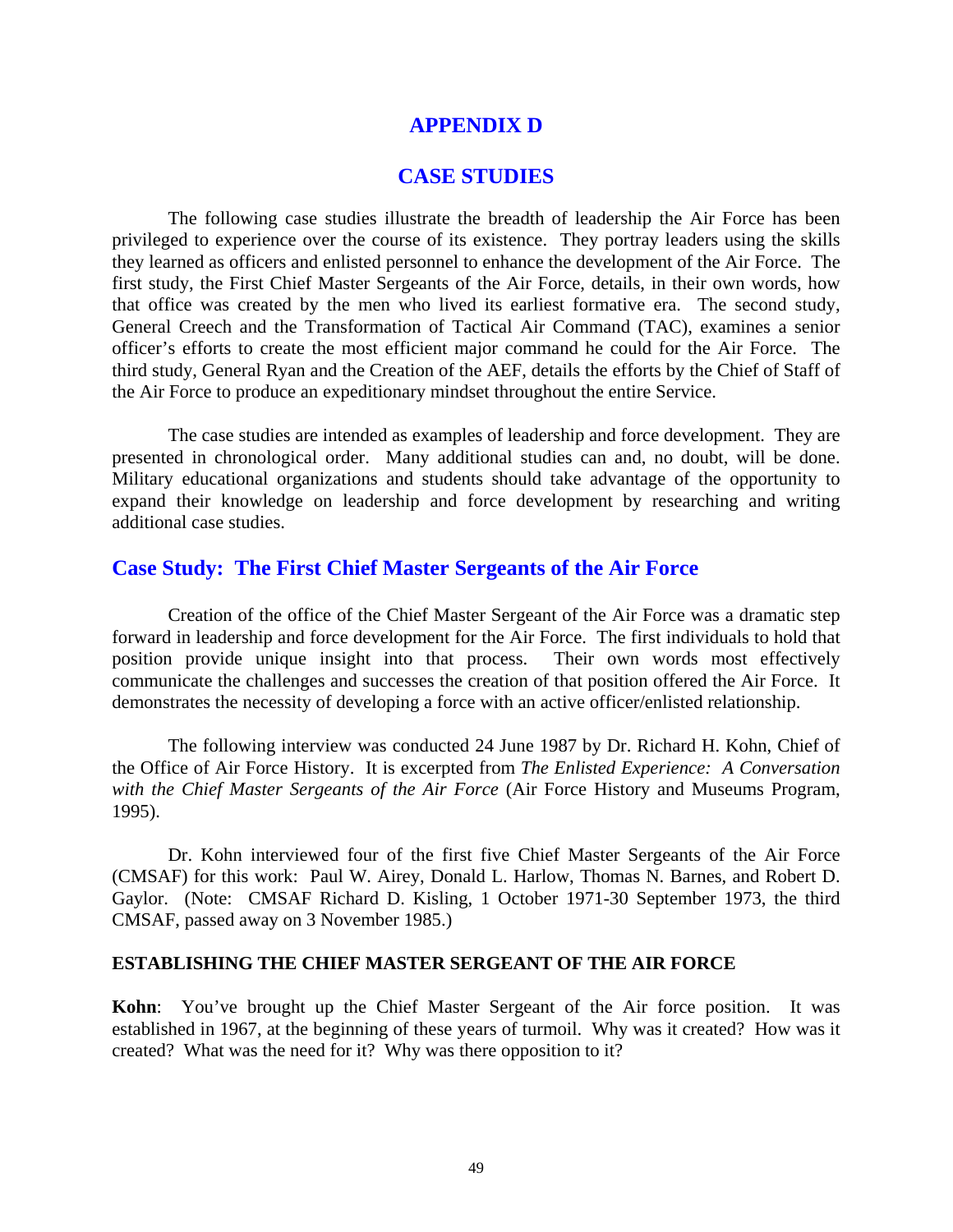**Paul W. Airey** (First CMSAF, 3 April 1967-31 July 1969): A lot has been said about this position. Of course, the basic job description of the Chief Master Sergeant of the Air Force is to aid and advise the Chief of Staff and the Secretary of the Air Force in all matters pertaining to enlisted personnel. That job description is still in effect. Actually, I think you hit it, Dr. Kohn, by linking it to the turmoil of the 1960s. We were at the start of a period when the leadership realized suddenly that they needed better communications. Many people say that's the reason this job was established: to give enlisted people a route right to the top without going through the various channels, so that they would have somebody up there representing them. And I think that's correct. But I also think that one of the unwritten aspects—one I feel so very strongly about—is that it's a position that all enlisted people can look up to and say, "Maybe someday I could be the Chief Master Sergeant of the Air Force." To me, that means just as much, or counts for just as much, as anything else.

**Donald L. Harlow** (CMSAF, 1 August 1969-30 September 1971): I've always said that when Paul (Airey) was in the position, Air Force leaders didn't really want the office…. [They] didn't want it because [they] felt that we were trying to set up a separate communication chain. **Kohn**: One that would undermine the formal chain of command?

**Harlow**: Yes. One that would undermine the formal chain of command. So there was an awful lot of opposition. Even CMSAF Dick Kisling ran into it. It wasn't until later on that the leadership started to realize that it was a good position. We had no authority; we couldn't sign anything. When Paul and I were asked to comment on various issues, usually through staff summary sheets, we gave our input. As each one of us got into the position, the job increased in importance and significance. Those who followed served on more committees and got to go over to Congress to testify on various issues. The position became more visible, and I think that was great.

 I think that the Senior Enlisted Advisor program, when it started off, was not what it is today for the simple reason that the commander, whether he wanted it or not, thought, "Well, I'll have one." Some of the senior advisors went out to do the job, and for some it was great to be a Senior Enlisted Advisor, going to all the banquets, the social functions, and things like that. But they weren't really into the program of doing something for the troops, or listening to the troops. With time, this position has increased in significance. There's an indoctrination course now for Senior Enlisted Advisors. I think the position itself is a very good one and very important today.

**Thomas N. Barnes** (CMSAF, 1 October 1971-30 September 1973): I'd second those comments. I'd like to go back to the initial perception and subsequent acceptance of the position in terms of how each Chief of Staff developed it. Specifically, when General George Brown discussed it with me, he said, "There are places where it will be cosmetically good for you and me to appear together. I'll identify those." That cut through the ice for me. He'd identified the pockets of resistance that apparently had surfaced. I saw where there would've been a great problem of my gaining acceptance had he not done that. Then, when he went on to become the Chairman of the Joint Chiefs of Staff and General David Jones came in as the Air Force Chief of Staff…he had a broader perspective in that he had a way of explaining it to people. So, for me the ice had been broken.

 Paul and Don and Dick had made the initial strong steps, so that, fortunately, you didn't have to dodge anything or put your head down when you walked in. I think, as the position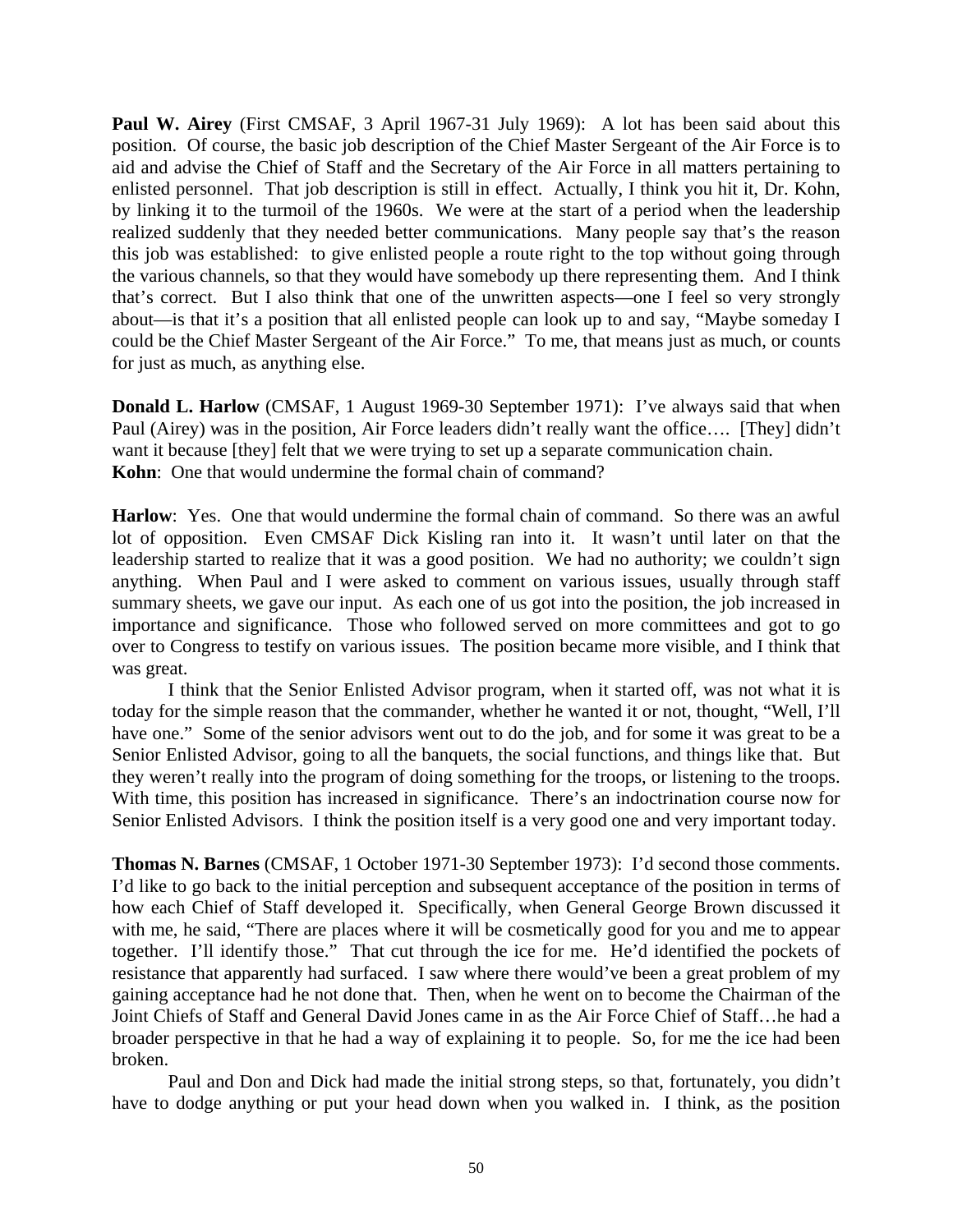developed and grew, each of us was able to increase that respect a little bit. We found, however, that there were a whole series of things to do, and that there are some things that have run continually through each of our tenures and they still aren't fixed. These things are perhaps beyond the purview of this position to fix, and they aren't going to be fixed until other matters are resolved.

 By and large, the message to the enlisted force was that there was a representative at the Air Staff level who had some exposure in the policy-making shop. I think there exists a perception in the enlisted force that, "If I call the Chief and talk with him, things ought to change overnight." That's hardly going to happen, but there are things that I think can be pointed to that have changed directly as a result of actions by the men in this position. Each of us can name things that occurred during our tenures which changed fairly quickly as a result of our input to the Air Staff.

 I think we maintained a cleaner slate, perhaps than the other Services in this regard. I think the position has been better used by the Air Force Chiefs of Staff, than perhaps the Chiefs of Staff of the Army. I say that because of how the position has been used—as a staff level position as opposed to a position of authority. It's not authoritative. It doesn't establish authority, but it participates in policy formulation at certain points.

**----------------------------------** 

**Kohn**: Chief Airey, when you started as the first Chief Master Sergeant of the Air Force, did you have an agenda? When you took the job in 1967, were you given an agenda?

**Airey**: Not really. I think the Chief of Staff was watching me and waiting for reports on me. It took about six months, and from then on, I couldn't ask for a better supporter. It's generally well known that General John Paul McConnell didn't really care about the position's being established. I was told by him to make my own agenda. I was told, "Don't upset the Air Staff." But the agenda was left to me, and I was given a pretty free hand.

**Robert D. Gaylor** (CMSAF, 1 August 1977-31 July 1979): I'm glad it happened that way. I think all of us had to establish our own agenda, I really do. Had it been dictated to us, we would've been merely pawns or mouthpieces of the Air Staff.

**Harlow**: And we would have been frustrated.

**Gaylor**: Yes, eventually we would have, so I'm glad they did it that way. I'm glad they said, "Okay, Chief Airey, go for it and we'll watch you."

**Airey**: I think I was observed and reports were sent back.

**Gaylor**: We all were. Constantly. We were in a fish bowl.

**Kohn**: In its formative stages was the Chief Master Sergeant of the Air Force caught in an ambivalent position between representing management—specifically, the Chief of Staff and the "system"—on the one hand and on the other representing the enlisted force?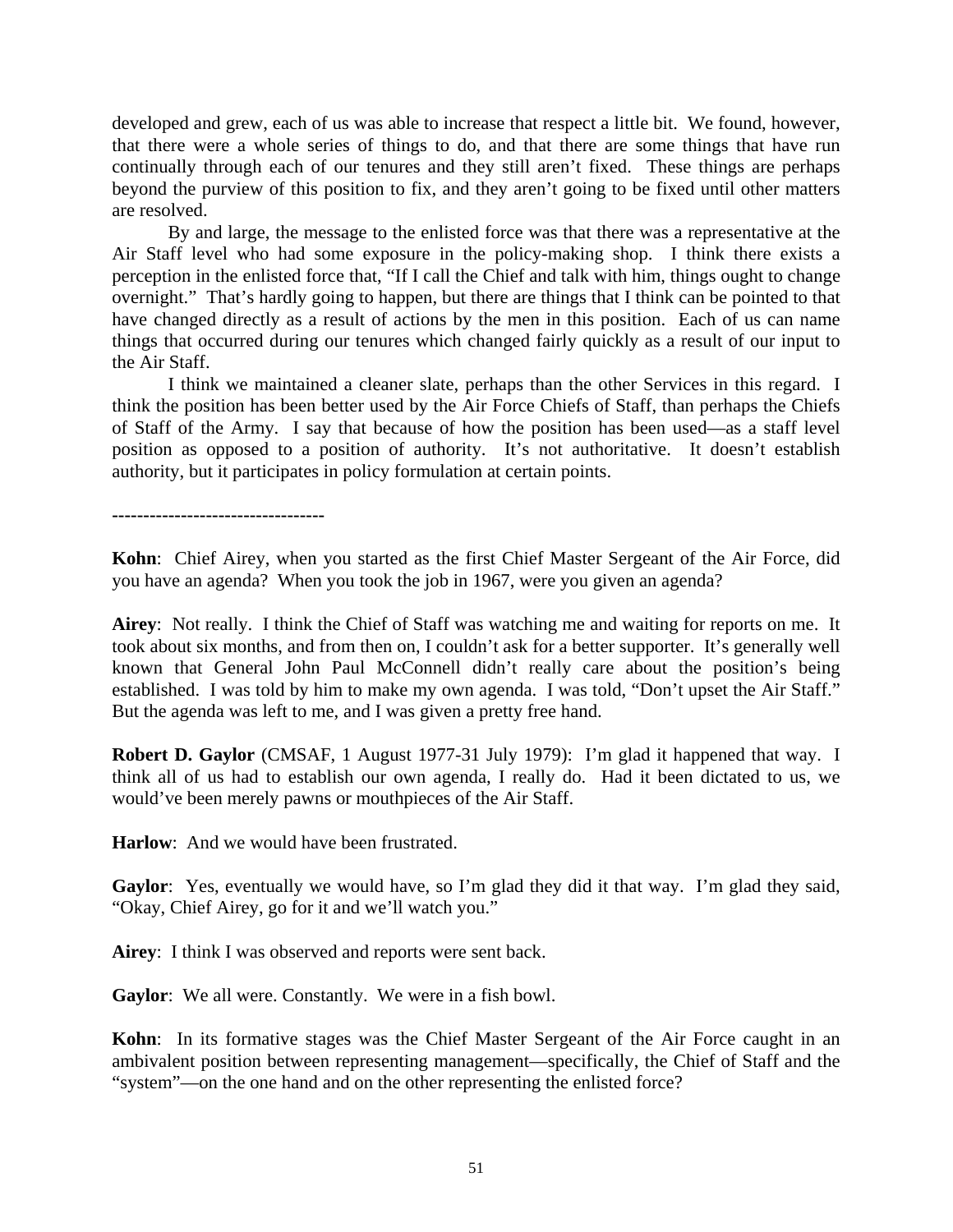Airey: I made a statement once, and it's been quoted—even misquoted—several times. I said that I wasn't going to be a clearinghouse just for enlisted gripes. I was there to help the enlisted force with their problems and to try and help rectify those problems if they were bona fide, but I still expected people with the everyday complaints to go to their First Sergeant and their supervisor.

**Kohn**: You wouldn't be an ombudsman?

**Airey**: No.

**Harlow**: A lot of people ask me now in my travels, "What did you recommend when you were in the job?" You can't reveal to the field what you recommend, for the simple reason that if it worked, fine, but if it didn't work, they'd say, "You're not effective. You made this recommendation, and nothing has happened."

**----------------------------------** 

**Barnes**: I think one of the most, if not *the* most, challenging aspect of the job, was maintaining credibility with the enlisted force and credibility with the Air Staff. There was a middle ground you were placed in which required both. Unfortunately, this point was invisible to the enlisted force. [They didn't see] you in the same light that the Air Staff saw you. But I think we all had the duty to touch those things that directly impacted the day-to-day lives of the enlisted force. Specifically, we were members of the Uniform Board. Very few things happened in uniform changes that we didn't have a profound impact on. We were also members of the Army Air Force Exchange Board. We were able to voice our opinions; and we saw the utilization of the money that went back into the Morale-Welfare-Recreation system as well. We had a profound impact on a lot of invisible things. Those activities often just went unnoticed.

 There were the opportunities to initiate things. There were review activities associated with the budget cycle where the hardware and the people issues occurred. The Chief Master Sergeant of the Air Force was not excluded. You went in and had a chance, if nothing else, to say your piece and understand the process. Also, you went to some of the classified briefings at the morning staff meetings that the Chief of Staff went to and saw the world in his mirror. Then you were debriefed on all those things that you couldn't talk about outside that meeting or, in fact, after your retirement. In short, there was a totality of activities and programs that you understood. You went out and sold things, like Paul said, that you didn't necessarily support in your own mind, but that you did support in the larger picture.

 That was the most strenuous part of the job. We all have felt the strain associated with what actually happens to a guy when he knows all of the activities and risks associated with managing the Air Force. It would be traumatic for us to go out and discuss some of the things that we knew for a fact. I think somewhere in the process of selecting people for this job, somewhere in somebody's wisdom, a perspective or concern existed. The Chief of Staff has to select people who can handle large issues, and who don't break under pressure.

**Gaylor**: One thing I had to learn, and now that I look back, it was interesting. I worked for the Chief of Staff, so you'd think that on returning from a trip you'd brief your boss. So, down the hall I go with this knowledge that I've accrued visiting four bases and share it with the Chief of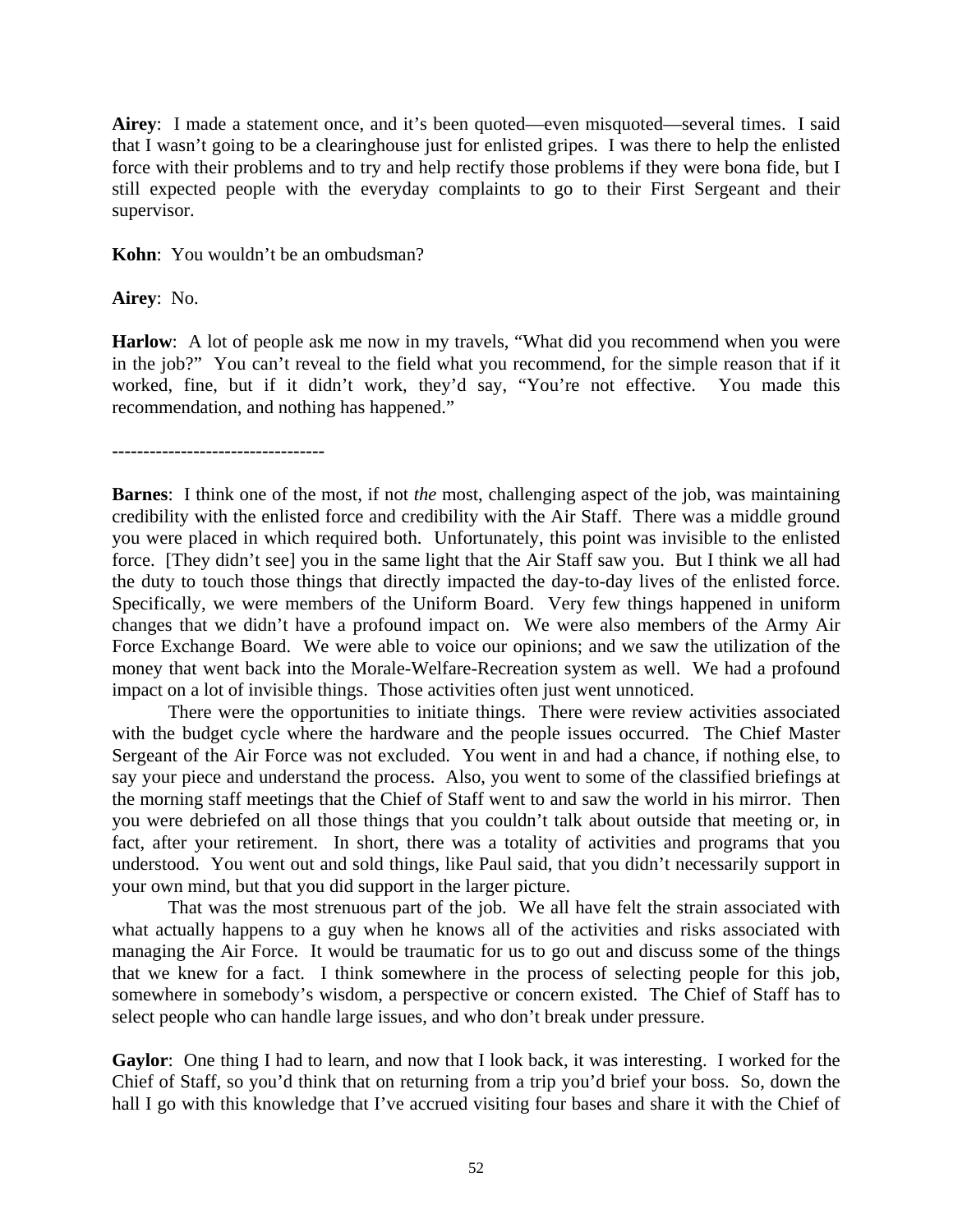Staff. That makes sense. What you don't know is that the Chief of Staff then calls the Director of Personnel on the phone and says, "Get down here. What do you plan to do about this problem?" Later in the afternoon my phone rings, and the Director of Personnel says, "Hey, Chief. Why didn't you let me know? Whenever you go into the Chief of Staff, my buzzer rings. Give me a little advance notice." I say, "That makes sense. I want to work with you, not against you."

 So, now I return from another trip armed with this knowledge, and the question is, "Who should I share it with first?" The IG [Inspector General] wants to know it; the LG [Director of Logistics] wants to know it; the DP [Director of Personnel] wants to know it; the Vice Chief of Staff wants to know it; the Chief wants to know it, too. Who do I give it to first? That's a lesson that has to be learned.

 Then you've got your staff officers. CMSgt J. B. Wood came to me and said, "Bob, can I level with you? You're causing a problem. We're getting this stuff in the back door. All you've got to do is pick up the phone and alert us to it, and that way when the Chief yells, we're already working the issue. We look good, and you look good." So I learned. I came back from another trip and I've got this head full of knowledge, and I'm asking, who should I tell it to first. You want to get on the loudspeaker and say, "Attention! Attention everyone!" But you have to learn that even though you work for that Chief, you'd better be careful that what you share with him won't in some way undermine the Air Staff or you'll lose their support. They'll hang you out to dry, baby, and you're dead on the vine! I learned that in about a month.

**Barnes**: You've got to work with that staff. That is an absolute must.

**Kohn**: Does the Air Staff listen?

**Barnes**: Yes, they do.

**Airey**: Yes.

**Harlow**: Yes.

**Gaylor**: Because they know you, and could go to the Chief if they don't! You've got a hammer. They appreciate that you come to them first. I used to say to General Bennie Davis, "I've not talked to anyone about this; I wanted to share it with you first." I always got action. They appreciate your doing that so they don't get "backdoored."

**----------------------------------** 

**Kohn**: Can I ask you all what was your greatest satisfaction and your greatest frustration in the job of Chief Master Sergeant of the Air Force?

**Gaylor**: My greatest achievement was knowing I did the very best I could. I left the job with my head high saying, "You got the best Bob Gaylor had to offer. You may not agree it was the best, but it was the best. You got my total commitment, my total energy. I hit the ground running and never stopped. What more can you ask of anyone?"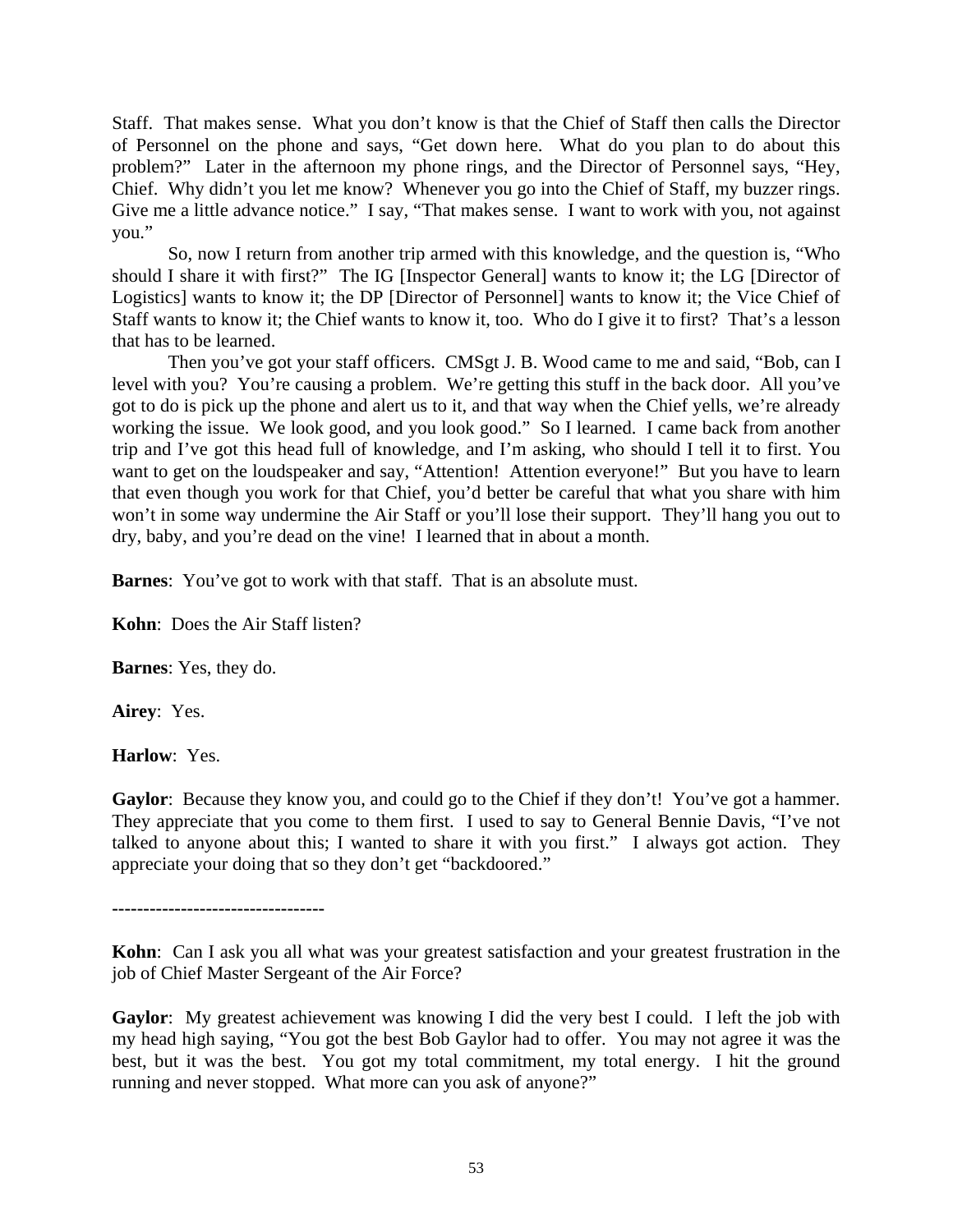My greatest frustration was wishing that I could've done more. Time and distance were my enemies. I wanted to go everywhere, be omnipresent, ubiquitous, and peripatetic. I was unable to be those things because of the time limitation. You look back and say, "I did the best I could; now let somebody else do it."

**Harlow**: During my watch, anytime I visited a command I usually had a chief master sergeant as an escort. I always sat down with him before I left the command and wrote a report. A copy of that written report went to the major air commander and the Chief, with copies to the Air Staff, on any problems related to that visit. I knew in my mind, even though nobody told me, that when I left that command, anything I said or anything I liked or disliked about that command, someone was going to call the Chief. I wanted to make sure that the commander over there in the Pacific or Europe understood that what I put in the report was going to the Chief and there was no question about that. I felt that was something I had to do to be fair.

**Airey**: I think that's probably one of the most asked questions: "What do you feel you accomplished?" I feel a lot like Bob Gaylor; you give it your best shot. I'd say if I had to look back and pick out one single accomplishment, I'm proud of the fact that I was on the ground floor of the Weighted Airman's Promotion System. If you ask me, I'll put it this way: Of all the things I was involved in, recommended, suggested, and fought for, I've lost more battles than I've won.

**Barnes**: For me, obviously, the high point was my two extensions, and principally the issues around which the extensions were necessary. I had been involved in those issues mentioned earlier as they had unfolded and I continued to work them. That was very satisfying. That period from 1975 to 1977 was very frustrating. [We tried] to address what was a downhill slide in enlisted programs and certainly in morale. That was the toughest sledding because the Airmen asked, "Why?" The Chief had been valiant in his efforts to do all he could with morale, and you defended the policies every way you could, but there just was no way to address it.

**----------------------------------** 

**Airey**: I've used this line many times, "Ask not what the United States Air Force can do for me, but what I can do for it. What's my duty and responsibility to the United States Air Force, to my country, and to the enlisted force?"

**Kohn**: I have a general question about the change during your careers of the relationship between airmen and NCOs, NCOs and officers, and how you established credibility with young airmen.

**Harlow**: I firmly believe, and I've always believed, and I think the others share my feelings, that "familiarity breeds contempt." I don't believe that you must get so close to an officer that you start calling him by his first name, even if you play golf with him. All enlisted people have to appreciate that and adhere to it. That's part of the discipline.

 In the corporate world of today you have some of your junior executives and some of your senior executives who bring all employees in for a little reception or a little party. They can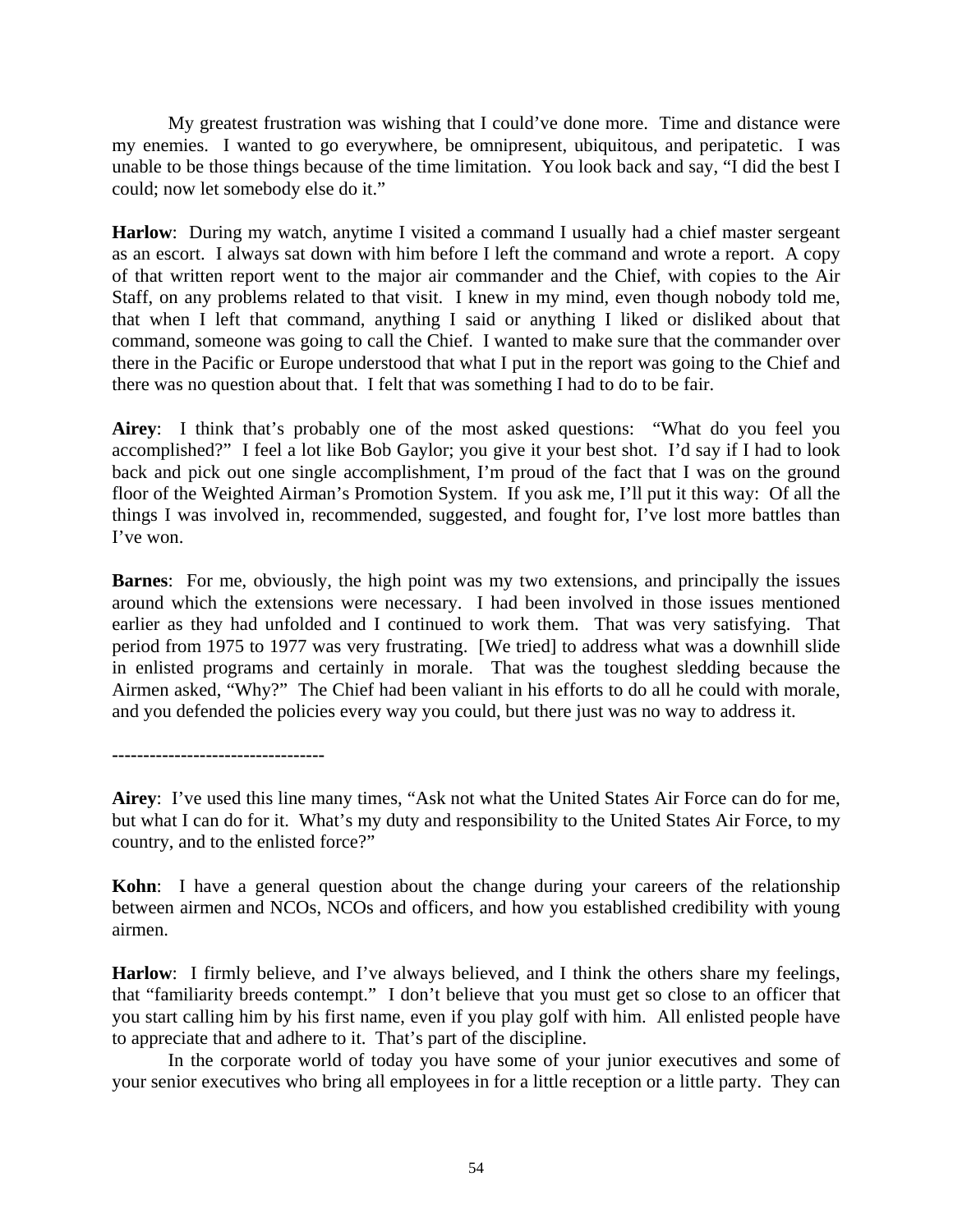do that, but they don't violate that Mr. So-and-so or Miss So-and-so protocol. They still don't do that, and I think this is, again, a reflection on the military.

**Barnes**: If we're going to have a military Service, it has to be that way. There's a limit to what relationships can be if you hope to nurture and continue that respect. [The Service] is built on admiration and respect, which is earned. Earning it is the key for those who would command, but I don't think we can ever get away from it and have a successful military force.

**Airey**: I concur fully. Let me make this historical analogy. In World War II a handful of regulars led us, but the war was really fought by amateurs. We expanded from 20,000 people in 1939 and 1940 to 2.5 million in finally winning the war. Of course, the people who fought it were draftees and enlistees from all walks of life. In my entire bomb group I think there were two regular officers and a handful of regular NCOs. The point I'm getting at is there was a different type of leadership needed then.

 Today, the United States Air Force is professional. An airman comes out of basic training and then tech school, and we start sending him to leadership school and to the NCO academies. So the entire force, for the most part, is professional as opposed to amateur. These people need different leadership. We don't need that harsh: "Do as I tell you, or we're going to kill you." I've actually seen people get slapped around and beaten up in my time. But we still need discipline; I'm a great believer in non-fraternization, and when I say "non-fraternization," I keep officers at arm's length, even to this day. I don't call any officer by his first name. If he's a lieutenant, I call him lieutenant. I think in many ways the NCO force is far more intelligent and the Air Force more people-conscious than the Air Force I knew many, many years ago.

Gaylor: We surely didn't "back into" that professionalism. It was developed. I think we are simply reaping the benefits. We now cannot rest on our laurels, but must continue to improve our professionalism. That, to me, is the name of the game.

**Harlow:** We're grooming the younger people much better in many respects.

**Airey**: If I had to take a hundred chief master sergeants at random today versus a hundred chief master sergeants back in 1959 and compare them, there would be no comparison when it comes to overall education, overall attitude toward helping people, and in many other aspects. The hundred chiefs today would surface as better leaders overall, but this in no way detracts from the many great NCOs of the past.

**Kohn**: So we're a stronger force?

**Airey**: Yes. With all our problems we're a stronger force today.

**----------------------------------** 

The above interviews demonstrate the vital role Airmen play in development of the force. These first Chief Master Sergeants of the Air Force created a position with far-ranging effects on the entire Service. In so doing, they enhanced the officer/enlisted relationship, making the Air Force a more cohesive organization. They provided a leadership vector that has allowed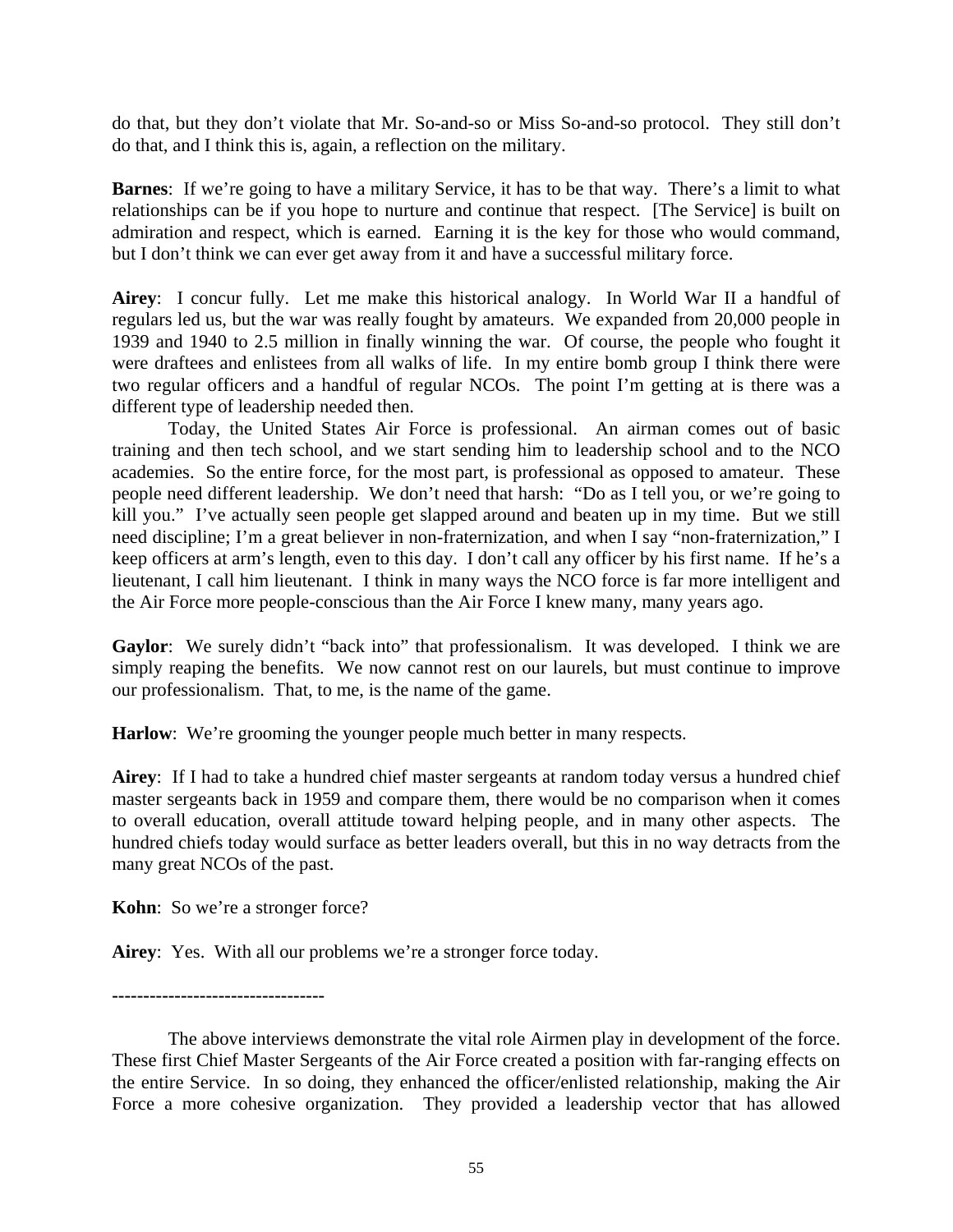continuing advancement of the Air Force's capabilities and did so in a manner to positively impact the officer corps, the enlisted corps, and the Department of the Air Force civilians.

## **Case Study: General Creech and the Transformation of Tactical Air Command (TAC)**

General Wilbur L. "Bill" Creech was the commander of TAC from 1978 to 1984. He stood on the shoulders of previous commanders to create a stronger and more vibrant command. Under his tutelage, Red Flag exercises, developed in answer to training problems identified in Vietnam, spawned a number of related offshoots. A biennial Maple Flag program at Cold Lake, Canada, brought together selected Air Force, Navy, Marine, and Canadian fighter units for a week of intensive ground attack and air-to-air training. Moreover, Canadian, British, German, and other allied aircrews were regularly invited to participate in greatly-expanded Red Flag exercises at Nellis Air Force Base (AFB), Nevada, out of a recognition that US aircrews would fight in a coalition context in any future war. Blue Flag, a nonflying activity conducted at Eglin AFB, Florida, concentrated on the myriad details of large-force mission employment planning. Checkered Flag became an exercise in which each fighter unit throughout the tactical air forces (TAF) planned and exercised for its real-world contingency tasking. Finally, starting in 1985, Copper Flag at Tyndall AFB, Florida, offered a thrice-yearly air defense exercise for aircrews and weapons controllers featuring realistic counterair scenarios not available at their home stations.

#### **Return to Higher Altitudes**

Recognizing the multiple demands associated with surviving and performing effectively in the low-altitude arena, TAC's leadership starting in 1978 under General Creech stepped out boldly to seek an appropriate blend of technology and tactics that might help pilots return to higher altitudes where they could escape the dangers of the low-altitude regime and improve their chances of successful target attack. During earlier Red Flags, all starting scenarios each day presumed that it was the first minute of the first hour of a war against undegraded Warsaw Pact air defenses. No kill removal was provided to account for surface-to-air missiles (SAMs) destroyed in previous missions, and low-level penetration to target was invariably the standard practice, on the premise that radar-guided SAM's could not be negated from higher altitudes. Not only did the resulting simulated loss rate to enemy antiaircraft artillery (AAA) and shortrange infrared SAMs soar to a point where many pilots concluded that they could not survive in actual combat, the actual aircraft accident rate rose dramatically as a consequence of the unforgiving nature of the training environment. During the first two years of Red Flag, more than 30 heavily task-saturated aircrews lost their lives as a result of either having flown into the ground inadvertently while maneuvering to avoid getting locked up by a simulated threat radar or having collided in midair during a maneuvering engagement with the aggressors.

This sobering situation starkly underscored what General Creech came to call "go-low disease," motivated by his concern that the emphasis on low-altitude ingress was not only causing a needlessly high accident rate in peacetime training, but also was jeopardizing aircrew survivability and future flexibility in actual combat while, at the same time, constraining TAC's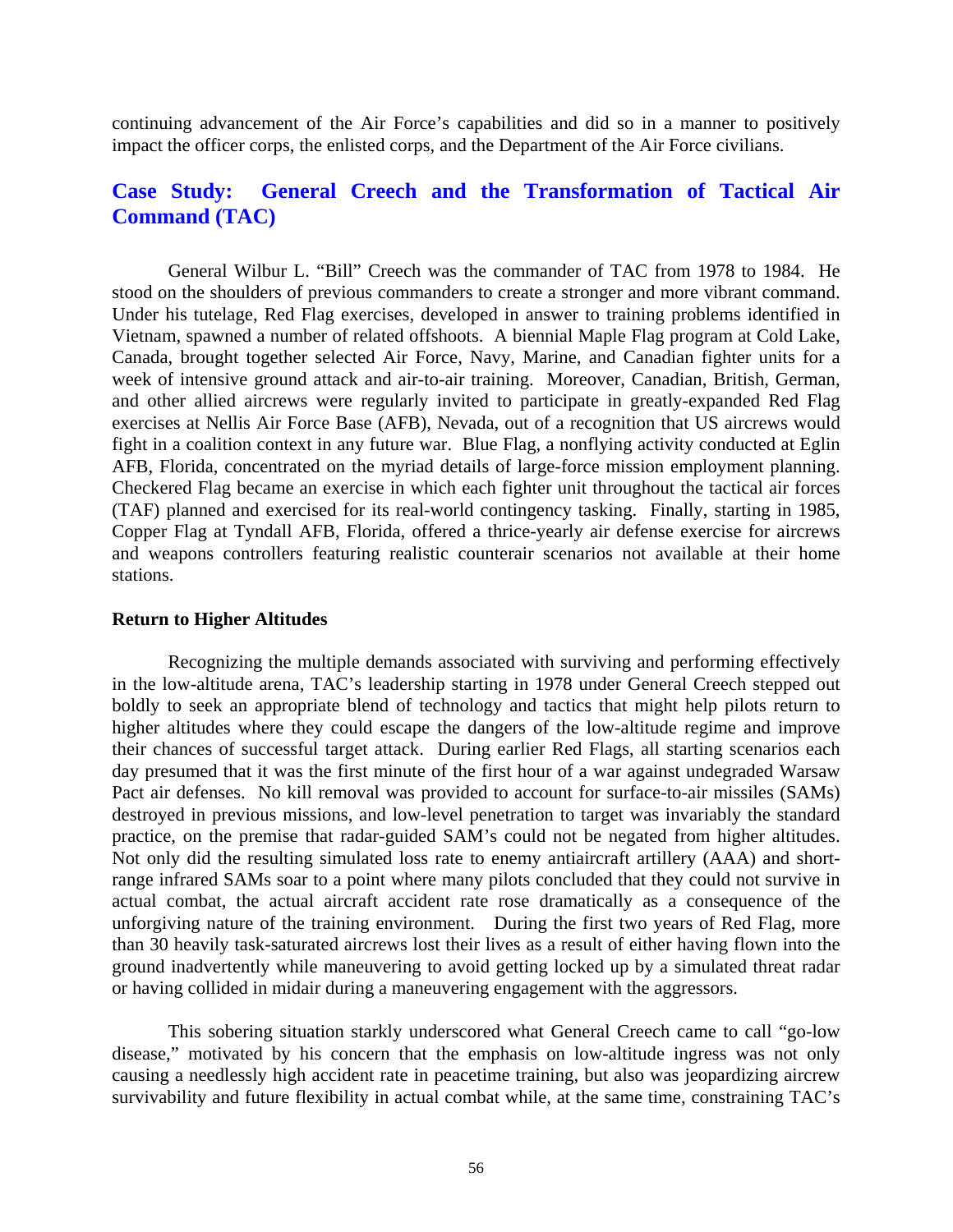appreciation of the equipment needed to perform the ground-attack mission more effectively. In response, Creech insisted on new tactics aimed at making defense rollback the first order of business. Since the most lethal Soviet SAMs could not be successfully underflown within the heart of their engagement envelopes in any event, the emphasis instead swung to developing equipment and tactics that would enable the opening of a medium-altitude window, even as aircrew proficiency at low-level operations was maintained as a fallback measure. The new focus concentrated on sanitizing the air defense environment by taking out or neutralizing enemy SAMs as a first priority, so that attacking aircraft could operate more safely as soon as possible at higher altitudes beyond the lethal reach of AAA.

At the same time, motivated by a determination to insert not just greater tactical but also operational and strategic realism into Red Flag, General Creech eliminated the initial "core squadron" mission planning practice and instead put TAC's air division commanders in charge of scenarios on a rotating basis. At the same time, there emerged a heightened emphasis on acquiring the needed equipment that would render medium altitude tactics both possible in principle and also effective. This included acquiring the EF-111 electronic jammer, advanced antiradiation missiles, and electro-optical and laser-guided precision munitions. The new effort also included an expenditure of more than \$600 million to increase the scope and realism of the enemy threat simulators fielded throughout the Nellis Range Complex, as well as range measurement instrumentation and the Red Flag Mission Debriefing System (RFMDS), which allowed a detailed real-time monitoring and subsequent reconstruction of each event performed by each aircraft operating within the exercise's air space. At the same time, new capabilities and tactics for operating at night were pushed hard and ultimately validated at Red Flag. Thanks to that, the character of Red Flag shifted notably toward something more closely approximating realistic large-force employment against an enemy whose defenses would eventually be degraded in actual combat. The result was more real-world training realism, as opposed to the false realism of an impenetrable enemy defense, which was finally understood in hindsight to have produced more negative than positive training.

#### **Getting Serious About Electronic Warfare**

Closely connected to this stress on greater realism and greater emphasis on enemy air defense suppression was a mounting concern over the need to introduce the complexities of electronic combat into peacetime tactical training, especially those connected with coping effectively in a heavy communications jamming environment. Both during his previous assignment as the commander of the USAF's Electronic Systems Division and later as TAC commander, General Creech figured prominently in this effort to integrate a serious program of offensive and defensive electronic combat into the Air Force's training repertoire. In 1981, he initiated Green Flag, a Red Flag-like exercise conducted biennially at Nellis with special emphasis on electronic warfare and SAM suppression.

During the first Green Flag, Creech directed that communications jamming be turned on at the outset and left on throughout the operation just as the Soviets would do in actual combat. As a result, 72 percent of the training sorties flown were ineffective. That ended once and for all the assumption that one could overcome enemy jamming efforts merely by manually changing radio frequencies. At the outset of Red Flag, a procedure was employed in which once simulated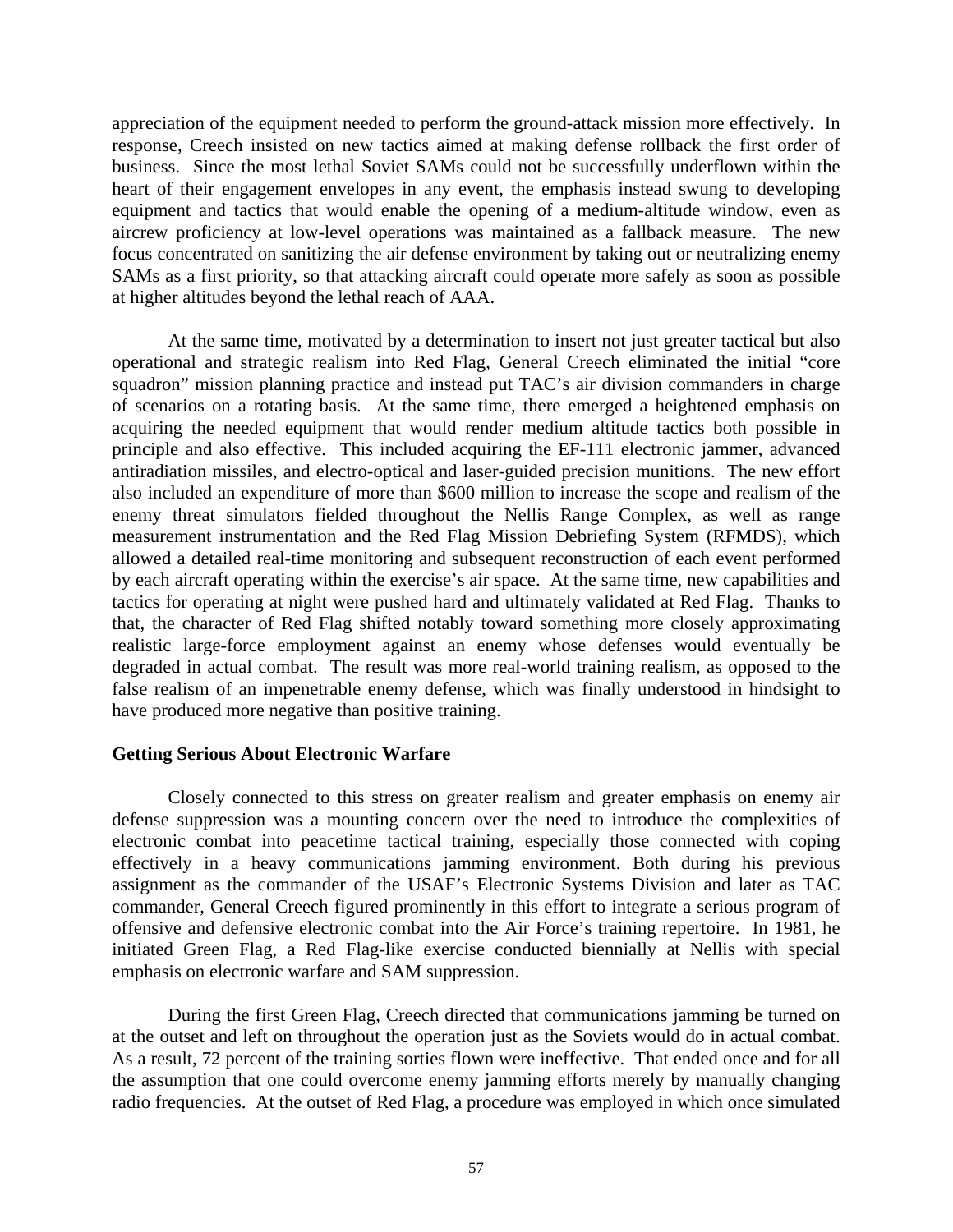comm-jamming began, the mission commander would call "chattermark" over the common strike frequency and all aircrews would immediately switch to an alternate prebriefed frequency. It soon became apparent that the fast-hopping enemy jammers would quickly identify the new frequency and begin jamming it as well. Indeed, once serious comm-jamming began in Green Flag, aircrews discovered they could not even transmit a complete "chattermark" radio call before being hopelessly cut out. That led to a realization that the "chattermark" procedure would never work in combat. It also confirmed the need for antijam radios and helped to justify funding for more serious preparations for electronic warfare, including a program called Compass Call, which entailed the installation of state-of-the-art jammers on C-130s to disrupt enemy voice communications.

#### **TAC Turnaround**

Along with the major advances in aircrew training and proficiency outlined above, a largely unsung but nonetheless groundbreaking parallel improvement also took place in the organizational efficiency of TAC during the late 1970s and early 1980s under General Creech's tutelage as commander. Earlier in the 1970s, upward of half of TAC's \$25 billion inventory of aircraft were not mission-ready at any given time, and as many as 200 of its 3,800 aircraft were classified as "hangar queens"—grounded for three weeks or more due to a lack of maintenance or needed parts. Moreover, pilots who required a minimum of 20 hours of flying time a month to remain operationally ready were getting only half that amount in most cases.

At the same time, TAC during the early years after Vietnam suffered high maintenance inefficiencies and an unacceptably high accident rate that was partly occasioned by them. Unwilling to reduce fielded squadron strength to absorb the deep funding cuts of the Carter administration, the Air Force leadership accommodated this financial crunch instead by raiding its operations and maintenance accounts. All of this was heavily driven by the top-down management style that had come to afflict the entire US defense establishment as a result of Defense Secretary Robert McNamara's prior imposition of a dogma of centralization from the business world which, by the end of the Vietnam war, had pervaded almost all walks of American military life.

Among the many pernicious results of this affliction was a mounting lapse in integrity at the operational level, in which small lies about unit performance became ever larger sins of selfdeception which ultimately undermined both mission readiness and safety. Driven by a perceived need to worship statistics for their own sake rather than the underlying facts they were supposed to represent and by a bureaucracy which insisted on hearing the "right" answers irrespective of reality, USAF aircrews would falsify their mission reports as deemed necessary to show that they had performed events such as inflight refuelings and weapons deliveries which they had in fact not conducted. Thanks to the same felt compulsion, unit supervisors would record takeoffs which had been delayed by maintenance as "on time" and assign aircraft to the flight schedule which had not been properly released by maintenance control. In sum, bureaucratic gridlock and an overlay of regulations and statistical imperatives, aggravated by diminished funds, had come to stifle morale and to discourage initiative and innovation at the command's grass-roots level.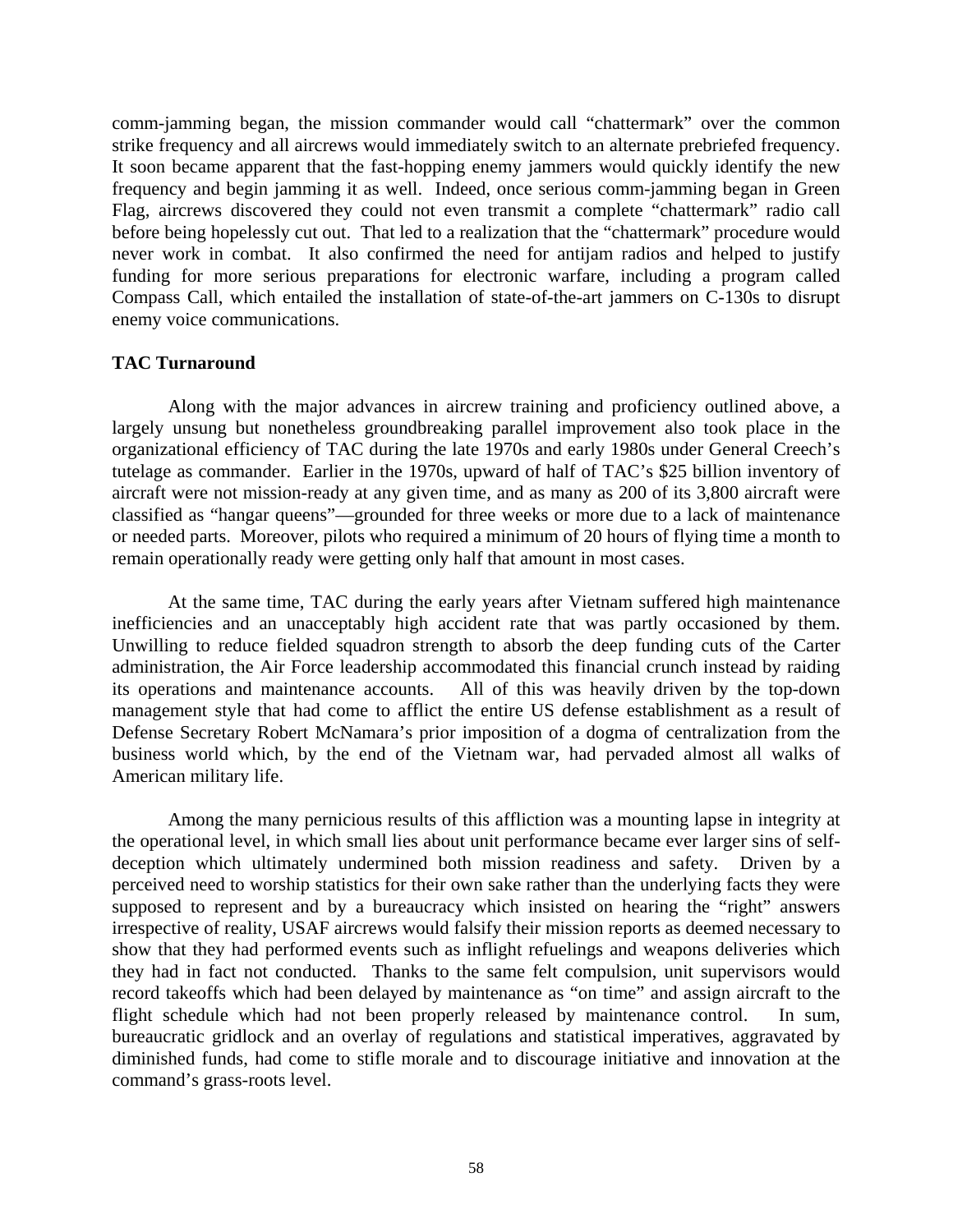With the strong backing of Air Force Chief of Staff General David Jones, Creech quickly sized up the situation and proceeded to invert the traditional top-down centralization of TAC by imposing a strict bottom-up approach to the organization and management of his command, in the process forcing authority and responsibility down to its very lowest reaches. At the same time, he introduced a radically new and different tone by replacing the former pattern of leadership intimidation and bluster with what he called "reasoned command." The new watchword became management through motivation rather than regulation, on the premise that professionals will willingly assume greater responsibility when they are treated with dignity and given a sense of personal ownership of their contribution to the larger whole.

Creech's leadership philosophy, while clearly cognizant of the fact that military organizations are not democracies, was in effect a common-sense variation on the golden rule. It was based on a recognition that loyalty was a two-way street and on the premise that if a commander always looked up to those at the front, he would never talk down to them. It was profoundly intolerant of centocratic practices and recognized that an organization can only be as successful as those at the bottom are willing to make it. Toward that end, Creech emphasized focusing more on the product than on the process. He sought with determination to minimize excess regulation, which he believed merely depressed the spirit and stifled motivation. He also sought to replace inhibitions on communication with full openness, and he shifted his headquarters function from restricting to facilitating. Above all, he constantly stressed that there were no poor units, only poor leaders.

In a related vein, Creech insisted that a mistake was not a crime and a crime was not a mistake, and he incessantly played up the importance of honoring the difference between the two in meting out discipline for mishaps and lesser oversights. His abiding goal was to infuse the system with trust and respect so that coherence and control might be maintained through incentive rather than through top-down authoritarianism. At bottom, he sought to instill throughout the ranks an appreciation of the crucial difference between quality *control* and quality *creation* and to focus predominantly on the latter, which demanded both different language and a different mindset. To achieve it, he strove to inhibit excess micromanagement of inputs from above. He also spotlighted pride as the fuel of all human accomplishment, a quality that needed creating and sustaining by empowering those at the working level to show initiative, while providing for responsibility and accountability at every level.

As Creech later explained it, "the villain wasn't any particular person, but the whole system." What he did by way of response to that affliction was to dismantle the former centralized management regime at the wing level and to empower subordinate squadrons to do their own aircraft maintenance, in the process giving each squadron a sense of identity, spirit, and purpose, along with a corporate stake in the fruits of its efforts. By systematically pushing decisions down to the level of those front-line supervisors who actually carried them out, the risk of poor decisions was sharply reduced. Creech personally played a lead role in selecting, mentoring, and grooming those at the working level who showed the greatest promise for future leadership, motivated by his credo that the cardinal imperative of a leader is to produce more leaders. His four simple "pass/fail" standards of conduct expected of all subordinate TAC leaders entailed a staunch refusal to countenance any manifestations of lying, displays of temper, abuse of position, or lapses in integrity.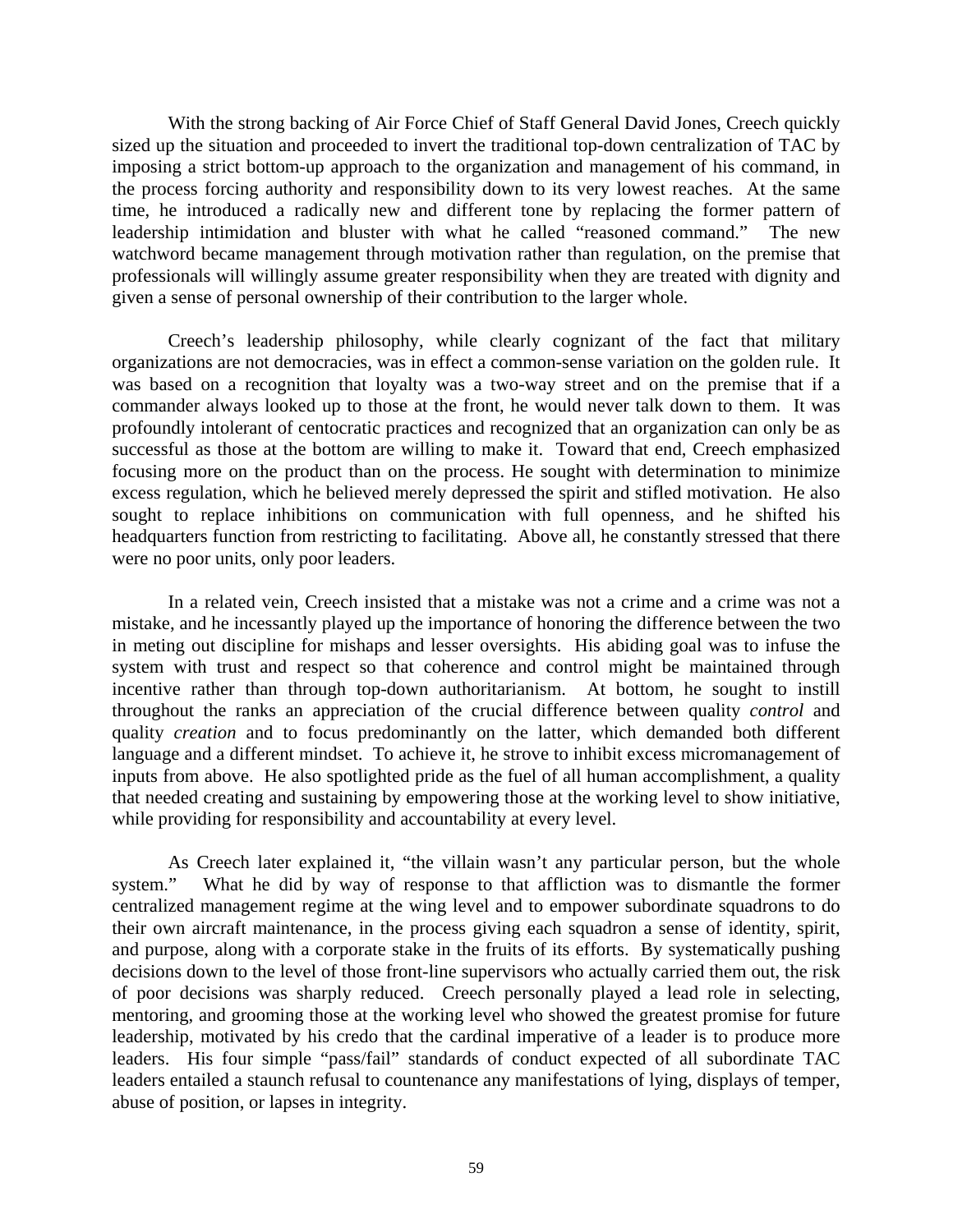The payoff of this turnaround in the TAC culture soon became widely apparent. Time came to be utilized more efficiently, quality in all domains of command activity went up, and excellence became a TAC-wide fixation. Units became competitive in all major areas of endeavor, particularly in maintenance delivery and flight operations. Unit commanders were encouraged to fly more often and to lead from the front. All of this generated measurable improvements in all major categories of performance with no more aircraft, personnel, or money than TAC had when Creech first assumed command. He narrowed the gap in trust between TAC's leaders and led, installed a system based on mutual respect and mutual support, sought fervently to eliminate the "not invented here" syndrome, and instilled a quality mindset at every level, basing the product (TAC's organizational efficiency and mission readiness) on persuasion rather than ex cathedra orders. The ensuing effect of reducing the number of TAC's aircraft that were down for maintenance at any given moment by three-fourths yielded an inventory availability and increase in combat capability from existing assets that would have cost more than \$12 billion had they been purchased anew.

These reforms eventually permeated all elements of TAC down to the lowest front-line operators, in the process fundamentally changing their former roles, relationships, and responsibilities by enhancing the creativity and commitment of those who ultimately determined the command's success. The impact of the reforms on TAC's morale quotient was palpable. Not long after they were set in motion, TAC's first-term reenlistment rate increased by 136 percent, a resounding vote of approval for the new, decentralized, and team-based approach to management. Other early returns included a substantial increase in available flying hours for aircrews, better quality of aircraft maintenance, and a sharp increase in TAC's overall mission readiness rates, all *before* the Reagan-era defense dollars finally became available in 1983 from the 1981 budget year appropriation—to enhance the nation's military strength even further.

#### **Impact of "Robusting"**

In a significant departure from previous resource management practice which he called unit "robusting," Creech dramatically increased the combat capability of TAC's wings simply by applying a new organizing principle. Instead of sharing shortages across all three squadrons in a given wing, as had been the previous practice, Creech took the existing assets of a wing (both assigned aircrews and aircraft) and built up two of the three squadrons to full strength rather than spreading the pain equally among all three. Hitherto, nearly every TAC squadron commandwide found itself two to three aircraft short of its authorized strength, and new units were being filled at the expense of existing units thanks to a command determination to adhere to assigned schedules irrespective of procurement shortfalls.

Indeed, in the summer of 1978, because of equipment shortages and the fact that some combat-coded units were being devoted full-time to aircrew replacement training, TAC had only 33 of 45 authorized squadrons actually assigned to line wings. There were also significant aircrew and spares shortages against approved mobilization and deployment plans, even though those plans were being honored in name all the same. As a result, the actual aggregate combat capability of TAC's wings was diluted, since their squadrons were assigned wartime responsibilities but not the needed resources to meet them. That, in turn, yielded a surfeit of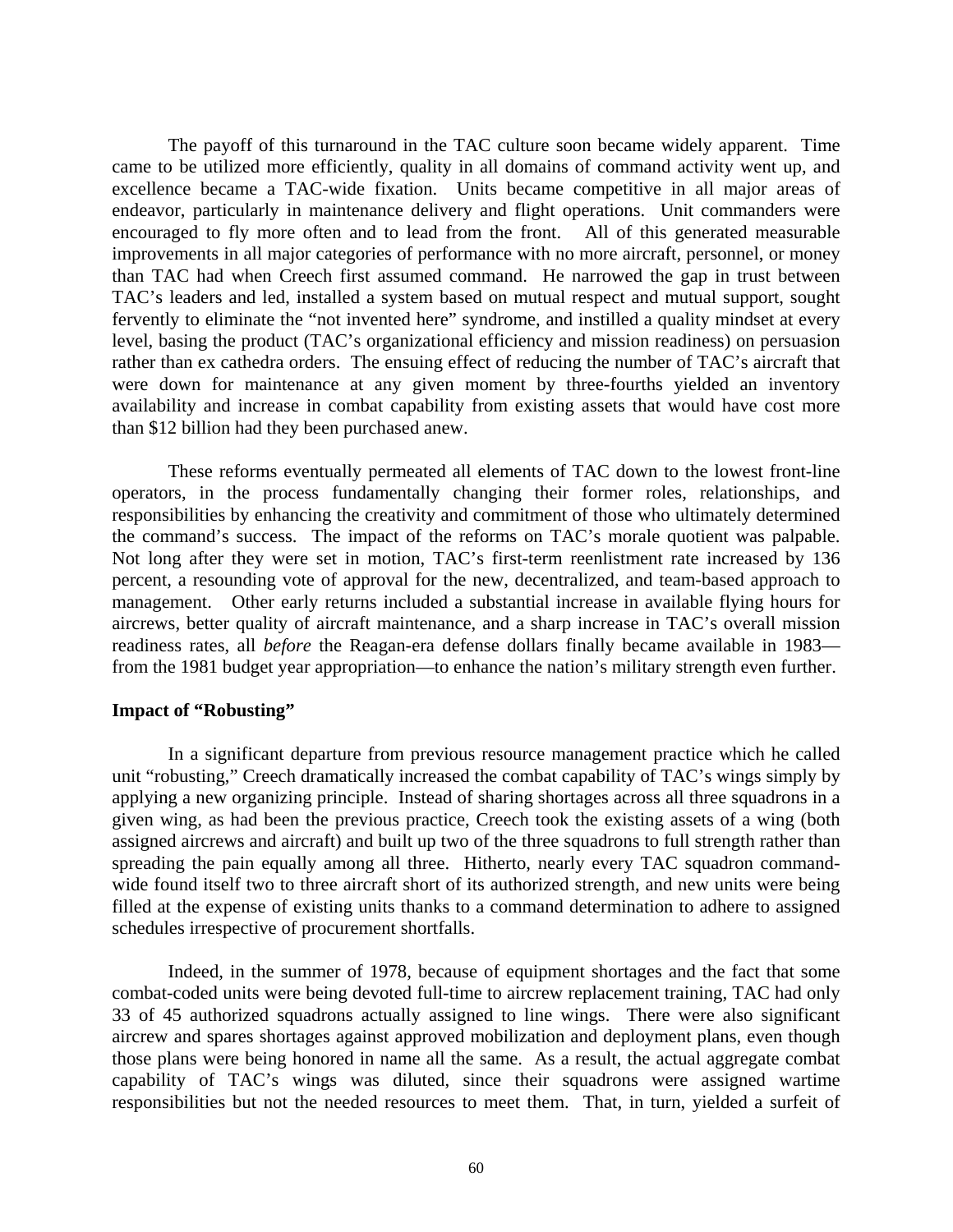opportunities for excuse-making and self-deception by masking rather than spotlighting real shortages. It further had the effect of creating units with a nominally good mission-readiness image, yet which would have been forced to reorganize to meet their wartime commitments. Lapses in integrity were only a short step away, with predictable consequences in sagging morale.

The corrective measures instituted by General Creech in 1978, with full Air Staff support, established explicit criteria for "robust" units, namely, those that were manned and equipped at a level that made them ready to meet their wartime tasking. He did this by filling out one squadron in a wing first, and then the second, and leaving only the third squadron to shoulder the wing's shortages. He further deferred activating new units until existing ones were filled to their authorized levels. The advantages of this new approach included greater honesty in unit status reporting by highlighting rather than hiding shortages and by sharing a wing's strengths rather than its weaknesses. Robusting made TAC's wings better organized for prompt deployment to meet wartime obligations by preventing the suboptimization of key assets and by putting pressure where it belonged, namely, on resource suppliers so that unit tasking would be more in line with actually available resources.

In all, these reforms lent a sharper focus to authority and accountability and got unit-level peer pressure working in positive rather than negative directions. They also drove authority, accountability, and a sense of ownership to the lowest possible levels throughout TAC, giving everyone in the system both pride of involvement and a personal stake in the product. In short order, thanks to the breaking down of functional fiefdoms sealed up within functional walls and the replacement of nonintegrated job-oriented functions with integrated, product-oriented teams, TAC went from a vertically- to a horizontally-organized command. Each squadron became responsible for its own 24 assigned aircraft, with all disciplines working together in small teams within the squadron to get the job done. Along the way, paperwork was reduced by 65 percent, and the average time required to deliver a needed part was lowered from three and a half hours to eight minutes. The net result was a genuine personalizing of a once-impersonal system, as well as a doubling of the number of peacetime training sorties flown during a given training period with no increase in operating cost. As a result of these initiatives, by the time Creech left TAC and retired from the Air Force in 1984, 85 percent of TAC's aircraft were rated mission-capable, and fighters were averaging 21 sorties a month, more than twice the level that prevailed when he assumed command in 1978.

In an enduring legacy of the TAC turnaround, this transformation in management style and organizational efficiency instituted during Creech's tenure later swept the rest of the Air Force. The team-based, decentralized approach to management flowed from the premise that desired accomplishments are achieved by individuals and small collectives working as teams.

#### **Payoff in Improved Safety**

Abetted to a substantial degree by the management reforms described above, a sharp decline in the USAF's aircraft accident rate between 1975 and the early 1990s bore out a point long argued by Airmen the world over that training aggressively to the limits dictated by the needs of operational realism produces not only more combat-capable pilots, but also safer pilots.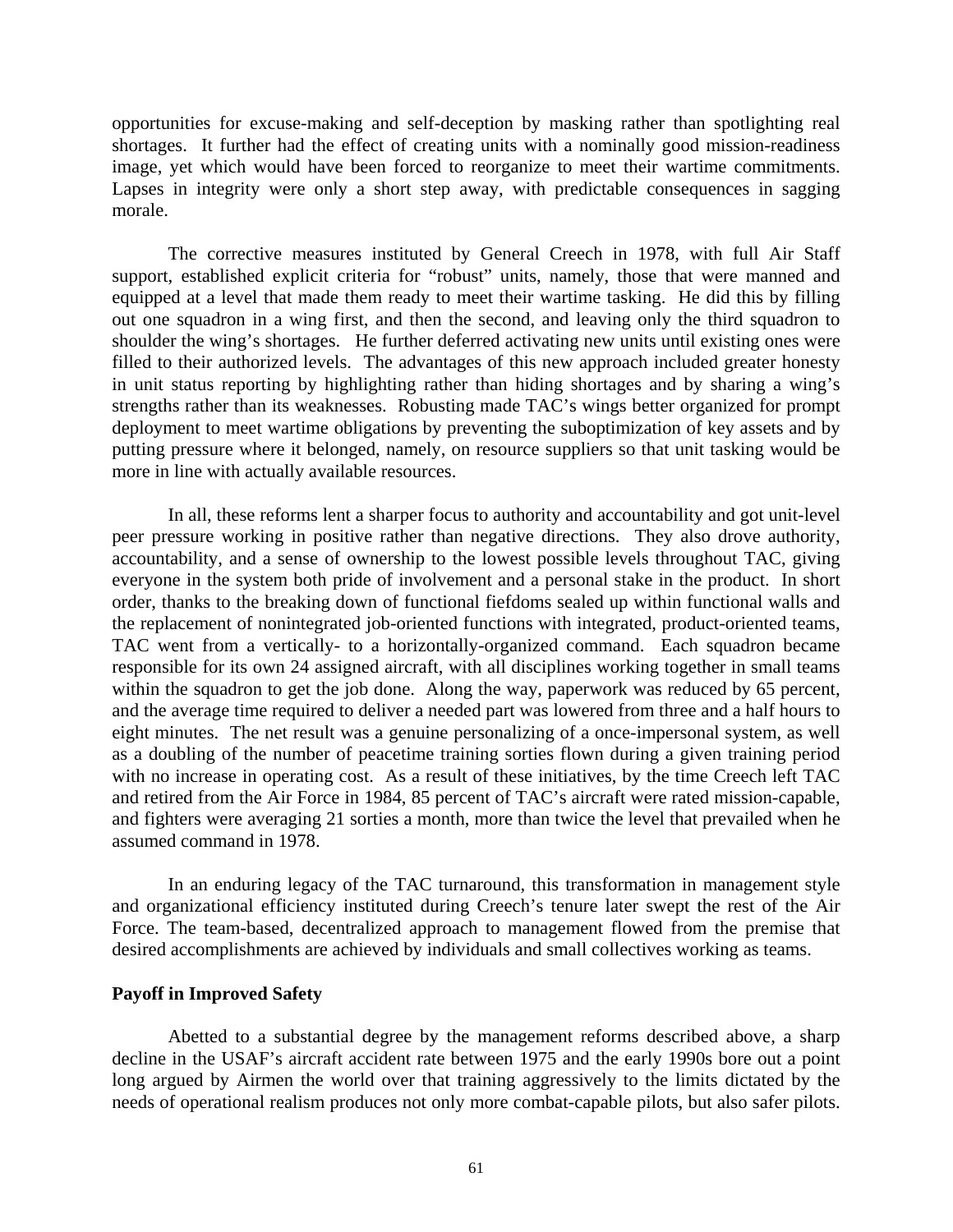From 1975 to 1995, the annual number of Air Force Class A mishaps (those accidents involving a fatality, the loss of an aircraft, or equipment damage amounting to \$1 million or more) dropped from 99 to 32. The mishap rate per 100,000 flying hours between 1975 and 1995 fell from 2.8 to 1.4. In the most critical category of fighter aviation, the incidence of mishaps fell by 61.5 percent since 1975, with the curve flattening out, for the most part, by 1985 even as the number and intensity of sorties increased. In contrast, in routine peacetime training during the 1950s and early 1960s, TAC routinely lost upward of 14.6 aircraft per 100,000 flying hrs. This indicated that in addition to greatly enhanced combat readiness, the new training approach introduced after Vietnam was, along with more reliable aircraft and a heightened stress on safety, also producing a windfall dividend in reduced aircraft losses that had not even been anticipated, let alone planned for, until the Creech reforms took root throughout TAC. The accident rate in TAC subsequently dropped from one in every 13,000 flying hours to one in every 50,000 hours, even as the peacetime low-level training limit was lowered from 500 ft to 100 ft, increasing the risk factor as a buy-in cost for greater training realism, yet placing trust in the ability of greater latitude and professionalism at the working level to compensate for excess rule-mongering and stifling top-down micromanagement.

## **Case Study: General Ryan and Creation of the AEF**

#### **Introduction.**

General Michael E. Ryan was the Chief of Staff of the US Air Force from October 1997 to September 2001 where he served as the senior uniformed Air Force officer responsible for organizing, training, and equipping the 700,000 active-duty, Guard, Reserve and civilian forces serving in the United States and overseas.

General Ryan participated in two interviews, the first of which investigated his views on leadership; the second session related those views to his experience while launching the expeditionary air force (EAF) and aerospace expeditionary force (AEF) constructs. Other interviews with his contemporaries, such as the present Air Force Chief of Staff, General John P. Jumper, and the present Chairman of the Joint Chiefs of Staff, General Richard B. Myers, provided keen insights into General Ryan's leadership skills and the application of those skills during the implementation of EAF/AEF.

 It goes nearly without saying that a man of General Ryan's experience has a deeply considered view of leadership. Surprising though is the simplicity with which he expressed those views. Throughout the interview sessions he frequently returned to two themes: integrity and three simple keys: have a plan, put someone in charge, and follow up. Certainly there were other leadership techniques he thought important, such as career broadening and crosspollination, all of which will appear in the following discussion; however, General Ryan's thoughts on leadership were very direct and succinct—clearly the distillation of many years of experience. Some things work; some do not, and General Ryan knows the difference.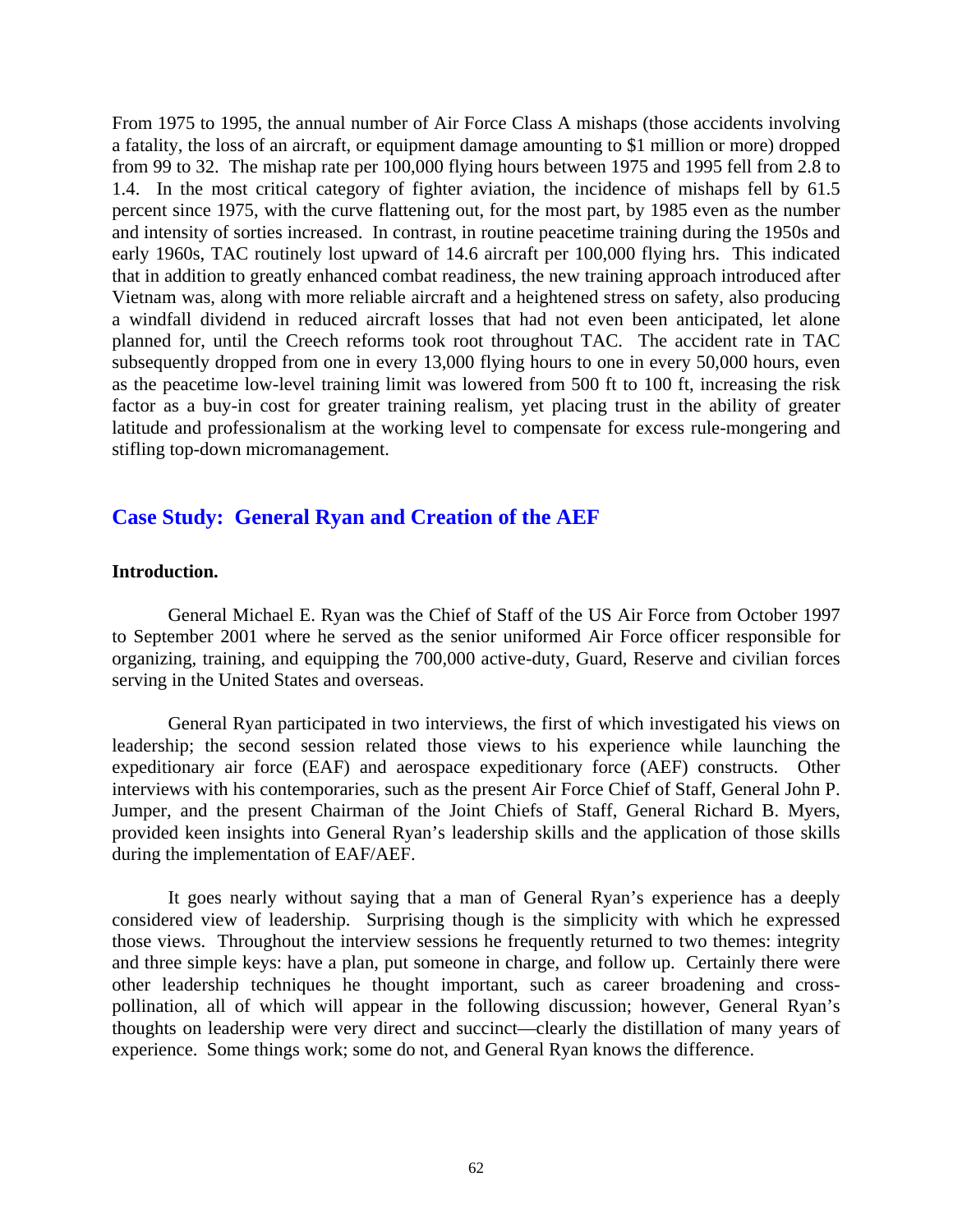#### **Integrity**

 Throughout his career, General Ryan has observed that the bond of trust cemented by integrity is one of the keys to success. Whether it is flying on the wing or taking a briefing to the Pentagon, "ordinary people do extraordinary things…it has to do with trusting" both up and down the chain of command. One other important factor that builds trust is common sense, a virtue General Ryan holds in high regard. "Common sense is *the* leadership trait along with integrity." One trusts a subordinate or superior because he or she has common sense and integrity. As we will see later in the AEF discussion, General Ryan was not reluctant to put someone in a position based on the subordinate's integrity and common sense even though the subordinate's technical background seemed at odds with the job. "When you put them in a job they know little about, they learn faster. You come back in four months, and they're brilliant. People rise to new challenges."

General Ryan learned this technique of cross-pollination early in his career. As a young F-4D pilot at Holloman AFB, New Mexico, his squadron commander thrust him without notice and virtually no preparation into being the squadron maintenance officer—this in the face of an impending remake of a failed operational readiness inspection (ORI). Although he thought it was "stupid" at the time, he now reflects, "We passed with flying colors...and...even though I never picked up the Air Force specialty code (AFSC) I always treasured the challenge and experience."

 A second occasion of career broadening happened when he arrived as a major on the staff at Tactical Air Command. Slated for a flying job on the inspector general's staff, a general officer diverted Ryan to the TAC/XP (plans) staff—a non-flying position. "I hated it," he says, "but it was the best thing that ever happened to me." Mentoring became a reality to the young major, and he carried the technique into his years at flag rank. "Somewhere in the Air Force we must make [broadening] part of our growing up process. You can't just let it happen…this broadening business has got to be…institutionalized." Broadening and mentoring are important, but so is the responsibility that falls to the protégé. The mentor may place the officer in a challenging position, but it is up to the protégé to succeed—often in the hardest and most demanding jobs in the Air Force.

 Thus role modeling and mentoring, as well as the tenets of leadership and followership, heavily seasoned with common sense, flavored General Ryan's leadership style as he served the Air Force and his nation. As he observed a few months after becoming the chief, "I have heard the lament that, 'the Air Force is not what it used to be during the Cold War,' and I must tell you that is absolutely true; this ain't our fathers' Air Force."

#### **Have a Plan**

 After his induction as chief of staff in October 1997, General Ryan worked to bring the USAF into line with the realities of the post–Cold War era, what General John P. Jumper called a "transition out of the Cold War mindset." Just as striking was the reduction in force structure. After 1990, fighter wings fell from 24 active-duty and 12 reserve wings to 13 active-duty and 7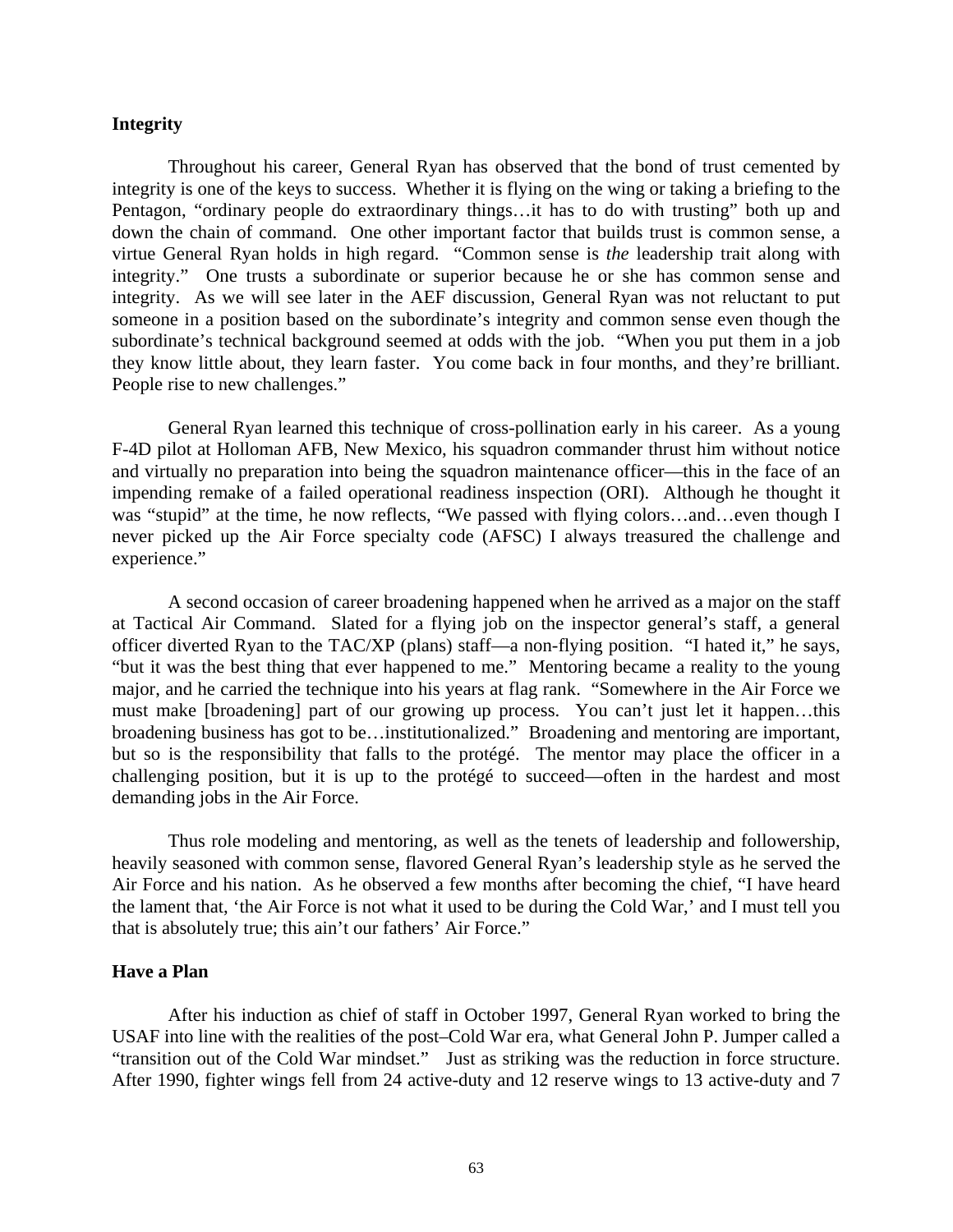reserve wings. Bombers declined by 50 percent, tankers by 40 percent and cargo/transports by 25 percent. It was the smallest Air Force since its founding in 1947.

Yet, the nation's strategy of selective engagement dictated that the Air Force be ready to fight and win two nearly simultaneous major theater wars, while maintaining its commitments to a growing string of seemingly permanent small-scale contingencies, which required the opening of numerous expeditionary bases. From 1992 to 1996 the US armed forces continued three major operations and initiated seven more. In Ryan's words, "…we had done Desert Storm, Somalia, Bosnia, and it looked like a never-ending chain of these things was going to occur…it didn't look like there was any end." The mismatch between resources and requirements was forcing the men and women of the USAF into a lifestyle characterized by high operations and personnel tempo at the expense of family life. Drops in Air Force retention rates and recruitment indicated that the situation, if allowed to go unchecked, could reach serious proportions. General Ryan observed, "We were going to get picked to pieces."

Acting quickly and decisively, the new chief implemented several initiatives to relieve the stress of operations tempo on his force. Shortly after his induction, he issued a special Notice to Airmen (NOTAM) on retention that announced:

- A 5 percent reduction in USAF and joint training exercises for the next two years,
- A 15 percent cut in Service personnel supporting Chairman of the Joint Chiefs of Staff exercises,
- Termination of Quality Air Force Assessments,
- A 10 percent reduction of the length of inspections and the number of inspectors used in ORIs for FY 98 and an additional 20 percent reduction for FY 99,
- Combining inspections with real-world deployments, and improved training for those deployed to Southwest Asia.

Beyond the burdens of operations tempo and shrinking force structure were other questions that had been nagging and "frustrating" General Ryan for years: Who are we? How do we express who we are? He saw the Navy express itself in terms of carrier battle groups; the Marines in terms of Marine expeditionary forces; the Army in terms of a corps. Yet when someone called for the Air Force, "Sometimes four guys showed up. The space guy. The Air Combat Command (ACC) guy. The air mobility (AMC) guy. And then some special operator…we weren't unified, and…we had no unifying concept or construct in the Air Force." Without identity the second question is even more difficult to answer especially in light of the collapse of the Soviet Union. The Air Force had nothing to structure against, "We didn't have a force structuring mechanism."

Nearly every treatise on leadership, especially senior leadership, ascribes vision as a characteristic of great leaders. General Ryan is more pragmatic, "Vision is an overused word. I boiled it down to three things. You must have a plan. You must have somebody in charge. And you must follow up." Further, he learned early as a new flag officer to think in terms of the future, oftentimes the distant future. "I don't think I thought that far ahead…when I was a [wing] commander. It was a world of…now…or maybe a year or two ahead. I was very naïve about how important [the long term] was. For me it was a matter of dragging myself up to think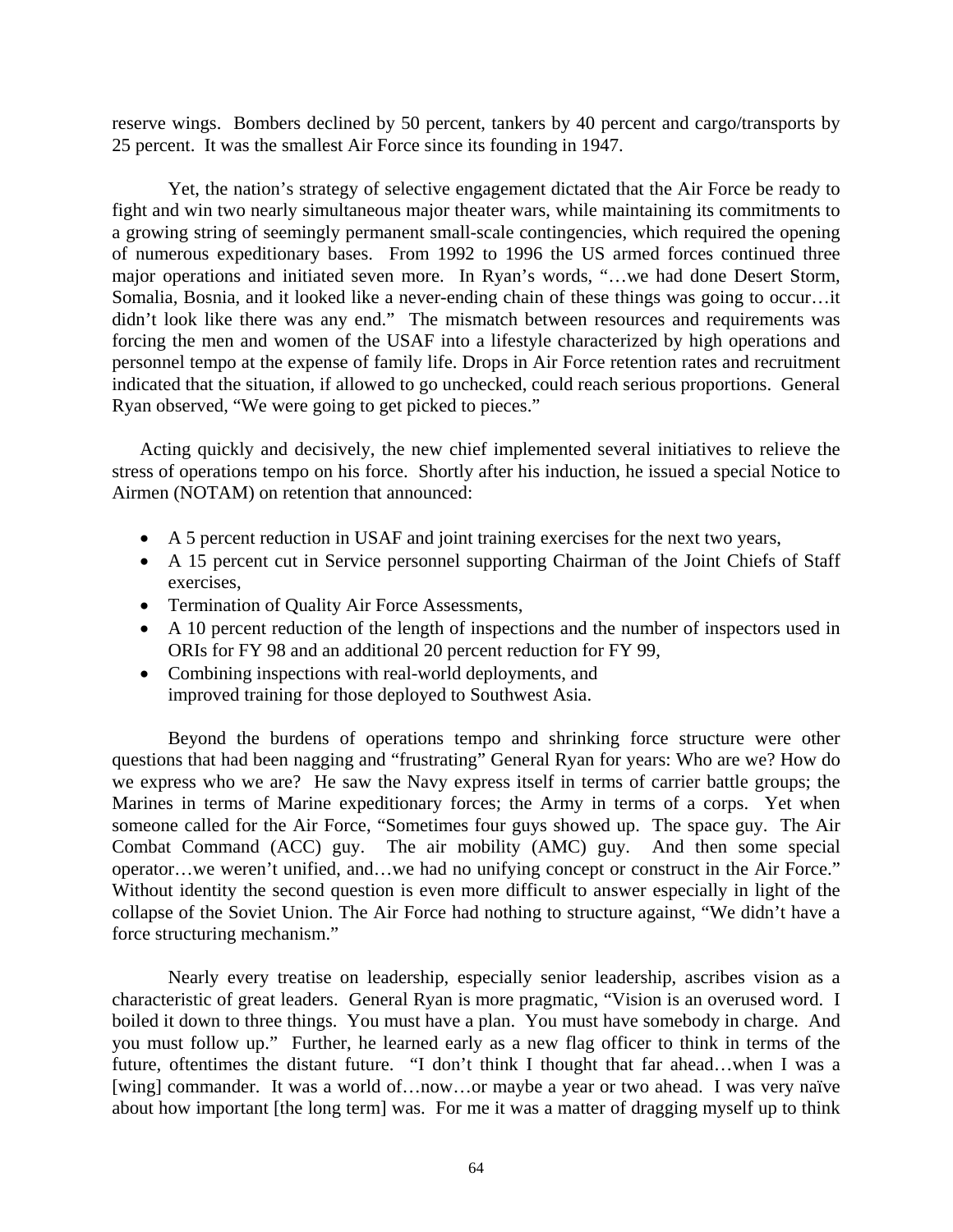more into the future than I had done as a colonel. To start conceptualizing about what we ought to be doing."

The concept in General Ryan's sights was an expeditionary force, defined to parallel the Navy's battle group and the Marines' expeditionary force—a force that would alleviate if not solve the Air Force's internal problems, but also one that would express to the nation and the force structure gurus what the Air Force was and how it operated. To some the task was daunting, but his predecessor and many others had already poured the footings of the concept by beginning development of expeditionary forces for employment in Southwest Asia and elsewhere. Certainly General Ryan was not hesitant to step out; as General Richard B. Myers said, "He was not afraid to set course on a new heading."

General Ryan's new course for the Air Force was the Expeditionary Aerospace Force (EAF)—a new way of doing business that improved predictability and stability in personnel assignments and furnished the Service with a powerful management tool to more efficiently align its assets with needs of the war fighters—the regional combatant commanders (RCC). To some this was vision; to General Ryan it was step one: You must have a plan.

#### **Put Someone in Charge**

 The notion of a quick-reaction airpower force, consisting of several types of planes, had been a thread woven through Air Force thinking for at least 40 years. Then in October 1995, the Navy's rotational schedule called for USS *Independence* to withdraw from US Central Command's (USCENTCOM) area, but the Navy was unable to replace *Independence* for six weeks. Thus the task of creating a "carrier gap filler" fell squarely on the USAF Ninth Air Force's commander. General Ryan recalled, "We started as a carrier gap filler…a kind of carrier equivalency that the [combatant commander] would [understand]." These carrier gap filler forces provided the test bed for what General Ryan and others would ultimately view as the solution to many problems—AEF packages that would "operationalize" the EAF culture already existent but neither clearly defined nor cogently communicated. Without question the carrier gap filler expeditionary forces produced a belief throughout the Service that the USAF must fundamentally change its operations, structure, and culture to adapt to the different and difficult conditions of the post-Cold War era. General Ryan recalls a meeting where he tasked them to apply the expeditionary notion to the Air Force at large. They first came back with a rotation of combat forces. He told them, "No, I want intelligence, surveillance, and reconnaissance (ISR) in there, and support forces. I want C-21s and C-130s. I want this to be pieces of all the Air Force that goes forward."

 At Corona South in February 1998, General Ryan personally presented his plan to other senior service officers on the first day of the conference. He directed nine tasks each with a responsible office. Generally grouped, the tasks can be seen as: have a plan, put someone in charge, and follow up. In this case the follow up was to be the next and succeeding Coronas.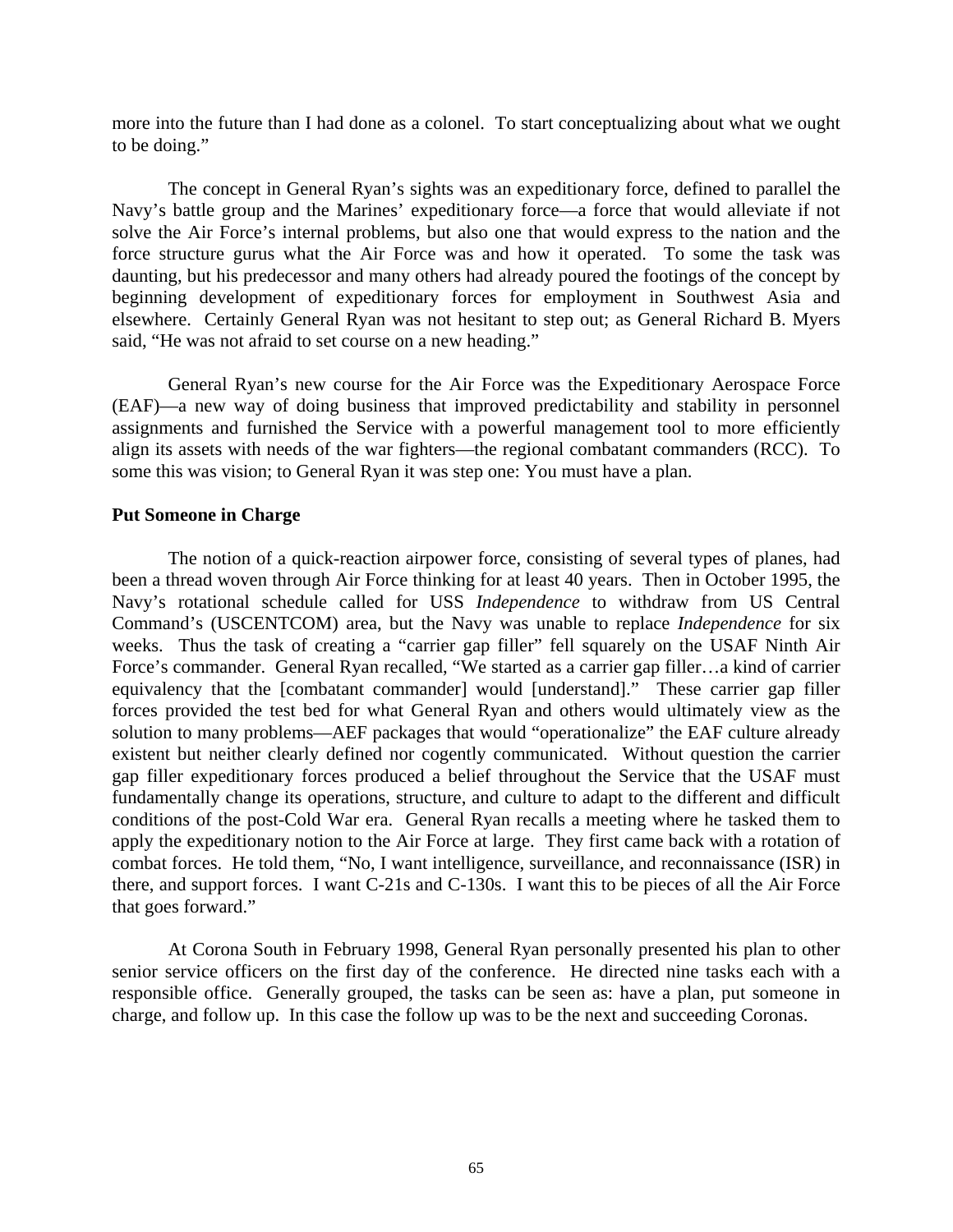

Figure D.1. Life Cycle of an AEF

 Of course the development of AEFs went through many iterations. The final solution, though, was 10 AEFs set up on regular rotations, 2 at a time. Figure D.1 above describes the flow of preparation, deployment, and reconstitution for the AEFs.

Of interest to this case study, however, are the inputs and directives General Ryan made based on his leadership style and his sense of responsibility to the people and the mission of the Air Force. As General Jumper put it, "there's no limit to what you can do if you don't care who gets the credit…He [Ryan] took something that was already out there, saw the good in it and found a way to apply it to the whole Air Force."

 First, General Ryan clearly was interested in the impact of AEF on his people. In his words, "This was about family. If the family is disgruntled because the [Service] member has no predictability in his life, they're going to walk. They have 51 percent of the vote." The regular schedule of AEF rotations aimed to give the families predictability in their lives as well as to provide the combatant commander with a superb air component. Apportioning combat forces was straightforward because the people were tied, in most cases, to a particular weapons system, but dividing support forces into the AEF was no easy task. Despite the draw down of permanent overseas bases, the Air Force had opened many small deployment bases in order to meet continuous taskings. In General Ryan's words, "we opened a gazillion of these things, and…we kept them open. We were taking the manpower sized for our permanent bases and spreading it across these expeditionary bases. We were shorting ourselves at home…TDYing ourselves to death."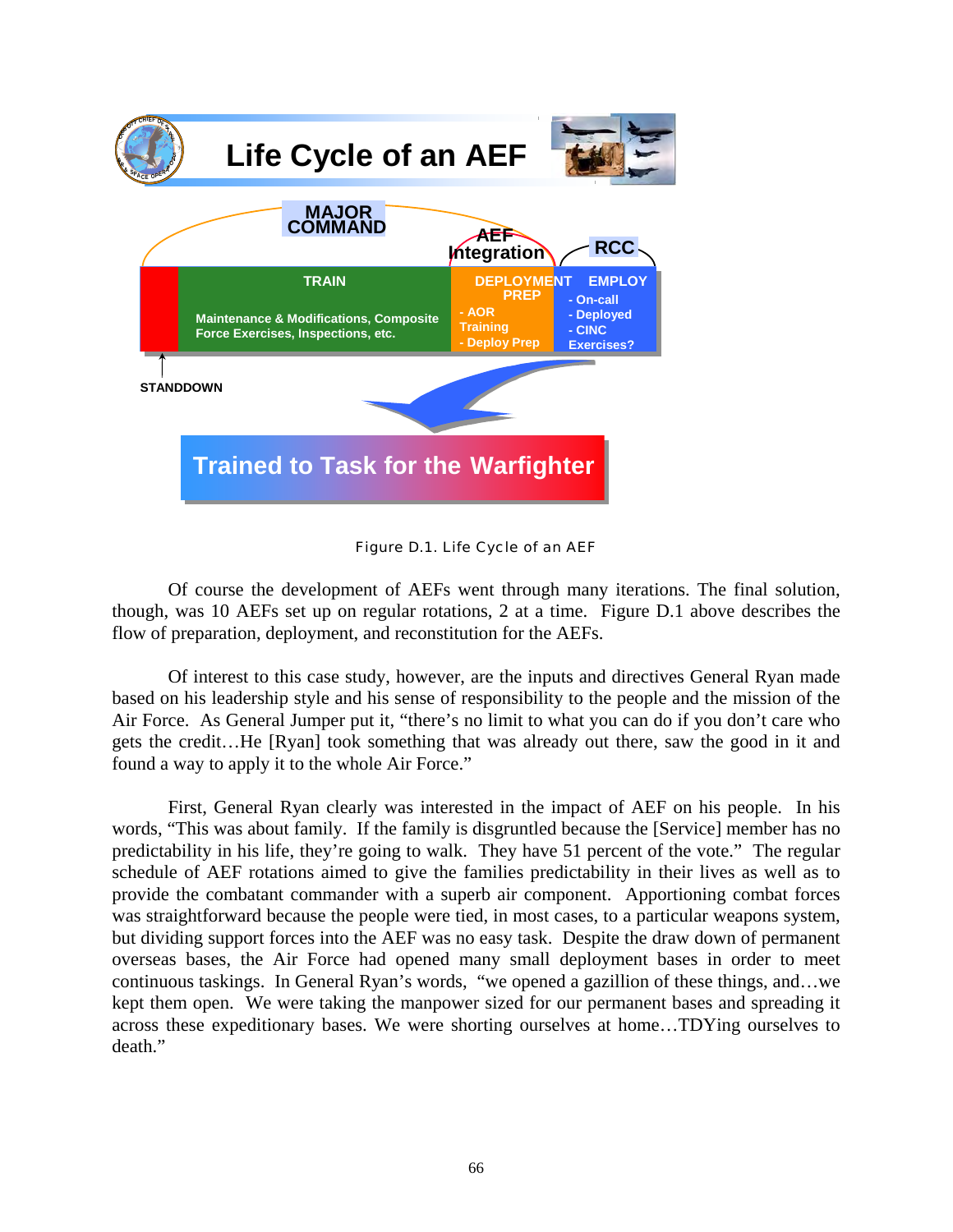Over a year period, the chief called each functional area manager to his office and required the officer to account for every billet's availability to join the AEF construct—this from bases that normally did not deploy—in order to insure a fair and equitable distribution of the deployment workload. His goal was to get the base of AEF manpower up to 200,000, or about 60 percent of the force. He said, "I think we're just about there, which is good. When you have that many you don't have exceptions to the rules, [and] you get a rotation going where people aren't deployed all the time."

 There is more to combat capability than fairness, and another of the former chief's leadership beliefs is that Air Force people are tribal; they want to be part of the group, and once a part of the group they work best by staying together. During a visit to a desert air base, he visited the fire department. While talking to them, he asked the names of their home bases. No two of them were from the same base. Firefighters rely on voice recognition and oftentimes with hand signals. They train together, and in General Ryan's view they should deploy and fight fires together. He also sees another side to the tribal coin: the issue of taking care of the families at home. If one member of a team is gone, the family copes alone. If the whole team is deployed, the families enjoy a synergy of support from within as well as from without. "So there is an element of effectiveness on the line and one on the home front…you go in teams." He continued, "You cannot measure how important it is for people to understand that their peers understand and appreciate their contribution."

 In one iteration of sizing the AEFs, they were different in the numbers and types of aircraft in the force. General Ryan had the experience as a force employer when he served as the Sixteenth Air Force commander, and he had the experience as a force provider when he commanded United States Air Forces in Europe (USAFE). Having walked both sides of the street, he had a deep appreciation for the fact that no commander wants to think he is not getting the best. Thus, as chief, General Ryan insisted that all the AEFs have nearly the same size and abilities to accomplish the combatant commander's missions. There would be no "A-team" and "B-team" in his method of operation with the AEF.

Holding true to his second tenet of putting some one in charge, he rejected one staff proposal with the comment, "Where's the leadership," and directed the staff to plan the AEFs around a leadership core consisting of a general officer with a staff. Two things prompted his direction. He saw the Air Force as having firmly established operational level leadership plans for most operations—in Korea, and the Gulf, as well as others. However, he did not see the same leadership scheme at the expeditionary base level. Thus, he required "lead" wings in the AEF rotations on both the mobility side and the combat air forces (CAF) side so there would be no *ad hoc* leadership schemes kluged at a deployment base on short notice. "You must have somebody in charge—the wing commander of that lead wing. He's going to be in charge of opening up that base."

#### **Follow Up**

 Sometimes following up is picking the right person to continue an effort already underway. Most would agree that one of the senior leader's most important tasks, often rife with risk, is the selection of subordinates—who is the right person for the job? General Ryan took a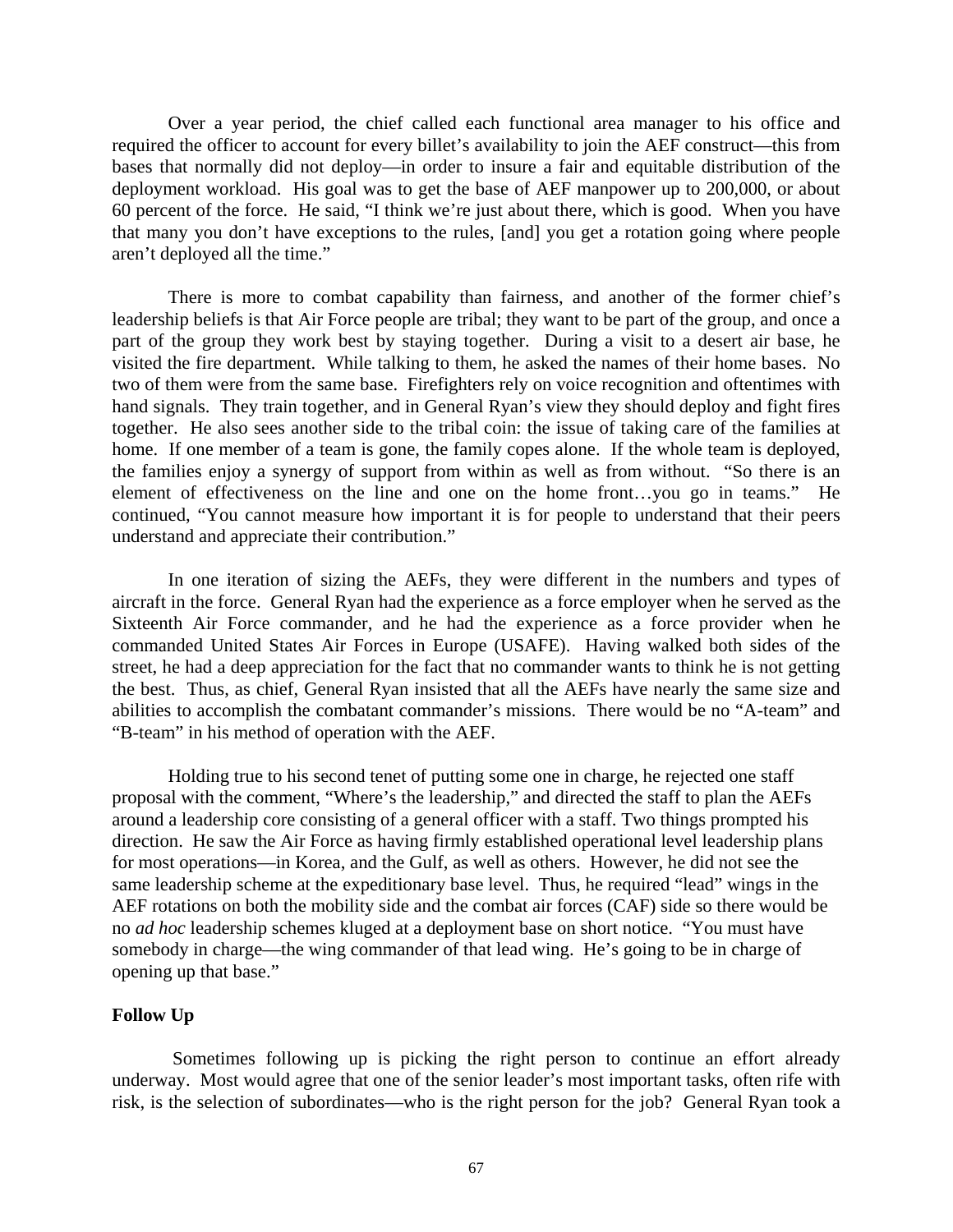personal interest in selecting the general officer that would lead the new Directorate of EAF Implementation "to provide policy guidance and provide oversight as the HQ USAF point of contact for all EAF implementation activities." He selected a major general because "he didn't know anything about it!" Ryan wanted somebody who had not been close to the problem, and although the general he selected had a broad experience in bombers, missiles, and space, he had not been deeply involved in the many versions of EAF/AEF. As Ryan said, "[This officer] was buffered from it, [and] I wanted somebody who could ask all the questions. So I said come to Washington and your qualification is that you don't know, so you'll ask."

 This cross-pollination technique is one General Ryan used frequently during his tenure as the chief of staff. He sent a navigator to command a numbered air force—the first officer of that rating to hold the job. He sent an airlifter to command the Pacific Air Forces, and a special operations specialist to be the vice commander of the United States Air Forces in Europe, predominately fighter commands. "I wanted a mix of experience," he said, "because they were growing up in these stovepipes, and that didn't help the Air Force's broad view." He continued, "I was moving general officers around in non-traditional places because I thought general officers ought to be general."

 General Ryan did not see an advantage in locating the final EAF center in a nontraditional location. In fact he directed it to be sited at Langley AFB, the home of Air Combat Command (ACC), a command deeply seasoned in forming deployment packages by unit type codes (UTC). The success of the EAF hinged on properly allocating support forces, and "we had never really done that [correctly] before. So, this was part three of his credo to have a functioning organization that can "follow up." He said, "I told [the ACC commander] you're doing this not just for the CAF but for all the Air Force. We're putting it at Langley because you normally do the rotations for the rest of the CAF. You're going to do it for the CAF, mobility air forces (MAF), AETC, and the logistics command and everybody else." Clearly General Ryan made some decisions based on traditional practices, yet others were counter-intuitive—selecting a solid thinker not because he had specific expertise but because he was "a good man" who would question traditional methods.

 Coordinating an effort of the magnitude of the EAF implementation and its attendant AEF packages can be risky business especially at the senior officer level, perhaps more so when the push is coming from inside the Pentagon out to the field commands. After thoroughly analyzing and comparing his inventory of combat aircraft to the current requirements of the combatant commanders, the ACC commander concluded that, in the short term, he could not field 10 AEFs of roughly equal capabilities. Although he hoped to reach the ten-AEF goal in the future, he directed his staff to prepare a new structure for the first AEF rotation cycle. He proposed a construct of nine AEFs that would deploy only to existing contingencies, such as the no-fly zones, plus one oncall AEF that would supply pop-up and new contingency deployments. The alternative proposal was called the 9+1 formula. The reasoning behind the 9+1 formula reflected existing shortfalls that could only be cured by additional resources. The most critical shortage was the lack of aircraft and pilots equipped and trained for suppression of enemy air defenses. The split-operations capability that the original AEF structure—known as the stacked 10—required of the existing squadrons added a further difficulty. Squadrons would not only have to supply a force for a scheduled deployment, but they might well be called upon to supply a second forward force to respond to a new crisis. The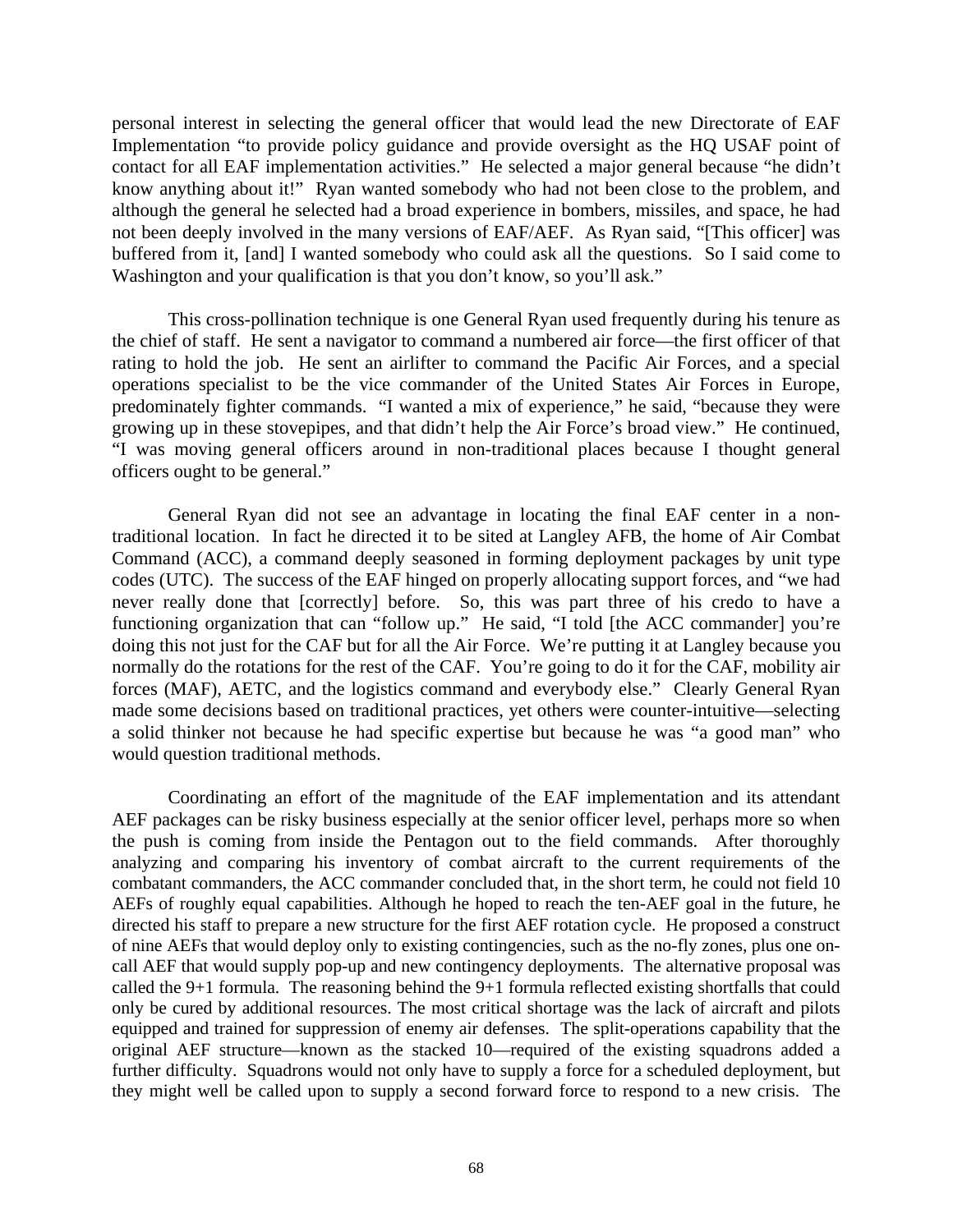strain of maintaining just one forward location and the home station had already stretched the Service's resources. ACC believed its units could not routinely support two forward locations.

General Ryan had never been completely happy with the  $9+1$ , in part because it seemed to contradict the public promises he had made to his service earlier. General Ryan met with the ACC commander to discuss EAF matters, and they agreed to abandon the 9+1 in favor of ten AEFs backed up by a dedicated on-call force. General Ryan recalled, "I looked at it hard. I [was] trying to work the theory of it for future force structuring, and they were trying to work the reality of today's needs. So we just worked our way through it."

 Another thorny coordination issue was the combatant commanders, who would receive the new AEF packages. General Ryan briefed the AEFs to the combatant commanders several times, both at their conferences and to them individually, and he had the combatant commanders' air component commanders do the same. "…the [combatant commander] said, 'Wait, let me get this straight, you're going to take all my deployed forces and change them out over a 2-week period?' Yeah. I said, 'These people know where they're going; trained to do it…they come in teams. They'll hit the ground running. You'll love it!"

What General Ryan anticipated as the hardest sell, the Pacific Command, turned out to be easier than he thought. The Pacific combatant commander was a naval man thus very experienced with rotational forces. "...the Navy said, 'You're getting to look like us.' I said, 'Exactly. We stole it from you. You…and the Marines, you've got it right.'" According to General Myers, one of General Ryan's strongest leadership traits was his "collaborative" style where everyone involved had a voice, a point that comes out clearly in the above examples. Where other leaders might have dug in their heels and reacted with emotion or hostility, General Ryan used his persuasive skills. General Myers said, "[His collaborative style] served him very well…It made people willing to tell him what was good about an idea; what was bad."

 Continuing on his tenet of following up, General Ryan made sure the Air Force clearly defined how the AEFs would recover, or reconstitute, after they returned from a rotation. Figure D.1, "Life Cycle of an AEF," shows a stand down period at the beginning of the cycle. Another graphic that the general frequently used to argue the EAF case more clearly expresses his philosophy of giving man and machine time to recover. Figure D.2 shows the build-up from two AEFs deployed through the build to a major theater war and the subsequent reconstitution.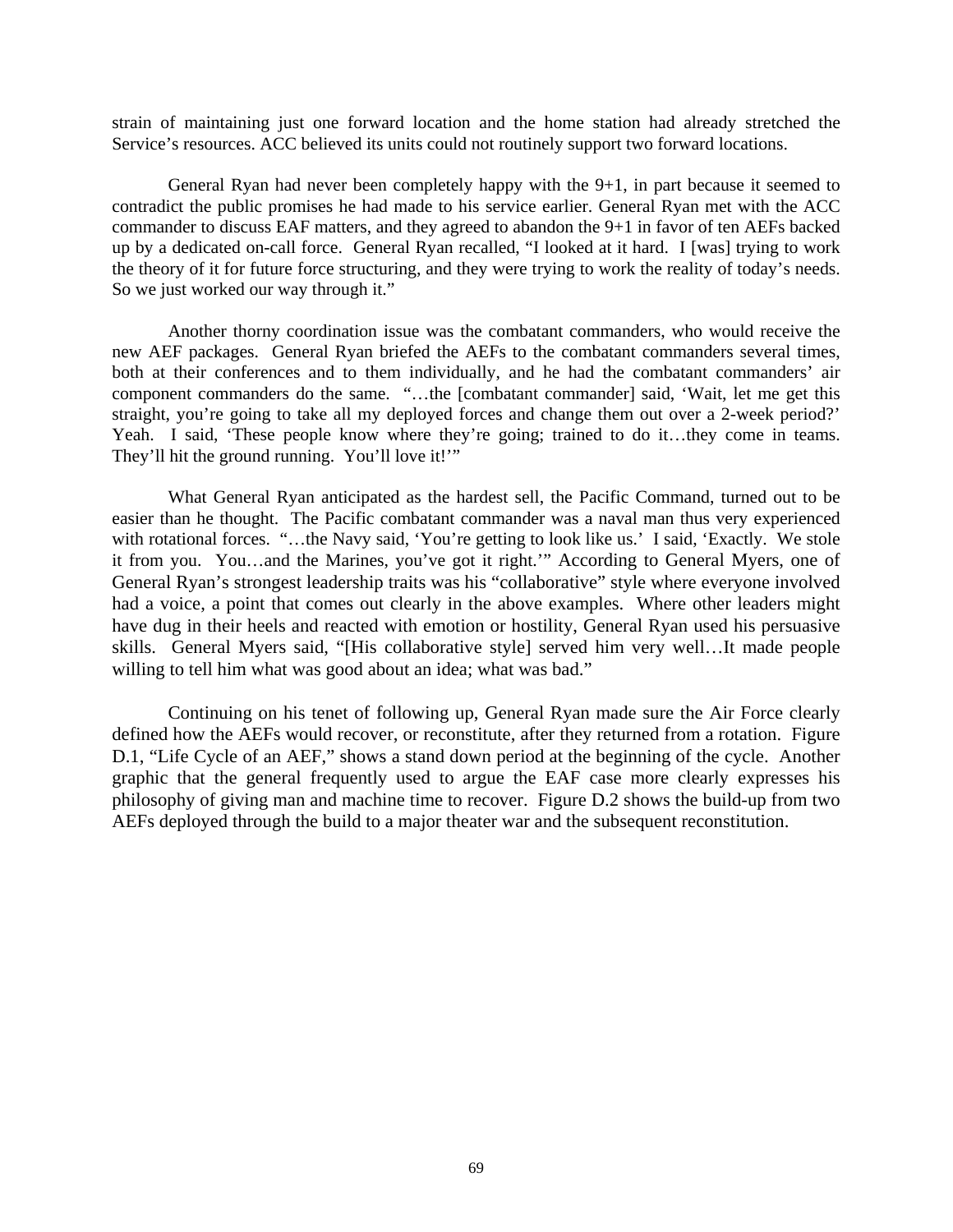

Figure D.2. EAF Across the Spectrum

During the critical final stages of planning to implement the EAF, the Air Force was engaged in Operation ALLIED FORCE, an effort that required a level of effort close to that of a major theater war—especially for "low density/high demand" systems. The implementation date for the EAF was only a few short months away on 1 October 1999. Many wanted to delay implementation to reconstitute forces returning from ALLIED FORCE, but General Ryan said, "…no. Use this to recover and implement the AEF around the recovery, because AEF is also a recovery tool. [To] those who said…delay…I said, 'Hell, no. We ought to accelerate it!'" This despite the fact that planning for the implementation was behind schedule because of the realities of combat in ALLIED FORCE. Most observers agree that the Air Force had reached about an 80 percent solution, yet General Ryan and the Secretary of the Air Force decided to give EAF the go-ahead. He recalled, "I told them 80 percent was good enough, and we'd tell the field it was 80 percent. In fact, [any decision] will always be something less than 100 percent. If we had waited any longer, we would have lost the rationale for reconstitution."

 The AEF structure began operations on schedule on 1 October 1999 when AEFs 1 and 2 deployed. Seventy-four percent of this force was sourced to UTCs, a figure that would rise to 94 percent when AEFs 5 and 6 deployed on 1 March 2000. EAF was an idea whose time had come, and as one historian has noted, "Few changes introduced by an Air Force chief of staff have flowed as smoothly through the corporate process as did the EAF."

#### **Conclusion**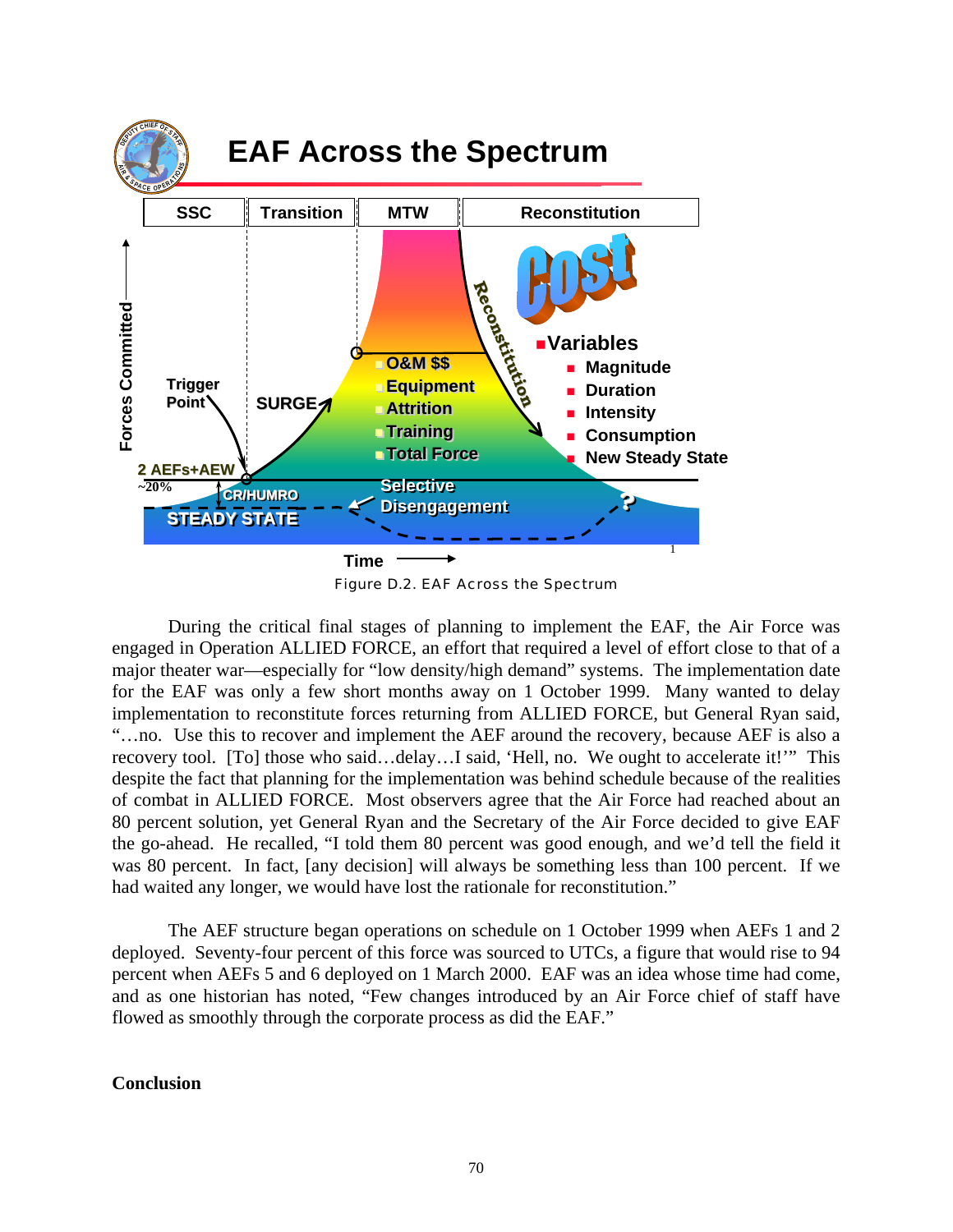According to his successor, General Jumper, General Ryan's three strongest leadership skills are laced throughout the implementation of AEF. First was his selflessness: "Mike Ryan is the one who inspired [people] and then backed them up completely." Second, his sense of humor carried the day when times were hard. General Jumper recalled, "I saw [his good humor]…up close and personal, and [it] is a trait we should all try to emulate." Third, he had an "uncanny ability to detach himself from the problem and take a very impersonal, analytical look…without the emotion attached."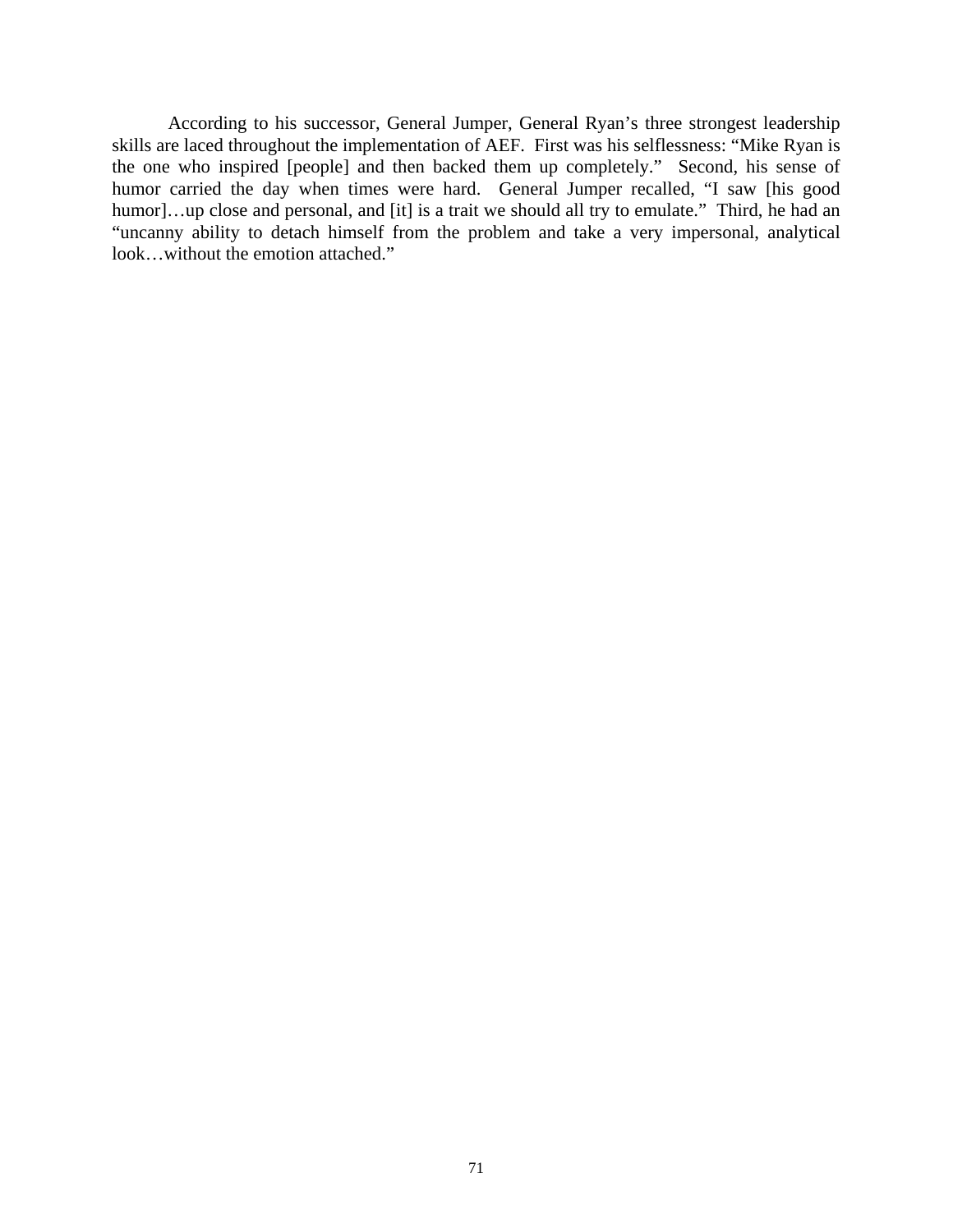# **GLOSSARY**

## **Abbreviations and Acronyms**

| AAA                                         | antiaircraft artillery                                                                                                                         |
|---------------------------------------------|------------------------------------------------------------------------------------------------------------------------------------------------|
| <b>ACC</b>                                  | Air Combat Command                                                                                                                             |
| <b>AEF</b>                                  | air and space expeditionary force                                                                                                              |
| <b>AETC</b>                                 | Air Education and Training Command                                                                                                             |
| <b>AFB</b>                                  | Air Force Base                                                                                                                                 |
| <b>AFDC</b>                                 | Air Force Doctrine Center                                                                                                                      |
| <b>AFDD</b>                                 | Air Force doctrine document                                                                                                                    |
| <b>AFSC</b>                                 | United States Air Force specialty code                                                                                                         |
| <b>AOC</b>                                  | air and space operations center                                                                                                                |
| <b>CAF</b>                                  | combat air forces                                                                                                                              |
| <b>CMSAF</b>                                | Chief Master Sergeant of the Air Force                                                                                                         |
| <b>COMAFFOR</b>                             | commander, Air Force forces                                                                                                                    |
| <b>CSAF</b>                                 | Chief of Staff, United States Air Force                                                                                                        |
| <b>FDS</b>                                  | foundational doctrine statements                                                                                                               |
| <b>ISR</b>                                  | intelligence, surveillance, and reconnaissance                                                                                                 |
| <b>JFACC</b><br><b>MAF</b><br><b>MAJCOM</b> | joint force air component commander [JP 1-02];<br>joint force air and space component commander {USAF}<br>mobility air forces<br>major command |
| <b>NAF</b>                                  | numbered air force                                                                                                                             |
| <b>NCO</b>                                  | noncommissioned officer                                                                                                                        |
| <b>NOTAM</b>                                | notice to Airmen                                                                                                                               |
| <b>OODA</b>                                 | observe, orient, decide, act                                                                                                                   |
| <b>ORI</b>                                  | operational readiness inspection                                                                                                               |
| <b>ORM</b>                                  | operational risk management                                                                                                                    |
| <b>RFMDS</b>                                | Red Flag Mission Debriefing System                                                                                                             |
| <b>SAC</b>                                  | <b>Strategic Air Command</b>                                                                                                                   |
| <b>SAM</b>                                  | surface-to-air missile                                                                                                                         |
| <b>TAF</b>                                  | tactical air forces                                                                                                                            |
| <b>TDY</b>                                  | temporary duty                                                                                                                                 |
| <b>US</b>                                   | <b>United States</b>                                                                                                                           |
| <b>USAF</b>                                 | <b>United States Air Force</b>                                                                                                                 |

 $\overline{\mathbf{I}}$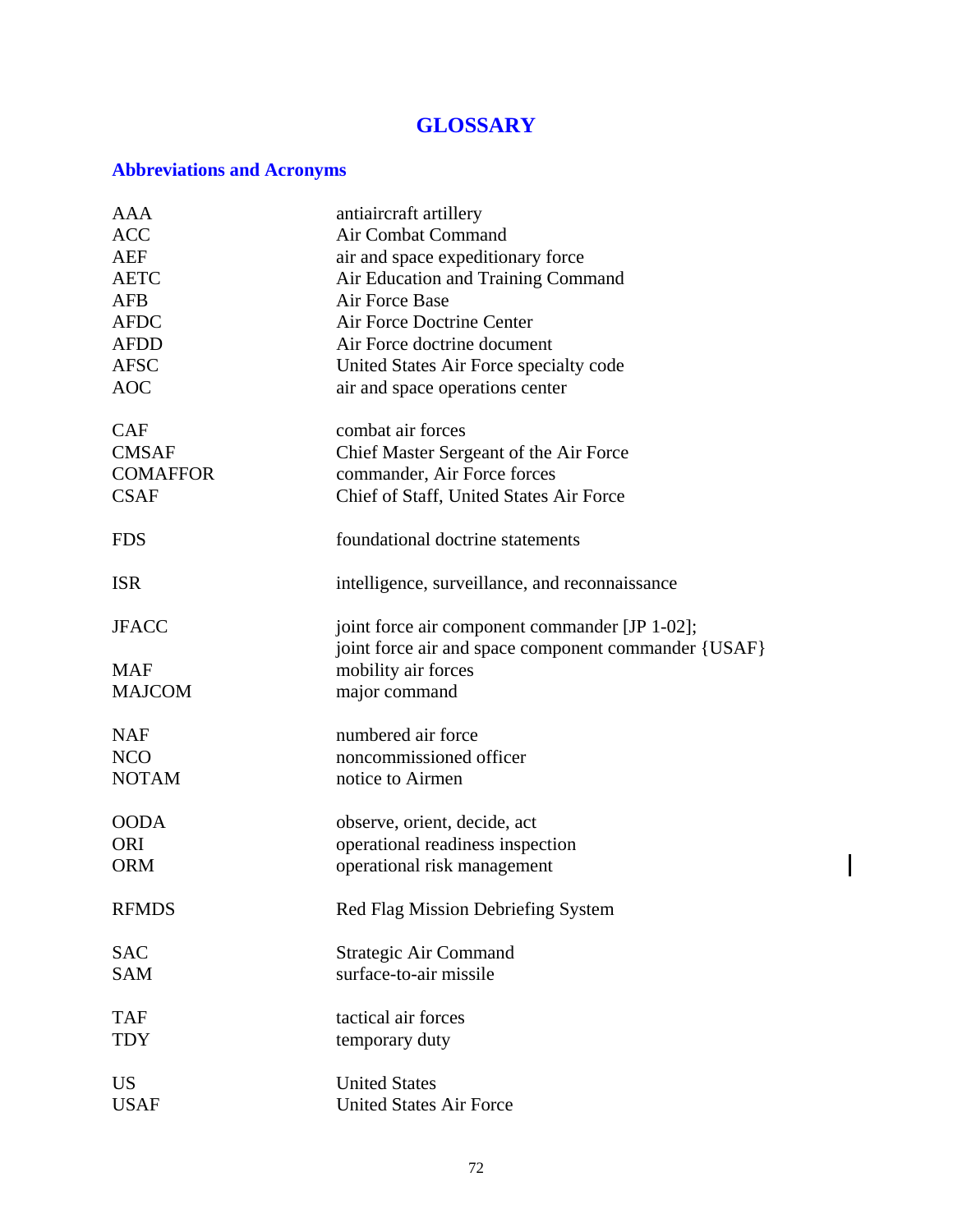| <b>USCENTCOM</b> | United States Central Command |
|------------------|-------------------------------|
| UTC.             | unit type code                |
| WW II            | World War II                  |

#### **Definitions**

**air and space expeditionary force.** An organizational structure to provide forces and support on a rotational, and thus relatively more predictable basis. They are composed of force packages of capabilities that provide rapid and responsive air and space power. Also called AEF. (AFDD 1)

**air and space power.** The use of lethal and nonlethal means by air and space forces to achieve strategic, operational, and tactical objectives. (AFDD 1)

**Airman.** Any US Air Force member (officer or enlisted, active, reserve, or guard, along with Department of the Air Force civilians) who supports and defends the US Constitution and serves our country. Air Force Airmen are those people who formally belong to the US Air Force and employ or support some aspect of the US Air Force's air and space power capabilities. The term Airman is often used in a very narrow sense to mean pilot. An Airman is any person who understands and appreciates the full range of air and space power capabilities and can employ or support some aspect of air and space power capabilities. (AFDD 1-1)

**continuation training.** Training to maintain basic skill proficiency or improve the capability of individuals to perform the unit mission. (AFDD 1-1)

**core values.** A statement of those institutional values and principles of conduct that provide the moral framework within which military action takes place. (AFDD 1-1)

**doctrine.** Fundamental principles by which the military forces or elements thereof guide their actions in support of national objectives. It is authoritative but requires judgment in application.  $(JP 1-02)$ 

**education.** Instruction and study focused on creative problem solving that does not provide predictable outcomes. Education encompasses a broader flow of information to the student and encourages exploration into unknown areas and creative problem solving. (AFDD 1-1)

force development. A series of experiences and challenges, combined with education and training opportunities, that is directed at producing Airmen who possess the requisite skills, knowledge, experience, and motivation to lead and execute the full spectrum of Air Force missions. (AFDD 1-1)

**joint force air component commander.** The commander within a unified command, subordinate unified command, or joint task force responsible to the establishing commander for making recommendations on the proper employment of assigned, attached, and/or made available for tasking air forces; planning and coordinating air operations; or accomplishing such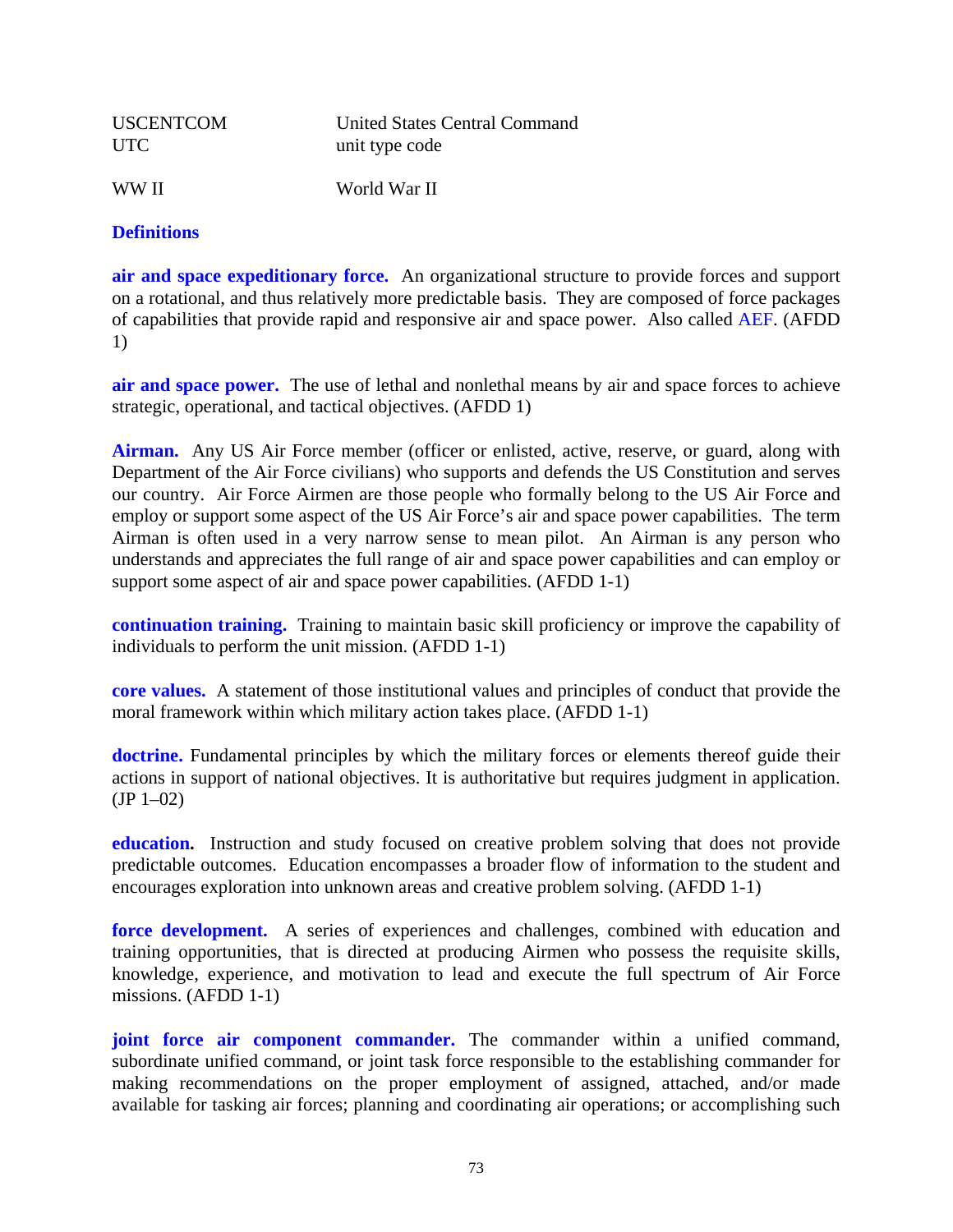operational missions as may be assigned. The joint force air component commander is given the authority necessary to accomplish missions and tasks assigned by the establishing commander. Also called **JFACC**. See also **joint force commander**. (JP 1-02) [The **joint force air and space component commander** (JFACC) uses the joint air and space operations center to command and control the integrated air and space effort to meet the joint force commander's objectives. This title emphasizes the Air Force position that air power and space power together create effects that cannot be achieved through air or space power alone.] [AFDD 2] {Words in brackets apply only to the Air Force and are offered for clarity.}

**joint publication.** A publication containing joint doctrine and/or joint tactics, techniques, and procedures that involves the employment of forces prepared under the cognizance of Joint Staff directorates and applicable to the Military Departments, combatant commands, and other authorized agencies. It is approved by the Chairman of the Joint Chiefs of Staff, in coordination with the combatant commands and Services. Also called **JP**. (JP 1-02)

leadership. The art and science of influencing and directing people to accomplish the assigned mission. (AFDD 1-1)

**mission.** 1. The task, together with the purpose, that clearly indicates the action to be taken and the reason therefore. 2. In common usage, especially when applied to lower military units, a duty assigned to an individual or unit; a task. 3. The dispatching of one or more aircraft to accomplish one particular task. (JP 1-02)

**operational level of war.** The level of war at which campaigns and major operations are planned, conducted, and sustained to accomplish strategic objectives within theaters or areas of operations. Activities at this level link tactics and strategy by establishing operational objectives needed to accomplish the strategic objectives, sequencing events to achieve the operational objectives, initiating actions, and applying resources to bring about and sustain these events. These activities imply a broader dimension of time or space than do tactics; they ensure the logistic and administrative support of tactical forces, and provide the means by which tactical successes are exploited to achieve strategic objectives. See also strategic level of war; tactical level of war. (JP 1-02)

**specialty training.** The total training process (life cycle) used to qualify Airmen in their assigned specialty. (AFI 36-2201) [AFDD 1-1]

**strategic level of war.** The level of war at which a nation, often as a member of a group of nations, determines national or multinational (alliance or coalition) security objectives and guidance, and develops and uses national resources to accomplish these objectives. Activities at this level establish national and multinational military objectives; sequence initiatives; define limits and assess risks for the use of military and other instruments of national power; develop global plans or theater war plans to achieve these objectives; and provide military forces and other capabilities in accordance with strategic plans. (JP 1-02)

**tactical level of war.** The level of war at which battles and engagements are planned and executed to accomplish military objectives assigned to tactical units or task forces. Activities at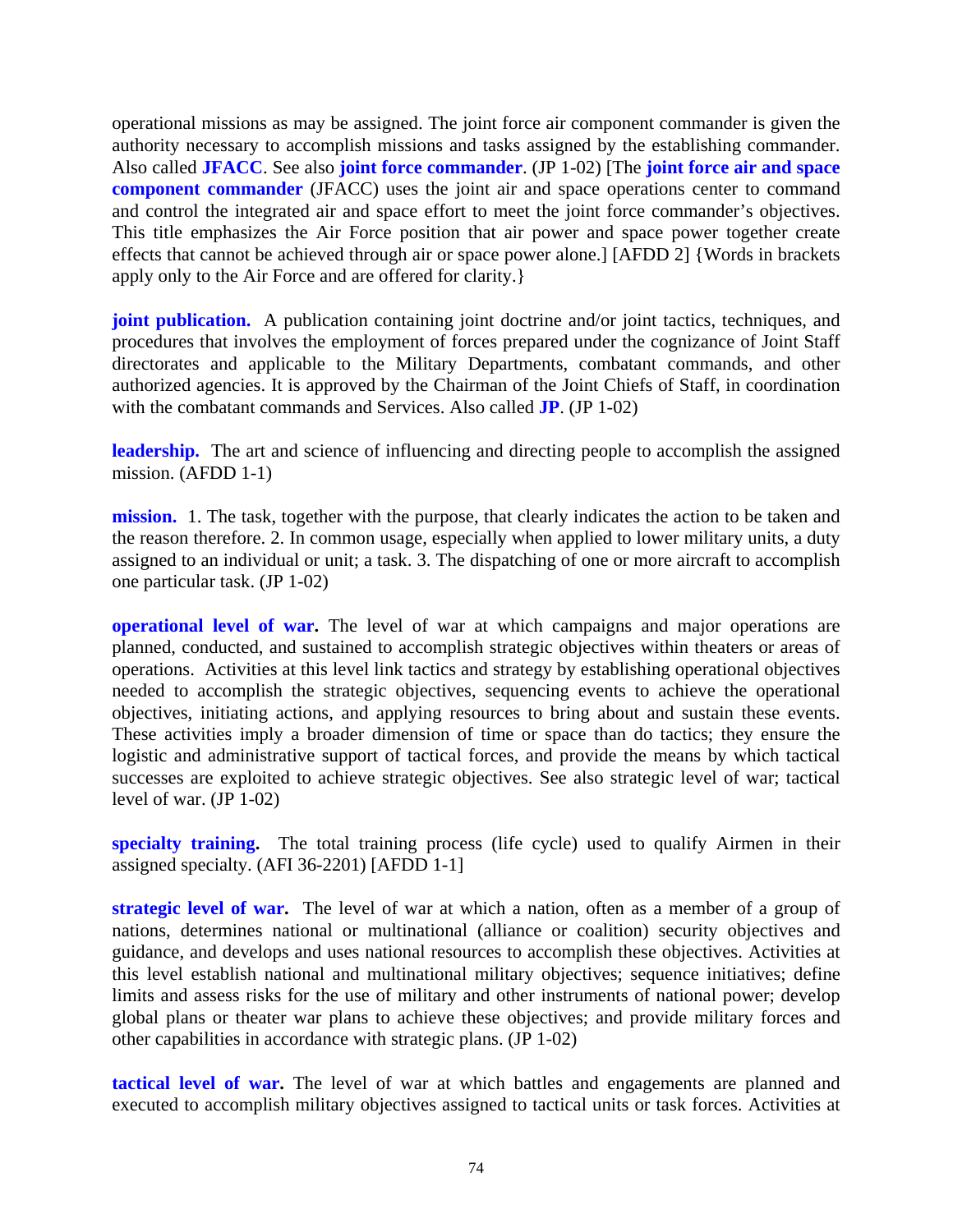this level focus on the ordered arrangement and maneuver of combat elements in relation to each other and to the enemy to achieve combat objectives. (JP 1-02)

**task force.** 1. A temporary grouping of units, under one commander, formed for the purpose of carrying out a specific operation or mission. 2. A semi-permanent organization of units, under one commander, formed for the purpose of carrying out a continuing specific task. (JP 1-02)

**training.** Instruction and study focused on a structured skill set to acquire consistent performance. Training has predictable outcomes and when outcomes do not meet expectations, further training is required. (AFDD 1-1)

**war.** Open and often prolonged conflict between nations (or organized groups within nations) to achieve national objectives. (AFDD 1)

**war game.** A simulation, by whatever means, of a military operation involving two or more opposing forces using rules, data, and procedures designed to depict an actual or assumed real life situation. (JP 1-02)